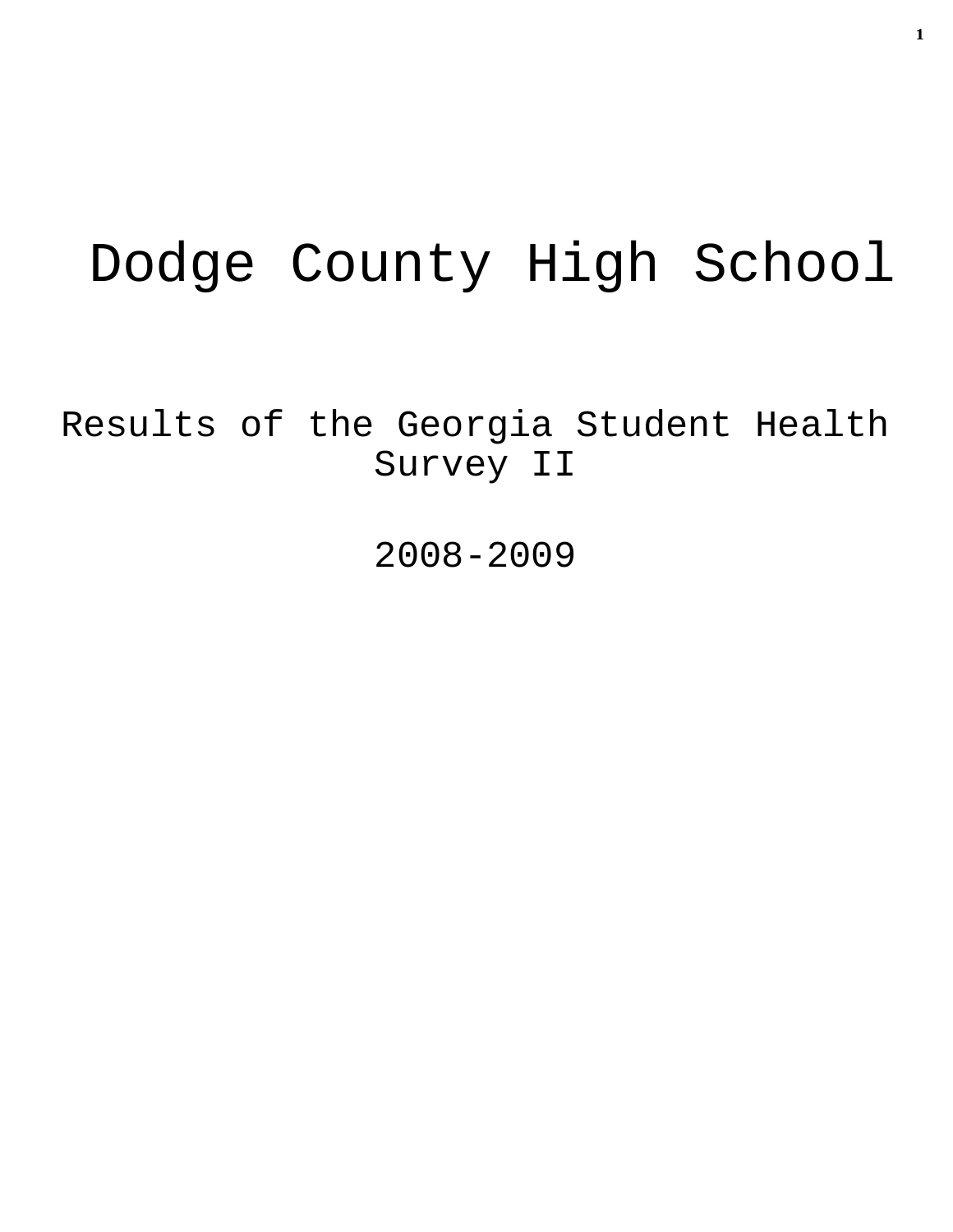## *Demographics* **2**

| Grade                    |     |  |  |
|--------------------------|-----|--|--|
| <b>Grade   Frequency</b> |     |  |  |
| 10                       | 194 |  |  |
| 12                       | 140 |  |  |

| Frequency      | <b>Table of Gender by Grade</b> |              |             |              |  |  |
|----------------|---------------------------------|--------------|-------------|--------------|--|--|
| <b>Col Pct</b> |                                 | Grade(Grade) |             |              |  |  |
|                | Gender(Gender)                  | 10           | 12          | <b>Total</b> |  |  |
|                | <b>Female</b>                   | 119<br>61.34 | 73<br>52.14 | 192          |  |  |
|                | <b>Male</b>                     | 75<br>38.66  | 67<br>47.86 | 142          |  |  |
|                | <b>Total</b>                    | 194          | 140         | 334          |  |  |

| Frequency<br>Col Pct |
|----------------------|

| <b>Table of Ethnicity by Grade</b> |              |              |              |  |  |  |
|------------------------------------|--------------|--------------|--------------|--|--|--|
|                                    |              | Grade(Grade) |              |  |  |  |
| <b>Ethnicity</b> (Ethnicity)       | 10           | 12           | <b>Total</b> |  |  |  |
| <b>Black</b>                       | 83<br>42.78  | 45<br>32.14  | 128          |  |  |  |
| <b>Hispanic</b>                    | 0.52         | 3<br>2.14    | 4            |  |  |  |
| White                              | 103<br>53.09 | 90<br>64.29  | 193          |  |  |  |
| <b>Asian</b>                       | 2<br>1.03    | 0<br>0.00    | 2            |  |  |  |
| <b>Other</b>                       | 5<br>2.58    | 2<br>1.43    | 7            |  |  |  |
| <b>Total</b>                       | 194          | 140          | 334          |  |  |  |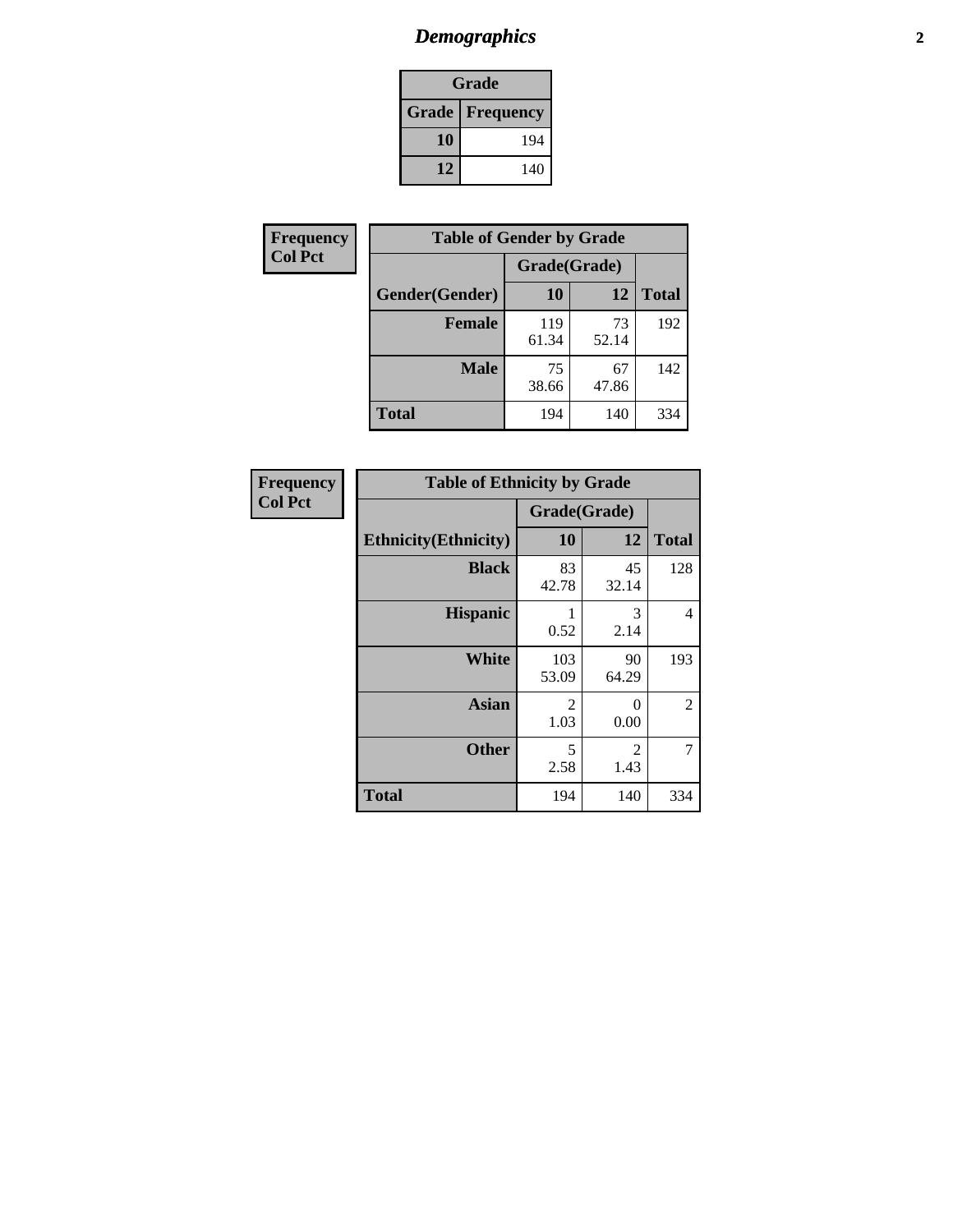#### *Title IV, Part A, Schedule A* **3** *Goal 1: Ensure that all schools are drug-free Baseline Data: Year 2008-2009 Prevalence of Drug Use*

| Frequency<br><b>Col Pct</b> | <b>Table of AlcoholAlt by Grade</b> |              |              |              |  |
|-----------------------------|-------------------------------------|--------------|--------------|--------------|--|
|                             | AlcoholAlt(Alcohol                  | Grade(Grade) |              |              |  |
|                             | use, past 30 days)                  | <b>10</b>    | 12           | <b>Total</b> |  |
|                             | Yes                                 | 36<br>18.56  | 37<br>26.43  | 73           |  |
|                             | N <sub>0</sub>                      | 158<br>81.44 | 103<br>73.57 | 261          |  |
|                             | Total                               | 194          | 140          | 334          |  |

| Frequency<br><b>Col Pct</b> | <b>Table of TobaccoAny by Grade</b> |              |              |              |  |  |
|-----------------------------|-------------------------------------|--------------|--------------|--------------|--|--|
|                             | TobaccoAny(Tobacco                  | Grade(Grade) |              |              |  |  |
|                             | use, past 30 days)                  | 10           | 12           | <b>Total</b> |  |  |
|                             | <b>Yes</b>                          | 35<br>18.04  | 40<br>28.57  | 75           |  |  |
|                             | N <sub>0</sub>                      | 159<br>81.96 | 100<br>71.43 | 259          |  |  |
|                             | <b>Total</b>                        | 194          | 140          | 334          |  |  |

| Frequency<br><b>Col Pct</b> | <b>Table of MarijuanaAlt by Grade</b> |              |              |              |  |  |
|-----------------------------|---------------------------------------|--------------|--------------|--------------|--|--|
|                             | MarijuanaAlt(Marijuana                | Grade(Grade) |              |              |  |  |
|                             | use, past 30 days)                    | 10           | 12           | <b>Total</b> |  |  |
|                             | <b>Yes</b>                            | 19<br>9.79   | 18<br>12.86  | 37           |  |  |
|                             | N <sub>0</sub>                        | 175<br>90.21 | 122<br>87.14 | 297          |  |  |
|                             | <b>Total</b>                          | 194          | 140          | 334          |  |  |

| Frequency<br><b>Col Pct</b> | <b>Table of OtherDrugAny by Grade</b>  |              |              |              |  |
|-----------------------------|----------------------------------------|--------------|--------------|--------------|--|
|                             | <b>OtherDrugAny(Other</b><br>drug use, | Grade(Grade) |              |              |  |
|                             | past 30 days)                          | 10           | 12           | <b>Total</b> |  |
|                             | <b>Yes</b>                             | 19<br>9.79   | 9<br>6.43    | 28           |  |
|                             | N <sub>0</sub>                         | 175<br>90.21 | 131<br>93.57 | 306          |  |
|                             | <b>Total</b>                           | 194          | 140          | 334          |  |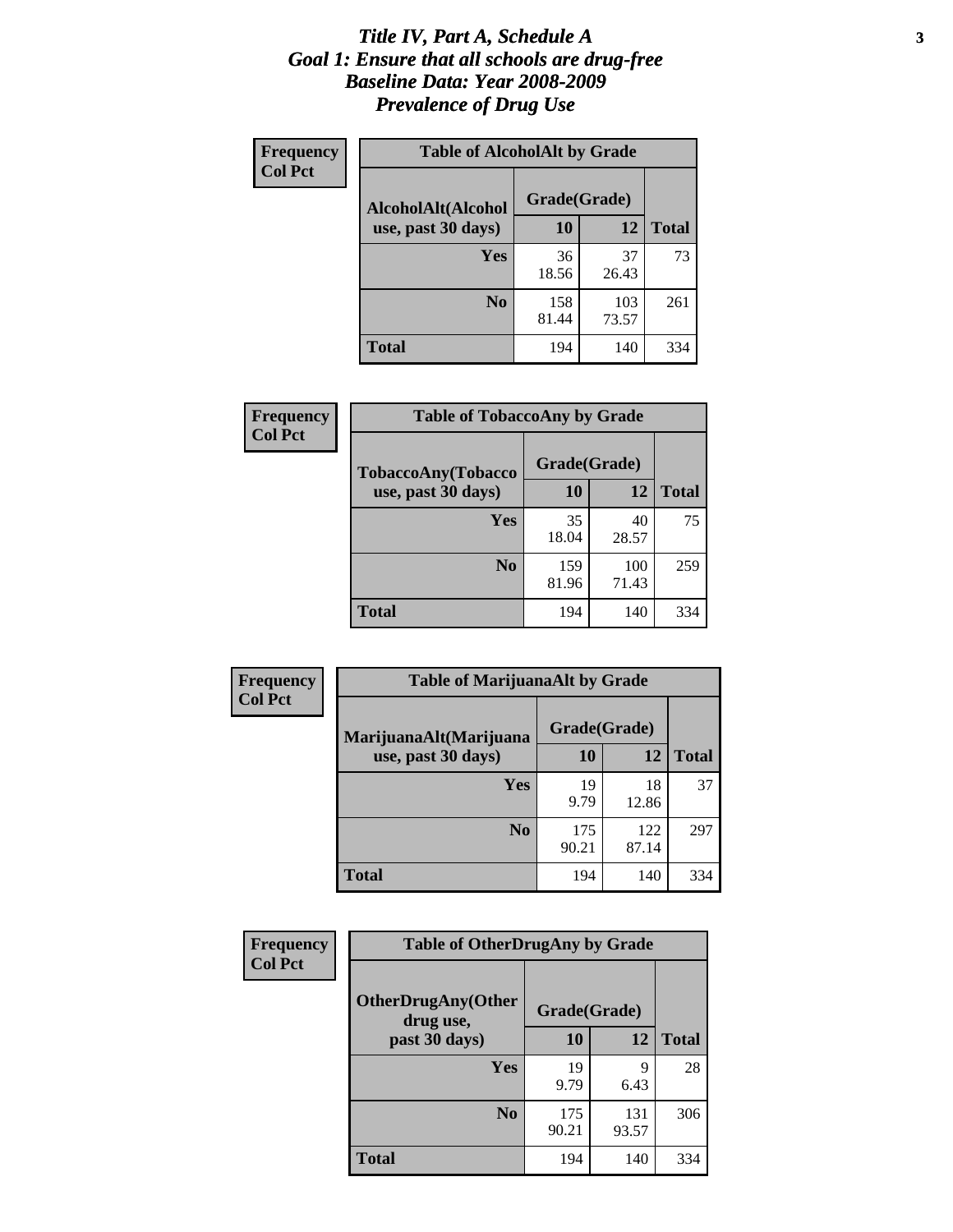#### *Average Age of Onset of Use* **4** *Results for "Average Age of Onset of Use" questions exclude students who said they did not use that substance*

| <b>Variable</b>    | Label                                                              | <b>Mean</b> |
|--------------------|--------------------------------------------------------------------|-------------|
| Alcoholinit2       | I started using alcohol when I was                                 | 14.00       |
| Cigarettesinit2    | I started smoking tobacco when I was                               | 13.13       |
| Smokelessinit2     | I started chewing tobacco when I was                               | 13.16       |
| Marijuanainit2     | I started using marijuana when I was                               | 14.21       |
| Cocaineinit2       | I started using cocaine when I was                                 | 13.43       |
| Inhalantsinit2     | I started using inhalants when I was                               | 10.29       |
| Steroidsinit2      | I started using steroids when I was                                | 12.67       |
| Ecstasyinit2       | I started using ecstasy when I was                                 | 14.44       |
| Methinit2          | I started using methamphetamines when I was                        | 12.75       |
| Hallucinogensinit2 | I started using hallucinogens when I was                           | 13.50       |
| Prescriptioninit2  | I started using prescription drugs not prescribed to me when I was | 13.65       |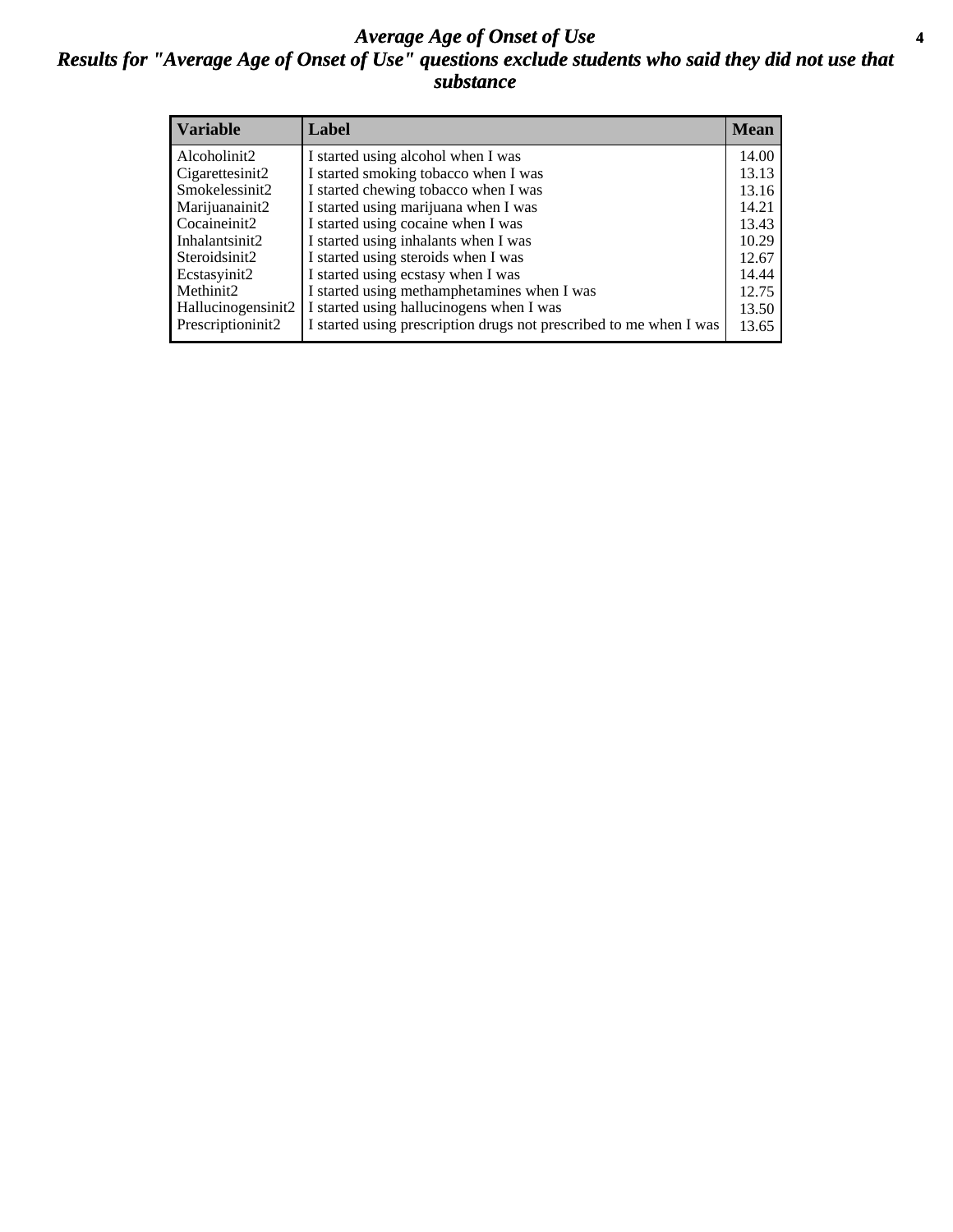## *Perception of Health Risk* **5**

| Frequency      | <b>Table of Alcoholharmdich by Grade</b> |              |              |              |  |
|----------------|------------------------------------------|--------------|--------------|--------------|--|
| <b>Col Pct</b> | Alcoholharmdich(I<br>think alcohol is    | Grade(Grade) |              |              |  |
|                | harmful)                                 | 10           | 12           | <b>Total</b> |  |
|                | <b>Yes</b>                               | 155<br>79.90 | 113<br>80.71 | 268          |  |
|                | N <sub>0</sub>                           | 39<br>20.10  | 27<br>19.29  | 66           |  |
|                | <b>Total</b>                             | 194          | 140          | 334          |  |

| Frequency      | <b>Table of Tobaccoharmdich by Grade</b> |              |              |              |  |
|----------------|------------------------------------------|--------------|--------------|--------------|--|
| <b>Col Pct</b> | Tobaccoharmdich(I<br>think tobacco is    | Grade(Grade) |              |              |  |
|                | harmful)                                 | 10           | 12           | <b>Total</b> |  |
|                | Yes                                      | 173<br>89.18 | 133<br>95.00 | 306          |  |
|                | N <sub>0</sub>                           | 21<br>10.82  | 5.00         | 28           |  |
|                | <b>Total</b>                             | 194          | 140          | 334          |  |

| <b>Frequency</b> | <b>Table of Marijuanaharmdich by Grade</b>                |              |              |              |  |  |
|------------------|-----------------------------------------------------------|--------------|--------------|--------------|--|--|
| <b>Col Pct</b>   | Marijuanaharmdich(I<br>Grade(Grade)<br>think marijuana is |              |              |              |  |  |
|                  | harmful)                                                  | 10           | 12           | <b>Total</b> |  |  |
|                  | Yes                                                       | 154<br>79.38 | 102<br>72.86 | 256          |  |  |
|                  | N <sub>0</sub>                                            | 40<br>20.62  | 38<br>27.14  | 78           |  |  |
|                  | <b>Total</b>                                              | 194          | 140          | 334          |  |  |

| <b>Frequency</b> | <b>Table of Otherdrugharmdich by Grade</b>   |              |              |              |  |  |  |  |
|------------------|----------------------------------------------|--------------|--------------|--------------|--|--|--|--|
| <b>Col Pct</b>   | Otherdrugharmdich(I<br>think other drugs are | Grade(Grade) |              |              |  |  |  |  |
|                  | harmful)                                     | 10           | 12           | <b>Total</b> |  |  |  |  |
|                  | <b>Yes</b>                                   | 180<br>92.78 | 132<br>94.29 | 312          |  |  |  |  |
|                  | N <sub>0</sub>                               | 14<br>7.22   | 8<br>5.71    | 22           |  |  |  |  |
|                  | <b>Total</b>                                 | 194          | 140          | 334          |  |  |  |  |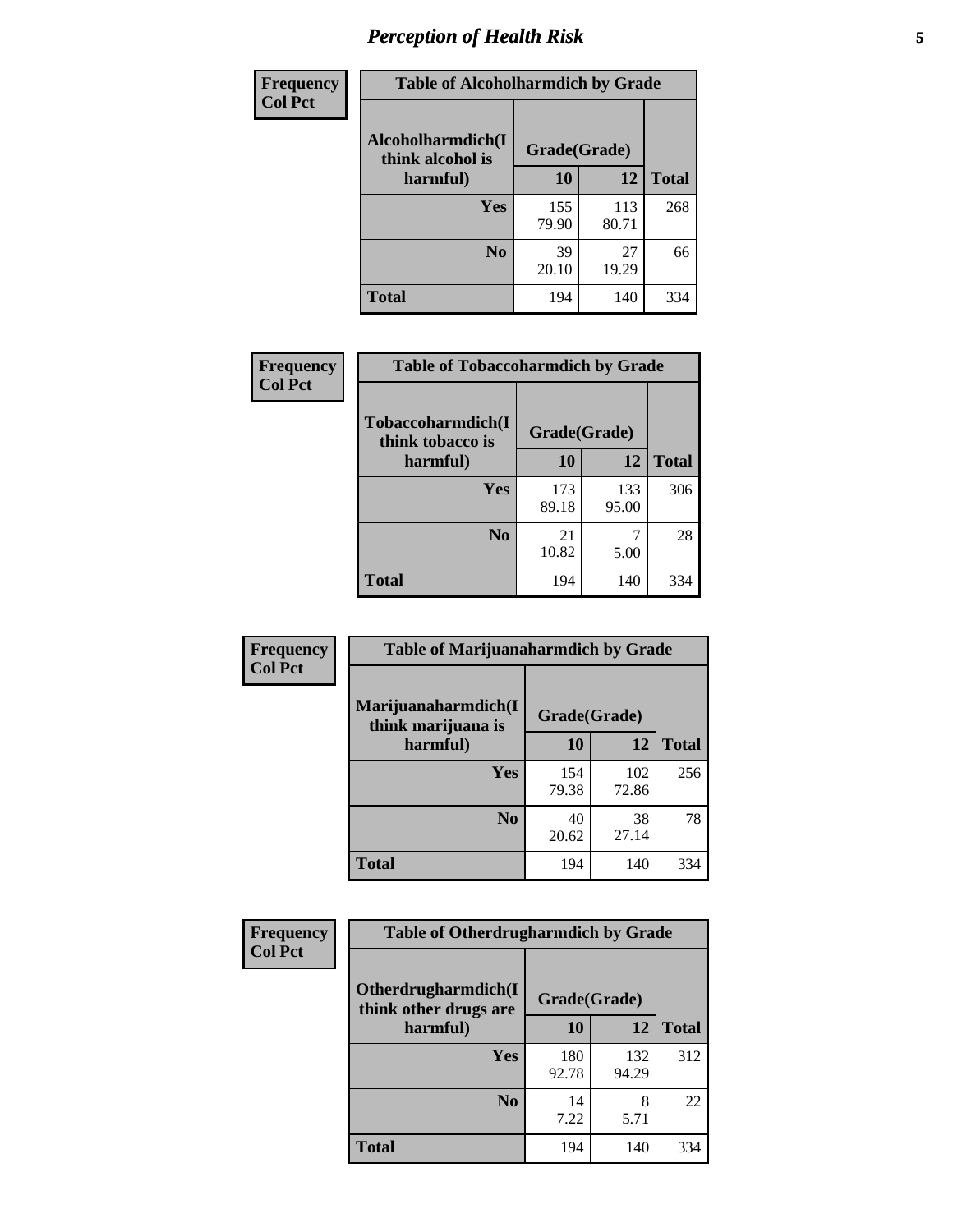### *Social Disapproval* **6**

| Frequency      | <b>Table of Alcoholpeerdich by Grade</b>                    |              |             |              |
|----------------|-------------------------------------------------------------|--------------|-------------|--------------|
| <b>Col Pct</b> | Alcoholpeerdich(My<br>friends would<br>disapprove if I used | Grade(Grade) |             |              |
|                | alcohol)                                                    | 10           | 12          | <b>Total</b> |
|                | <b>Yes</b>                                                  | 103<br>53.09 | 53<br>37.86 | 156          |
|                | N <sub>0</sub>                                              | 91<br>46.91  | 87<br>62.14 | 178          |
|                | <b>Total</b>                                                | 194          | 140         | 334          |

| <b>Frequency</b> |
|------------------|
| <b>Col Pct</b>   |

| <b>Table of Tobaccopeerdich by Grade</b>                    |              |             |              |  |  |  |  |
|-------------------------------------------------------------|--------------|-------------|--------------|--|--|--|--|
| Tobaccopeerdich(My<br>friends would<br>disapprove if I used | Grade(Grade) |             |              |  |  |  |  |
| tobacco)                                                    | 10           | 12          | <b>Total</b> |  |  |  |  |
| Yes                                                         | 121<br>62.37 | 81<br>57.86 | 202          |  |  |  |  |
| N <sub>0</sub>                                              | 73<br>37.63  | 59<br>42.14 | 132          |  |  |  |  |
| <b>Total</b>                                                | 194          | 140         | 334          |  |  |  |  |

| <b>Frequency</b> | <b>Table of Marijuanapeerdich by Grade</b>                    |              |             |              |  |  |  |  |
|------------------|---------------------------------------------------------------|--------------|-------------|--------------|--|--|--|--|
| <b>Col Pct</b>   | Marijuanapeerdich(My<br>friends would<br>disapprove if I used | Grade(Grade) |             |              |  |  |  |  |
|                  | marijuana)                                                    | 10           | 12          | <b>Total</b> |  |  |  |  |
|                  | <b>Yes</b>                                                    | 132<br>68.04 | 91<br>65.00 | 223          |  |  |  |  |
|                  | N <sub>0</sub>                                                | 62<br>31.96  | 49<br>35.00 | 111          |  |  |  |  |
|                  | <b>Total</b>                                                  | 194          | 140         | 334          |  |  |  |  |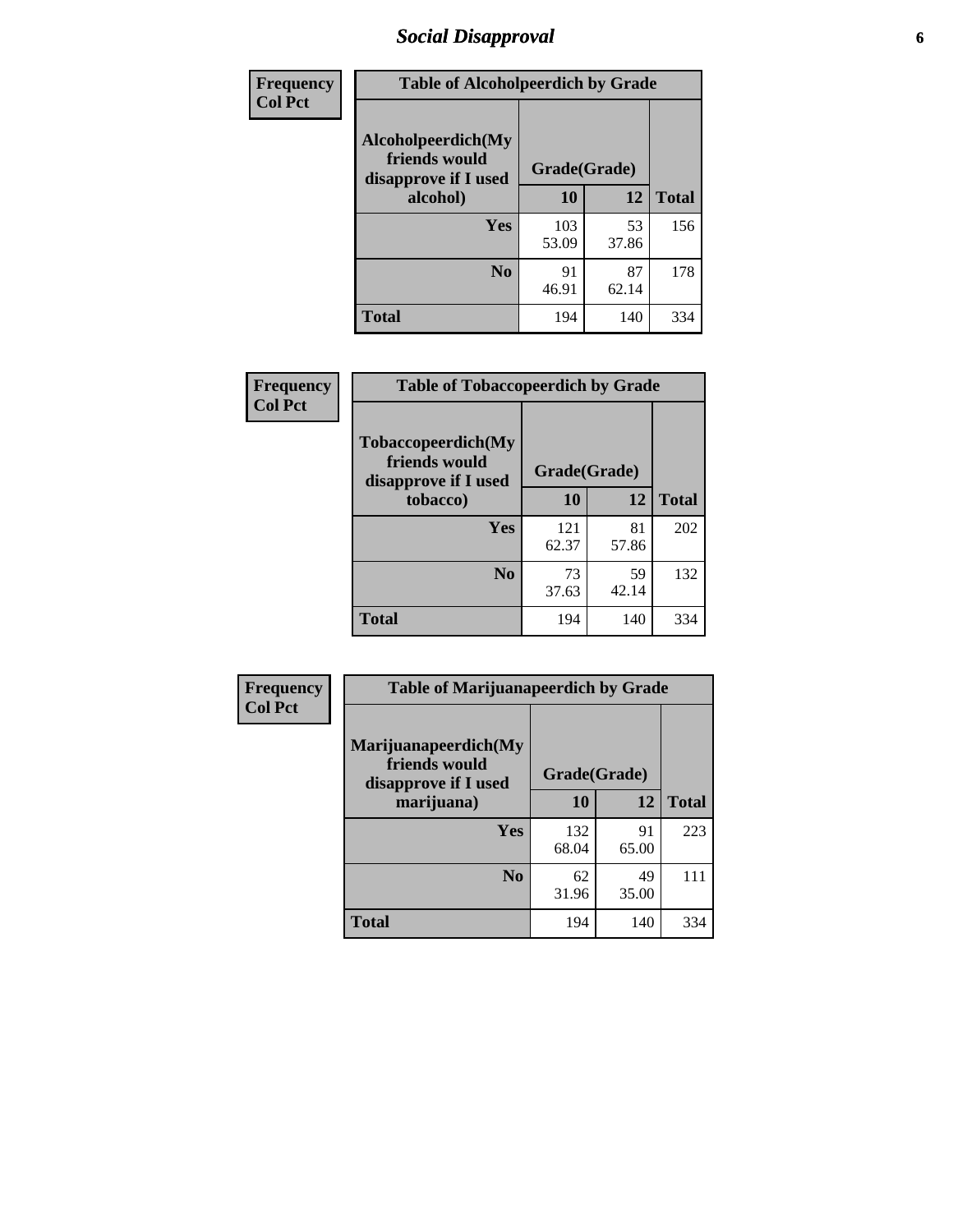### *Social Disapproval* **7**

| Frequency      | <b>Table of Otherdrugpeerdich by Grade</b>                    |              |              |              |  |  |  |  |
|----------------|---------------------------------------------------------------|--------------|--------------|--------------|--|--|--|--|
| <b>Col Pct</b> | Otherdrugpeerdich(My<br>friends would<br>disapprove if I used | Grade(Grade) |              |              |  |  |  |  |
|                | other drugs)                                                  | 10           | 12           | <b>Total</b> |  |  |  |  |
|                | Yes                                                           | 144<br>74.23 | 115<br>82.14 | 259          |  |  |  |  |
|                | N <sub>0</sub>                                                | 50<br>25.77  | 25<br>17.86  | 75           |  |  |  |  |
|                | <b>Total</b>                                                  | 194          | 140          | 334          |  |  |  |  |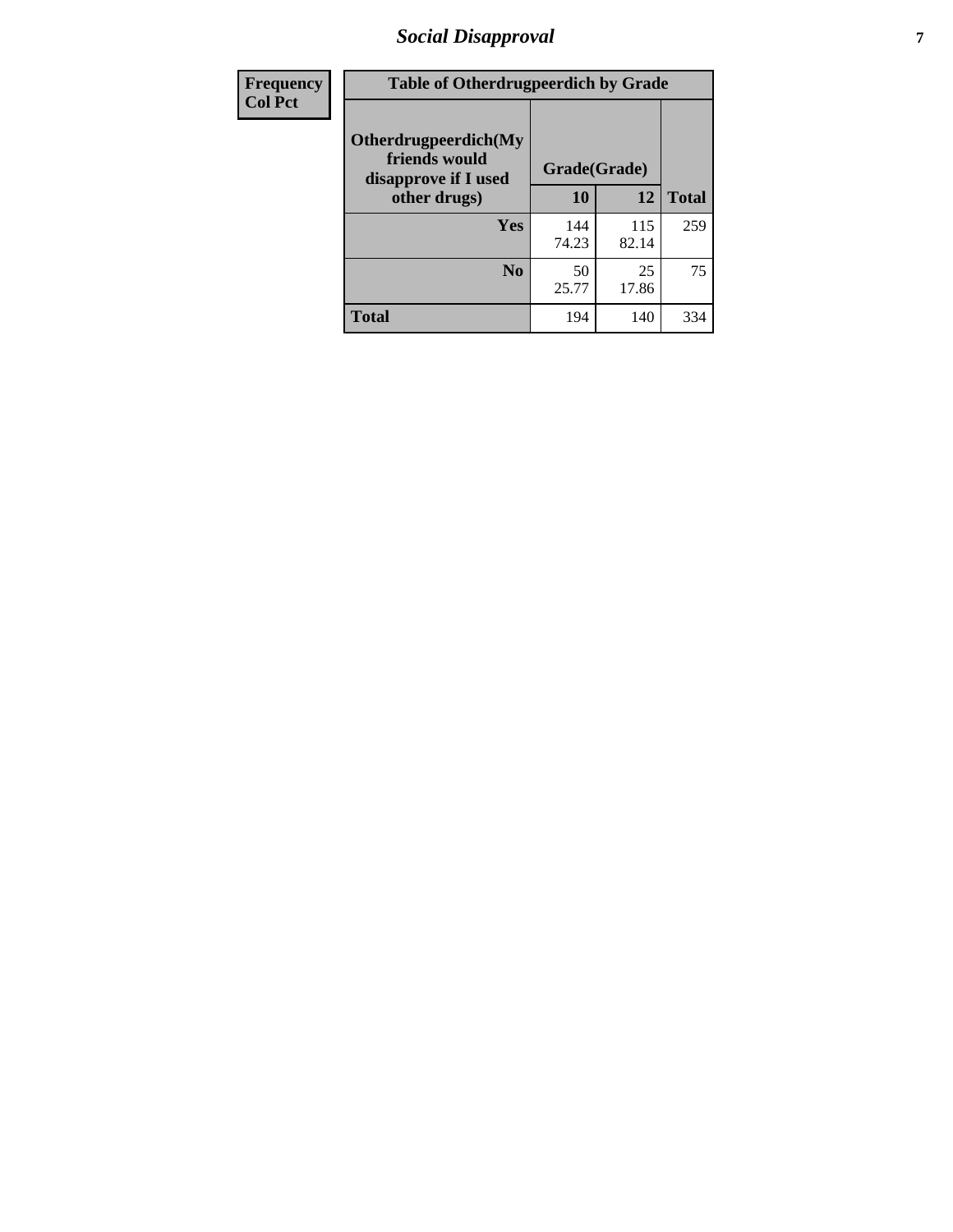#### Title IV, Part A, Schedule A **8** *Goal 2: To help ensure that all schools are safe and disciplined Baseline Data: Year 2008-2009 Student Involvement in Gang Activity*

| Frequency      | <b>Table of Gangself by Grade</b>                                                                 |                    |              |              |
|----------------|---------------------------------------------------------------------------------------------------|--------------------|--------------|--------------|
| <b>Col Pct</b> | Gangself(I<br>have<br>participated<br>in illegal<br>gang<br>activities in<br>the past 30<br>days) | Grade(Grade)<br>10 | 12           | <b>Total</b> |
|                | Yes                                                                                               | 12<br>6.19         | 4<br>2.86    | 16           |
|                | N <sub>0</sub>                                                                                    | 182<br>93.81       | 136<br>97.14 | 318          |
|                | <b>Total</b>                                                                                      | 194                | 140          | 334          |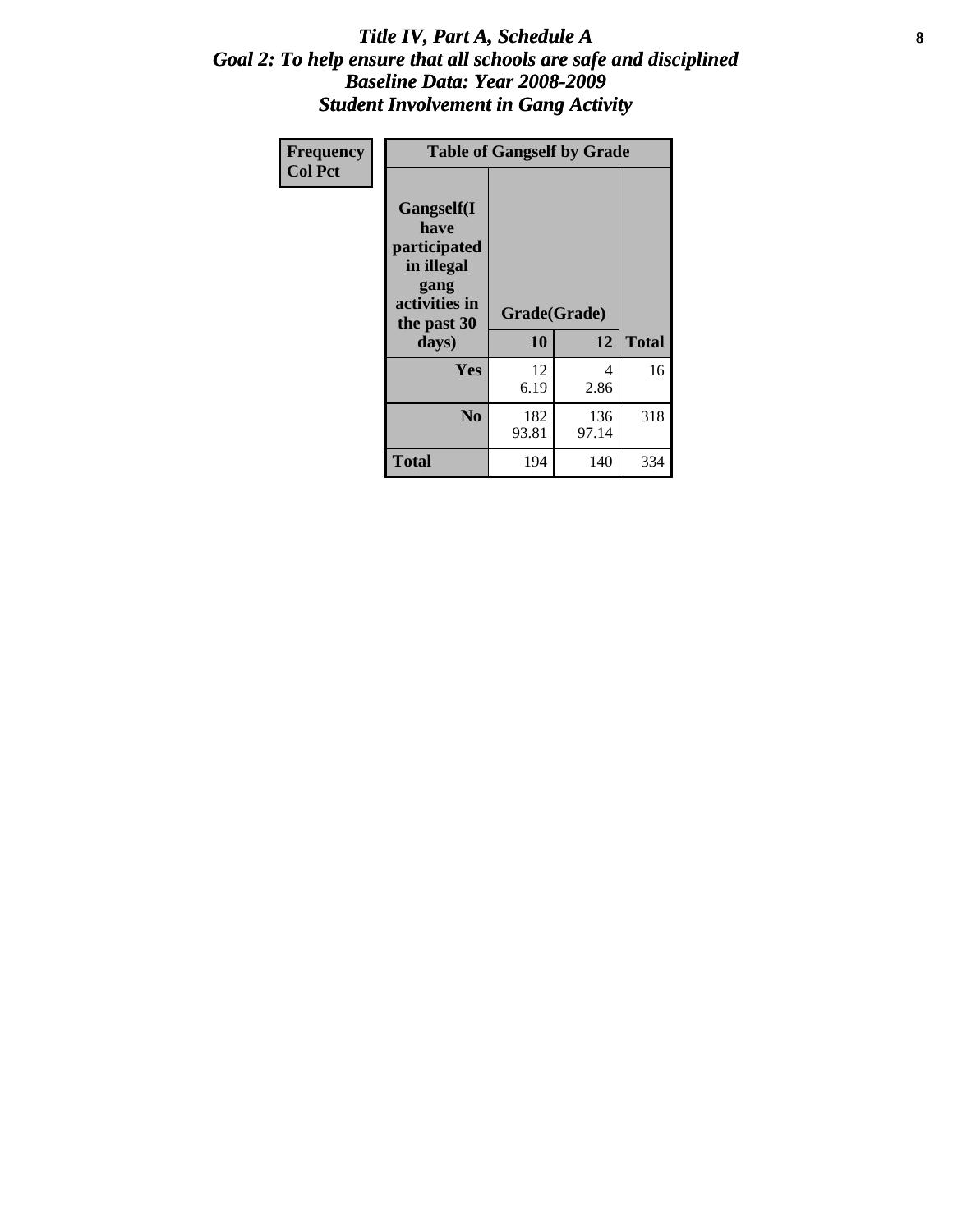### *Student Perception of School Safety* **9**

| <b>Frequency</b><br>Row Pct |
|-----------------------------|
|                             |

| <b>Table of Grade by Safeschool</b> |                                                        |                          |                             |                                    |              |  |  |
|-------------------------------------|--------------------------------------------------------|--------------------------|-----------------------------|------------------------------------|--------------|--|--|
|                                     | Safeschool (School is a place at which I feel<br>safe) |                          |                             |                                    |              |  |  |
| Grade(Grade)                        | <b>Strongly</b><br>Agree                               | <b>Somewhat</b><br>Agree | <b>Somewhat</b><br>Disagree | <b>Strongly</b><br><b>Disagree</b> | <b>Total</b> |  |  |
| 10                                  | 25<br>12.89                                            | 95<br>48.97              | 39<br>20.10                 | 35<br>18.04                        | 194          |  |  |
| 12                                  | 35<br>25.00                                            | 68<br>48.57              | 20<br>14.29                 | 17<br>12.14                        | 140          |  |  |
| <b>Total</b>                        | 60                                                     | 163                      | 59                          | 52                                 | 334          |  |  |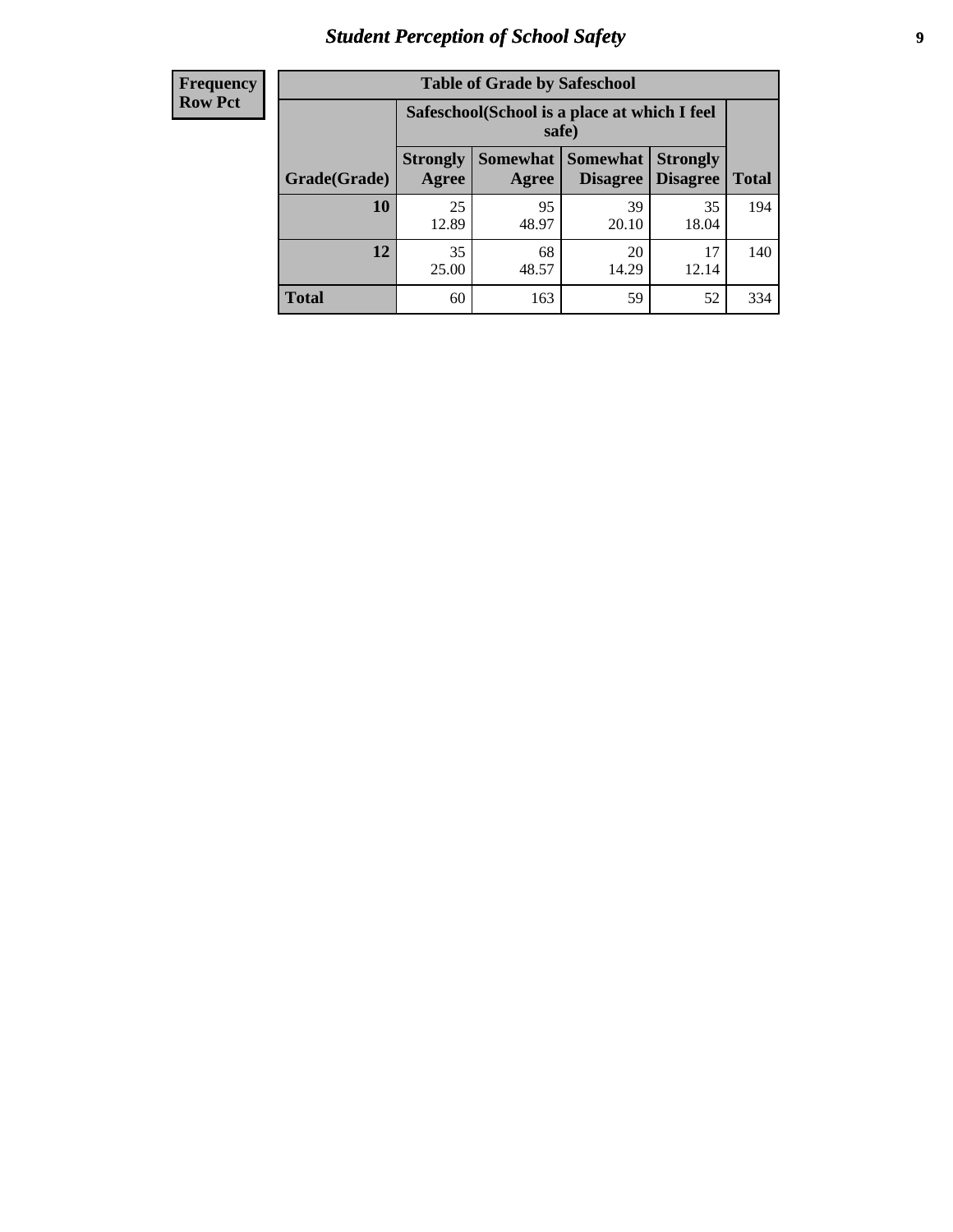### *Students Who Have Been Bullied* **10**

| <b>Frequency</b> |
|------------------|
| Row Pct          |

| <b>Table of Grade by Bullied</b> |                             |                                                                               |                              |                   |                        |                        |                          |              |
|----------------------------------|-----------------------------|-------------------------------------------------------------------------------|------------------------------|-------------------|------------------------|------------------------|--------------------------|--------------|
|                                  |                             | <b>Bullied</b> (I have been bullied by other<br>students in the past 30 days) |                              |                   |                        |                        |                          |              |
| Grade(Grade)                     | $\mathbf{0}$<br><b>Days</b> | 1 or<br>2<br>days                                                             | 3 <sub>to</sub><br>5<br>days | 6 to<br>9<br>days | 10<br>to<br>19<br>days | 20<br>to<br>29<br>days | <b>All</b><br>30<br>days | <b>Total</b> |
| 10                               | 170<br>87.63                | 5<br>2.58                                                                     | 3<br>1.55                    | 5<br>2.58         | 5<br>2.58              | $\overline{2}$<br>1.03 | 4<br>2.06                | 194          |
| 12                               | 131<br>93.57                | 0.71                                                                          | 0.71                         | 0.71              | 0.71                   | 2<br>1.43              | 3<br>2.14                | 140          |
| <b>Total</b>                     | 301                         | 6                                                                             | 4                            | 6                 | 6                      | 4                      | 7                        | 334          |

 $\blacksquare$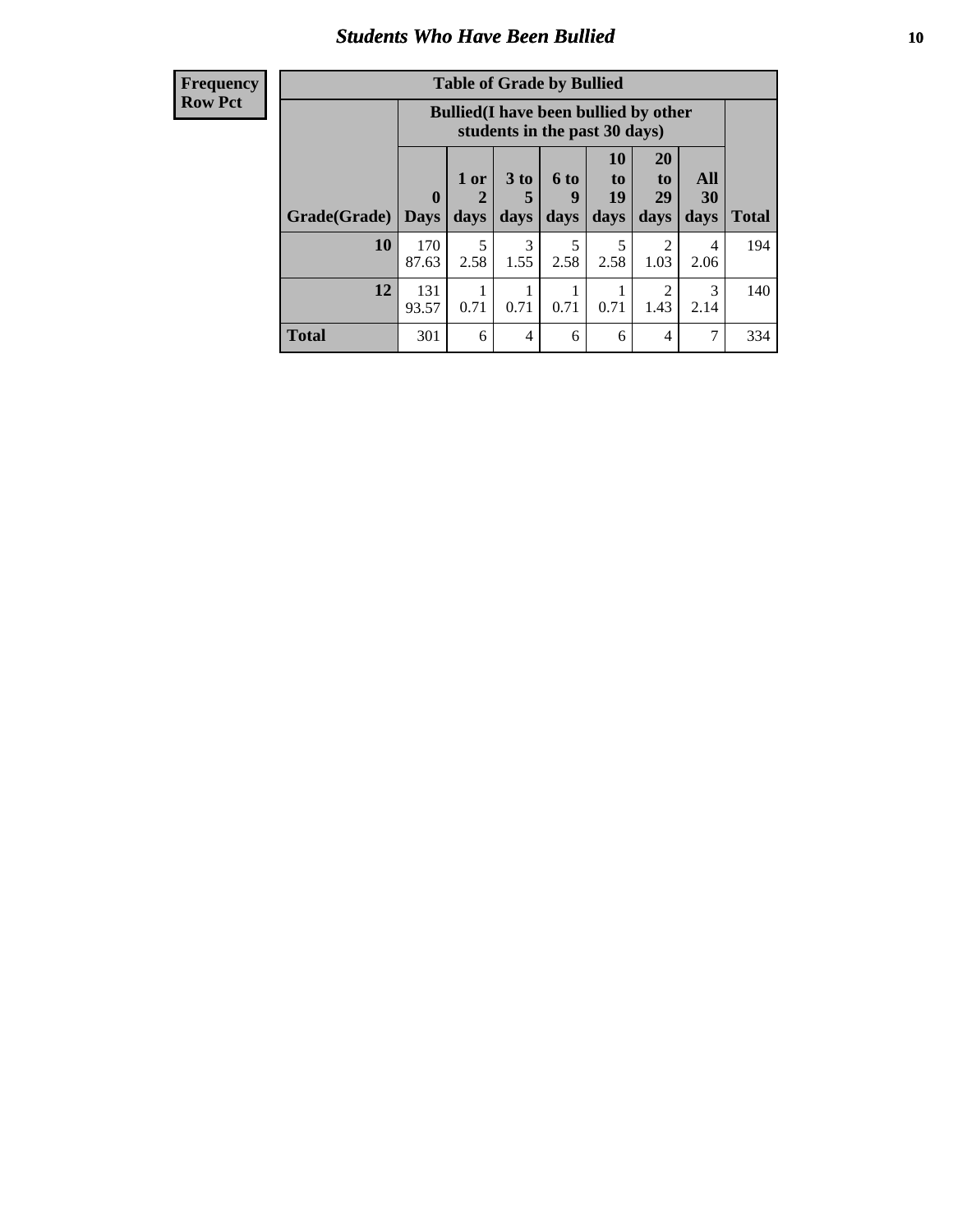### *School Climate* **11**

| <b>Frequency</b> | <b>Table of SchoolClimate1 by Grade</b> |                    |             |              |  |  |
|------------------|-----------------------------------------|--------------------|-------------|--------------|--|--|
| <b>Col Pct</b>   | SchoolClimate1(I<br>like school)        | Grade(Grade)<br>10 | 12          | <b>Total</b> |  |  |
|                  | <b>Strongly Agree</b>                   | 55<br>28.35        | 30<br>21.43 | 85           |  |  |
|                  | <b>Somewhat Agree</b>                   | 99<br>51.03        | 80<br>57.14 | 179          |  |  |
|                  | <b>Somewhat Disagree</b>                | 18<br>9.28         | 16<br>11.43 | 34           |  |  |
|                  | <b>Strongly Disagree</b>                | 22<br>11.34        | 14<br>10.00 | 36           |  |  |
|                  | <b>Total</b>                            | 194                | 140         | 334          |  |  |

| <b>Table of SchoolClimate2 by Grade</b>           |                    |                       |              |  |  |
|---------------------------------------------------|--------------------|-----------------------|--------------|--|--|
| SchoolClimate2(I<br>feel successful at<br>school) | Grade(Grade)<br>10 | 12                    | <b>Total</b> |  |  |
| <b>Strongly Agree</b>                             | 74<br>38.14        | 54<br>38.57           | 128          |  |  |
| <b>Somewhat Agree</b>                             | 97<br>50.00        | 77<br>55.00           | 174          |  |  |
| <b>Somewhat Disagree</b>                          | 13<br>6.70         | 7<br>5.00             | 20           |  |  |
| <b>Strongly Disagree</b>                          | 10<br>5.15         | $\mathcal{L}$<br>1.43 | 12           |  |  |
| <b>Total</b>                                      | 194                | 140                   | 334          |  |  |

| Frequency      | <b>Table of SchoolClimate3 by Grade</b>                                      |                    |             |              |
|----------------|------------------------------------------------------------------------------|--------------------|-------------|--------------|
| <b>Col Pct</b> | <b>SchoolClimate3(My</b><br>school has high<br>standards for<br>achievement) | Grade(Grade)<br>10 | 12          | <b>Total</b> |
|                |                                                                              |                    |             |              |
|                | <b>Strongly Agree</b>                                                        | 86<br>44.33        | 62<br>44.29 | 148          |
|                | <b>Somewhat Agree</b>                                                        | 89<br>45.88        | 60<br>42.86 | 149          |
|                | <b>Somewhat Disagree</b>                                                     | 14<br>7.22         | 9<br>6.43   | 23           |
|                | <b>Strongly Disagree</b>                                                     | 5<br>2.58          | 9<br>6.43   | 14           |
|                | Total                                                                        | 194                | 140         | 334          |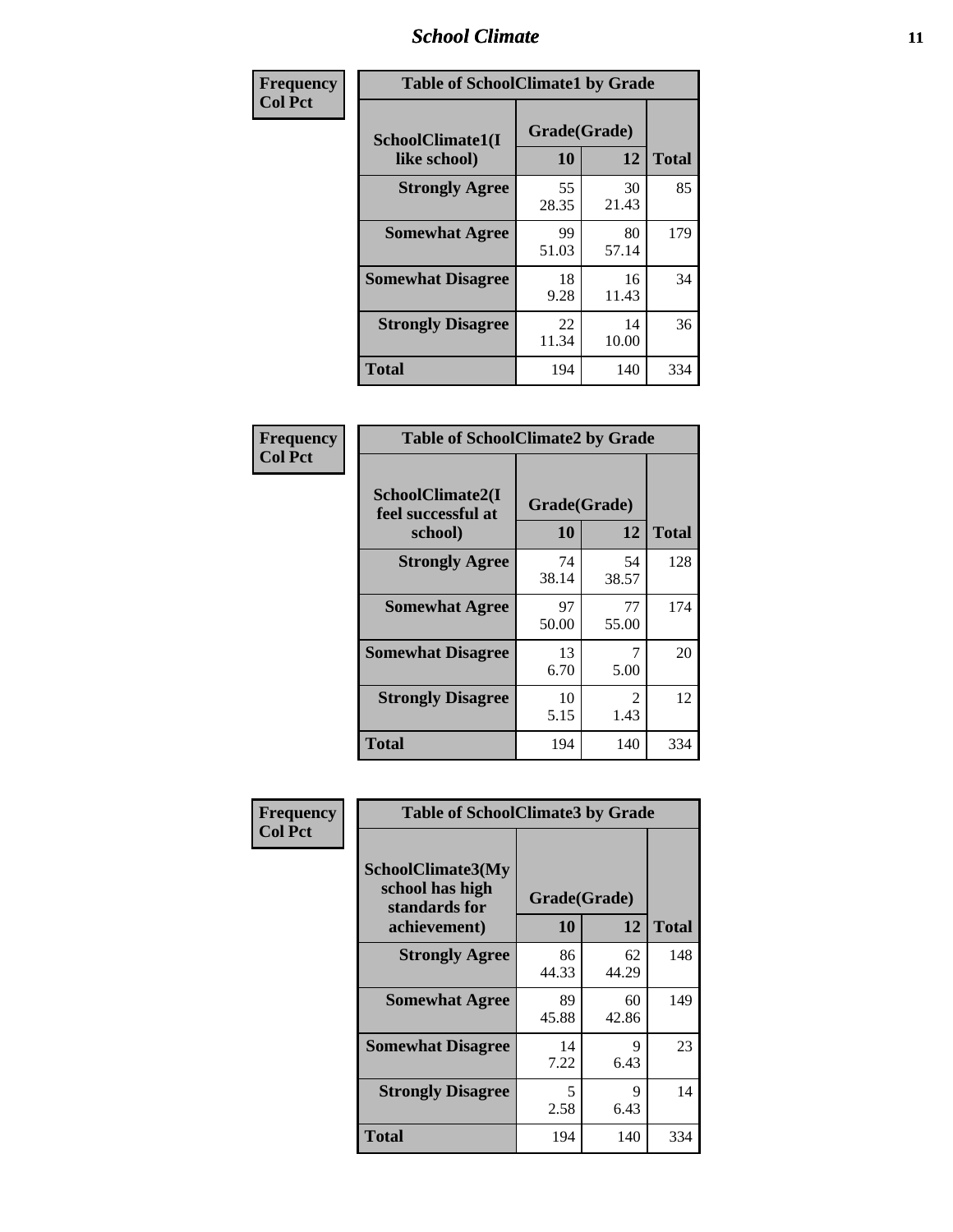### *School Climate* **12**

| Frequency      | <b>Table of SchoolClimate4 by Grade</b>                              |                    |             |              |
|----------------|----------------------------------------------------------------------|--------------------|-------------|--------------|
| <b>Col Pct</b> | <b>SchoolClimate4(My</b><br>school sets clear<br>rules for behavior) | Grade(Grade)<br>10 | 12          | <b>Total</b> |
|                | <b>Strongly Agree</b>                                                | 109<br>56.19       | 84<br>60.00 | 193          |
|                | <b>Somewhat Agree</b>                                                | 61<br>31.44        | 40<br>28.57 | 101          |
|                | <b>Somewhat Disagree</b>                                             | 12<br>6.19         | 8<br>5.71   | 20           |
|                | <b>Strongly Disagree</b>                                             | 12<br>6.19         | 8<br>5.71   | 20           |
|                | <b>Total</b>                                                         | 194                | 140         | 334          |

| <b>Table of SchoolClimate5 by Grade</b>                   |              |             |              |  |  |
|-----------------------------------------------------------|--------------|-------------|--------------|--|--|
| SchoolClimate5(I<br>know what to do in<br>an emergency at | Grade(Grade) |             |              |  |  |
| school)                                                   | 10           | 12          | <b>Total</b> |  |  |
| <b>Strongly Agree</b>                                     | 110<br>56.70 | 88<br>62.86 | 198          |  |  |
| <b>Somewhat Agree</b>                                     | 67<br>34.54  | 40<br>28.57 | 107          |  |  |
| <b>Somewhat Disagree</b>                                  | 9<br>4.64    | 9<br>6.43   | 18           |  |  |
| <b>Strongly Disagree</b>                                  | 8<br>4.12    | 3<br>2.14   | 11           |  |  |
| Total                                                     | 194          | 140         | 334          |  |  |

| Frequency      | <b>Table of SchoolClimate6 by Grade</b>                  |                    |             |              |
|----------------|----------------------------------------------------------|--------------------|-------------|--------------|
| <b>Col Pct</b> | <b>SchoolClimate6(Teachers</b><br>treat me with respect) | Grade(Grade)<br>10 | 12          | <b>Total</b> |
|                | <b>Strongly Agree</b>                                    | 61<br>31.44        | 49<br>35.00 | 110          |
|                | <b>Somewhat Agree</b>                                    | 82<br>42.27        | 69<br>49.29 | 151          |
|                | <b>Somewhat Disagree</b>                                 | 29<br>14.95        | 16<br>11.43 | 45           |
|                | <b>Strongly Disagree</b>                                 | 22<br>11.34        | 6<br>4.29   | 28           |
|                | <b>Total</b>                                             | 194                | 140         | 334          |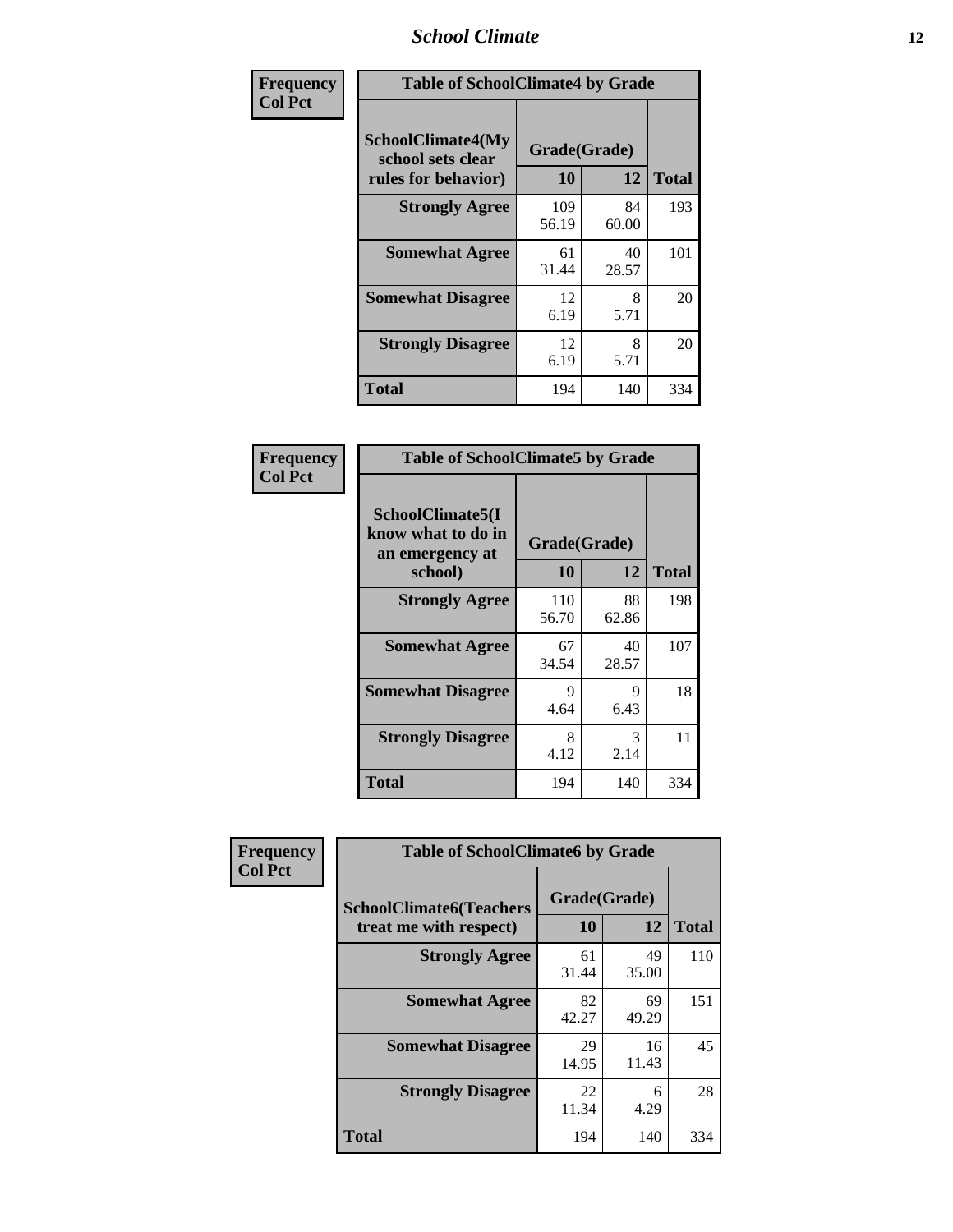### *School Climate* **13**

| Frequency      | <b>Table of SchoolClimate7 by Grade</b>                                       |                           |                        |              |
|----------------|-------------------------------------------------------------------------------|---------------------------|------------------------|--------------|
| <b>Col Pct</b> | <b>SchoolClimate7(Behaviors</b><br>in my class allow the<br>teacher to teach) | Grade(Grade)<br><b>10</b> | 12                     | <b>Total</b> |
|                | <b>Strongly Agree</b>                                                         | 52<br>26.80               | 50<br>35.71            | 102          |
|                | <b>Somewhat Agree</b>                                                         | 96<br>49.48               | 77<br>55.00            | 173          |
|                | <b>Somewhat Disagree</b>                                                      | 31<br>15.98               | 11<br>7.86             | 42           |
|                | <b>Strongly Disagree</b>                                                      | 15<br>7.73                | $\mathfrak{D}$<br>1.43 | 17           |
|                | <b>Total</b>                                                                  | 194                       | 140                    | 334          |

| Frequency      | <b>Table of SchoolClimate8 by Grade</b>                                              |                    |             |              |
|----------------|--------------------------------------------------------------------------------------|--------------------|-------------|--------------|
| <b>Col Pct</b> | <b>SchoolClimate8(Students</b><br>are frequently<br>recognized for good<br>behavior) | Grade(Grade)<br>10 | 12          | <b>Total</b> |
|                | <b>Strongly Agree</b>                                                                | 57<br>29.38        | 56<br>40.00 | 113          |
|                | <b>Somewhat Agree</b>                                                                | 88<br>45.36        | 58<br>41.43 | 146          |
|                | <b>Somewhat Disagree</b>                                                             | 31<br>15.98        | 14<br>10.00 | 45           |
|                | <b>Strongly Disagree</b>                                                             | 18<br>9.28         | 12<br>8.57  | 30           |
|                | <b>Total</b>                                                                         | 194                | 140         | 334          |

| Frequency      | <b>Table of SchoolClimate9 by Grade</b>                                           |                    |             |              |
|----------------|-----------------------------------------------------------------------------------|--------------------|-------------|--------------|
| <b>Col Pct</b> | SchoolClimate9(School<br>counselor would be<br>helpful if I needed<br>assistance) | Grade(Grade)<br>10 | 12          | <b>Total</b> |
|                | <b>Strongly Agree</b>                                                             | 131<br>67.53       | 53<br>37.86 | 184          |
|                | <b>Somewhat Agree</b>                                                             | 42<br>21.65        | 41<br>29.29 | 83           |
|                | <b>Somewhat Disagree</b>                                                          | 9<br>4.64          | 23<br>16.43 | 32           |
|                | <b>Strongly Disagree</b>                                                          | 12<br>6.19         | 23<br>16.43 | 35           |
|                | <b>Total</b>                                                                      | 194                | 140         | 334          |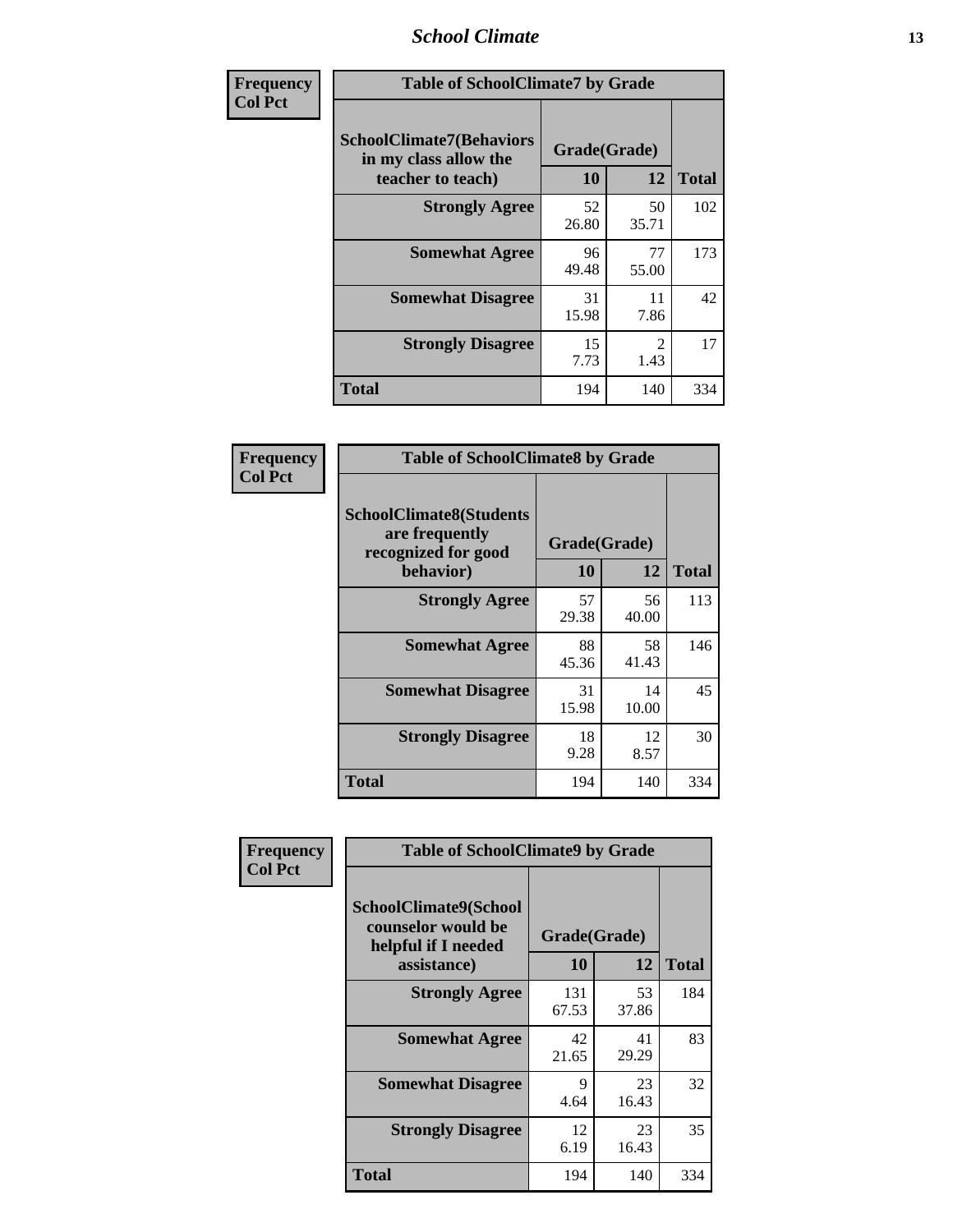### *Reasons for Dropping Out* **14**

| Frequency      | <b>Table of Dropoutreason by Grade</b>                                   |              |                    |              |
|----------------|--------------------------------------------------------------------------|--------------|--------------------|--------------|
| <b>Col Pct</b> | Dropoutreason(If<br>I dropped out the<br>reason would<br>most likely be) | 10           | Grade(Grade)<br>12 | <b>Total</b> |
|                | <b>Won't Drop out</b>                                                    | 109<br>56.19 | 81<br>57.86        | 190          |
|                | <b>Bored</b>                                                             | 27<br>13.92  | 18<br>12.86        | 45           |
|                | <b>Family Reasons</b>                                                    | 10<br>5.15   | 20<br>14.29        | 30           |
|                | <b>Being Bullied</b>                                                     | 4<br>2.06    | 0.71               | 5            |
|                | <b>Other</b>                                                             | 44<br>22.68  | 20<br>14.29        | 64           |
|                | <b>Total</b>                                                             | 194          | 140                | 334          |

| Frequency      | <b>Table of Dropout by Grade</b>                                       |                    |              |              |  |
|----------------|------------------------------------------------------------------------|--------------------|--------------|--------------|--|
| <b>Col Pct</b> | Dropout(I<br>have<br>thought<br>about<br>dropping<br>out of<br>school) | Grade(Grade)<br>10 | 12           | <b>Total</b> |  |
|                | Yes                                                                    | 60<br>30.93        | 40<br>28.57  | 100          |  |
|                | N <sub>0</sub>                                                         | 134<br>69.07       | 100<br>71.43 | 234          |  |
|                | <b>Total</b>                                                           | 194                | 140          | 334          |  |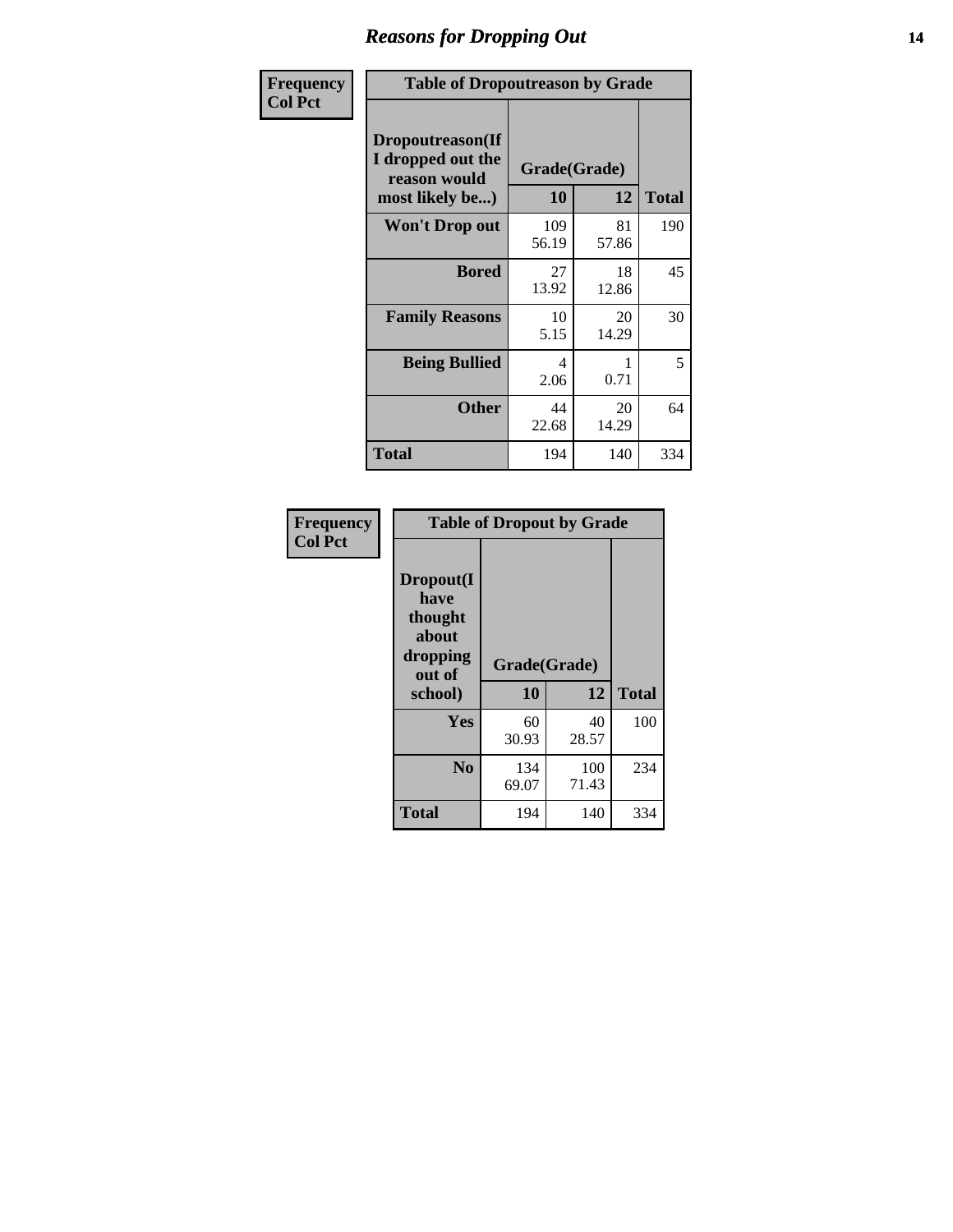*School Safety* **15**

| Frequency      | <b>Table of Gangself by Grade</b>                                                                 |                    |              |              |
|----------------|---------------------------------------------------------------------------------------------------|--------------------|--------------|--------------|
| <b>Col Pct</b> | Gangself(I<br>have<br>participated<br>in illegal<br>gang<br>activities in<br>the past 30<br>days) | Grade(Grade)<br>10 | 12           | <b>Total</b> |
|                | Yes                                                                                               | 12<br>6.19         | 4<br>2.86    | 16           |
|                | N <sub>o</sub>                                                                                    | 182<br>93.81       | 136<br>97.14 | 318          |
|                | <b>Total</b>                                                                                      | 194                | 140          | 334          |

| Frequency<br><b>Col Pct</b> | <b>Table of Gangpeers by Grade</b>                                                                                             |                    |              |              |
|-----------------------------|--------------------------------------------------------------------------------------------------------------------------------|--------------------|--------------|--------------|
|                             | <b>Gangpeers</b> (I<br>have friends<br>who have<br>participated<br>in illegal<br>gang<br>activities in<br>the past 30<br>days) | Grade(Grade)<br>10 | 12           | <b>Total</b> |
|                             | <b>Yes</b>                                                                                                                     | 61<br>31.44        | 18<br>12.86  | 79           |
|                             | N <sub>0</sub>                                                                                                                 | 133<br>68.56       | 122<br>87.14 | 255          |
|                             | <b>Total</b>                                                                                                                   | 194                | 140          | 334          |

| Frequency      | <b>Table of Pickedon by Grade</b>                                  |              |             |              |  |  |  |  |  |  |
|----------------|--------------------------------------------------------------------|--------------|-------------|--------------|--|--|--|--|--|--|
| <b>Col Pct</b> | <b>Pickedon(I have</b><br>been picked on or<br>teased at school in | Grade(Grade) |             |              |  |  |  |  |  |  |
|                | the past 30 days)                                                  | 10           | 12          | <b>Total</b> |  |  |  |  |  |  |
|                | <b>Strongly Agree</b>                                              | 33<br>17.01  | 14<br>10.00 | 47           |  |  |  |  |  |  |
|                | <b>Somewhat Agree</b>                                              | 38<br>19.59  | 26<br>18.57 | 64           |  |  |  |  |  |  |
|                | <b>Somewhat Disagree</b>                                           | 34<br>17.53  | 19<br>13.57 | 53           |  |  |  |  |  |  |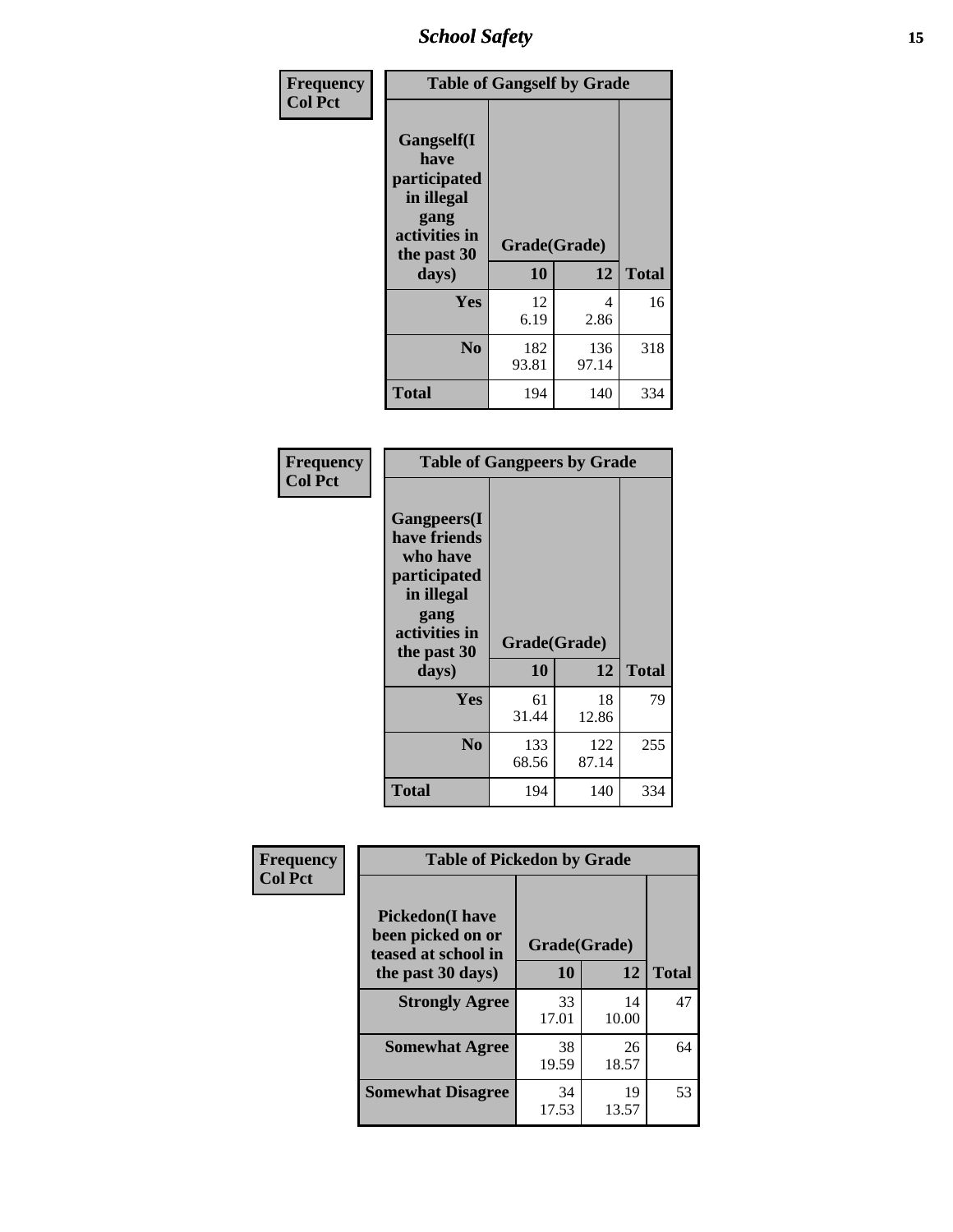### *School Safety* **16**

| <b>Frequency</b> | <b>Table of Pickedon by Grade</b>                                                        |                    |             |              |
|------------------|------------------------------------------------------------------------------------------|--------------------|-------------|--------------|
| <b>Col Pct</b>   | <b>Pickedon</b> (I have<br>been picked on or<br>teased at school in<br>the past 30 days) | Grade(Grade)<br>10 | 12          | <b>Total</b> |
|                  | <b>Strongly Disagree</b>                                                                 | 89<br>45.88        | 81<br>57.86 | 170          |
|                  | Total                                                                                    | 194                | 140         | 334          |

| Frequency      | <b>Table of Safeschool by Grade</b>                      |                    |              |     |  |  |  |  |  |
|----------------|----------------------------------------------------------|--------------------|--------------|-----|--|--|--|--|--|
| <b>Col Pct</b> | Safeschool(School<br>is a place at which I<br>feel safe) | Grade(Grade)<br>10 | <b>Total</b> |     |  |  |  |  |  |
|                | <b>Strongly Agree</b>                                    | 25<br>12.89        | 35<br>25.00  | 60  |  |  |  |  |  |
|                | <b>Somewhat Agree</b>                                    | 95<br>48.97        | 68<br>48.57  | 163 |  |  |  |  |  |
|                | <b>Somewhat Disagree</b>                                 | 39<br>20.10        | 20<br>14.29  | 59  |  |  |  |  |  |
|                | <b>Strongly Disagree</b>                                 | 35<br>18.04        | 17<br>12.14  | 52  |  |  |  |  |  |
|                | Total                                                    | 194                | 140          | 334 |  |  |  |  |  |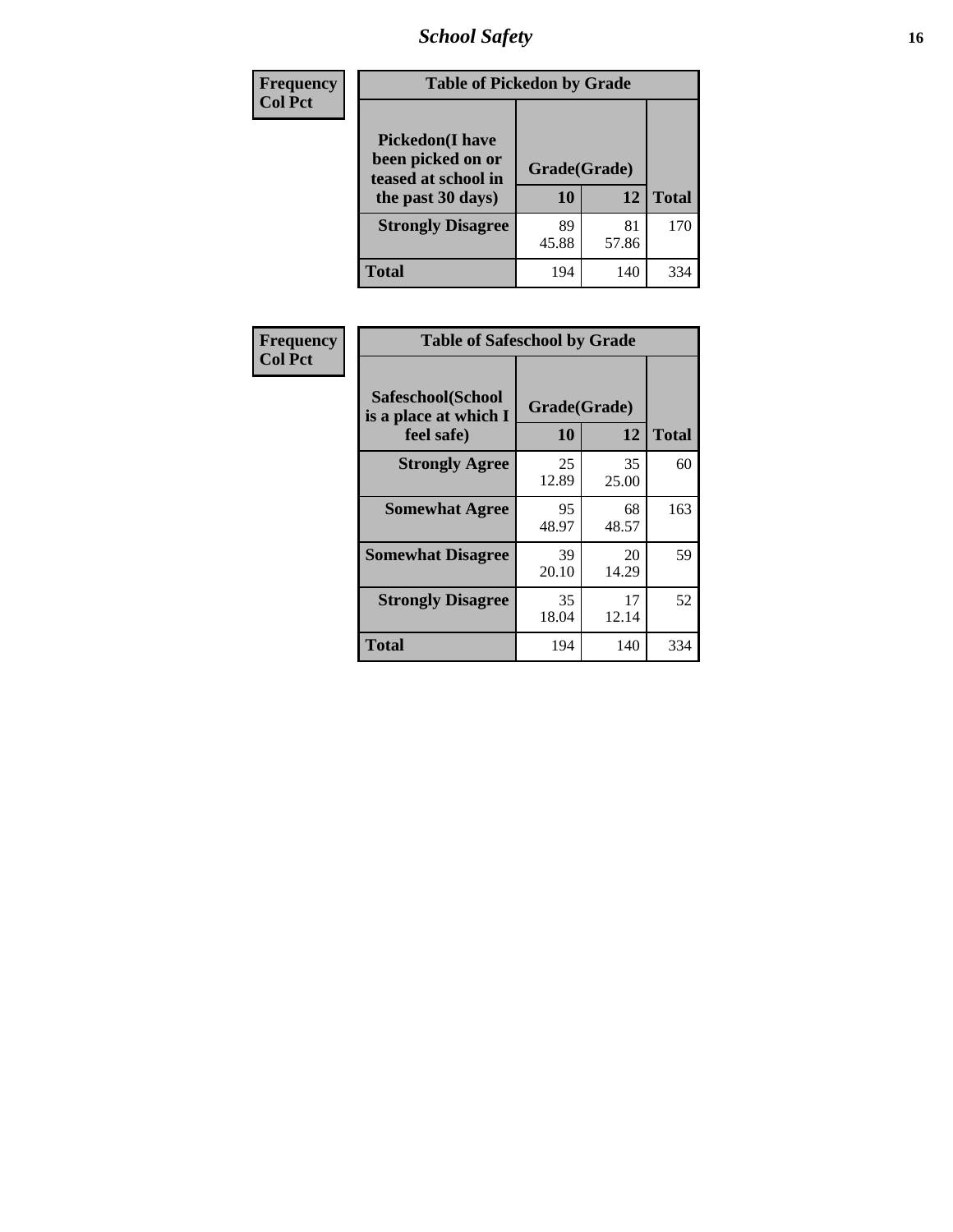*School Safety* **17**

| Frequency |  |
|-----------|--|
| Row Pct   |  |

|              |                             | <b>Table of Grade by Bullied</b>                                              |                              |                          |                        |                               |                   |              |  |  |  |  |
|--------------|-----------------------------|-------------------------------------------------------------------------------|------------------------------|--------------------------|------------------------|-------------------------------|-------------------|--------------|--|--|--|--|
|              |                             | <b>Bullied</b> (I have been bullied by other<br>students in the past 30 days) |                              |                          |                        |                               |                   |              |  |  |  |  |
| Grade(Grade) | $\mathbf{0}$<br><b>Days</b> | $1$ or<br>days                                                                | 3 <sub>to</sub><br>5<br>days | <b>6 to</b><br>9<br>days | 10<br>to<br>19<br>days | <b>20</b><br>to<br>29<br>days | All<br>30<br>days | <b>Total</b> |  |  |  |  |
| 10           | 170<br>87.63                | 5<br>2.58                                                                     | 3<br>1.55                    | 5<br>2.58                | 5<br>2.58              | 2<br>1.03                     | 4<br>2.06         | 194          |  |  |  |  |
| 12           | 131<br>93.57                | 0.71                                                                          | 0.71                         | 0.71                     | 0.71                   | 2<br>1.43                     | 3<br>2.14         | 140          |  |  |  |  |
| <b>Total</b> | 301                         | 6                                                                             | 4                            | 6                        | 6                      | 4                             | 7                 | 334          |  |  |  |  |

| <b>Frequency</b> | <b>Table of Grade by Bulliedothers</b> |                            |                                                                |                              |                        |                   |              |  |  |  |
|------------------|----------------------------------------|----------------------------|----------------------------------------------------------------|------------------------------|------------------------|-------------------|--------------|--|--|--|
| <b>Row Pct</b>   |                                        |                            | <b>Bulliedothers</b> (I bullied others<br>in the past 30 days) |                              |                        |                   |              |  |  |  |
|                  | Grade(Grade)                           | $\mathbf 0$<br><b>Days</b> | 1 or<br>$\mathbf{2}$<br>days                                   | 3 <sub>to</sub><br>5<br>days | 20<br>to<br>29<br>days | All<br>30<br>days | <b>Total</b> |  |  |  |
|                  | 10                                     | 180<br>92.78               | 10<br>5.15                                                     | 0.52                         | $\overline{2}$<br>1.03 | 0.52              | 194          |  |  |  |
|                  | 12                                     | 129<br>92.14               | 3<br>2.14                                                      | 3<br>2.14                    | $\overline{2}$<br>1.43 | 3<br>2.14         | 140          |  |  |  |
|                  | <b>Total</b>                           | 309                        | 13                                                             | 4                            | 4                      | 4                 | 334          |  |  |  |

| Frequency      | <b>Table of Grade by Weaponschool</b> |                                                                   |                        |           |                  |                        |                       |                        |              |  |  |
|----------------|---------------------------------------|-------------------------------------------------------------------|------------------------|-----------|------------------|------------------------|-----------------------|------------------------|--------------|--|--|
| <b>Row Pct</b> |                                       | Weaponschool(I brought a weapon to<br>school in the past 30 days) |                        |           |                  |                        |                       |                        |              |  |  |
|                |                                       | $\mathbf 0$                                                       | 1 or                   | 3 to      | 6 to<br>9        | 10<br>to<br>19         | <b>20</b><br>to<br>29 | All<br>30              |              |  |  |
|                | <b>Grade</b> (Grade)   Days           |                                                                   | days                   | days      | days             | days                   | days                  | days                   | <b>Total</b> |  |  |
|                | 10                                    | 186<br>95.88                                                      | $\overline{2}$<br>1.03 | 0<br>0.00 | 0.52             | $\overline{2}$<br>1.03 | 0.52                  | $\overline{c}$<br>1.03 | 194          |  |  |
|                | 12                                    | 136<br>97.14                                                      | 0.71                   | 0.71      | $\Omega$<br>0.00 | 2<br>1.43              | $\Omega$<br>0.00      | $\Omega$<br>0.00       | 140          |  |  |
|                | <b>Total</b>                          | 322                                                               | 3                      |           |                  | 4                      |                       | $\overline{c}$         | 334          |  |  |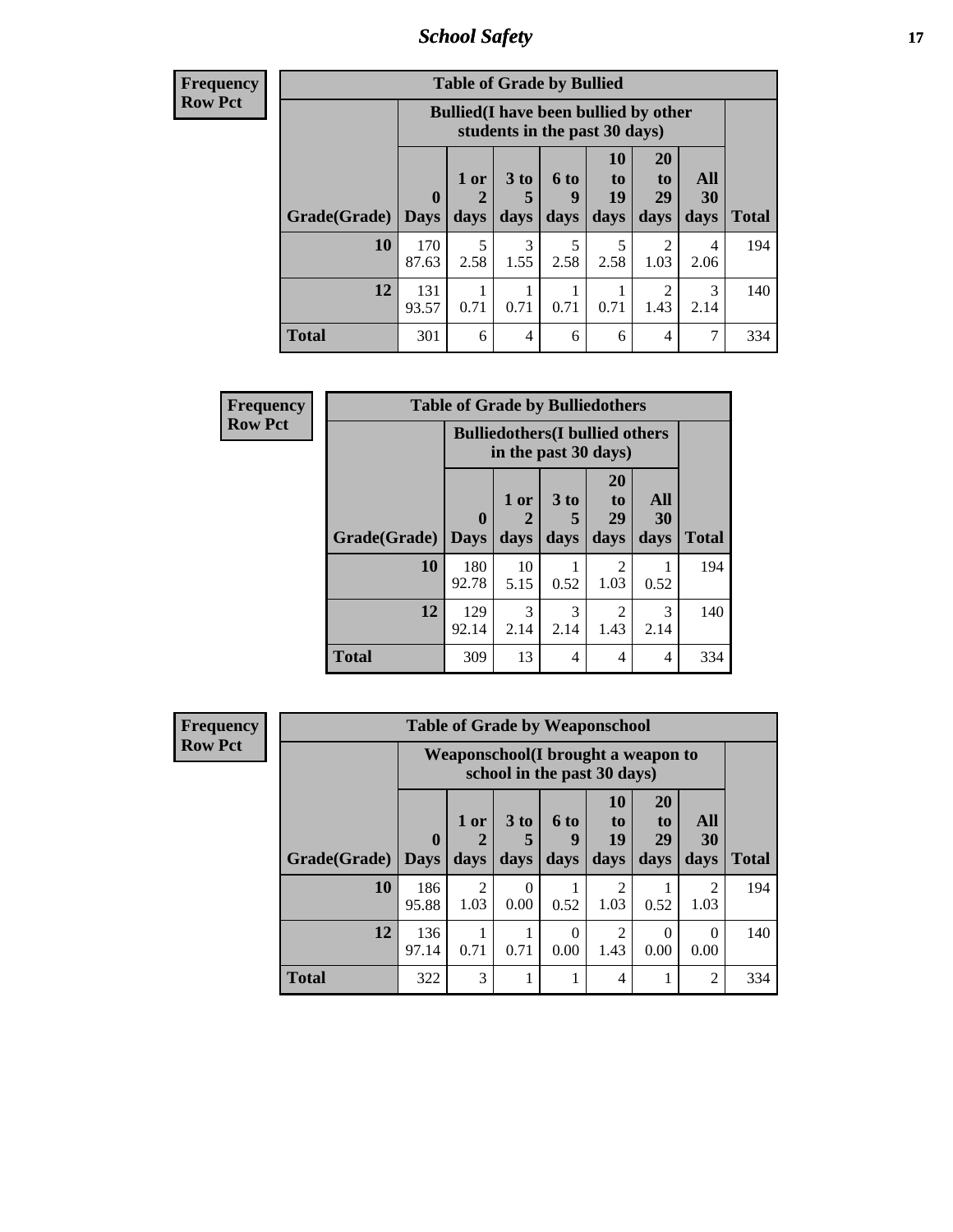*School Safety* **18**

| <b>Frequency</b> | <b>Table of Grade by Absentunsafe</b> |                             |                                                                                    |                              |                               |                                           |                   |              |  |  |
|------------------|---------------------------------------|-----------------------------|------------------------------------------------------------------------------------|------------------------------|-------------------------------|-------------------------------------------|-------------------|--------------|--|--|
| <b>Row Pct</b>   |                                       |                             | Absentunsafe(I have missed school<br>because I felt unsafe in the past 30<br>days) |                              |                               |                                           |                   |              |  |  |
|                  | Grade(Grade)                          | $\mathbf{0}$<br><b>Days</b> | 1 or<br>2<br>days                                                                  | 3 <sub>to</sub><br>5<br>days | <b>10</b><br>to<br>19<br>days | <b>20</b><br>t <sub>0</sub><br>29<br>days | All<br>30<br>days | <b>Total</b> |  |  |
|                  | 10                                    | 183<br>94.33                | 7<br>3.61                                                                          | 0.52                         | 0<br>0.00                     | 0.52                                      | 2<br>1.03         | 194          |  |  |
|                  | 12                                    | 134<br>95.71                | $\overline{2}$<br>1.43                                                             | 0.71                         | $\mathfrak{D}$<br>1.43        | $\Omega$<br>0.00                          | 0.71              | 140          |  |  |
|                  | <b>Total</b>                          | 317                         | 9                                                                                  | $\overline{c}$               | $\overline{2}$                |                                           | 3                 | 334          |  |  |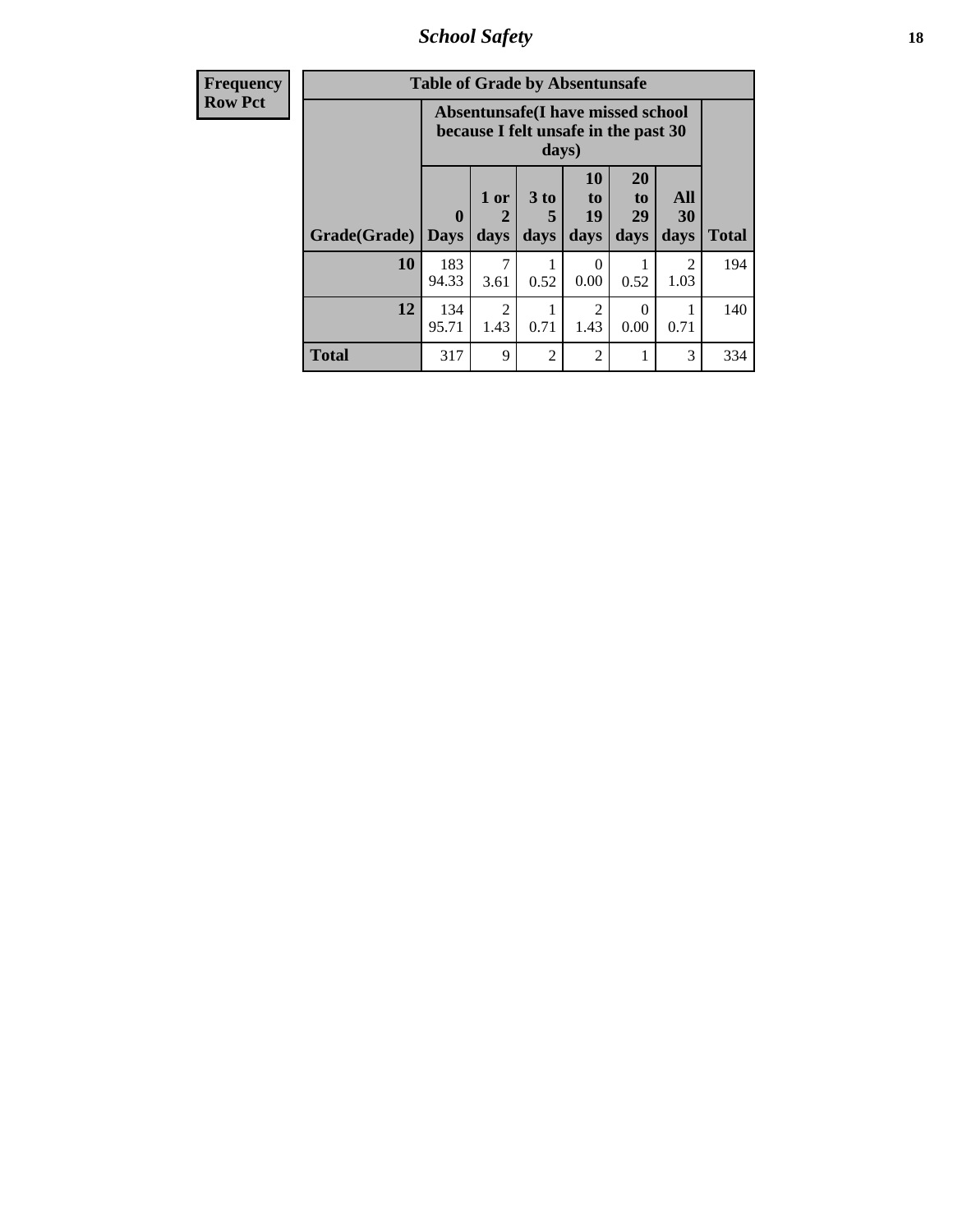### *Drug Use During Last 30 Days* **19**

#### **Frequency Row Pct**

| <b>Table of Grade by Alcohol</b> |                                 |                                    |                 |               |                 |               |                |              |  |  |
|----------------------------------|---------------------------------|------------------------------------|-----------------|---------------|-----------------|---------------|----------------|--------------|--|--|
|                                  |                                 | Alcohol(Alcohol use, past 30 days) |                 |               |                 |               |                |              |  |  |
| Grade(Grade)                     | <b>Did</b><br>not<br><b>use</b> | $1 - 2$<br>days                    | $3 - 5$<br>days | $6-9$<br>days | $10-19$<br>days | 20-29<br>days | Every<br>day   | <b>Total</b> |  |  |
| 10                               | 158<br>81.44                    | 9<br>4.64                          | 11<br>5.67      | 4<br>2.06     | 5<br>2.58       | 6<br>3.09     | 0.52           | 194          |  |  |
| 12                               | 103<br>73.57                    | 9<br>6.43                          | 10<br>7.14      | 6<br>4.29     | 8<br>5.71       | 3<br>2.14     | 0.71           | 140          |  |  |
| <b>Total</b>                     | 261                             | 18                                 | 21              | 10            | 13              | 9             | $\overline{2}$ | 334          |  |  |

| <b>Table of Grade by Cigarettes</b> |                          |                                                |                 |               |                 |               |                     |       |  |  |  |  |
|-------------------------------------|--------------------------|------------------------------------------------|-----------------|---------------|-----------------|---------------|---------------------|-------|--|--|--|--|
|                                     |                          | Cigarettes (Smoking tobacco use, past 30 days) |                 |               |                 |               |                     |       |  |  |  |  |
| Grade(Grade)                        | Did<br>not<br><b>use</b> | $1 - 2$<br>days                                | $3 - 5$<br>days | $6-9$<br>days | $10-19$<br>days | 20-29<br>days | <b>Every</b><br>day | Total |  |  |  |  |
| 10                                  | 162<br>83.51             | 14<br>7.22                                     | 4<br>2.06       | 5<br>2.58     | 3<br>1.55       | 1.03          | 4<br>2.06           | 194   |  |  |  |  |
| 12                                  | 108<br>77.14             | 17<br>12.14                                    | 0.71            | 0.71          | 3.57            | 0.00          | 8<br>5.71           | 140   |  |  |  |  |
| <b>Total</b>                        | 270                      | 31                                             | 5               | 6             | 8               | 2             | 12                  | 334   |  |  |  |  |

| <b>F</b> requency |  |
|-------------------|--|
| <b>Row Pct</b>    |  |

| <b>Table of Grade by Smokeless</b> |                          |                                                        |               |                 |                   |                     |              |  |  |  |  |
|------------------------------------|--------------------------|--------------------------------------------------------|---------------|-----------------|-------------------|---------------------|--------------|--|--|--|--|
|                                    |                          | <b>Smokeless</b> (Chewing tobaccouse,<br>past 30 days) |               |                 |                   |                     |              |  |  |  |  |
| Grade(Grade)                       | <b>Did</b><br>not<br>use | $1 - 2$<br>days                                        | $6-9$<br>days | $10-19$<br>days | $20 - 29$<br>days | <b>Every</b><br>day | <b>Total</b> |  |  |  |  |
| 10                                 | 182<br>93.81             | 6<br>3.09                                              | 0<br>0.00     | 4<br>2.06       | 0.52              | 0.52                | 194          |  |  |  |  |
| 12                                 | 121<br>86.43             | 10<br>7.14                                             | 0.71          | 0<br>0.00       | 0.00              | 8<br>5.71           | 140          |  |  |  |  |
| <b>Total</b>                       | 303                      | 16                                                     |               | 4               |                   | 9                   | 334          |  |  |  |  |

| <b>Frequency</b> |  |
|------------------|--|
| <b>Row Pct</b>   |  |

| <b>Table of Grade by Marijuana</b> |                                 |                                         |                 |               |                 |                   |                     |              |  |
|------------------------------------|---------------------------------|-----------------------------------------|-----------------|---------------|-----------------|-------------------|---------------------|--------------|--|
|                                    |                                 | Marijuana (Marijuana use, past 30 days) |                 |               |                 |                   |                     |              |  |
| Grade(Grade)                       | <b>Did</b><br>not<br><b>use</b> | $1 - 2$<br>days                         | $3 - 5$<br>days | $6-9$<br>days | $10-19$<br>days | $20 - 29$<br>days | <b>Every</b><br>day | <b>Total</b> |  |
| 10                                 | 175<br>90.21                    | 3.61                                    | 3<br>1.55       | 3<br>1.55     | 5<br>2.58       | 0.52              | 0<br>0.00           | 194          |  |
| 12                                 | 122<br>87.14                    | 8<br>5.71                               | 2<br>1.43       | 3<br>2.14     | 2<br>1.43       | 0.71              | 2<br>1.43           | 140          |  |
| <b>Total</b>                       | 297                             | 15                                      | 5               | 6             | 7               | 2                 | 2                   | 334          |  |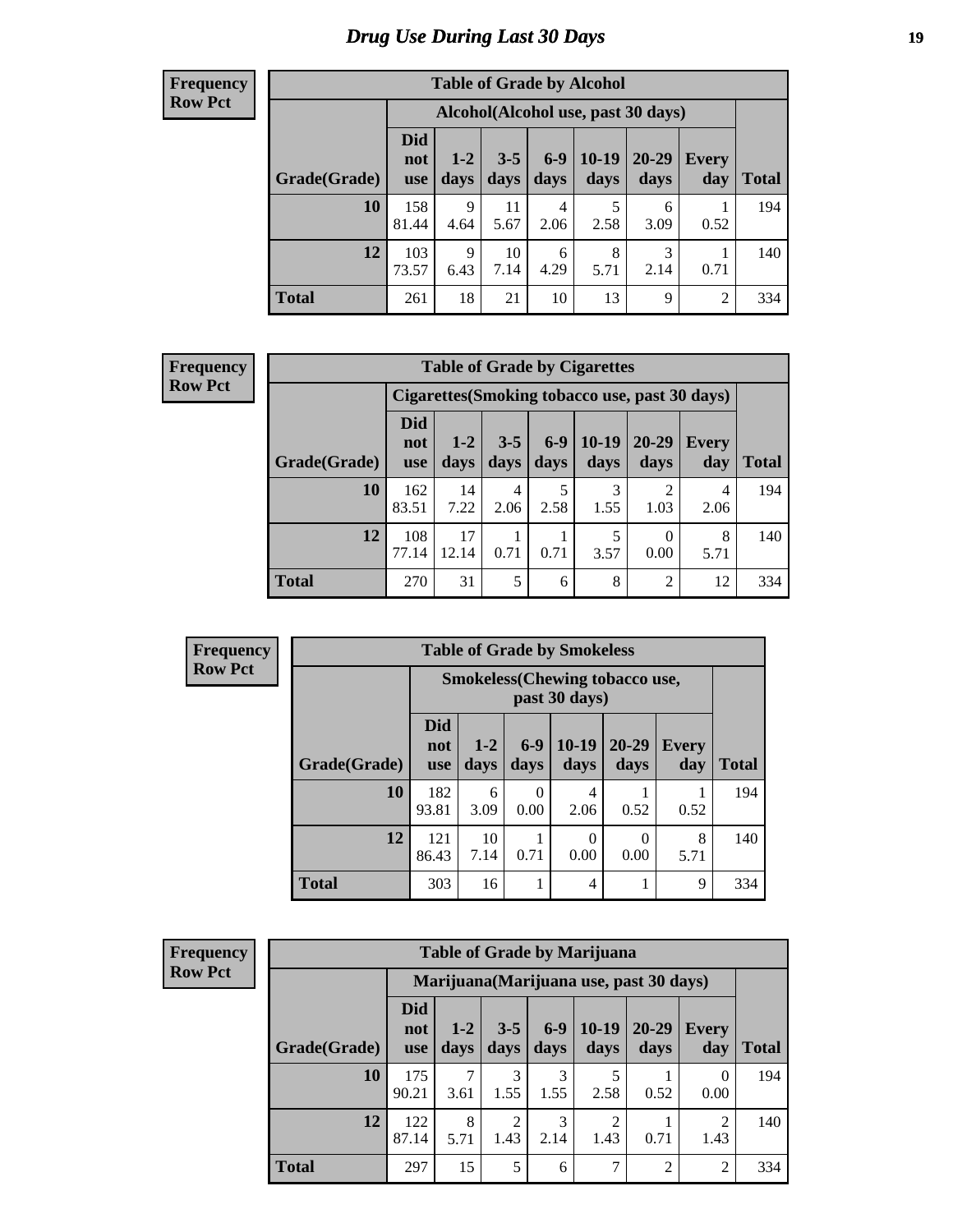| <b>Table of Grade by Cocaine</b> |                                 |                |                  |                 |                                     |              |              |  |  |
|----------------------------------|---------------------------------|----------------|------------------|-----------------|-------------------------------------|--------------|--------------|--|--|
|                                  |                                 |                |                  |                 | Cocaine (Cocaine use, past 30 days) |              |              |  |  |
| Grade(Grade)                     | <b>Did</b><br>not<br><b>use</b> | $1-2$<br>days  | $6 - 9$<br>days  | $10-19$<br>days | 20-29<br>days                       | Every<br>day | <b>Total</b> |  |  |
| 10                               | 186<br>95.88                    | 3<br>1.55      | 0.52             | 0.52            | 0.52                                | 2<br>1.03    | 194          |  |  |
| 12                               | 137<br>97.86                    | 0.71           | $\theta$<br>0.00 | 0.71            | 0.71                                | 0<br>0.00    | 140          |  |  |
| <b>Total</b>                     | 323                             | $\overline{4}$ |                  | $\overline{2}$  | 2                                   | 2            | 334          |  |  |

| Frequency      | <b>Table of Grade by Inhalants</b> |                                 |                  |                                                  |                   |              |
|----------------|------------------------------------|---------------------------------|------------------|--------------------------------------------------|-------------------|--------------|
| <b>Row Pct</b> |                                    |                                 |                  | <b>Inhalants</b> (Inhalant use,<br>past 30 days) |                   |              |
|                | Grade(Grade)                       | <b>Did</b><br>not<br><b>use</b> | $1 - 2$<br>days  | $6-9$<br>days                                    | $20 - 29$<br>days | <b>Total</b> |
|                | 10                                 | 190<br>97.94                    | 3<br>1.55        | 0.52                                             | 0<br>0.00         | 194          |
|                | 12                                 | 139<br>99.29                    | $\theta$<br>0.00 | $\theta$<br>0.00                                 | 0.71              | 140          |
|                | <b>Total</b>                       | 329                             | 3                |                                                  |                   | 334          |

| Frequency      | <b>Table of Grade by Steroids</b> |                          |                                                |                   |              |  |  |
|----------------|-----------------------------------|--------------------------|------------------------------------------------|-------------------|--------------|--|--|
| <b>Row Pct</b> |                                   |                          | <b>Steroids</b> (Steroid<br>use, past 30 days) |                   |              |  |  |
|                | Grade(Grade)                      | Did<br>not<br><b>use</b> | $1 - 2$<br>days                                | $20 - 29$<br>days | <b>Total</b> |  |  |
|                | 10                                | 191<br>98.45             | 2<br>1.03                                      | 0.52              | 194          |  |  |
|                | 12                                | 139<br>99.29             | 0<br>0.00                                      | 0.71              | 140          |  |  |
|                | <b>Total</b>                      | 330                      | 2                                              | 2                 | 334          |  |  |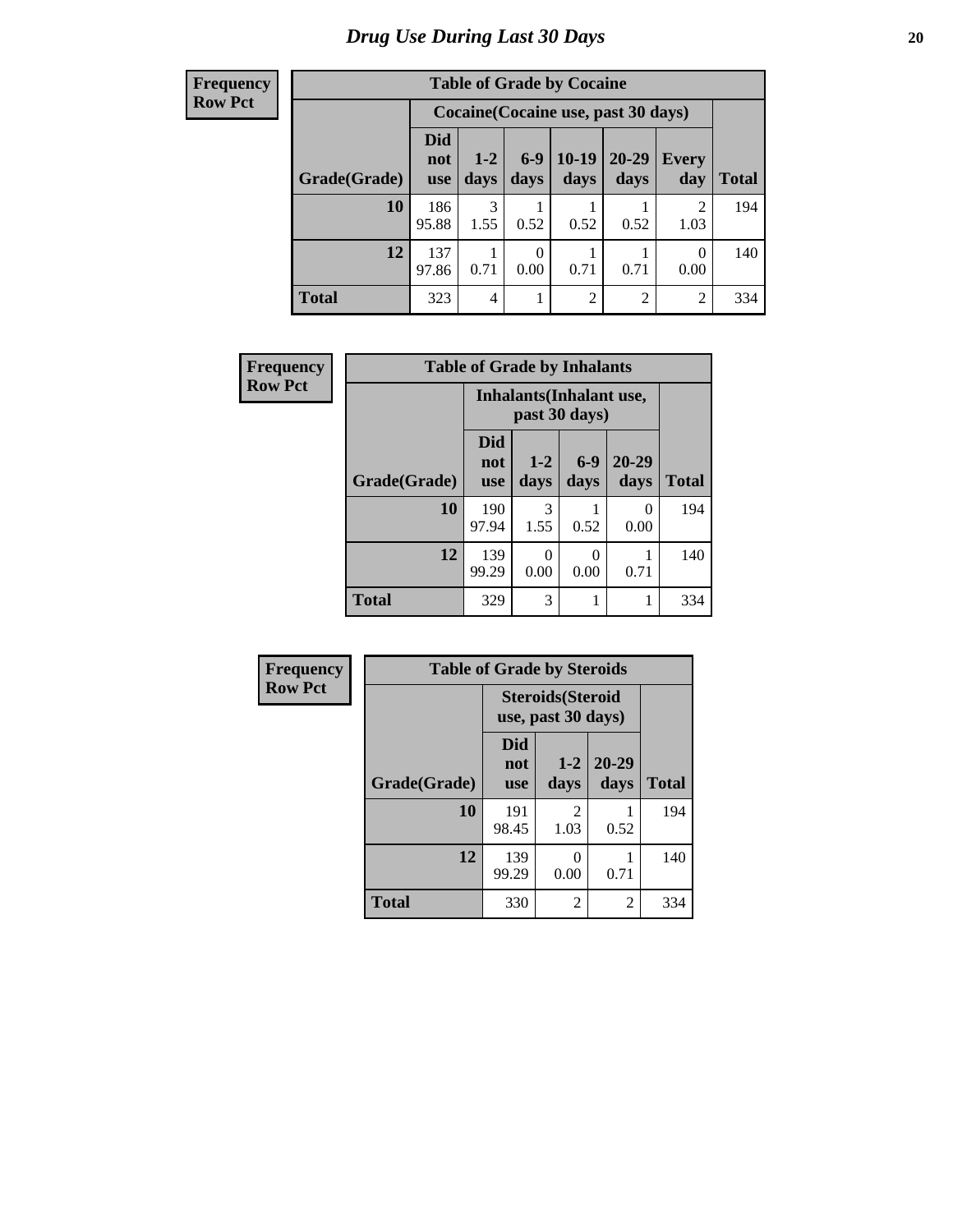| <b>Frequency</b> |  |
|------------------|--|
| Row Pct          |  |

| <b>Table of Grade by Ecstasy</b> |                          |                                     |                 |                 |                        |                   |              |  |  |
|----------------------------------|--------------------------|-------------------------------------|-----------------|-----------------|------------------------|-------------------|--------------|--|--|
|                                  |                          | Ecstasy (Ecstasy use, past 30 days) |                 |                 |                        |                   |              |  |  |
| Grade(Grade)                     | Did<br>not<br><b>use</b> | $1 - 2$<br>days                     | $3 - 5$<br>days | $6 - 9$<br>days | $10-19$<br>days        | $20 - 29$<br>days | <b>Total</b> |  |  |
| 10                               | 189<br>97.42             | $\mathfrak{D}$<br>1.03              | 0.00            | 0<br>0.00       | $\overline{2}$<br>1.03 | 0.52              | 194          |  |  |
| 12                               | 135<br>96.43             | $\mathfrak{D}$<br>1.43              | 0.71            | 0.71            | 0.71                   | 0<br>0.00         | 140          |  |  |
| <b>Total</b>                     | 324                      | 4                                   |                 |                 | 3                      |                   | 334          |  |  |

| <b>Frequency</b> |                                            | <b>Table of Grade by Meth</b>   |                        |                        |               |              |  |
|------------------|--------------------------------------------|---------------------------------|------------------------|------------------------|---------------|--------------|--|
| <b>Row Pct</b>   | Meth(Methamphetamine use,<br>past 30 days) |                                 |                        |                        |               |              |  |
|                  | Grade(Grade)                               | <b>Did</b><br>not<br><b>use</b> | $1 - 2$<br>days        | $10-19$<br>days        | 20-29<br>days | <b>Total</b> |  |
|                  | 10                                         | 191<br>98.45                    | $\mathfrak{D}$<br>1.03 | 0<br>0.00              | 0.52          | 194          |  |
|                  | 12                                         | 137<br>97.86                    | 0.71                   | $\mathfrak{D}$<br>1.43 | 0<br>0.00     | 140          |  |
|                  | <b>Total</b>                               | 328                             | 3                      | $\overline{c}$         |               | 334          |  |

| <b>Frequency</b> | <b>Table of Grade by Hallucinogens</b> |                                                   |                |                 |               |                  |                   |              |
|------------------|----------------------------------------|---------------------------------------------------|----------------|-----------------|---------------|------------------|-------------------|--------------|
| <b>Row Pct</b>   |                                        | Hallucinogens (Hallucinogen use,<br>past 30 days) |                |                 |               |                  |                   |              |
|                  | Grade(Grade)                           | <b>Did</b><br>not<br><b>use</b>                   | $1-2$<br>days  | $3 - 5$<br>days | $6-9$<br>days | $10-19$<br>days  | $20 - 29$<br>days | <b>Total</b> |
|                  | 10                                     | 189<br>97.42                                      | 2<br>1.03      | 0.52            | 0<br>0.00     | 0.52             | 0.52              | 194          |
|                  | 12                                     | 139<br>99.29                                      | 0<br>0.00      | 0<br>0.00       | 0.71          | $\Omega$<br>0.00 | 0<br>0.00         | 140          |
|                  | <b>Total</b>                           | 328                                               | $\overline{2}$ |                 | 1             |                  |                   | 334          |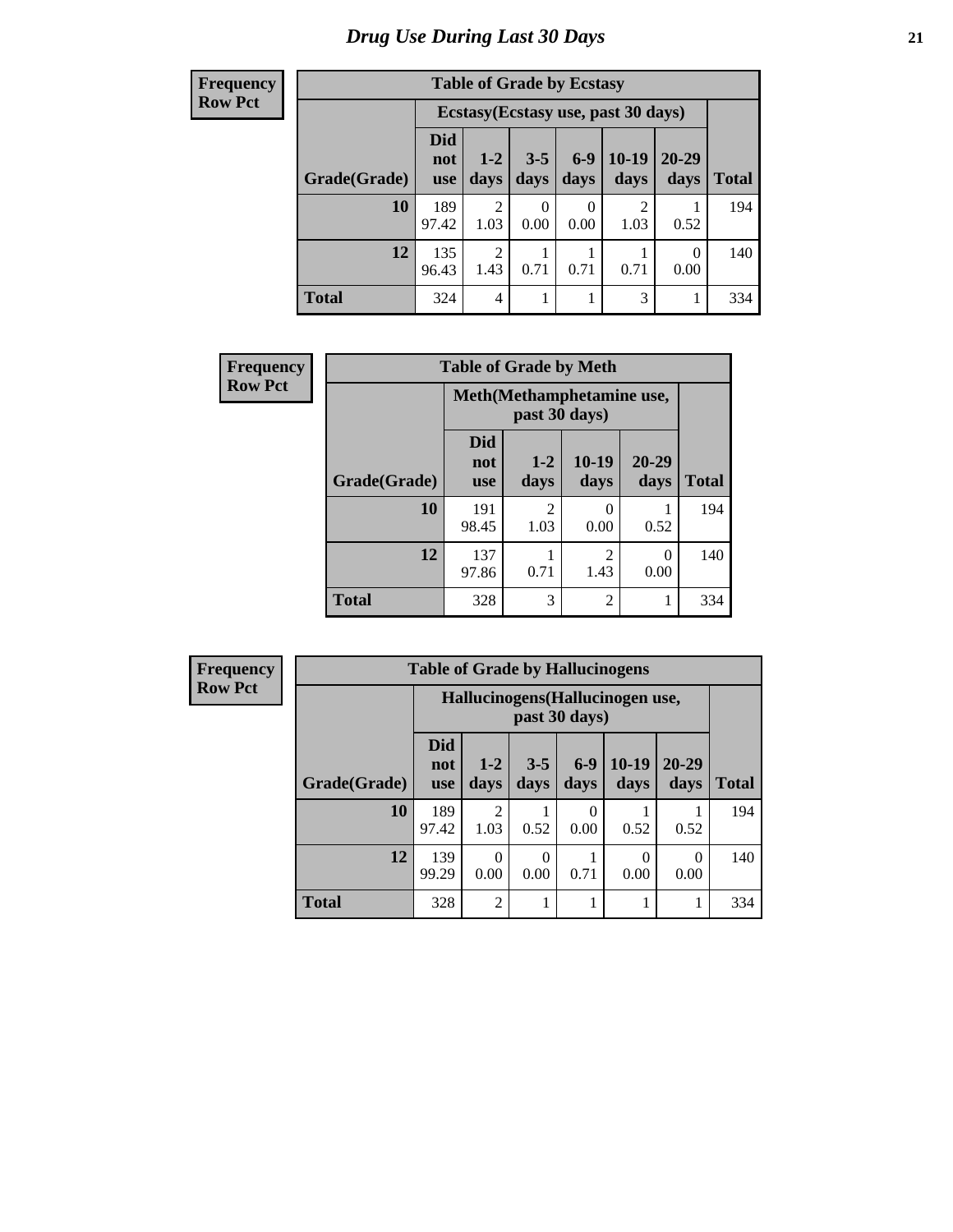| <b>Table of Grade by Prescription</b> |                                                           |                                                                                                               |                |                |           |           |     |  |  |
|---------------------------------------|-----------------------------------------------------------|---------------------------------------------------------------------------------------------------------------|----------------|----------------|-----------|-----------|-----|--|--|
|                                       |                                                           | <b>Prescription</b> (Prescription drugs not<br>prescribed to me, past 30 days)                                |                |                |           |           |     |  |  |
| Grade(Grade)                          | <b>Did</b><br>not<br>use                                  | $6 - 9$<br>10-19<br>$3 - 5$<br>$1 - 2$<br><b>Every</b><br>days<br>day<br><b>Total</b><br>days<br>days<br>days |                |                |           |           |     |  |  |
| 10                                    | 179<br>92.27                                              | 8<br>4.12                                                                                                     | 0.52           | 2<br>1.03      | 4<br>2.06 | 0<br>0.00 | 194 |  |  |
| 12                                    | 3<br>134<br>95.71<br>0.71<br>0.00<br>0.71<br>2.14<br>0.71 |                                                                                                               |                |                |           |           |     |  |  |
| <b>Total</b>                          | 313                                                       | 11                                                                                                            | $\overline{2}$ | $\mathfrak{D}$ | 5         | 1         | 334 |  |  |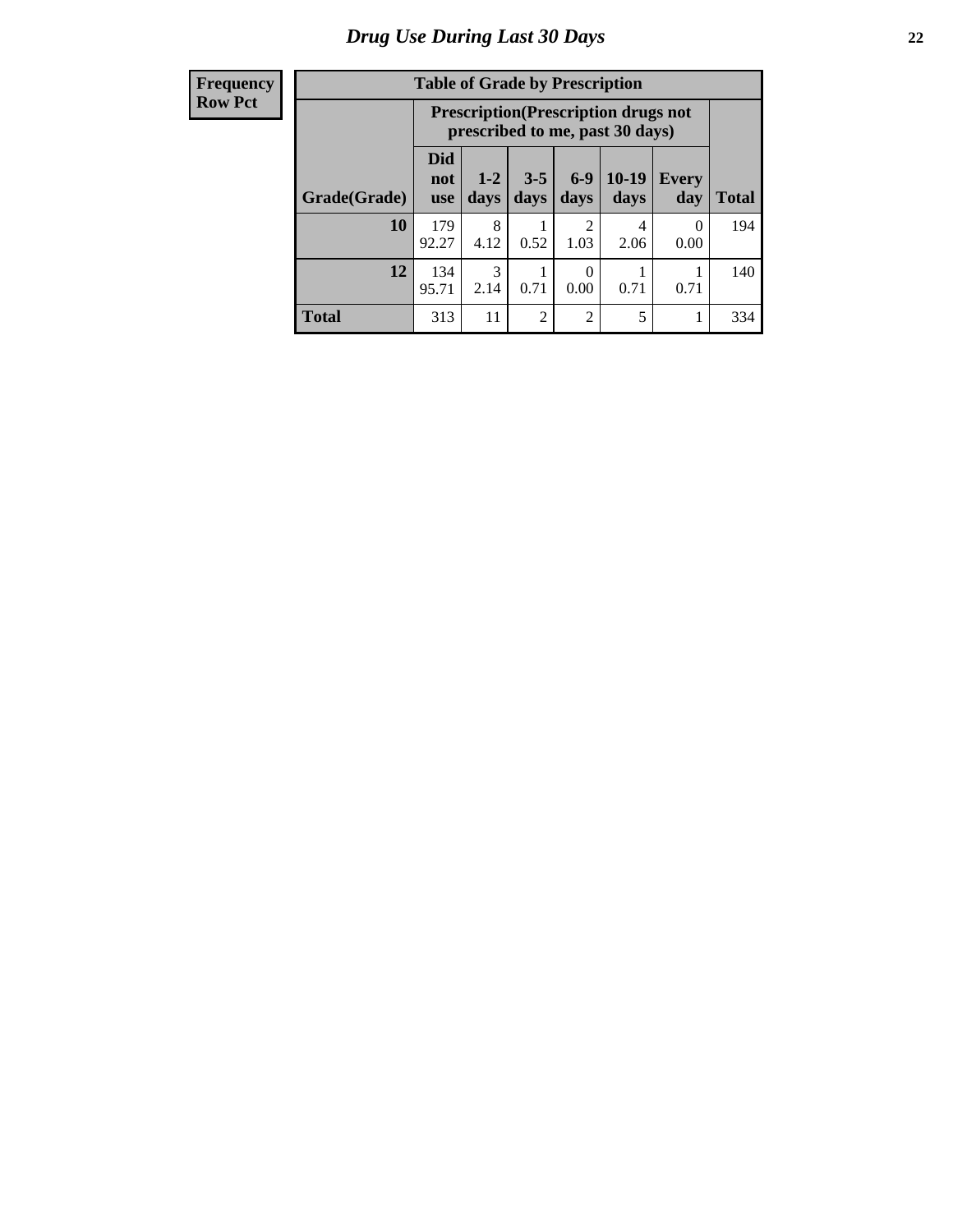| Frequency      | <b>Table of Alcoholease by Grade</b>              |                    |             |              |  |  |  |  |
|----------------|---------------------------------------------------|--------------------|-------------|--------------|--|--|--|--|
| <b>Col Pct</b> | <b>Alcoholease</b> (It is<br>easy to get alcohol) | Grade(Grade)<br>10 | 12          | <b>Total</b> |  |  |  |  |
|                | <b>Strongly Agree</b>                             | 65<br>33.51        | 61<br>43.57 | 126          |  |  |  |  |
|                | <b>Somewhat Agree</b>                             | 51<br>26.29        | 37<br>26.43 | 88           |  |  |  |  |
|                | <b>Somewhat Disagree</b>                          | 26<br>13.40        | 19<br>13.57 | 45           |  |  |  |  |
|                | <b>Strongly Disagree</b>                          | 52<br>26.80        | 23<br>16.43 | 75           |  |  |  |  |
|                | <b>Total</b>                                      | 194                | 140         | 334          |  |  |  |  |

| Frequency      | <b>Table of Cigarettesease by Grade</b>                 |                    |             |              |  |  |  |
|----------------|---------------------------------------------------------|--------------------|-------------|--------------|--|--|--|
| <b>Col Pct</b> | Cigarettesease(It is<br>easy to get smoking<br>tobacco) | Grade(Grade)<br>10 | 12          | <b>Total</b> |  |  |  |
|                | <b>Strongly Agree</b>                                   | 77<br>39.69        | 82<br>58.57 | 159          |  |  |  |
|                | <b>Somewhat Agree</b>                                   | 42<br>21.65        | 30<br>21.43 | 72           |  |  |  |
|                | <b>Somewhat Disagree</b>                                | 18<br>9.28         | 12<br>8.57  | 30           |  |  |  |
|                | <b>Strongly Disagree</b>                                | 57<br>29.38        | 16<br>11.43 | 73           |  |  |  |
|                | <b>Total</b>                                            | 194                | 140         | 334          |  |  |  |

| Frequency      | <b>Table of Smokelessease by Grade</b>             |              |             |              |
|----------------|----------------------------------------------------|--------------|-------------|--------------|
| <b>Col Pct</b> | <b>Smokelessease</b> (It is<br>easy to get chewing | Grade(Grade) |             |              |
|                | tobacco)                                           | 10           | 12          | <b>Total</b> |
|                | <b>Strongly Agree</b>                              | 78<br>40.21  | 79<br>56.43 | 157          |
|                | <b>Somewhat Agree</b>                              | 39<br>20.10  | 27<br>19.29 | 66           |
|                | <b>Somewhat Disagree</b>                           | 17<br>8.76   | 16<br>11.43 | 33           |
|                | <b>Strongly Disagree</b>                           | 60<br>30.93  | 18<br>12.86 | 78           |
|                | <b>Total</b>                                       | 194          | 140         | 334          |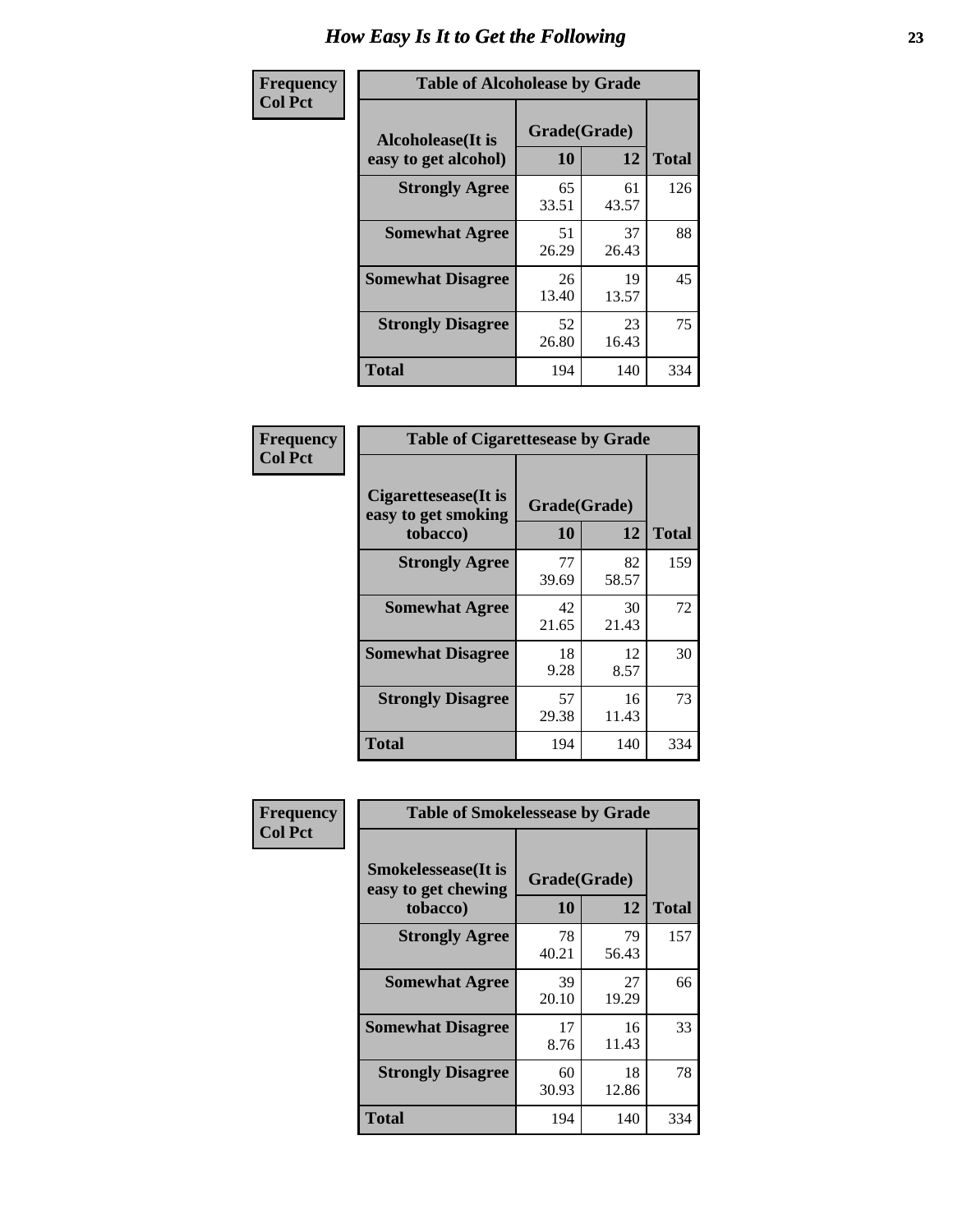| Frequency      | <b>Table of Marijuanaease by Grade</b>           |                    |             |              |  |  |  |  |  |
|----------------|--------------------------------------------------|--------------------|-------------|--------------|--|--|--|--|--|
| <b>Col Pct</b> | Marijuanaease(It is<br>easy to get<br>marijuana) | Grade(Grade)<br>10 | 12          | <b>Total</b> |  |  |  |  |  |
|                | <b>Strongly Agree</b>                            | 54<br>27.84        | 53<br>37.86 | 107          |  |  |  |  |  |
|                | <b>Somewhat Agree</b>                            | 34<br>17.53        | 35<br>25.00 | 69           |  |  |  |  |  |
|                | <b>Somewhat Disagree</b>                         | 32<br>16.49        | 19<br>13.57 | 51           |  |  |  |  |  |
|                | <b>Strongly Disagree</b>                         | 74<br>38.14        | 33<br>23.57 | 107          |  |  |  |  |  |
|                | <b>Total</b>                                     | 194                | 140         | 334          |  |  |  |  |  |

| <b>Table of Cocaineease by Grade</b>      |                    |             |              |  |  |  |  |  |  |  |
|-------------------------------------------|--------------------|-------------|--------------|--|--|--|--|--|--|--|
| Cocaineease(It is<br>easy to get cocaine) | Grade(Grade)<br>10 | 12          | <b>Total</b> |  |  |  |  |  |  |  |
| <b>Strongly Agree</b>                     | 31<br>15.98        | 26<br>18.57 | 57           |  |  |  |  |  |  |  |
| <b>Somewhat Agree</b>                     | 38<br>19.59        | 35<br>25.00 | 73           |  |  |  |  |  |  |  |
| <b>Somewhat Disagree</b>                  | 39<br>20.10        | 31<br>22.14 | 70           |  |  |  |  |  |  |  |
| <b>Strongly Disagree</b>                  | 86<br>44.33        | 48<br>34.29 | 134          |  |  |  |  |  |  |  |
| <b>Total</b>                              | 194                | 140         | 334          |  |  |  |  |  |  |  |

| Frequency      | <b>Table of Inhalantsease by Grade</b>           |                    |              |     |
|----------------|--------------------------------------------------|--------------------|--------------|-----|
| <b>Col Pct</b> | Inhalantsease(It is<br>easy to get<br>inhalants) | Grade(Grade)<br>10 | <b>Total</b> |     |
|                | <b>Strongly Agree</b>                            | 58<br>29.90        | 42<br>30.00  | 100 |
|                | <b>Somewhat Agree</b>                            | 38<br>19.59        | 26<br>18.57  | 64  |
|                | <b>Somewhat Disagree</b>                         | 23<br>11.86        | 30<br>21.43  | 53  |
|                | <b>Strongly Disagree</b>                         | 75<br>38.66        | 42<br>30.00  | 117 |
|                | <b>Total</b>                                     | 194                | 140          | 334 |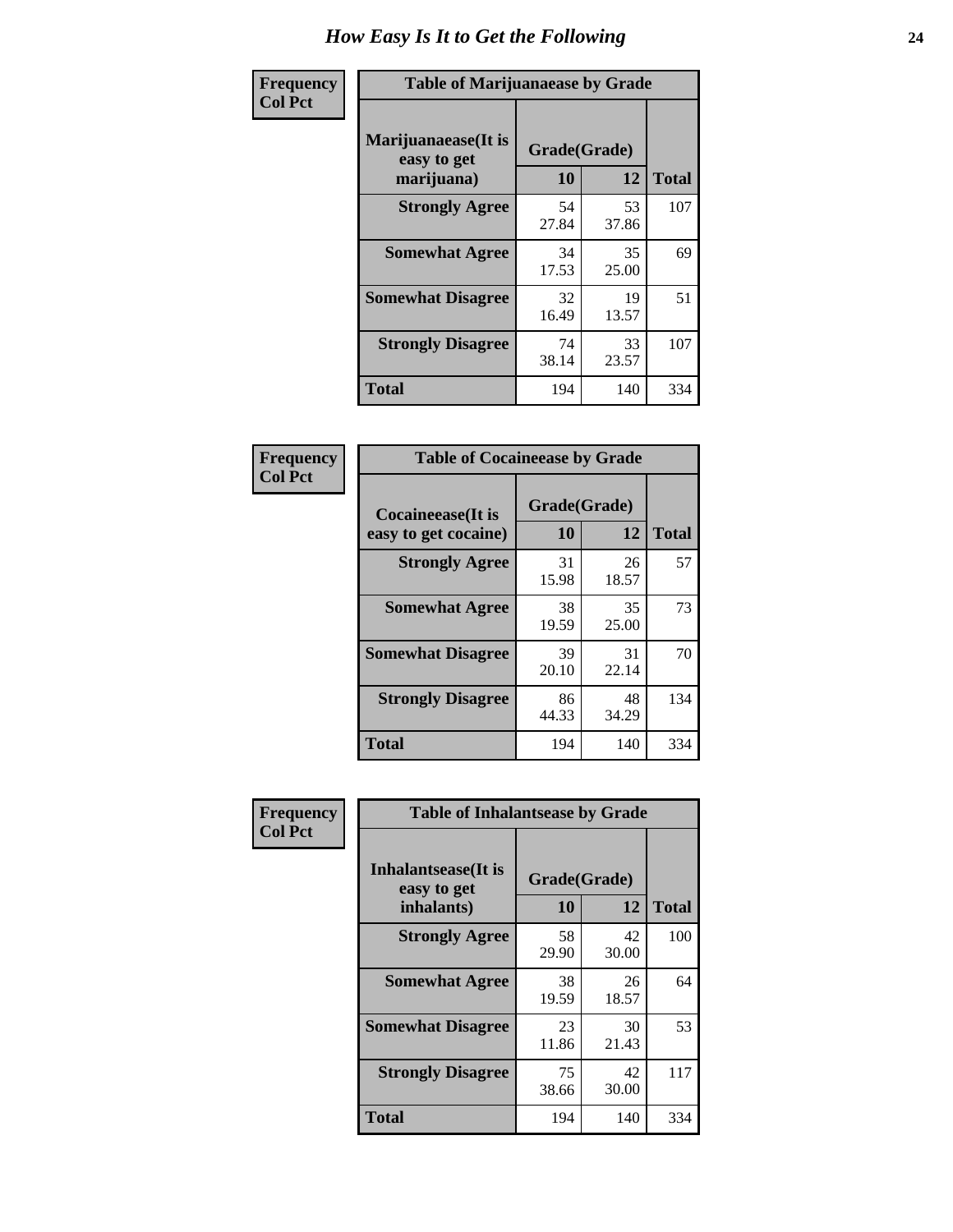| Frequency      | <b>Table of Steroidsease by Grade</b>               |                    |             |              |  |  |  |  |
|----------------|-----------------------------------------------------|--------------------|-------------|--------------|--|--|--|--|
| <b>Col Pct</b> | <b>Steroidsease</b> (It is<br>easy to get steroids) | Grade(Grade)<br>10 | 12          | <b>Total</b> |  |  |  |  |
|                | <b>Strongly Agree</b>                               | 26<br>13.40        | 25<br>17.86 | 51           |  |  |  |  |
|                | <b>Somewhat Agree</b>                               | 41<br>21.13        | 36<br>25.71 | 77           |  |  |  |  |
|                | <b>Somewhat Disagree</b>                            | 39<br>20.10        | 28<br>20.00 | 67           |  |  |  |  |
|                | <b>Strongly Disagree</b>                            | 88<br>45.36        | 51<br>36.43 | 139          |  |  |  |  |
|                | <b>Total</b>                                        | 194                | 140         | 334          |  |  |  |  |

| Frequency      | <b>Table of Ecstasyease by Grade</b>              |                    |              |     |  |  |  |  |  |  |
|----------------|---------------------------------------------------|--------------------|--------------|-----|--|--|--|--|--|--|
| <b>Col Pct</b> | <b>Ecstasyease</b> (It is<br>easy to get ecstasy) | Grade(Grade)<br>10 | <b>Total</b> |     |  |  |  |  |  |  |
|                | <b>Strongly Agree</b>                             | 30<br>15.46        | 30<br>21.43  | 60  |  |  |  |  |  |  |
|                | <b>Somewhat Agree</b>                             | 41<br>21.13        | 36<br>25.71  | 77  |  |  |  |  |  |  |
|                | <b>Somewhat Disagree</b>                          | 35<br>18.04        | 26<br>18.57  | 61  |  |  |  |  |  |  |
|                | <b>Strongly Disagree</b>                          | 88<br>45.36        | 48<br>34.29  | 136 |  |  |  |  |  |  |
|                | <b>Total</b>                                      | 194                | 140          | 334 |  |  |  |  |  |  |

| Frequency      | <b>Table of Methease by Grade</b>                          |                    |              |     |  |  |  |  |  |  |  |
|----------------|------------------------------------------------------------|--------------------|--------------|-----|--|--|--|--|--|--|--|
| <b>Col Pct</b> | <b>Methease</b> (It is easy<br>to get<br>methamphetamines) | Grade(Grade)<br>10 | <b>Total</b> |     |  |  |  |  |  |  |  |
|                | <b>Strongly Agree</b>                                      | 31<br>15.98        | 25<br>17.86  | 56  |  |  |  |  |  |  |  |
|                | <b>Somewhat Agree</b>                                      | 37<br>19.07        | 34<br>24.29  | 71  |  |  |  |  |  |  |  |
|                | <b>Somewhat Disagree</b>                                   | 39<br>20.10        | 25<br>17.86  | 64  |  |  |  |  |  |  |  |
|                | <b>Strongly Disagree</b>                                   | 87<br>44.85        | 56<br>40.00  | 143 |  |  |  |  |  |  |  |
|                | <b>Total</b>                                               | 194                | 140          | 334 |  |  |  |  |  |  |  |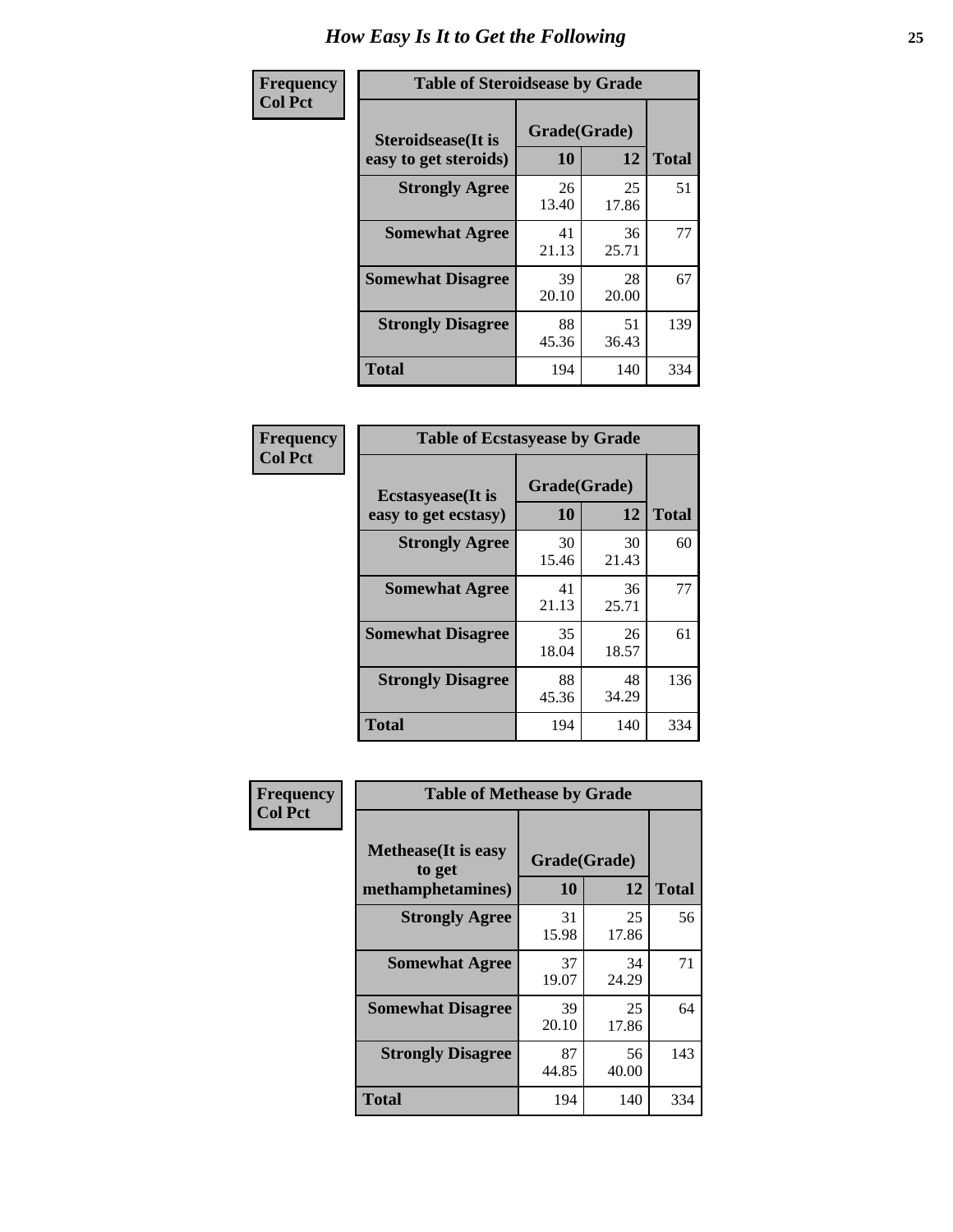| <b>Frequency</b> | <b>Table of Hallucinogensease by Grade</b>               |                    |              |     |  |  |  |  |  |  |
|------------------|----------------------------------------------------------|--------------------|--------------|-----|--|--|--|--|--|--|
| <b>Col Pct</b>   | Hallucinogensease(It<br>is easy to get<br>hallucinogens) | Grade(Grade)<br>10 | <b>Total</b> |     |  |  |  |  |  |  |
|                  | <b>Strongly Agree</b>                                    | 33<br>17.01        | 22<br>15.71  | 55  |  |  |  |  |  |  |
|                  | <b>Somewhat Agree</b>                                    | 37<br>19.07        | 31<br>22.14  | 68  |  |  |  |  |  |  |
|                  | <b>Somewhat Disagree</b>                                 | 34<br>17.53        | 26<br>18.57  | 60  |  |  |  |  |  |  |
|                  | <b>Strongly Disagree</b>                                 | 90<br>46.39        | 61<br>43.57  | 151 |  |  |  |  |  |  |
|                  | <b>Total</b>                                             | 194                | 140          | 334 |  |  |  |  |  |  |

| Frequency<br>Col Pct |
|----------------------|
|                      |

| <b>Table of Prescriptionease by Grade</b>                                                |              |             |              |  |  |  |  |  |  |  |
|------------------------------------------------------------------------------------------|--------------|-------------|--------------|--|--|--|--|--|--|--|
| <b>Prescriptionease</b> (It<br>is easy to get<br>prescription drugs<br>not prescribed to | Grade(Grade) |             |              |  |  |  |  |  |  |  |
| me)                                                                                      | 10           | 12          | <b>Total</b> |  |  |  |  |  |  |  |
| <b>Strongly Agree</b>                                                                    | 71<br>36.60  | 62<br>44.29 | 133          |  |  |  |  |  |  |  |
| <b>Somewhat Agree</b>                                                                    | 29<br>14.95  | 29<br>20.71 | 58           |  |  |  |  |  |  |  |
| <b>Somewhat Disagree</b>                                                                 | 18<br>9.28   | 18<br>12.86 | 36           |  |  |  |  |  |  |  |
| <b>Strongly Disagree</b>                                                                 | 76<br>39.18  | 31<br>22.14 | 107          |  |  |  |  |  |  |  |
| <b>Total</b>                                                                             | 194          | 140         | 334          |  |  |  |  |  |  |  |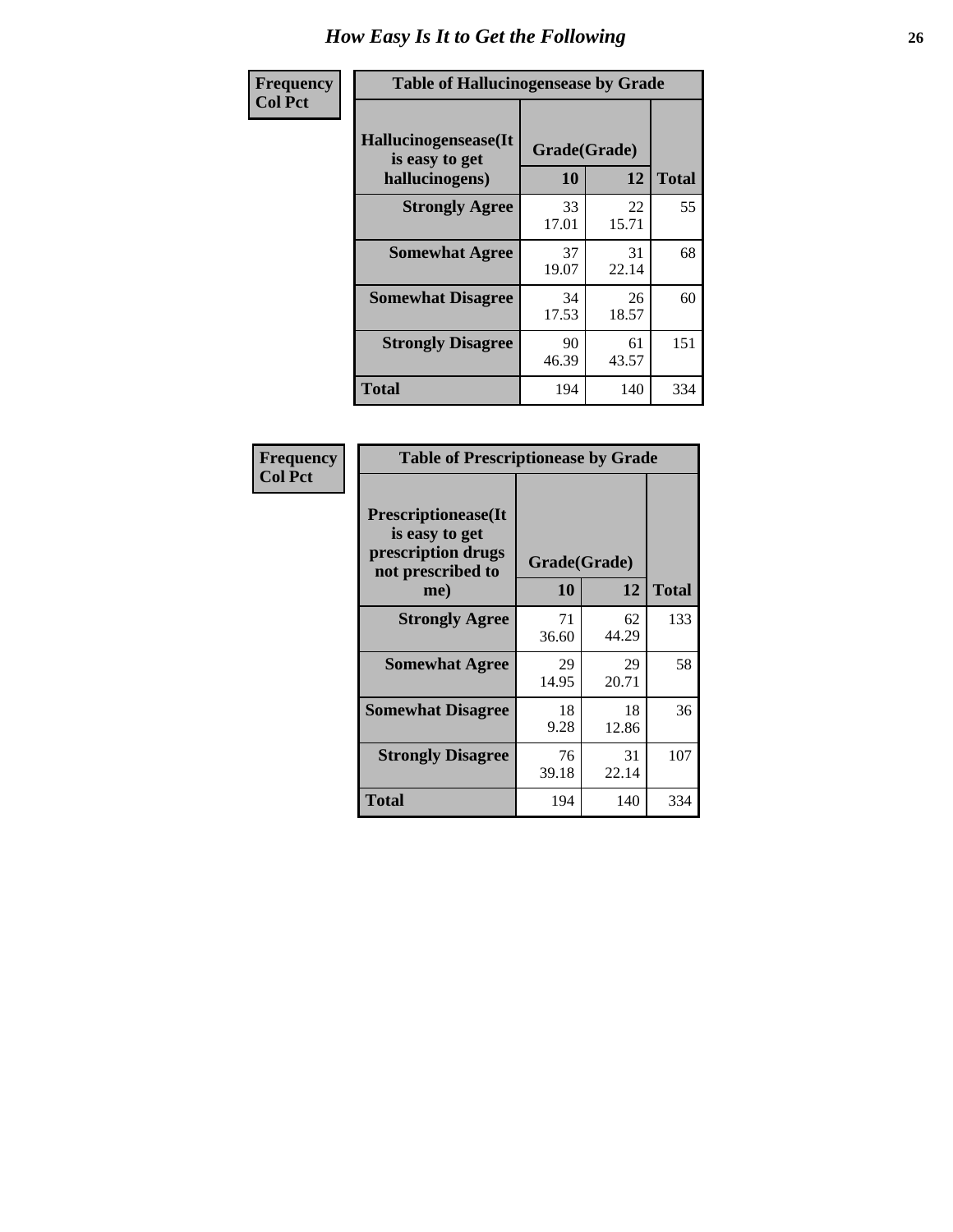*Age at Onset of Use* **27** *Results for "Age at Onset of Use" questions exclude students who said they did not use that substance*

| Frequency      | <b>Table of Grade by Alcoholinit</b> |                                                  |                  |           |      |           |                           |             |             |             |                      |                       |              |
|----------------|--------------------------------------|--------------------------------------------------|------------------|-----------|------|-----------|---------------------------|-------------|-------------|-------------|----------------------|-----------------------|--------------|
| <b>Row Pct</b> |                                      | Alcoholinit (I started using alcohol when I was) |                  |           |      |           |                           |             |             |             |                      |                       |              |
|                | Grade(Grade)                         | <b>8</b> or<br>vounger                           | 9                | 10        | 11   | 12        | 13                        | 14          | 15          | 16          | 17                   | <b>18 or</b><br>older | <b>Total</b> |
|                | 10                                   | 12<br>16.90                                      | 1.41             | 2.82      | 2.82 | 4<br>5.63 | 9<br>12.68                | 18<br>25.35 | 21<br>29.58 | 2<br>2.82   | $\mathbf{0}$<br>0.00 | $\theta$<br>0.00      | 71           |
|                | 12 <sub>12</sub>                     | $\theta$<br>0.00                                 | $\Omega$<br>0.00 | 4<br>5.41 | 1.35 | 3<br>4.05 | 3<br>4.05                 | 7<br>9.46   | 18<br>24.32 | 24<br>32.43 | 11<br>14.86          | 4.05                  | 74           |
|                | <b>Total</b>                         | 12                                               | 1                | 6         | 3    | ⇁         | 12                        | 25          | 39          | 26          | 11                   | 3                     | 145          |
|                |                                      |                                                  |                  |           |      |           | Frequency Missing $= 189$ |             |             |             |                      |                       |              |

#### **Frequency Row Pct**

| <b>Table of Grade by Cigarettesinit</b> |                 |                                                      |           |           |                                             |            |            |                      |            |           |                        |              |
|-----------------------------------------|-----------------|------------------------------------------------------|-----------|-----------|---------------------------------------------|------------|------------|----------------------|------------|-----------|------------------------|--------------|
|                                         |                 | Cigarettesinit(I started smoking tobacco when I was) |           |           |                                             |            |            |                      |            |           |                        |              |
| Grade(Grade)                            | 8 or<br>younger | 9                                                    | 10        | 11        | 12                                          | 13         | 14         | 15                   | 16         | 17        | <b>18 or</b><br>older  | <b>Total</b> |
| 10                                      | 10.87           | 5<br>10.87                                           | 4<br>8.70 | 2.17      | 4<br>8.70                                   | Q<br>19.57 | ⇁<br>15.22 | $\mathbf Q$<br>19.57 | ◠<br>4.35  | 0<br>0.00 | $\theta$<br>0.00       | 46           |
| 12                                      | 2.56            | 2.56                                                 | 2.56      | 3<br>7.69 | 4<br>10.26                                  | 4<br>10.26 | 6<br>15.38 | 12.82                | 9<br>23.08 | 3<br>7.69 | $\mathfrak{D}$<br>5.13 | 39           |
| Total                                   | 6               | 6                                                    | 5         | 4         | 8                                           | 13         | 13         | 14                   | 11         | 3         | $\overline{2}$         | 85           |
|                                         |                 |                                                      |           |           | <b>Frequency Missing <math>= 249</math></b> |            |            |                      |            |           |                        |              |

|                           | <b>Table of Grade by Smokelessinit</b> |                                                     |                               |                            |                |                        |            |           |                        |                        |                       |              |
|---------------------------|----------------------------------------|-----------------------------------------------------|-------------------------------|----------------------------|----------------|------------------------|------------|-----------|------------------------|------------------------|-----------------------|--------------|
|                           |                                        | Smokelessinit(I started chewing tobacco when I was) |                               |                            |                |                        |            |           |                        |                        |                       |              |
| Grade(Grade)              | 8 or<br>younger                        | 9                                                   | <b>10</b>                     | 11                         | <b>12</b>      | 13                     | 14         | 15        | 16                     | 17                     | <b>18 or</b><br>older | <b>Total</b> |
| 10                        | 3<br>14.29                             | $\Omega$<br>0.00                                    | $\overline{2}$<br>9.52        | 4.76                       | 3<br>14.29     | 23.81                  | 3<br>14.29 | 2<br>9.52 | 2<br>9.52              | $\theta$<br>0.00       | $\Omega$<br>0.00      | 21           |
| 12                        | 2<br>9.09                              | 4.55                                                | $\Omega$<br>0.00 <sub>1</sub> | $\theta$<br>$0.00^{\circ}$ | 4.55           | $\overline{2}$<br>9.09 | 6<br>27.27 | 22.73     | $\overline{2}$<br>9.09 | $\overline{2}$<br>9.09 | 4.55                  | 22           |
| <b>Total</b>              | 5                                      | 1                                                   | $\overline{2}$                |                            | $\overline{4}$ | 7                      | 9          | 7         | $\overline{4}$         | 2                      |                       | 43           |
| Frequency Missing $= 291$ |                                        |                                                     |                               |                            |                |                        |            |           |                        |                        |                       |              |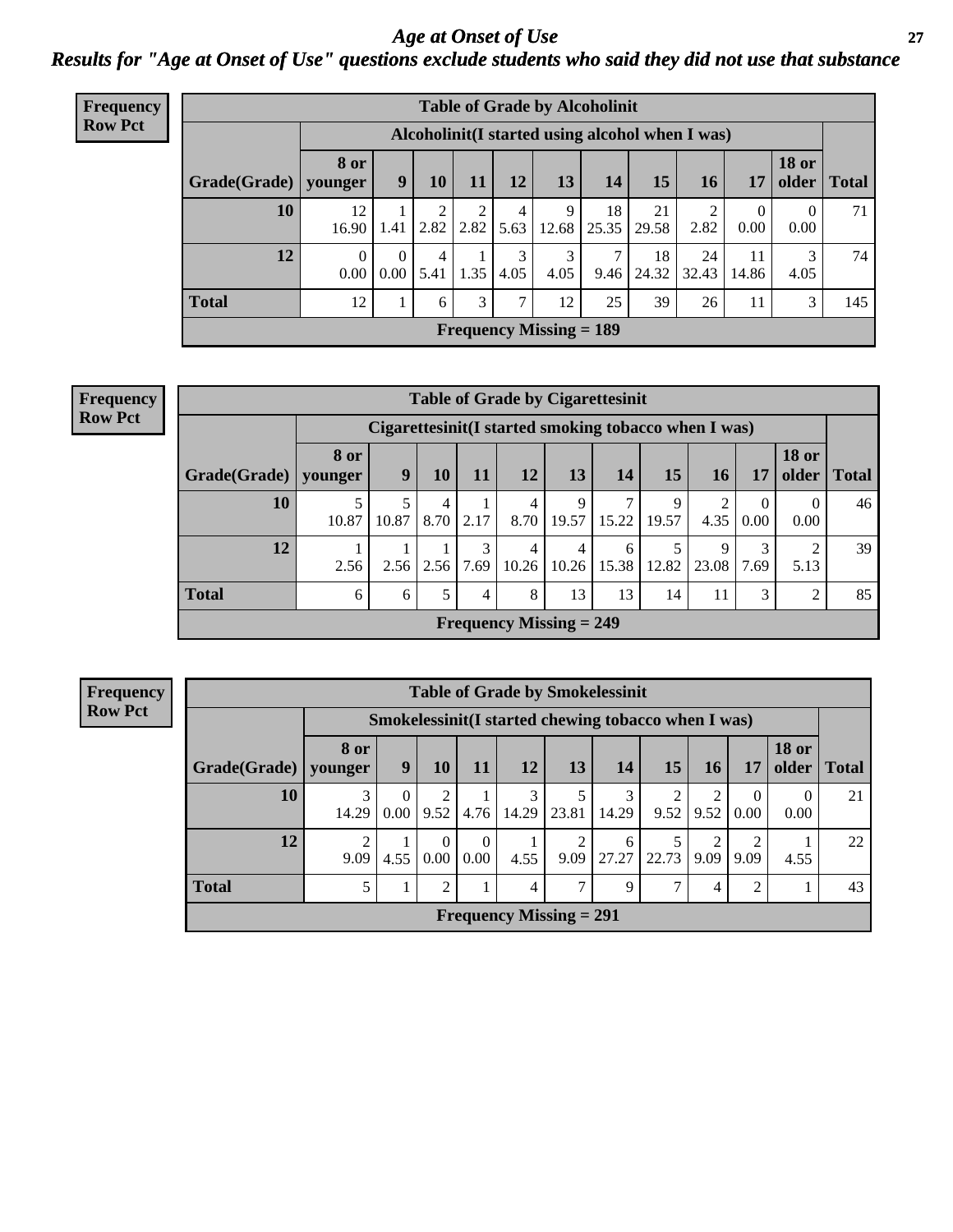#### *Age at Onset of Use* **28**

*Results for "Age at Onset of Use" questions exclude students who said they did not use that substance*

| Frequency                 | <b>Table of Grade by Marijuanainit</b> |                 |                                                      |                      |      |            |                        |             |                       |            |              |  |
|---------------------------|----------------------------------------|-----------------|------------------------------------------------------|----------------------|------|------------|------------------------|-------------|-----------------------|------------|--------------|--|
| <b>Row Pct</b>            |                                        |                 | Marijuanainit (I started using marijuana when I was) |                      |      |            |                        |             |                       |            |              |  |
|                           | Grade(Grade)                           | 8 or<br>vounger | 9                                                    | 10                   | 12   | 13         | 14                     | 15          | 16                    | 17         | <b>Total</b> |  |
|                           | 10                                     | 7.41            | 3.70                                                 | $\theta$<br>$0.00\,$ | 3.70 | 5<br>18.52 | $\mathcal{E}$<br>11.11 | 12<br>44.44 | $\mathcal{D}$<br>7.41 | 3.70       | 27           |  |
|                           | 12                                     | 7.69            | 3.85                                                 | 3.85                 | 3.85 | 3.85       | $\Omega$<br>0.00       | 19.23       | 10<br>38.46           | 5<br>19.23 | 26           |  |
|                           | <b>Total</b>                           | $\overline{4}$  | 2                                                    |                      | 2    | 6          | 3                      | 17          | 12                    | 6          | 53           |  |
| Frequency Missing $= 281$ |                                        |                 |                                                      |                      |      |            |                        |             |                       |            |              |  |

| Frequency      | <b>Table of Grade by Cocaineinit</b> |                           |                                                            |                |            |              |  |  |  |
|----------------|--------------------------------------|---------------------------|------------------------------------------------------------|----------------|------------|--------------|--|--|--|
| <b>Row Pct</b> |                                      |                           | <b>Cocaineinit</b> (I started using<br>cocaine when I was) |                |            |              |  |  |  |
|                | Grade(Grade)                         | 8 or<br>vounger           | 13                                                         | 14             | 15         | <b>Total</b> |  |  |  |
|                | 10                                   | 16.67                     | 16.67                                                      | 16.67          | 3<br>50.00 | 6            |  |  |  |
|                | 12                                   | 0.00                      | 0.00                                                       | 100.00         | 0<br>0.00  |              |  |  |  |
|                | <b>Total</b>                         |                           |                                                            | $\mathfrak{D}$ | 3          |              |  |  |  |
|                |                                      | Frequency Missing $= 327$ |                                                            |                |            |              |  |  |  |

| <b>Frequency</b> | <b>Table of Grade by Inhalantsinit</b> |                           |                                                               |           |       |           |              |  |  |
|------------------|----------------------------------------|---------------------------|---------------------------------------------------------------|-----------|-------|-----------|--------------|--|--|
| <b>Row Pct</b>   |                                        |                           | <b>Inhalantsinit(I started using</b><br>inhalants when I was) |           |       |           |              |  |  |
|                  | Grade(Grade)                           | 8 or<br>younger           | $\boldsymbol{9}$                                              | 10        | 14    | <b>15</b> | <b>Total</b> |  |  |
|                  | 10                                     | $\mathfrak{D}$<br>33.33   | 16.67                                                         | 16.67     | 16.67 | 16.67     | 6            |  |  |
|                  | 12                                     | 100.00                    | 0.00                                                          | 0<br>0.00 | 0.00  | 0<br>0.00 |              |  |  |
|                  | <b>Total</b>                           | 3                         |                                                               |           |       |           |              |  |  |
|                  |                                        | Frequency Missing $=$ 327 |                                                               |           |       |           |              |  |  |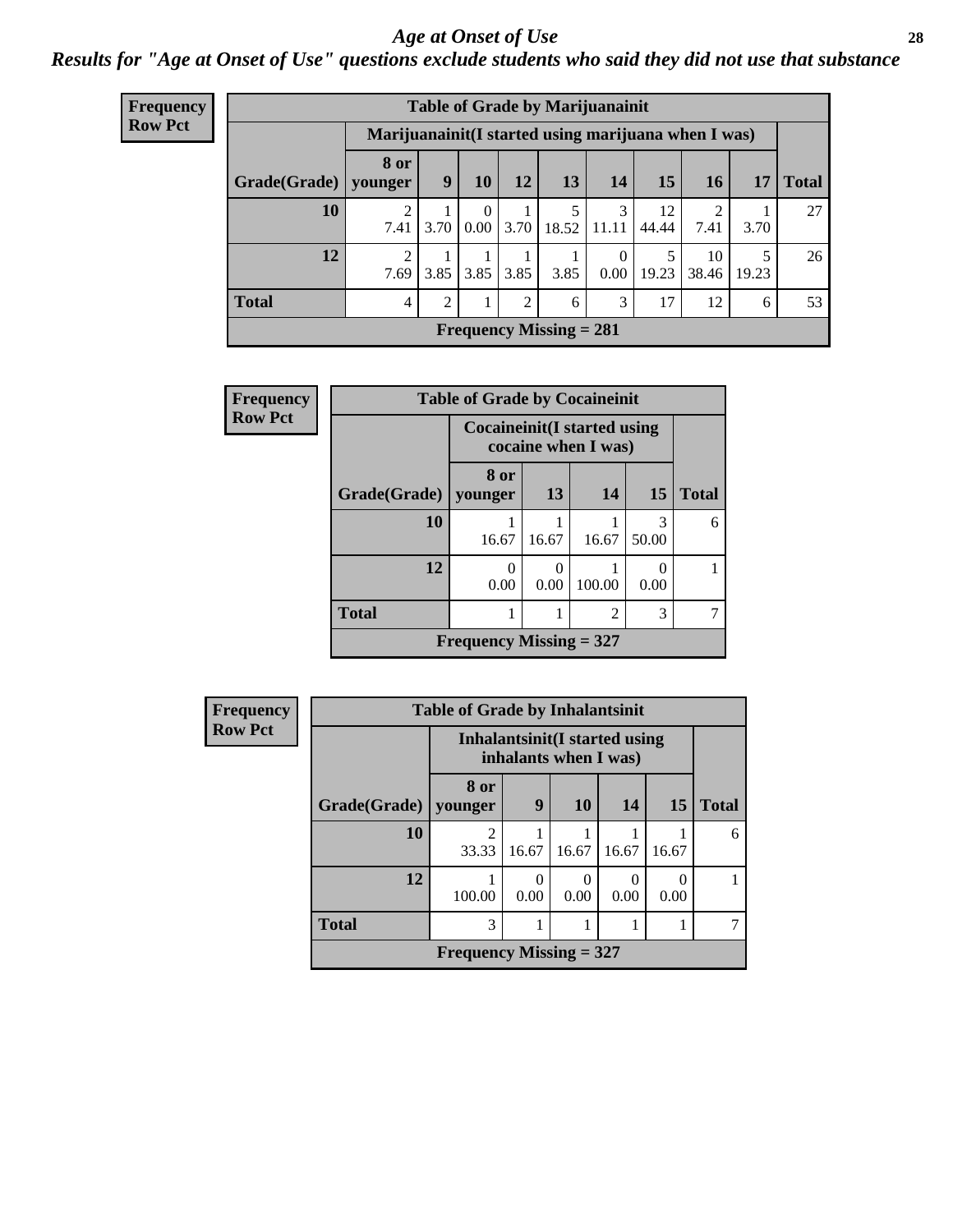#### *Age at Onset of Use* **29**

*Results for "Age at Onset of Use" questions exclude students who said they did not use that substance*

| Frequency      |                                | <b>Table of Grade by Steroidsinit</b>                  |       |           |              |  |  |  |  |  |
|----------------|--------------------------------|--------------------------------------------------------|-------|-----------|--------------|--|--|--|--|--|
| <b>Row Pct</b> |                                | <b>Steroidsinit(I started</b><br>using steroids when I | was)  |           |              |  |  |  |  |  |
|                | Grade(Grade)   younger         | 8 or                                                   | 14    | <b>16</b> | <b>Total</b> |  |  |  |  |  |
|                | 10                             | 33.33                                                  | 33.33 | 33.33     | 3            |  |  |  |  |  |
|                | 12                             | 0                                                      | 0     | 0         | 0            |  |  |  |  |  |
|                | <b>Total</b>                   |                                                        |       |           | 3            |  |  |  |  |  |
|                | <b>Frequency Missing = 331</b> |                                                        |       |           |              |  |  |  |  |  |

| Frequency      |              | <b>Table of Grade by Ecstasyinit</b>        |                         |             |           |                       |              |  |  |  |  |
|----------------|--------------|---------------------------------------------|-------------------------|-------------|-----------|-----------------------|--------------|--|--|--|--|
| <b>Row Pct</b> |              | <b>Ecstasyinit</b> (I started using ecstasy |                         | when I was) |           |                       |              |  |  |  |  |
|                | Grade(Grade) | 8 or<br>younger                             | <b>14</b>               | 15          | <b>17</b> | <b>18 or</b><br>older | <b>Total</b> |  |  |  |  |
|                | 10           | 20.00                                       | $\mathfrak{D}$<br>40.00 | 20.00       | 20.00     | 0<br>0.00             | 5            |  |  |  |  |
|                | 12           | $\Omega$<br>0.00                            | 25.00                   | 50.00       | 0.00      | 25.00                 | 4            |  |  |  |  |
|                | <b>Total</b> | 1                                           | 3                       | 3           |           |                       | 9            |  |  |  |  |
|                |              | Frequency Missing $=$ 325                   |                         |             |           |                       |              |  |  |  |  |

| <b>Frequency</b> | <b>Table of Grade by Methinit</b> |                                                             |           |          |           |              |  |  |  |  |
|------------------|-----------------------------------|-------------------------------------------------------------|-----------|----------|-----------|--------------|--|--|--|--|
| <b>Row Pct</b>   |                                   | <b>Methinit</b> (I started using<br>methamphetamines when I | was)      |          |           |              |  |  |  |  |
|                  | Grade(Grade)                      | 8 or<br>younger                                             | <b>12</b> | 15       | <b>16</b> | <b>Total</b> |  |  |  |  |
|                  | 10                                | 25.00                                                       | 25.00     | 25.00    | 25.00     | 4            |  |  |  |  |
|                  | 12                                | $\theta$                                                    | $\Omega$  | $\Omega$ | $\theta$  | 0            |  |  |  |  |
|                  | <b>Total</b>                      |                                                             |           |          |           | 4            |  |  |  |  |
|                  |                                   | Frequency Missing $= 330$                                   |           |          |           |              |  |  |  |  |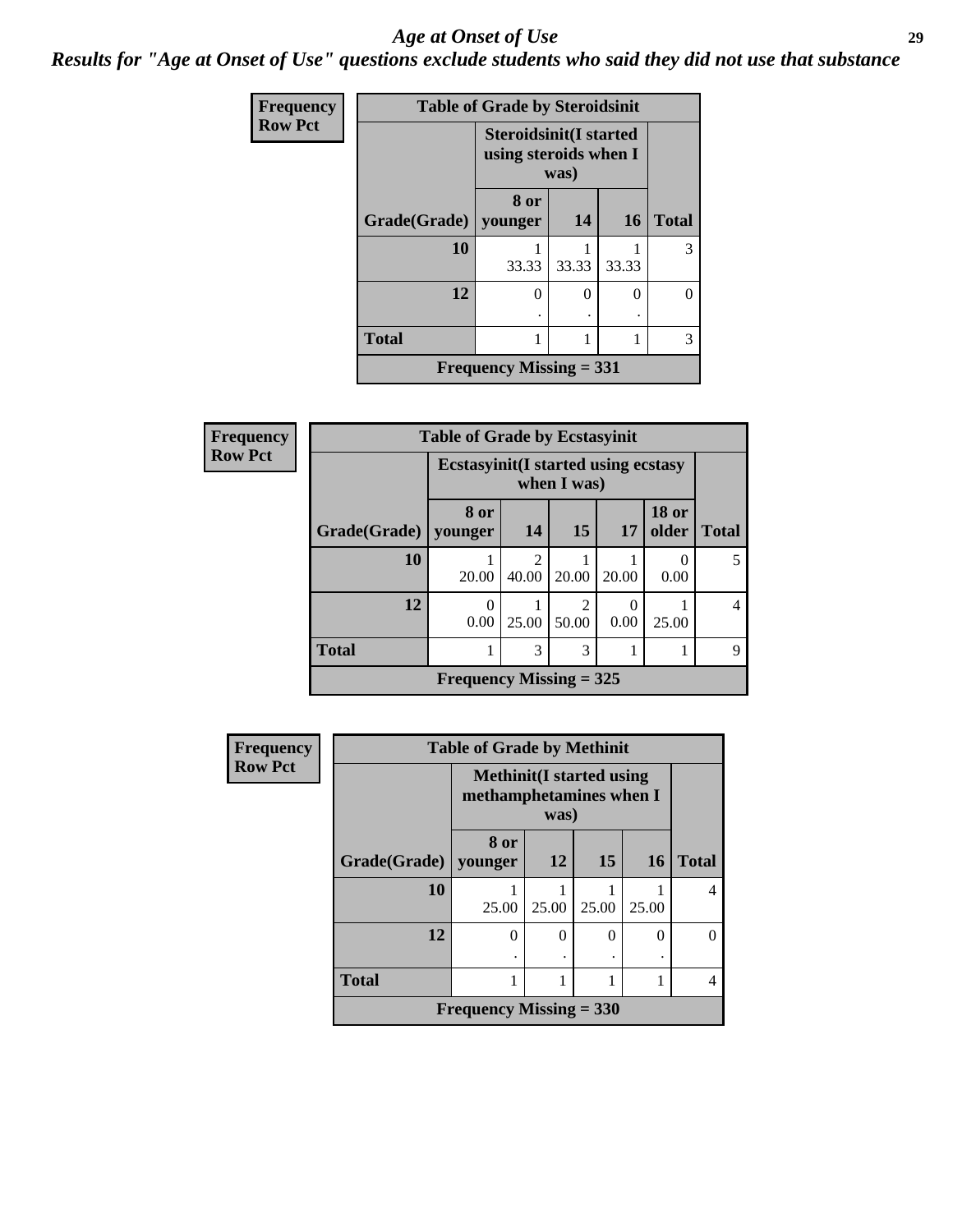#### Age at Onset of Use **30**

### *Results for "Age at Onset of Use" questions exclude students who said they did not use that substance*

| Frequency      |              | <b>Table of Grade by Hallucinogensinit</b>  |           |                           |       |       |              |
|----------------|--------------|---------------------------------------------|-----------|---------------------------|-------|-------|--------------|
| <b>Row Pct</b> |              | Hallucinogensinit (I started using          |           | hallucinogens when I was) |       |       |              |
|                | Grade(Grade) | 8 or<br>vounger                             | <b>10</b> | 15                        | 16    | 17    | <b>Total</b> |
|                | 10           | 20.00                                       | 20.00     | 20.00                     | 20.00 | 20.00 | 5            |
|                | 12           | $\Omega$<br>0.00                            | 0.00      | 100.00                    | 0.00  | 0.00  |              |
|                | <b>Total</b> |                                             |           | $\mathfrak{D}$            |       |       | 6            |
|                |              | <b>Frequency Missing = <math>328</math></b> |           |                           |       |       |              |

| <b>Frequency</b> |  |
|------------------|--|
| <b>Row Pct</b>   |  |

| <b>Table of Grade by Prescriptioninit</b> |                 |                                                                                          |                            |                         |                  |            |            |            |           |                        |                       |              |
|-------------------------------------------|-----------------|------------------------------------------------------------------------------------------|----------------------------|-------------------------|------------------|------------|------------|------------|-----------|------------------------|-----------------------|--------------|
|                                           |                 | Prescriptioninit (I started using prescription drugs not prescribed to<br>me when I was) |                            |                         |                  |            |            |            |           |                        |                       |              |
| Grade(Grade)                              | 8 or<br>younger | 9                                                                                        | 10                         | 11                      | 12               | 13         | 14         | 15         | 16        | <b>17</b>              | <b>18 or</b><br>older | <b>Total</b> |
| 10                                        | 15.79           | 5.26                                                                                     | $\overline{0}$<br>$0.00\,$ | $\mathfrak{D}$<br>10.53 | 5.26             | 4<br>21.05 | ∍<br>10.53 | 5<br>26.32 | 0<br>0.00 | $\overline{0}$<br>0.00 | 5.26                  | 19           |
| 12                                        | 0.00            | 0<br>0.00                                                                                | 6.67                       | 6.67                    | $\Omega$<br>0.00 | 6.67       | ↑<br>13.33 | 2<br>13.33 | 33.33     | 2<br>13.33             | 6.67                  | 15           |
| <b>Total</b>                              | 3               |                                                                                          |                            | 3                       |                  | 5          | 4          | 7          | 5         | $\overline{c}$         | $\overline{2}$        | 34           |
| Frequency Missing $=$ 300                 |                 |                                                                                          |                            |                         |                  |            |            |            |           |                        |                       |              |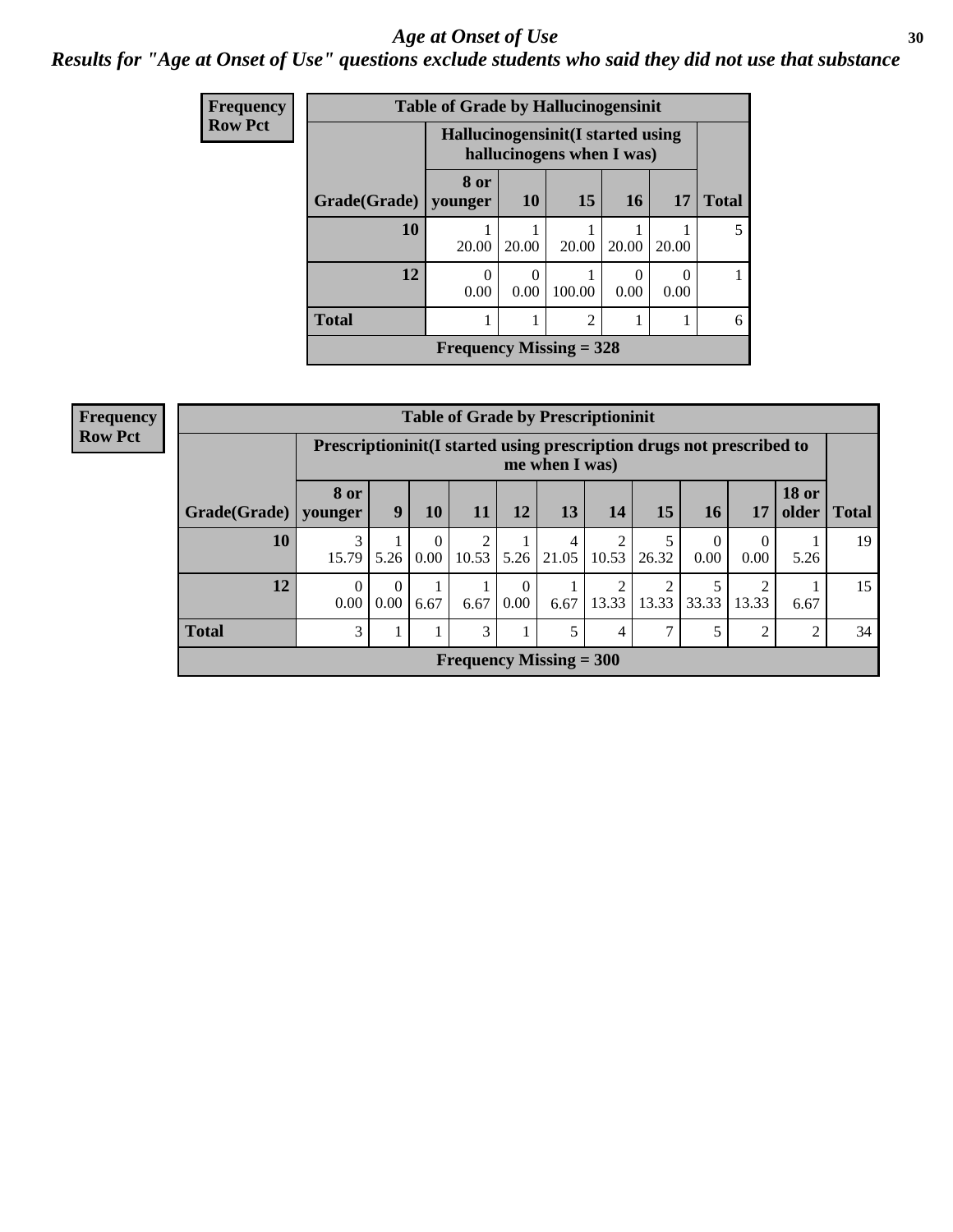| Frequency      | <b>Table of Alcoholharm by Grade</b>          |                    |             |              |  |  |  |  |
|----------------|-----------------------------------------------|--------------------|-------------|--------------|--|--|--|--|
| <b>Col Pct</b> | Alcoholharm(I<br>think alcohol is<br>harmful) | Grade(Grade)<br>10 | 12          | <b>Total</b> |  |  |  |  |
|                | <b>Strongly Agree</b>                         | 100<br>51.55       | 75<br>53.57 | 175          |  |  |  |  |
|                | <b>Somewhat Agree</b>                         | 55<br>28.35        | 38<br>27.14 | 93           |  |  |  |  |
|                | <b>Somewhat Disagree</b>                      | 17<br>8.76         | 19<br>13.57 | 36           |  |  |  |  |
|                | <b>Strongly Disagree</b>                      | 22<br>11.34        | 8<br>5.71   | 30           |  |  |  |  |
|                | <b>Total</b>                                  | 194                | 140         | 334          |  |  |  |  |

| <b>Table of Cigarettesharm by Grade</b>                  |                    |              |              |  |  |  |  |  |  |
|----------------------------------------------------------|--------------------|--------------|--------------|--|--|--|--|--|--|
| Cigarettesharm(I<br>think smoking<br>tobacco is harmful) | Grade(Grade)<br>10 | 12           | <b>Total</b> |  |  |  |  |  |  |
| <b>Strongly Agree</b>                                    | 144<br>74.23       | 109<br>77.86 | 253          |  |  |  |  |  |  |
| <b>Somewhat Agree</b>                                    | 25<br>12.89        | 20<br>14.29  | 45           |  |  |  |  |  |  |
| <b>Somewhat Disagree</b>                                 | 11<br>5.67         | 6<br>4.29    | 17           |  |  |  |  |  |  |
| <b>Strongly Disagree</b>                                 | 14<br>7.22         | 5<br>3.57    | 19           |  |  |  |  |  |  |
| <b>Total</b>                                             | 194                | 140          | 334          |  |  |  |  |  |  |

| Frequency      | <b>Table of Smokelessharm by Grade</b>                  |                    |              |              |
|----------------|---------------------------------------------------------|--------------------|--------------|--------------|
| <b>Col Pct</b> | Smokelessharm(I<br>think chewing<br>tobacco is harmful) | Grade(Grade)<br>10 | 12           | <b>Total</b> |
|                | <b>Strongly Agree</b>                                   | 137<br>70.62       | 108<br>77.14 | 245          |
|                | <b>Somewhat Agree</b>                                   | 29<br>14.95        | 21<br>15.00  | 50           |
|                | <b>Somewhat Disagree</b>                                | 13<br>6.70         | 2<br>1.43    | 15           |
|                | <b>Strongly Disagree</b>                                | 15<br>7.73         | 9<br>6.43    | 24           |
|                | <b>Total</b>                                            | 194                | 140          | 334          |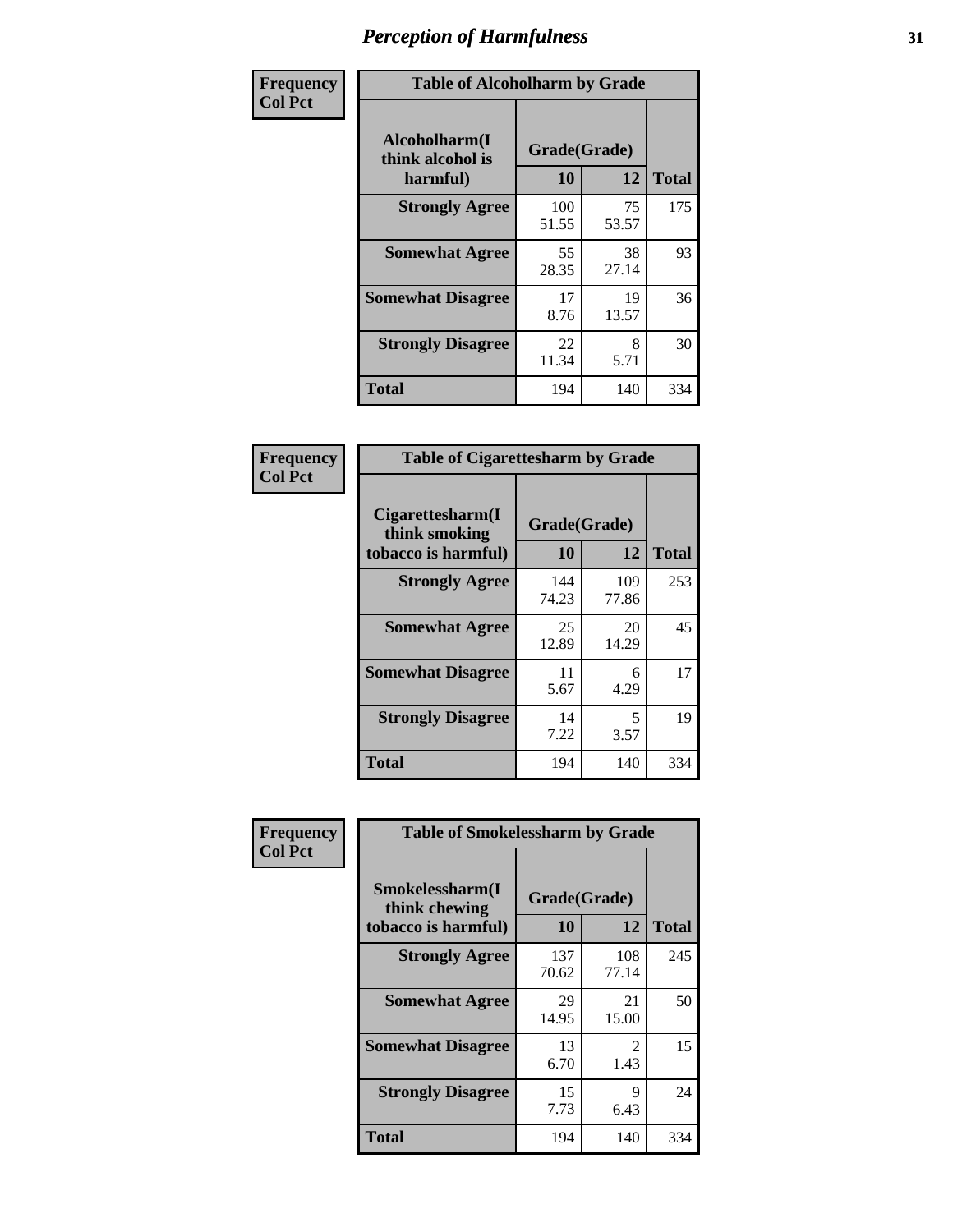| Frequency      | <b>Table of Marijuanaharm by Grade</b>            |                    |             |              |
|----------------|---------------------------------------------------|--------------------|-------------|--------------|
| <b>Col Pct</b> | Marijuanaharm(I<br>think marijuana is<br>harmful) | Grade(Grade)<br>10 | 12          | <b>Total</b> |
|                | <b>Strongly Agree</b>                             | 133<br>68.56       | 89<br>63.57 | 222          |
|                | <b>Somewhat Agree</b>                             | 21<br>10.82        | 13<br>9.29  | 34           |
|                | <b>Somewhat Disagree</b>                          | 12<br>6.19         | 16<br>11.43 | 28           |
|                | <b>Strongly Disagree</b>                          | 28<br>14.43        | 22<br>15.71 | 50           |
|                | <b>Total</b>                                      | 194                | 140         | 334          |

| <b>Table of Cocaineharm by Grade</b>          |                    |                           |     |  |  |  |
|-----------------------------------------------|--------------------|---------------------------|-----|--|--|--|
| Cocaineharm(I<br>think cocaine is<br>harmful) | Grade(Grade)<br>10 | <b>Total</b>              |     |  |  |  |
| <b>Strongly Agree</b>                         | 166<br>85.57       | 127<br>90.71              | 293 |  |  |  |
| <b>Somewhat Agree</b>                         | 10<br>5.15         | 5<br>3.57                 | 15  |  |  |  |
| <b>Somewhat Disagree</b>                      | 4<br>2.06          | $\mathbf{\Omega}$<br>0.00 | 4   |  |  |  |
| <b>Strongly Disagree</b>                      | 14<br>7.22         | 8<br>5.71                 | 22  |  |  |  |
| <b>Total</b>                                  | 194                | 140                       | 334 |  |  |  |

| Frequency      | <b>Table of Inhalantsharm by Grade</b>             |                           |              |              |
|----------------|----------------------------------------------------|---------------------------|--------------|--------------|
| <b>Col Pct</b> | Inhalantsharm(I<br>think inhalants are<br>harmful) | Grade(Grade)<br><b>10</b> | 12           | <b>Total</b> |
|                | <b>Strongly Agree</b>                              | 162<br>83.51              | 127<br>90.71 | 289          |
|                | <b>Somewhat Agree</b>                              | 15<br>7.73                | 5<br>3.57    | 20           |
|                | <b>Somewhat Disagree</b>                           | 3<br>1.55                 | 0<br>0.00    | 3            |
|                | <b>Strongly Disagree</b>                           | 14<br>7.22                | 8<br>5.71    | 22           |
|                | Total                                              | 194                       | 140          | 334          |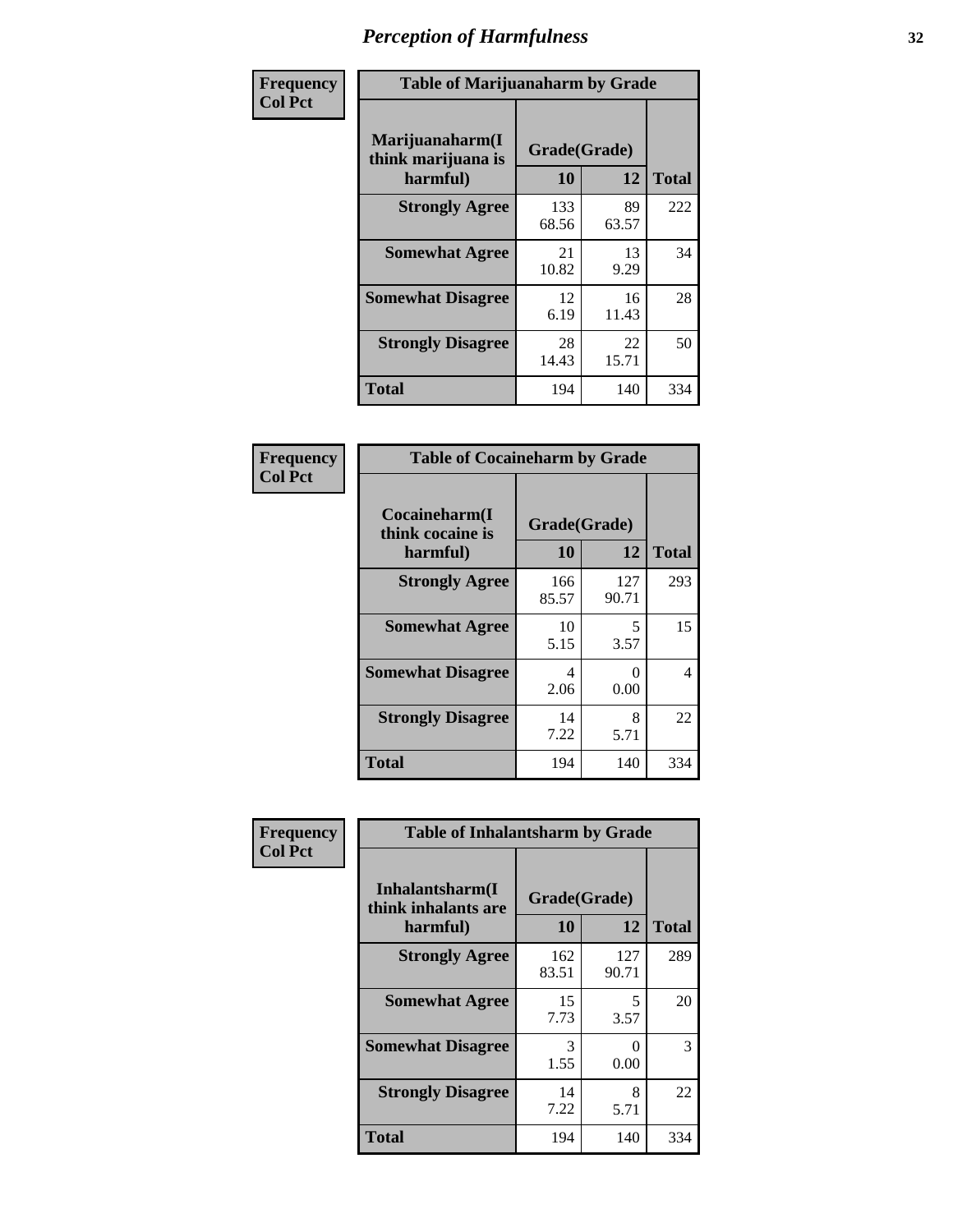| Frequency      | <b>Table of Steroidsharm by Grade</b>            |              |                    |              |
|----------------|--------------------------------------------------|--------------|--------------------|--------------|
| <b>Col Pct</b> | Steroidsharm(I<br>think steroids are<br>harmful) | 10           | Grade(Grade)<br>12 | <b>Total</b> |
|                | <b>Strongly Agree</b>                            | 148<br>76.29 | 116<br>82.86       | 264          |
|                | <b>Somewhat Agree</b>                            | 28<br>14.43  | 13<br>9.29         | 41           |
|                | <b>Somewhat Disagree</b>                         | 5<br>2.58    | 3<br>2.14          | 8            |
|                | <b>Strongly Disagree</b>                         | 13<br>6.70   | 8<br>5.71          | 21           |
|                | <b>Total</b>                                     | 194          | 140                | 334          |

| <b>Table of Ecstasyharm by Grade</b>                |                    |              |     |  |  |
|-----------------------------------------------------|--------------------|--------------|-----|--|--|
| $E$ cstasyharm $(I$<br>think ecstasy is<br>harmful) | Grade(Grade)<br>10 | <b>Total</b> |     |  |  |
| <b>Strongly Agree</b>                               | 156<br>80.41       | 117<br>83.57 | 273 |  |  |
| <b>Somewhat Agree</b>                               | 16<br>8.25         | 11<br>7.86   | 27  |  |  |
| <b>Somewhat Disagree</b>                            | 5<br>2.58          | 3<br>2.14    | 8   |  |  |
| <b>Strongly Disagree</b>                            | 17<br>8.76         | 9<br>6.43    | 26  |  |  |
| Total                                               | 194                | 140          | 334 |  |  |

| Frequency      | <b>Table of Methharm by Grade</b>                            |                           |              |              |
|----------------|--------------------------------------------------------------|---------------------------|--------------|--------------|
| <b>Col Pct</b> | <b>Methharm</b> (I think<br>methamphetamines<br>are harmful) | Grade(Grade)<br><b>10</b> | 12           | <b>Total</b> |
|                | <b>Strongly Agree</b>                                        | 164<br>84.54              | 126<br>90.00 | 290          |
|                | <b>Somewhat Agree</b>                                        | 11<br>5.67                | 5<br>3.57    | 16           |
|                | <b>Somewhat Disagree</b>                                     | 5<br>2.58                 | 0<br>0.00    | 5            |
|                | <b>Strongly Disagree</b>                                     | 14<br>7.22                | 9<br>6.43    | 23           |
|                | Total                                                        | 194                       | 140          | 334          |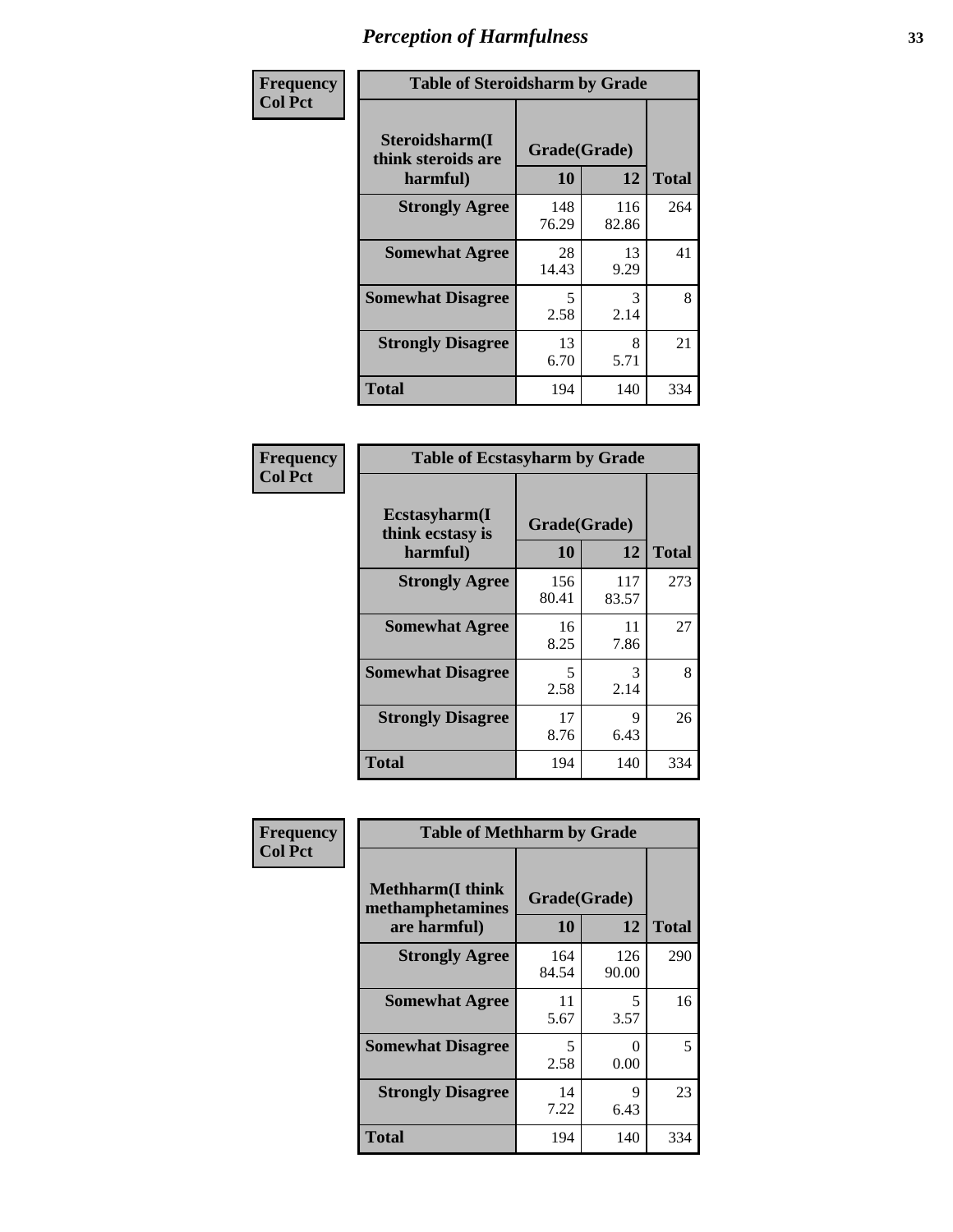| Frequency      | <b>Table of Hallucinogensharm by Grade</b>                 |                                  |              |              |
|----------------|------------------------------------------------------------|----------------------------------|--------------|--------------|
| <b>Col Pct</b> | Hallucinogensharm(I<br>think hallucinogens<br>are harmful) | Grade(Grade)<br>10               | 12           | <b>Total</b> |
|                | <b>Strongly Agree</b>                                      | 161<br>82.99                     | 123<br>87.86 | 284          |
|                | <b>Somewhat Agree</b>                                      | 13<br>6.70                       | 7<br>5.00    | 20           |
|                | <b>Somewhat Disagree</b>                                   | $\overline{\phantom{0}}$<br>2.58 | 0.71         | 6            |
|                | <b>Strongly Disagree</b>                                   | 15<br>7.73                       | 9<br>6.43    | 24           |
|                | <b>Total</b>                                               | 194                              | 140          | 334          |

| <b>Table of Prescriptionharm by Grade</b>                                         |              |              |              |  |
|-----------------------------------------------------------------------------------|--------------|--------------|--------------|--|
| <b>Prescriptionharm</b> (I<br>think prescription<br>drugs not<br>prescribed to me | Grade(Grade) |              |              |  |
| are harmful)                                                                      | 10           | 12           | <b>Total</b> |  |
| <b>Strongly Agree</b>                                                             | 140<br>72.16 | 103<br>73.57 | 243          |  |
| <b>Somewhat Agree</b>                                                             | 27<br>13.92  | 16<br>11.43  | 43           |  |
| <b>Somewhat Disagree</b>                                                          | 9<br>4.64    | 9<br>6.43    | 18           |  |
| <b>Strongly Disagree</b>                                                          | 18<br>9.28   | 12<br>8.57   | 30           |  |
| <b>Total</b>                                                                      | 194          | 140          | 334          |  |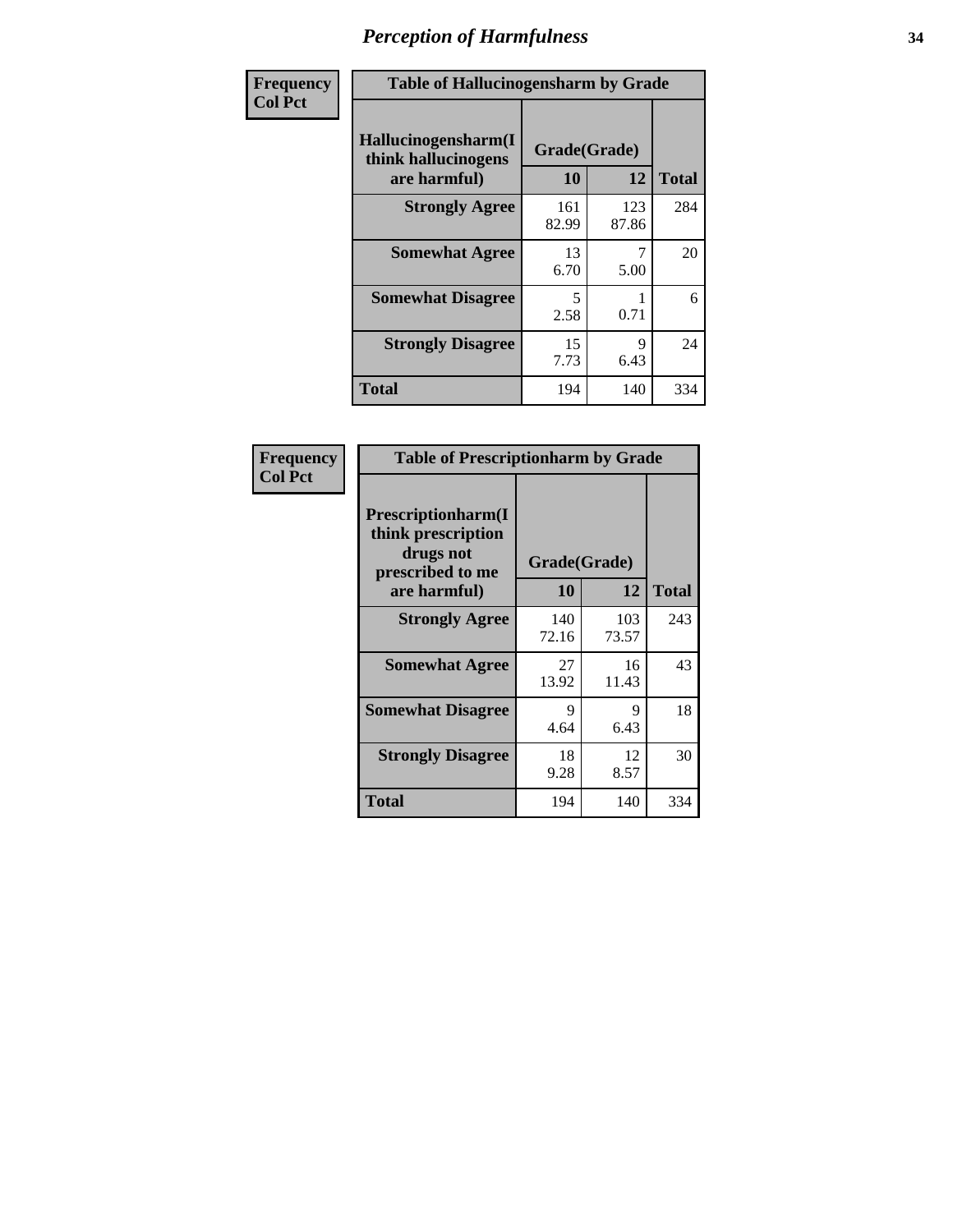### *Disapproval by Adults* **35**

| Frequency      | <b>Table of Alcoholadult by Grade</b>                                 |                    |             |              |
|----------------|-----------------------------------------------------------------------|--------------------|-------------|--------------|
| <b>Col Pct</b> | <b>Alcoholadult</b> (Adults<br>would disapprove if<br>I used alcohol) | Grade(Grade)<br>10 | 12          | <b>Total</b> |
|                | <b>Strongly Agree</b>                                                 | 115<br>59.28       | 73<br>52.14 | 188          |
|                | <b>Somewhat Agree</b>                                                 | 46<br>23.71        | 33<br>23.57 | 79           |
|                | <b>Somewhat Disagree</b>                                              | 14<br>7.22         | 26<br>18.57 | 40           |
|                | <b>Strongly Disagree</b>                                              | 19<br>9.79         | 8<br>5.71   | 27           |
|                | <b>Total</b>                                                          | 194                | 140         | 334          |

| <b>Table of Tobaccoadult by Grade</b>                                 |                    |             |              |  |  |
|-----------------------------------------------------------------------|--------------------|-------------|--------------|--|--|
| <b>Tobaccoadult</b> (Adults<br>would disapprove if<br>I used tobacco) | Grade(Grade)<br>10 | 12          | <b>Total</b> |  |  |
| <b>Strongly Agree</b>                                                 | 140<br>72.16       | 87<br>62.14 | 227          |  |  |
| <b>Somewhat Agree</b>                                                 | 30<br>15.46        | 24<br>17.14 | 54           |  |  |
| <b>Somewhat Disagree</b>                                              | 9<br>4.64          | 16<br>11.43 | 25           |  |  |
| <b>Strongly Disagree</b>                                              | 15<br>7.73         | 13<br>9.29  | 28           |  |  |
| Total                                                                 | 194                | 140         | 334          |  |  |

| Frequency      | <b>Table of Marijuanaadult by Grade</b>                           |                    |              |              |
|----------------|-------------------------------------------------------------------|--------------------|--------------|--------------|
| <b>Col Pct</b> | Marijuanaadult(Adults<br>would disapprove if I<br>used marijuana) | Grade(Grade)<br>10 | 12           | <b>Total</b> |
|                | <b>Strongly Agree</b>                                             | 155<br>79.90       | 113<br>80.71 | 268          |
|                | <b>Somewhat Agree</b>                                             | 10<br>5.15         | 11<br>7.86   | 21           |
|                | <b>Somewhat Disagree</b>                                          | 8<br>4.12          | 5<br>3.57    | 13           |
|                | <b>Strongly Disagree</b>                                          | 21<br>10.82        | 11<br>7.86   | 32           |
|                | <b>Total</b>                                                      | 194                | 140          | 334          |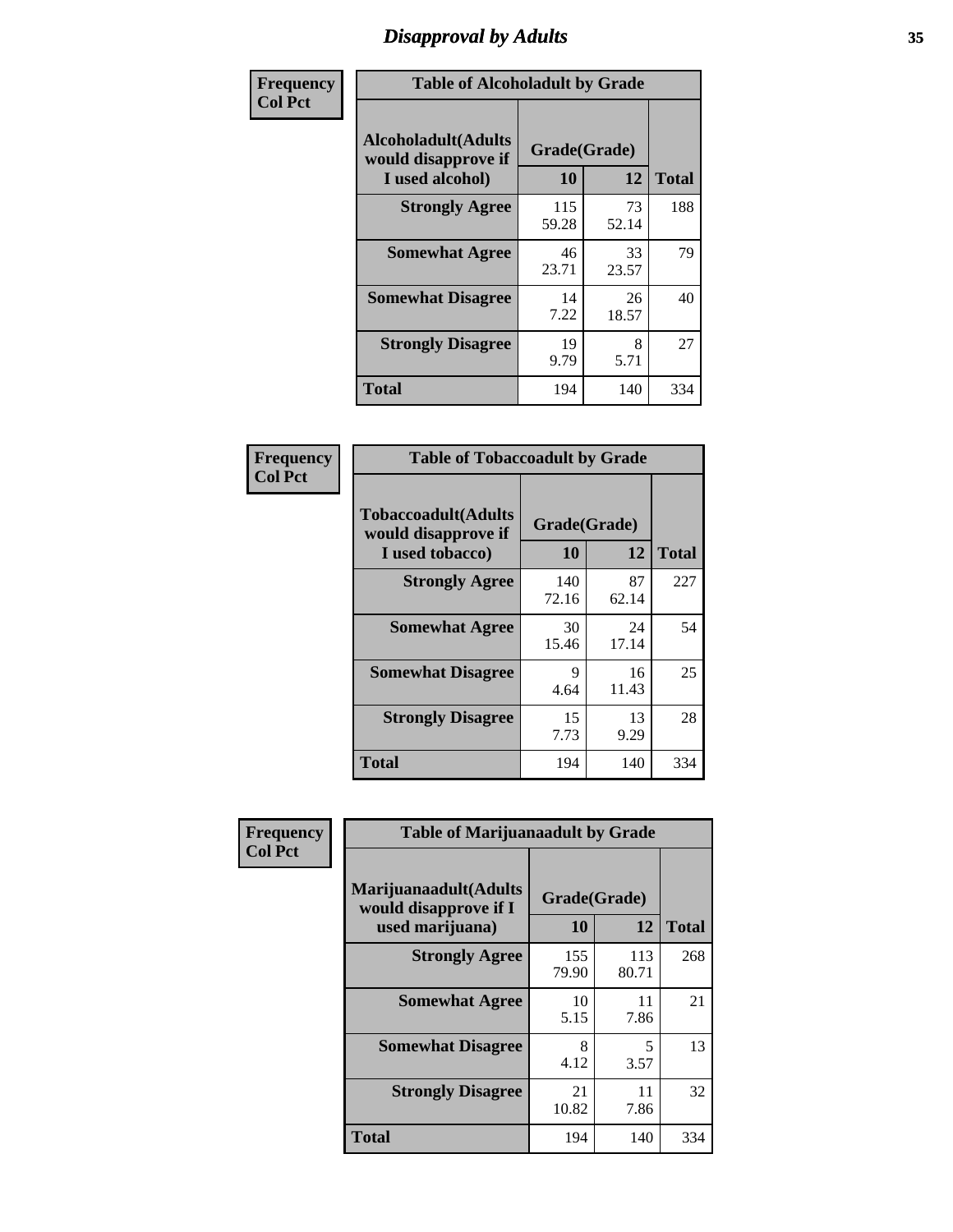### *Disapproval by Adults* **36**

| <b>Frequency</b> | <b>Table of Otherdrugadult by Grade</b>                |              |              |              |
|------------------|--------------------------------------------------------|--------------|--------------|--------------|
| <b>Col Pct</b>   | <b>Otherdrugadult</b> (Adults<br>would disapprove if I | Grade(Grade) |              |              |
|                  | used other drugs)                                      | 10           | 12           | <b>Total</b> |
|                  | <b>Strongly Agree</b>                                  | 158<br>81.44 | 125<br>89.29 | 283          |
|                  | <b>Somewhat Agree</b>                                  | 10<br>5.15   | 4<br>2.86    | 14           |
|                  | <b>Somewhat Disagree</b>                               | 3<br>1.55    | ∩<br>0.00    | 3            |
|                  | <b>Strongly Disagree</b>                               | 23<br>11.86  | 11<br>7.86   | 34           |
|                  | <b>Total</b>                                           | 194          | 140          | 334          |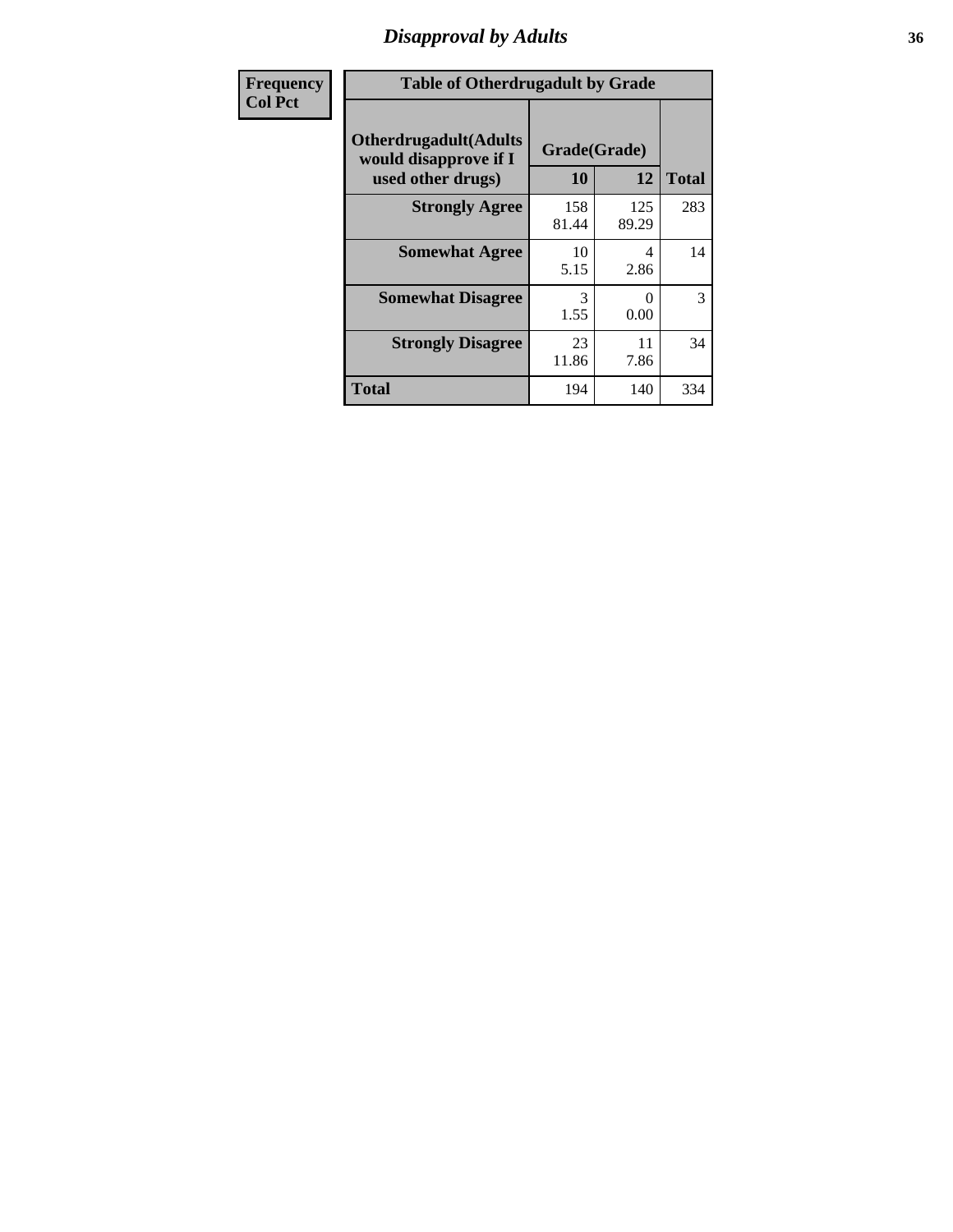# *Disapproval by Peers* **37**

| Frequency      | <b>Table of Alcoholpeer by Grade</b>                    |              |             |              |  |
|----------------|---------------------------------------------------------|--------------|-------------|--------------|--|
| <b>Col Pct</b> | Alcoholpeer(My<br>friends would<br>disapprove if I used | Grade(Grade) |             |              |  |
|                | alcohol)                                                | 10           | 12          | <b>Total</b> |  |
|                | <b>Strongly Agree</b>                                   | 58<br>29.90  | 27<br>19.29 | 85           |  |
|                | <b>Somewhat Agree</b>                                   | 45<br>23.20  | 26<br>18.57 | 71           |  |
|                | <b>Somewhat Disagree</b>                                | 42<br>21.65  | 45<br>32.14 | 87           |  |
|                | <b>Strongly Disagree</b>                                | 49<br>25.26  | 42<br>30.00 | 91           |  |
|                | Total                                                   | 194          | 140         | 334          |  |

| Frequency      | <b>Table of Tobaccopeer by Grade</b>                                |                    |             |              |
|----------------|---------------------------------------------------------------------|--------------------|-------------|--------------|
| <b>Col Pct</b> | Tobaccopeer(My<br>friends would<br>disapprove if I used<br>tobacco) | Grade(Grade)<br>10 | 12          | <b>Total</b> |
|                | <b>Strongly Agree</b>                                               | 86<br>44.33        | 52<br>37.14 | 138          |
|                | <b>Somewhat Agree</b>                                               | 35<br>18.04        | 29<br>20.71 | 64           |
|                | <b>Somewhat Disagree</b>                                            | 31<br>15.98        | 22<br>15.71 | 53           |
|                | <b>Strongly Disagree</b>                                            | 42<br>21.65        | 37<br>26.43 | 79           |
|                | Total                                                               | 194                | 140         | 334          |

| Frequency      | <b>Table of Marijuanapeer by Grade</b>                    |              |             |              |
|----------------|-----------------------------------------------------------|--------------|-------------|--------------|
| <b>Col Pct</b> | Marijuanapeer(My<br>friends would<br>disapprove if I used | Grade(Grade) |             |              |
|                | marijuana)                                                | <b>10</b>    | 12          | <b>Total</b> |
|                | <b>Strongly Agree</b>                                     | 101<br>52.06 | 67<br>47.86 | 168          |
|                | <b>Somewhat Agree</b>                                     | 31<br>15.98  | 24<br>17.14 | 55           |
|                | <b>Somewhat Disagree</b>                                  | 27<br>13.92  | 24<br>17.14 | 51           |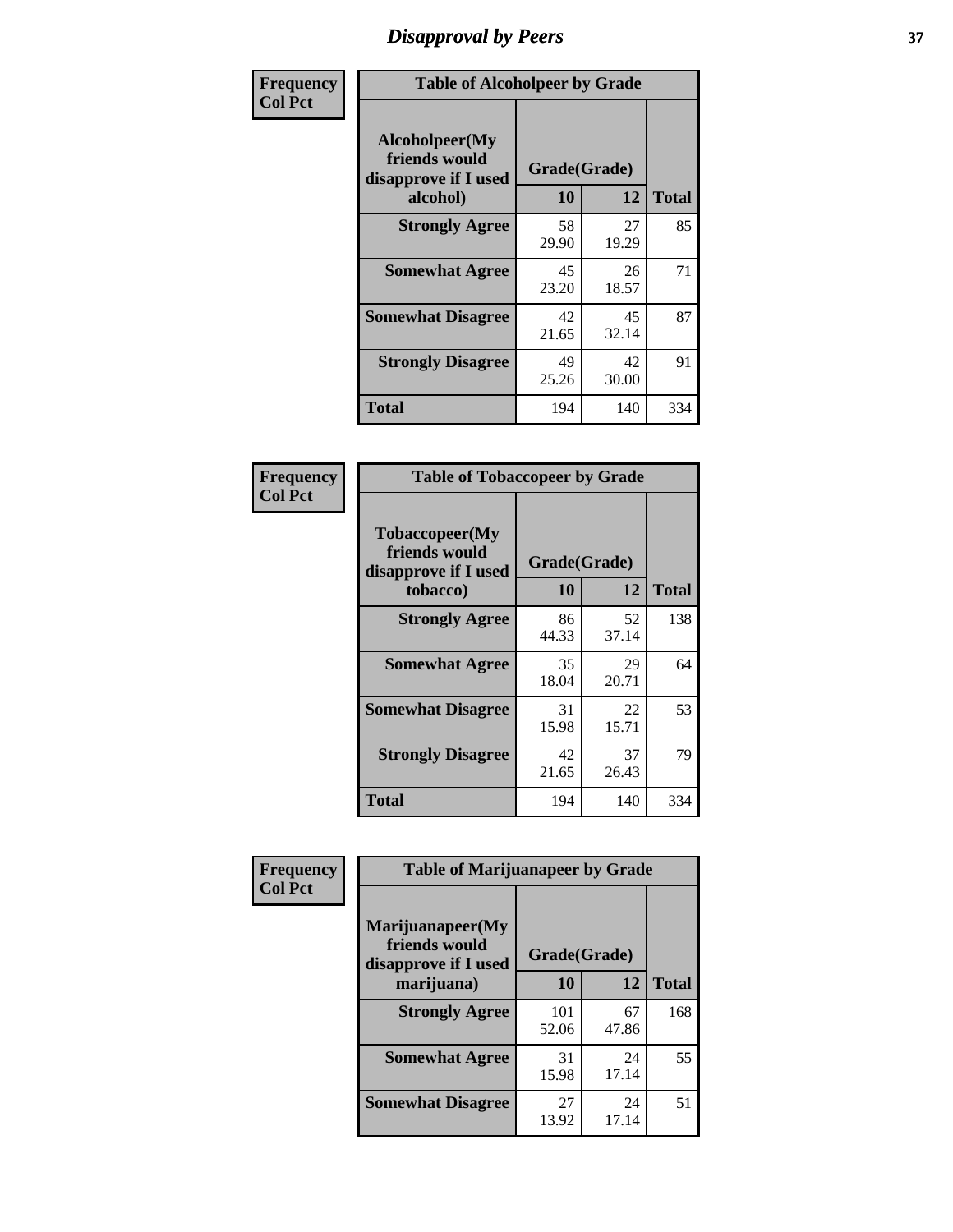# *Disapproval by Peers* **38**

| Frequency<br><b>Col Pct</b> | <b>Table of Marijuanapeer by Grade</b>                                  |                    |             |              |
|-----------------------------|-------------------------------------------------------------------------|--------------------|-------------|--------------|
|                             | Marijuanapeer(My<br>friends would<br>disapprove if I used<br>marijuana) | Grade(Grade)<br>10 | 12          | <b>Total</b> |
|                             | <b>Strongly Disagree</b>                                                | 35<br>18.04        | 25<br>17.86 | 60           |
|                             | Total                                                                   | 194                | 140         | 334          |

| Frequency      | <b>Table of Otherdrugpeer by Grade</b>                                    |              |                    |              |
|----------------|---------------------------------------------------------------------------|--------------|--------------------|--------------|
| <b>Col Pct</b> | Otherdrugpeer(My<br>friends would<br>disapprove if I used<br>other drugs) | 10           | Grade(Grade)<br>12 | <b>Total</b> |
|                | <b>Strongly Agree</b>                                                     | 114<br>58.76 | 95<br>67.86        | 209          |
|                | <b>Somewhat Agree</b>                                                     | 30<br>15.46  | 20<br>14.29        | 50           |
|                | <b>Somewhat Disagree</b>                                                  | 17<br>8.76   | 10<br>7.14         | 27           |
|                | <b>Strongly Disagree</b>                                                  | 33<br>17.01  | 15<br>10.71        | 48           |
|                | Total                                                                     | 194          | 140                | 334          |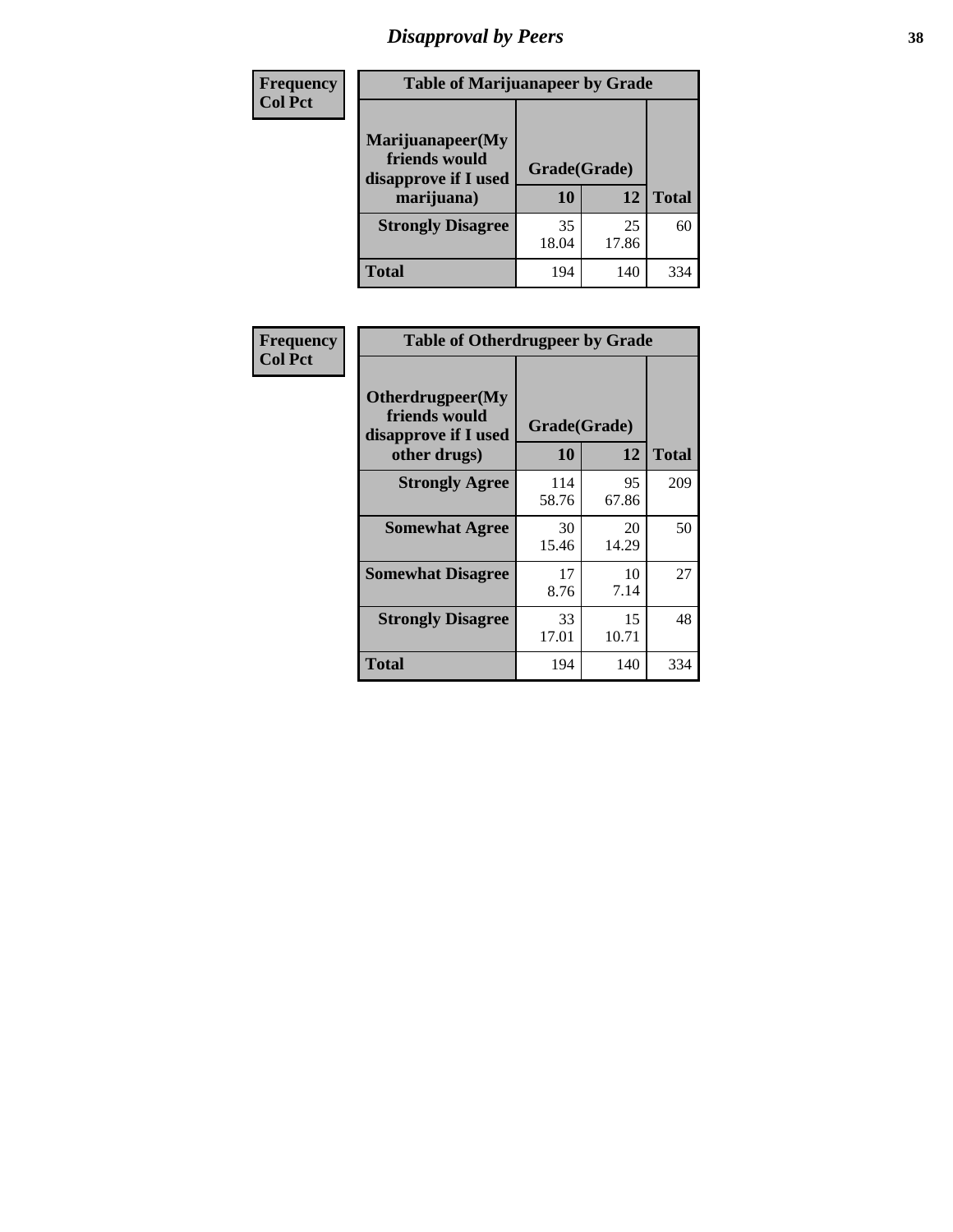| Frequency      | <b>Table of Alcohollocation1 by Grade</b> |              |              |              |
|----------------|-------------------------------------------|--------------|--------------|--------------|
| <b>Col Pct</b> | <b>Alcohollocation1(Places</b>            | Grade(Grade) |              |              |
|                | <b>Friends Use Alcohol)</b>               | 10           | 12           | <b>Total</b> |
|                |                                           | 111<br>57.22 | 106<br>75.71 | 217          |
|                | Do Not Use                                | 83<br>42.78  | 34<br>24.29  | 117          |
|                | <b>Total</b>                              | 194          | 140          | 334          |

| Frequency      | <b>Table of Alcohollocation2 by Grade</b>                     |                    |             |              |
|----------------|---------------------------------------------------------------|--------------------|-------------|--------------|
| <b>Col Pct</b> | <b>Alcohollocation2(Places</b><br><b>Friends Use Alcohol)</b> | Grade(Grade)<br>10 | 12          | <b>Total</b> |
|                |                                                               | 120<br>61.86       | 75<br>53.57 | 195          |
|                | Home                                                          | 74<br>38.14        | 65<br>46.43 | 139          |
|                | Total                                                         | 194                | 140         | 334          |

| Frequency<br><b>Col Pct</b> | <b>Table of Alcohollocation 3 by Grade</b>                    |                    |              |              |  |
|-----------------------------|---------------------------------------------------------------|--------------------|--------------|--------------|--|
|                             | <b>Alcohollocation3(Places</b><br><b>Friends Use Alcohol)</b> | Grade(Grade)<br>10 | 12           | <b>Total</b> |  |
|                             |                                                               | 182<br>93.81       | 137<br>97.86 | 319          |  |
|                             | <b>School</b>                                                 | 12<br>6.19         | 3<br>2.14    | 15           |  |
|                             | <b>Total</b>                                                  | 194                | 140          | 334          |  |

| Frequency      | <b>Table of Alcohollocation4 by Grade</b> |              |              |              |  |
|----------------|-------------------------------------------|--------------|--------------|--------------|--|
| <b>Col Pct</b> | <b>Alcohollocation4(Places</b>            | Grade(Grade) |              |              |  |
|                | <b>Friends Use Alcohol)</b>               | 10           | 12           | <b>Total</b> |  |
|                |                                           | 166<br>85.57 | 112<br>80.00 | 278          |  |
|                | Car                                       | 28<br>14.43  | 28<br>20.00  | 56           |  |
|                | <b>Total</b>                              | 194          | 140          | 334          |  |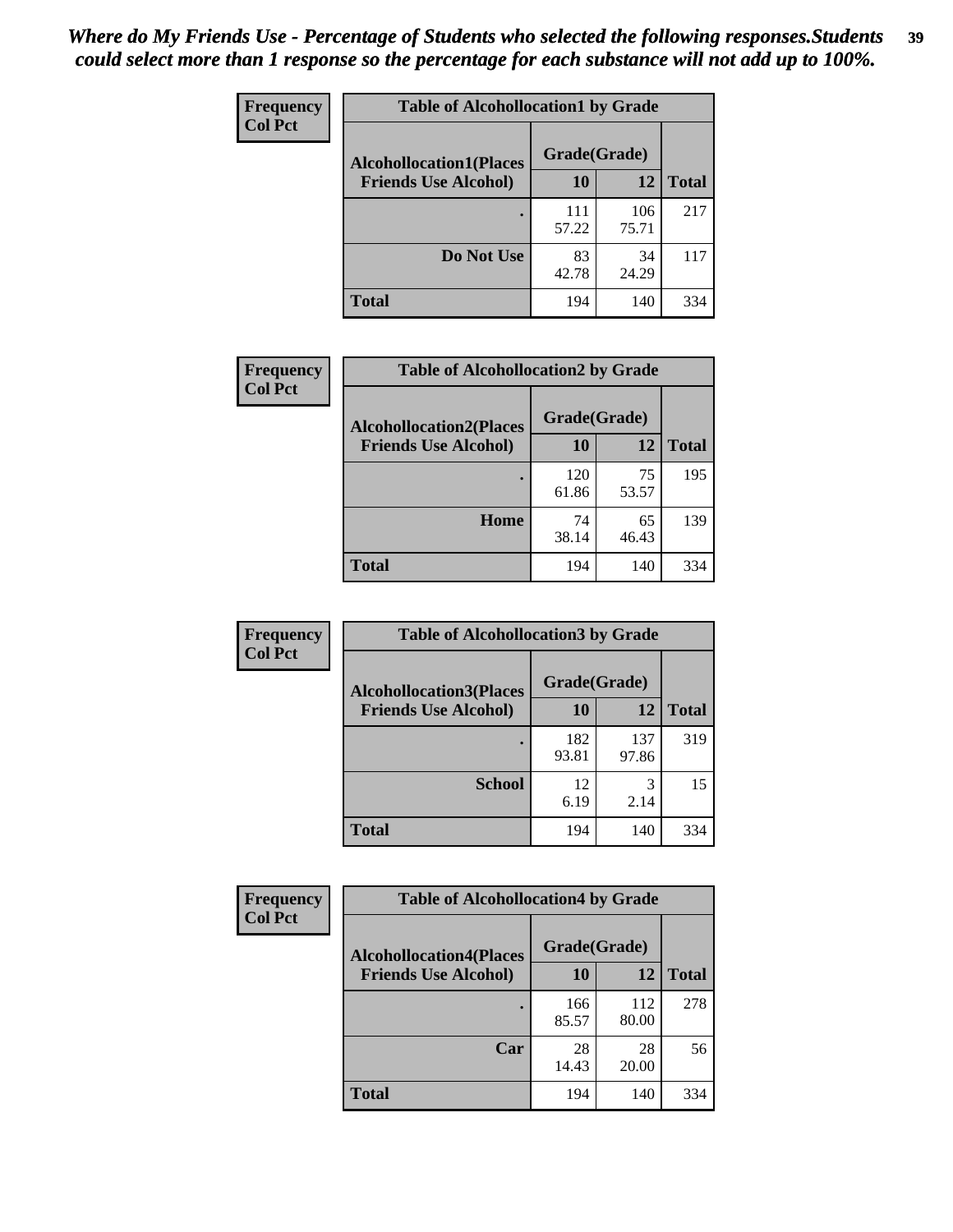| Frequency<br><b>Col Pct</b> | <b>Table of Alcohollocation5 by Grade</b>      |              |             |              |  |
|-----------------------------|------------------------------------------------|--------------|-------------|--------------|--|
|                             | Grade(Grade)<br><b>Alcohollocation5(Places</b> |              |             |              |  |
|                             | <b>Friends Use Alcohol)</b>                    | 10           | 12          | <b>Total</b> |  |
|                             |                                                | 104<br>53.61 | 58<br>41.43 | 162          |  |
|                             | <b>Friend's House</b>                          | 90<br>46.39  | 82<br>58.57 | 172          |  |
|                             | <b>Total</b>                                   | 194          | 140         | 334          |  |

| <b>Frequency</b> | <b>Table of Alcohollocation6 by Grade</b>                     |                           |             |              |
|------------------|---------------------------------------------------------------|---------------------------|-------------|--------------|
| <b>Col Pct</b>   | <b>Alcohollocation6(Places</b><br><b>Friends Use Alcohol)</b> | Grade(Grade)<br><b>10</b> | 12          | <b>Total</b> |
|                  |                                                               | 145<br>74.74              | 83<br>59.29 | 228          |
|                  | <b>Other</b>                                                  | 49<br>25.26               | 57<br>40.71 | 106          |
|                  | <b>Total</b>                                                  | 194                       | 140         | 334          |

| <b>Frequency</b> | <b>Table of Tobaccolocation1 by Grade</b> |              |             |              |
|------------------|-------------------------------------------|--------------|-------------|--------------|
| <b>Col Pct</b>   | <b>Tobaccolocation1(Places</b>            | Grade(Grade) |             |              |
|                  | <b>Friends Use Tobacco)</b>               | 10           | 12          | <b>Total</b> |
|                  |                                           | 84<br>43.30  | 81<br>57.86 | 165          |
|                  | Do Not Use                                | 110<br>56.70 | 59<br>42.14 | 169          |
|                  | <b>Total</b>                              | 194          | 140         | 334          |

| <b>Frequency</b> | <b>Table of Tobaccolocation2 by Grade</b> |              |             |              |  |
|------------------|-------------------------------------------|--------------|-------------|--------------|--|
| <b>Col Pct</b>   | <b>Tobaccolocation2(Places</b>            | Grade(Grade) |             |              |  |
|                  | <b>Friends Use Tobacco)</b>               | 10           | 12          | <b>Total</b> |  |
|                  |                                           | 131<br>67.53 | 72<br>51.43 | 203          |  |
|                  | Home                                      | 63<br>32.47  | 68<br>48.57 | 131          |  |
|                  | <b>Total</b>                              | 194          | 140         | 334          |  |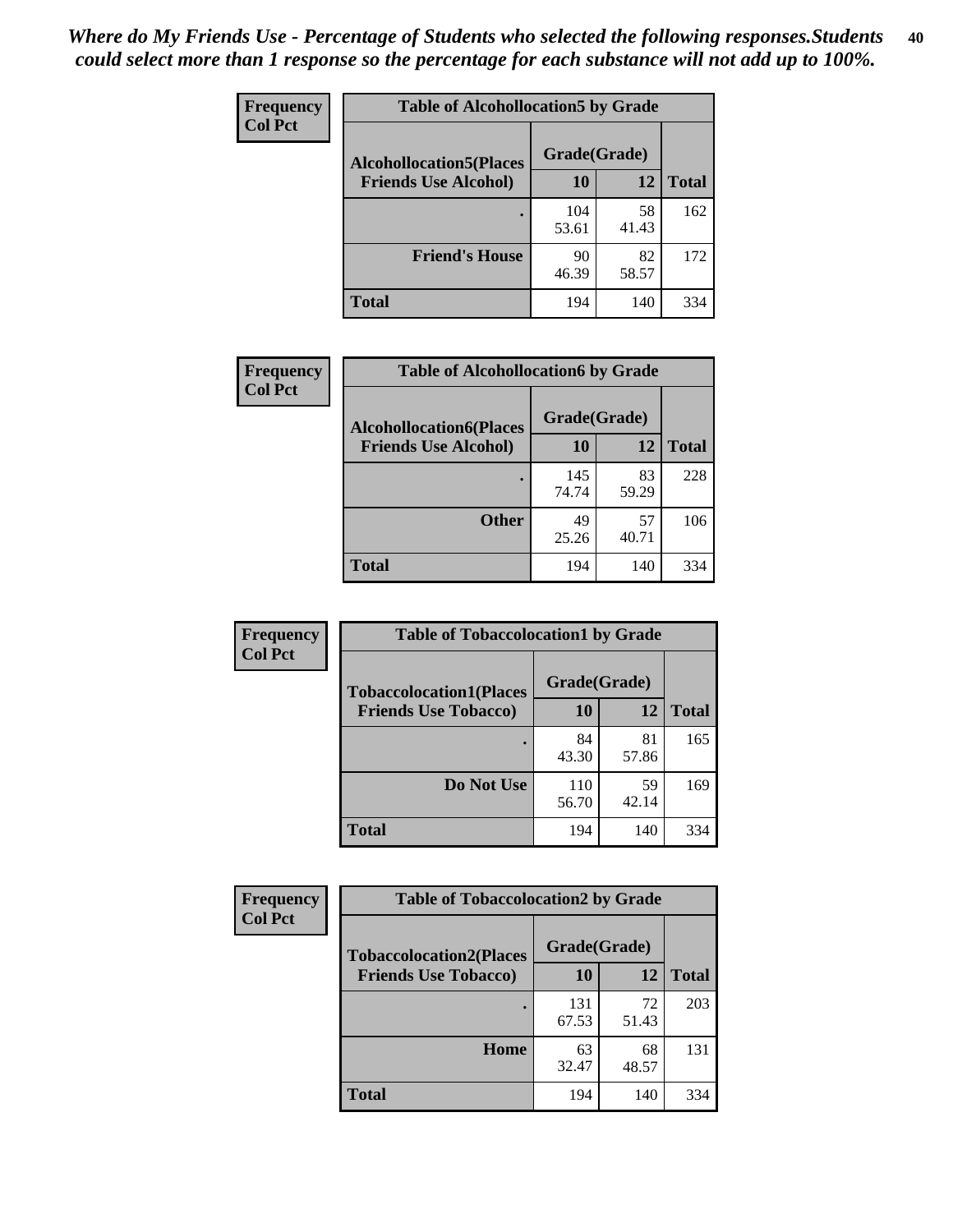| Frequency      | <b>Table of Tobaccolocation3 by Grade</b> |              |              |              |  |
|----------------|-------------------------------------------|--------------|--------------|--------------|--|
| <b>Col Pct</b> | <b>Tobaccolocation3(Places</b>            | Grade(Grade) |              |              |  |
|                | <b>Friends Use Tobacco)</b>               | 10           | 12           | <b>Total</b> |  |
|                |                                           | 166<br>85.57 | 108<br>77.14 | 274          |  |
|                | <b>School</b>                             | 28<br>14.43  | 32<br>22.86  | 60           |  |
|                | <b>Total</b>                              | 194          | 140          | 334          |  |

| Frequency      | <b>Table of Tobaccolocation4 by Grade</b>                     |                    |             |              |
|----------------|---------------------------------------------------------------|--------------------|-------------|--------------|
| <b>Col Pct</b> | <b>Tobaccolocation4(Places</b><br><b>Friends Use Tobacco)</b> | Grade(Grade)<br>10 | 12          | <b>Total</b> |
|                |                                                               | 149                | 80          | 229          |
|                |                                                               | 76.80              | 57.14       |              |
|                | Car                                                           | 45<br>23.20        | 60<br>42.86 | 105          |
|                | <b>Total</b>                                                  | 194                | 140         | 334          |

| Frequency<br><b>Col Pct</b> | <b>Table of Tobaccolocation5 by Grade</b> |                    |             |              |
|-----------------------------|-------------------------------------------|--------------------|-------------|--------------|
|                             | <b>Tobaccolocation5(Places</b>            | Grade(Grade)<br>10 |             |              |
|                             | <b>Friends Use Tobacco)</b>               |                    | <b>12</b>   | <b>Total</b> |
|                             |                                           | 126<br>64.95       | 83<br>59.29 | 209          |
|                             | <b>Friend's House</b>                     | 68<br>35.05        | 57<br>40.71 | 125          |
|                             | <b>Total</b>                              | 194                | 140         | 334          |

| <b>Frequency</b> | <b>Table of Tobaccolocation6 by Grade</b> |              |             |              |  |
|------------------|-------------------------------------------|--------------|-------------|--------------|--|
| <b>Col Pct</b>   | <b>Tobaccolocation6(Places</b>            | Grade(Grade) |             |              |  |
|                  | <b>Friends Use Tobacco)</b>               | 10           | 12          | <b>Total</b> |  |
|                  |                                           | 150<br>77.32 | 94<br>67.14 | 244          |  |
|                  | <b>Other</b>                              | 44<br>22.68  | 46<br>32.86 | 90           |  |
|                  | <b>Total</b>                              | 194          | 140         | 334          |  |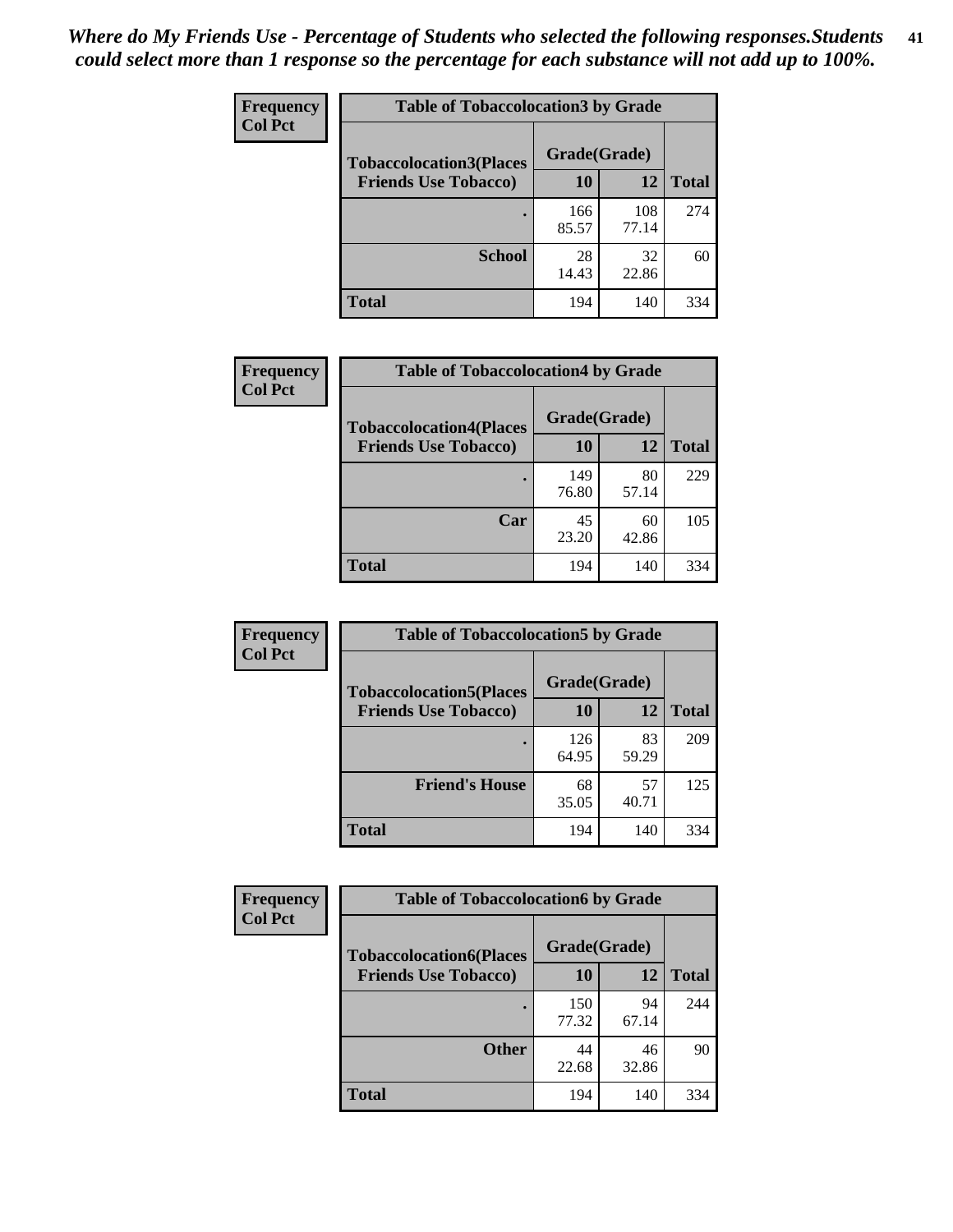| <b>Frequency</b> | <b>Table of Marijuanalocation1 by Grade</b> |              |             |              |
|------------------|---------------------------------------------|--------------|-------------|--------------|
| <b>Col Pct</b>   | <b>Marijuanalocation1(Places</b>            | Grade(Grade) |             |              |
|                  | <b>Friends Use Marijuana</b> )              | <b>10</b>    | 12          | <b>Total</b> |
|                  |                                             | 67<br>34.54  | 52<br>37.14 | 119          |
|                  | Do Not Use                                  | 127<br>65.46 | 88<br>62.86 | 215          |
|                  | <b>Total</b>                                | 194          | 140         | 334          |

| <b>Frequency</b> | <b>Table of Marijuanalocation2 by Grade</b>                        |                           |              |              |
|------------------|--------------------------------------------------------------------|---------------------------|--------------|--------------|
| <b>Col Pct</b>   | <b>Marijuanalocation2(Places</b><br><b>Friends Use Marijuana</b> ) | Grade(Grade)<br><b>10</b> | 12           | <b>Total</b> |
|                  |                                                                    | 156<br>80.41              | 103<br>73.57 | 259          |
|                  | Home                                                               | 38<br>19.59               | 37<br>26.43  | 75           |
|                  | <b>Total</b>                                                       | 194                       | 140          | 334          |

| Frequency<br><b>Col Pct</b> | <b>Table of Marijuanalocation3 by Grade</b> |              |              |              |
|-----------------------------|---------------------------------------------|--------------|--------------|--------------|
|                             | <b>Marijuanalocation3</b> (Places           | Grade(Grade) |              |              |
|                             | <b>Friends Use Marijuana</b> )              | 10           | 12           | <b>Total</b> |
|                             |                                             | 182<br>93.81 | 134<br>95.71 | 316          |
|                             | <b>School</b>                               | 12<br>6.19   | 6<br>4.29    | 18           |
|                             | <b>Total</b>                                | 194          | 140          | 334          |

| <b>Frequency</b> | <b>Table of Marijuanalocation4 by Grade</b> |              |              |              |  |
|------------------|---------------------------------------------|--------------|--------------|--------------|--|
| <b>Col Pct</b>   | <b>Marijuanalocation4(Places</b>            | Grade(Grade) |              |              |  |
|                  | <b>Friends Use Marijuana</b> )              | <b>10</b>    | 12           | <b>Total</b> |  |
|                  |                                             | 160<br>82.47 | 105<br>75.00 | 265          |  |
|                  | Car                                         | 34<br>17.53  | 35<br>25.00  | 69           |  |
|                  | <b>Total</b>                                | 194          | 140          | 334          |  |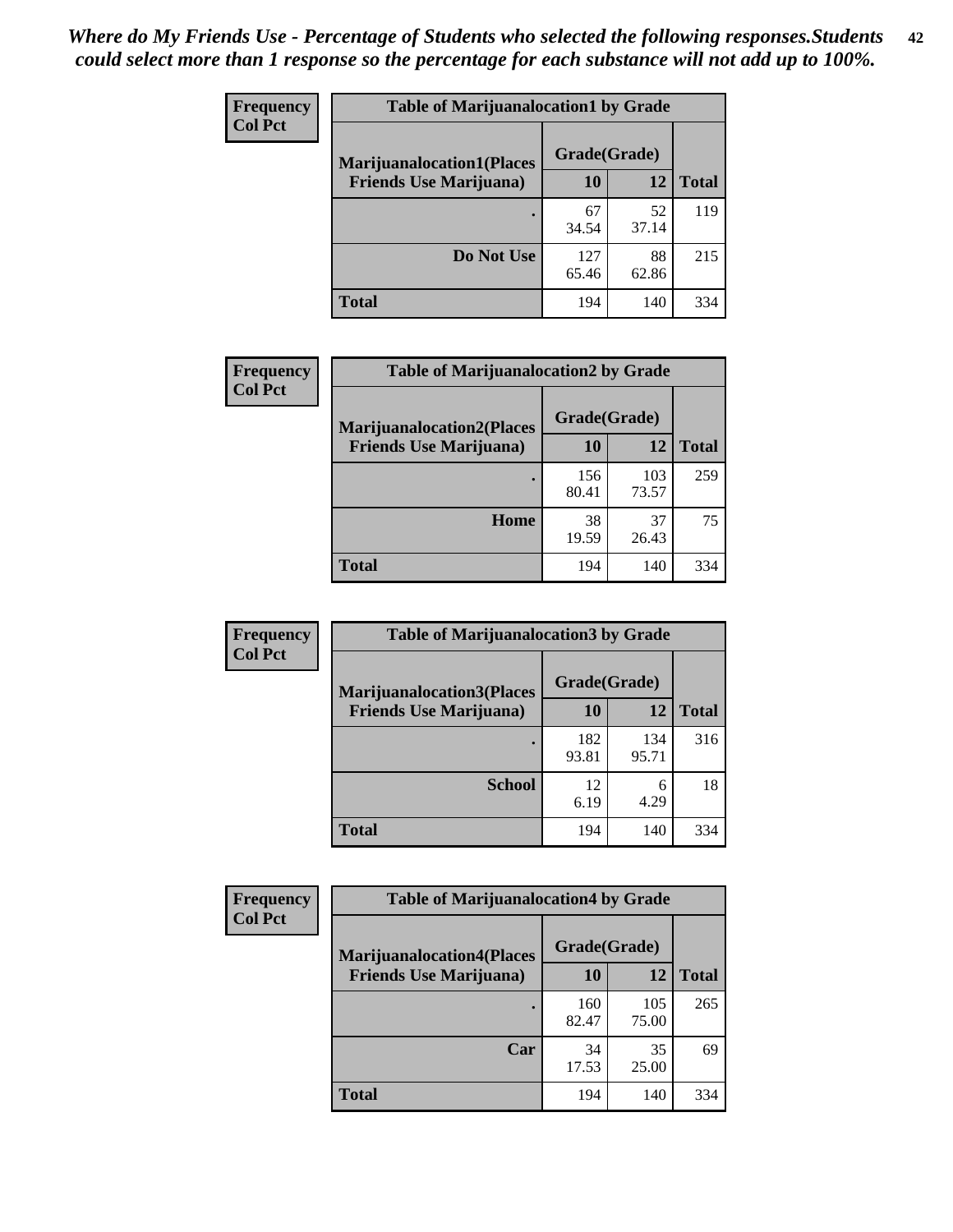| <b>Frequency</b> | <b>Table of Marijuanalocation5 by Grade</b> |              |              |              |
|------------------|---------------------------------------------|--------------|--------------|--------------|
| <b>Col Pct</b>   | <b>Marijuanalocation5</b> (Places           | Grade(Grade) |              |              |
|                  | <b>Friends Use Marijuana</b> )              | 10           | 12           | <b>Total</b> |
|                  |                                             | 143<br>73.71 | 103<br>73.57 | 246          |
|                  | <b>Friend's House</b>                       | 51<br>26.29  | 37<br>26.43  | 88           |
|                  | <b>Total</b>                                | 194          | 140          | 334          |

| <b>Frequency</b> | <b>Table of Marijuanalocation6 by Grade</b>                        |                    |              |              |
|------------------|--------------------------------------------------------------------|--------------------|--------------|--------------|
| <b>Col Pct</b>   | <b>Marijuanalocation6(Places</b><br><b>Friends Use Marijuana</b> ) | Grade(Grade)<br>10 | 12           | <b>Total</b> |
|                  |                                                                    | 159<br>81.96       | 113<br>80.71 | 272          |
|                  | <b>Other</b>                                                       | 35<br>18.04        | 27<br>19.29  | 62           |
|                  | <b>Total</b>                                                       | 194                | 140          | 334          |

| Frequency      | <b>Table of Otherdruglocation1 by Grade</b>                          |              |              |              |
|----------------|----------------------------------------------------------------------|--------------|--------------|--------------|
| <b>Col Pct</b> | <b>Otherdruglocation1(Places</b><br><b>Friends Use Other Illegal</b> | Grade(Grade) |              |              |
|                | Drugs)                                                               | 10           | 12           | <b>Total</b> |
|                |                                                                      | 50<br>25.77  | 27<br>19.29  | 77           |
|                | Do Not Use                                                           | 144<br>74.23 | 113<br>80.71 | 257          |
|                | <b>Total</b>                                                         | 194          | 140          | 334          |

| Frequency      | <b>Table of Otherdruglocation2 by Grade</b>                          |              |              |              |
|----------------|----------------------------------------------------------------------|--------------|--------------|--------------|
| <b>Col Pct</b> | <b>Otherdruglocation2(Places</b><br><b>Friends Use Other Illegal</b> | Grade(Grade) |              |              |
|                | Drugs)                                                               | 10           | 12           | <b>Total</b> |
|                |                                                                      | 165<br>85.05 | 123<br>87.86 | 288          |
|                | <b>Home</b>                                                          | 29<br>14.95  | 17<br>12.14  | 46           |
|                | <b>Total</b>                                                         | 194          | 140          | 334          |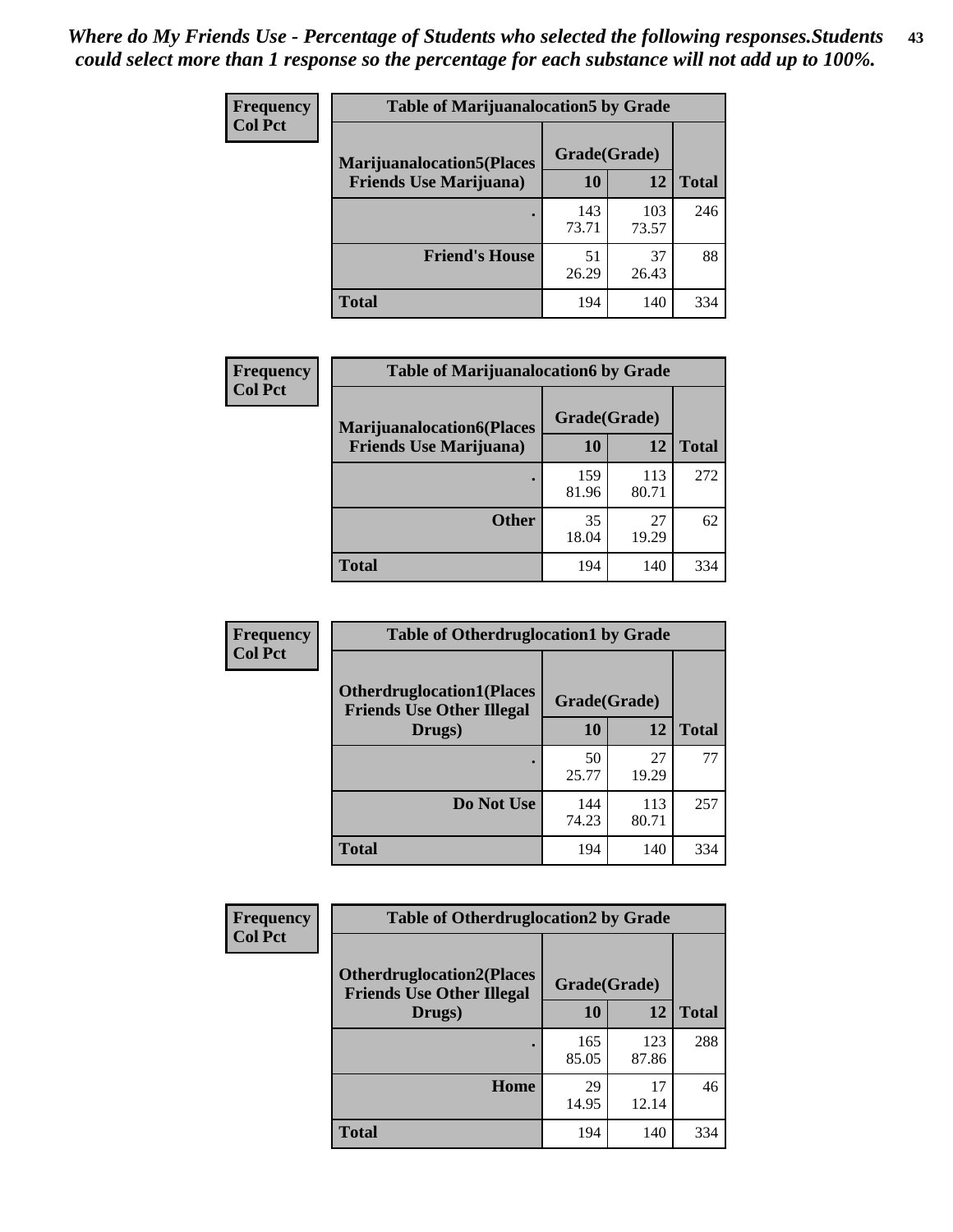| <b>Frequency</b> | <b>Table of Otherdruglocation3 by Grade</b>                                           |              |              |              |
|------------------|---------------------------------------------------------------------------------------|--------------|--------------|--------------|
| <b>Col Pct</b>   | <b>Otherdruglocation3(Places)</b><br>Grade(Grade)<br><b>Friends Use Other Illegal</b> |              |              |              |
|                  | Drugs)                                                                                | 10           | 12           | <b>Total</b> |
|                  |                                                                                       | 180<br>92.78 | 136<br>97.14 | 316          |
|                  | <b>School</b>                                                                         | 14<br>7.22   | 4<br>2.86    | 18           |
|                  | <b>Total</b>                                                                          | 194          | 140          | 334          |

| Frequency      | <b>Table of Otherdruglocation4 by Grade</b>                          |              |              |              |  |
|----------------|----------------------------------------------------------------------|--------------|--------------|--------------|--|
| <b>Col Pct</b> | <b>Otherdruglocation4(Places</b><br><b>Friends Use Other Illegal</b> | Grade(Grade) |              |              |  |
|                | Drugs)                                                               | 10           | 12           | <b>Total</b> |  |
|                |                                                                      | 175<br>90.21 | 128<br>91.43 | 303          |  |
|                | Car                                                                  | 19<br>9.79   | 12<br>8.57   | 31           |  |
|                | <b>Total</b>                                                         | 194          | 140          | 334          |  |

| <b>Frequency</b> | <b>Table of Otherdruglocation5 by Grade</b>                          |              |              |              |
|------------------|----------------------------------------------------------------------|--------------|--------------|--------------|
| <b>Col Pct</b>   | <b>Otherdruglocation5(Places</b><br><b>Friends Use Other Illegal</b> | Grade(Grade) |              |              |
|                  | Drugs)                                                               | 10           | 12           | <b>Total</b> |
|                  |                                                                      | 154<br>79.38 | 122<br>87.14 | 276          |
|                  | <b>Friend's House</b>                                                | 40<br>20.62  | 18<br>12.86  | 58           |
|                  | <b>Total</b>                                                         | 194          | 140          | 334          |

| <b>Frequency</b> | <b>Table of Otherdruglocation6 by Grade</b>                          |              |              |              |
|------------------|----------------------------------------------------------------------|--------------|--------------|--------------|
| <b>Col Pct</b>   | <b>Otherdruglocation6(Places</b><br><b>Friends Use Other Illegal</b> | Grade(Grade) |              |              |
|                  | Drugs)                                                               | <b>10</b>    | 12           | <b>Total</b> |
|                  |                                                                      | 162<br>83.51 | 127<br>90.71 | 289          |
|                  | <b>Other</b>                                                         | 32<br>16.49  | 13<br>9.29   | 45           |
|                  | <b>Total</b>                                                         | 194          | 140          | 334          |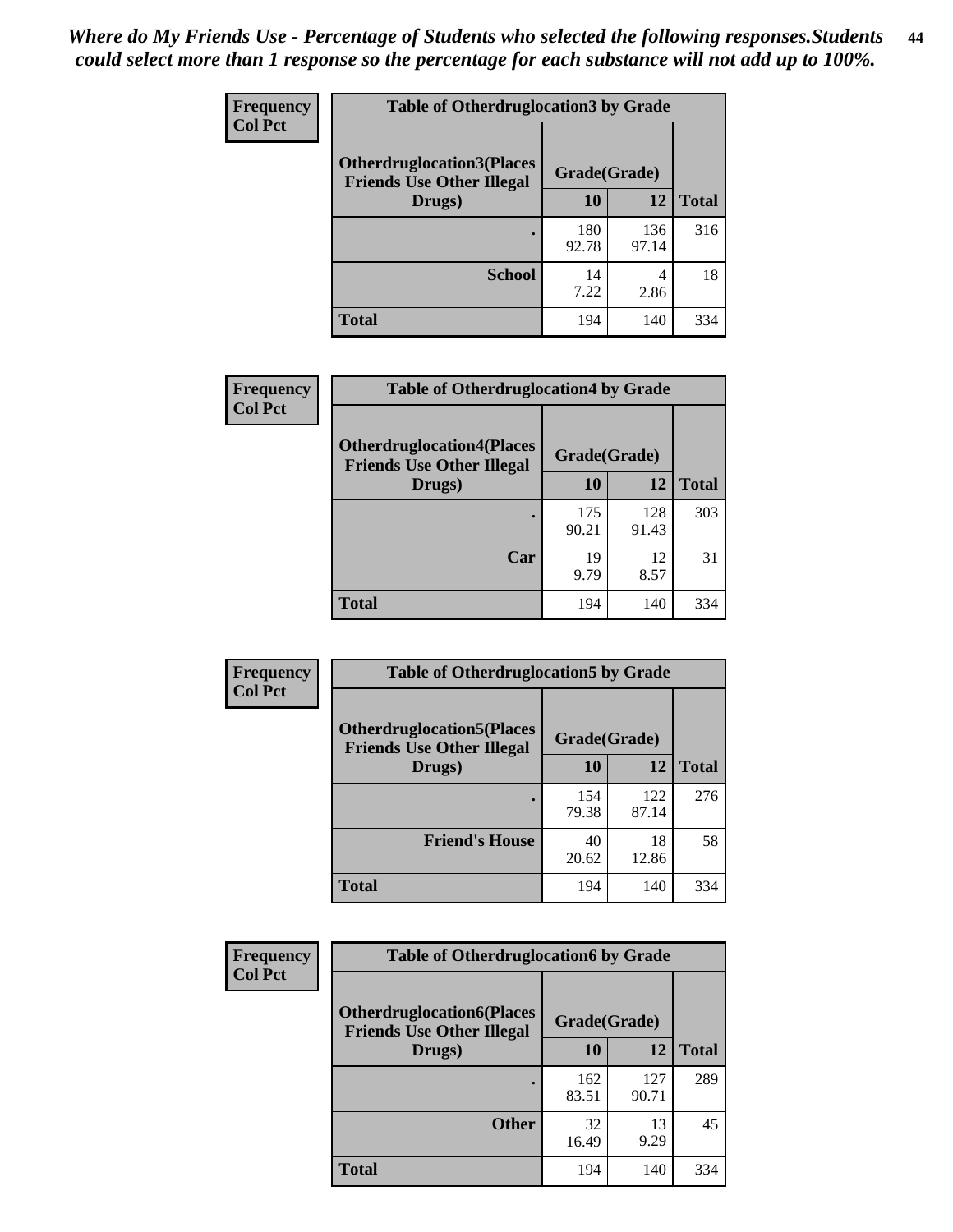| Frequency      | <b>Table of Alcoholtime1 by Grade</b>                           |              |              |              |
|----------------|-----------------------------------------------------------------|--------------|--------------|--------------|
| <b>Col Pct</b> | <b>Alcoholtime1(Times</b><br>Grade(Grade)<br><b>Friends Use</b> |              |              |              |
|                | Alcohol)                                                        | <b>10</b>    | 12           | <b>Total</b> |
|                |                                                                 | 109<br>56.19 | 108<br>77.14 | 217          |
|                | Do Not Use                                                      | 85<br>43.81  | 32<br>22.86  | 117          |
|                | <b>Total</b>                                                    | 194          | 140          | 334          |

| Frequency      | <b>Table of Alcoholtime2 by Grade</b>           |              |              |              |
|----------------|-------------------------------------------------|--------------|--------------|--------------|
| <b>Col Pct</b> | <b>Alcoholtime2(Times</b><br><b>Friends Use</b> | Grade(Grade) |              |              |
|                | Alcohol)                                        | 10           | 12           | <b>Total</b> |
|                |                                                 | 182<br>93.81 | 134<br>95.71 | 316          |
|                | <b>On Way to School</b>                         | 12<br>6.19   | 6<br>4.29    | 18           |
|                | <b>Total</b>                                    | 194          | 140          | 334          |

| Frequency      | <b>Table of Alcoholtime3 by Grade</b>           |              |              |              |
|----------------|-------------------------------------------------|--------------|--------------|--------------|
| <b>Col Pct</b> | <b>Alcoholtime3(Times</b><br><b>Friends Use</b> | Grade(Grade) |              |              |
|                | Alcohol)                                        | 10           | 12           | <b>Total</b> |
|                |                                                 | 187<br>96.39 | 134<br>95.71 | 321          |
|                | <b>During School</b>                            | 3.61         | 6<br>4.29    | 13           |
|                | Total                                           | 194          | 140          | 334          |

| <b>Frequency</b><br><b>Col Pct</b> | <b>Table of Alcoholtime4 by Grade</b> |              |              |              |
|------------------------------------|---------------------------------------|--------------|--------------|--------------|
|                                    | <b>Alcoholtime4(Times</b>             | Grade(Grade) |              |              |
|                                    | <b>Friends Use Alcohol)</b>           | <b>10</b>    | 12           | <b>Total</b> |
|                                    |                                       | 175<br>90.21 | 131<br>93.57 | 306          |
|                                    | <b>On Way Home From School</b>        | 19<br>9.79   | 9<br>6.43    | 28           |
|                                    | <b>Total</b>                          | 194          | 140          | 334          |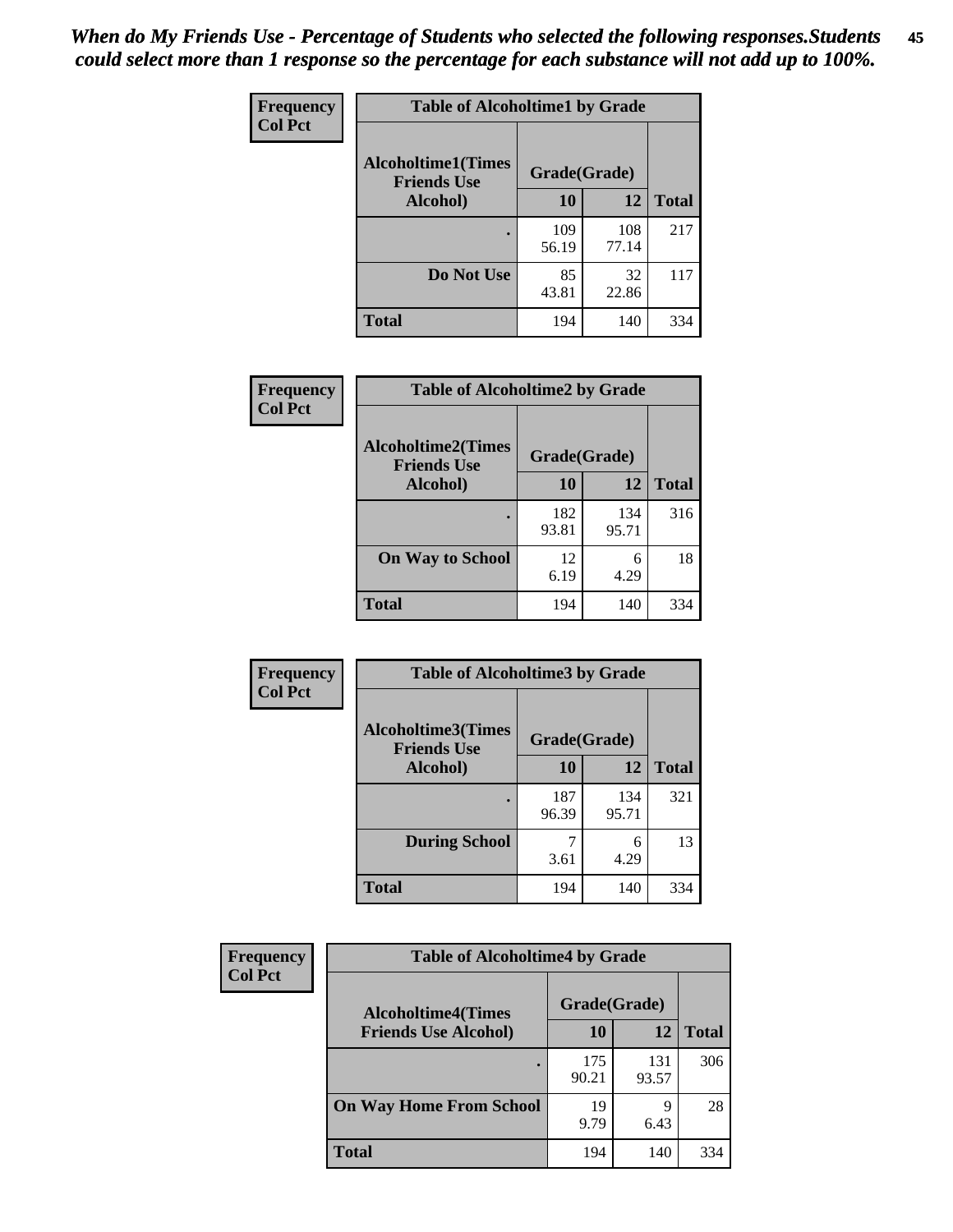*When do My Friends Use - Percentage of Students who selected the following responses.Students could select more than 1 response so the percentage for each substance will not add up to 100%.* **46**

| Frequency      | <b>Table of Alcoholtime5 by Grade</b>           |              |              |              |
|----------------|-------------------------------------------------|--------------|--------------|--------------|
| <b>Col Pct</b> | <b>Alcoholtime5(Times</b><br><b>Friends Use</b> | Grade(Grade) |              |              |
|                | Alcohol)                                        | 10           | 12           | <b>Total</b> |
|                |                                                 | 153<br>78.87 | 114<br>81.43 | 267          |
|                | Weeknights                                      | 41<br>21.13  | 26<br>18.57  | 67           |
|                | <b>Total</b>                                    | 194          | 140          | 334          |

| Frequency      | <b>Table of Alcoholtime6 by Grade</b>           |              |              |              |
|----------------|-------------------------------------------------|--------------|--------------|--------------|
| <b>Col Pct</b> | <b>Alcoholtime6(Times</b><br><b>Friends Use</b> | Grade(Grade) |              |              |
|                | Alcohol)                                        | 10           | 12           | <b>Total</b> |
|                |                                                 | 73<br>37.63  | 30<br>21.43  | 103          |
|                | Weekends                                        | 121<br>62.37 | 110<br>78.57 | 231          |
|                | <b>Total</b>                                    | 194          | 140          | 334          |

| Frequency<br><b>Col Pct</b> | <b>Table of Tobaccotime1 by Grade</b>           |              |             |              |
|-----------------------------|-------------------------------------------------|--------------|-------------|--------------|
|                             | <b>Tobaccotime1(Times</b><br><b>Friends Use</b> | Grade(Grade) |             |              |
|                             | <b>Tobacco</b> )                                | 10           | 12          | <b>Total</b> |
|                             |                                                 | 82<br>42.27  | 80<br>57.14 | 162          |
|                             | Do Not Use                                      | 112<br>57.73 | 60<br>42.86 | 172          |
|                             | <b>Total</b>                                    | 194          | 140         | 334          |

| <b>Frequency</b> | <b>Table of Tobaccotime2 by Grade</b>           |              |             |              |
|------------------|-------------------------------------------------|--------------|-------------|--------------|
| <b>Col Pct</b>   | <b>Tobaccotime2(Times</b><br><b>Friends Use</b> | Grade(Grade) |             |              |
|                  | <b>Tobacco</b> )                                | 10           | 12          | <b>Total</b> |
|                  |                                                 | 154<br>79.38 | 86<br>61.43 | 240          |
|                  | <b>On Way to School</b>                         | 40<br>20.62  | 54<br>38.57 | 94           |
|                  | <b>Total</b>                                    | 194          | 140         | 334          |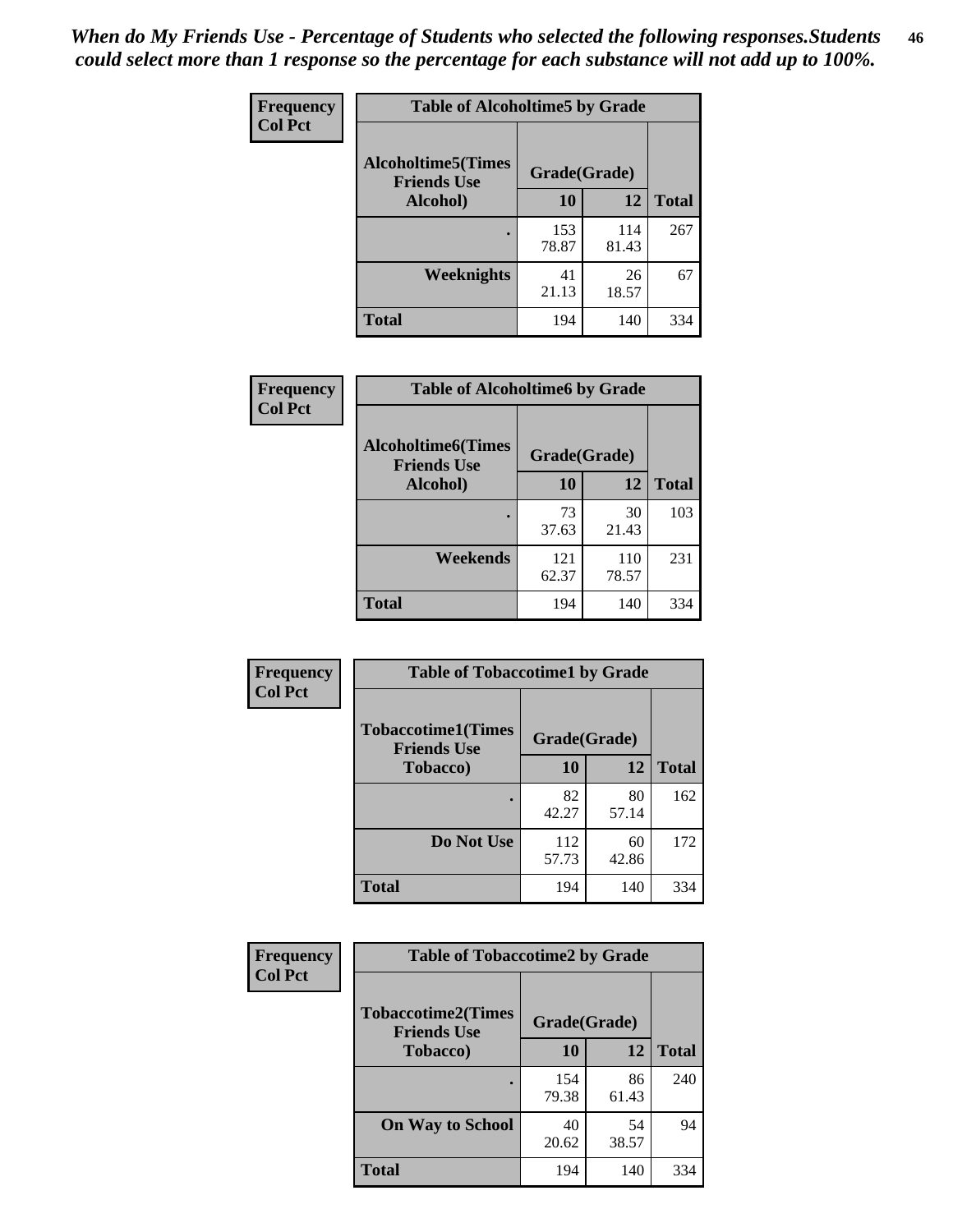*When do My Friends Use - Percentage of Students who selected the following responses.Students could select more than 1 response so the percentage for each substance will not add up to 100%.* **47**

| <b>Frequency</b> | <b>Table of Tobaccotime3 by Grade</b>           |              |              |              |  |
|------------------|-------------------------------------------------|--------------|--------------|--------------|--|
| <b>Col Pct</b>   | <b>Tobaccotime3(Times</b><br><b>Friends Use</b> | Grade(Grade) |              |              |  |
|                  | <b>Tobacco</b> )                                | 10           | 12           | <b>Total</b> |  |
|                  |                                                 | 168<br>86.60 | 113<br>80.71 | 281          |  |
|                  | <b>During School</b>                            | 26<br>13.40  | 27<br>19.29  | 53           |  |
|                  | <b>Total</b>                                    | 194          | 140          | 334          |  |

| <b>Frequency</b><br><b>Col Pct</b> | <b>Table of Tobaccotime4 by Grade</b> |              |              |              |
|------------------------------------|---------------------------------------|--------------|--------------|--------------|
|                                    | <b>Tobaccotime4(Times</b>             | Grade(Grade) |              |              |
|                                    | <b>Friends Use Tobacco)</b>           | 10           | 12           | <b>Total</b> |
|                                    |                                       | 175<br>90.21 | 131<br>93.57 | 306          |
|                                    | <b>On Way Home From School</b>        | 19<br>9.79   | Q<br>6.43    | 28           |
|                                    | <b>Total</b>                          | 194          | 140          | 334          |

| Frequency      | <b>Table of Tobaccotime5 by Grade</b>           |              |             |              |
|----------------|-------------------------------------------------|--------------|-------------|--------------|
| <b>Col Pct</b> | <b>Tobaccotime5(Times</b><br><b>Friends Use</b> | Grade(Grade) |             |              |
|                | <b>Tobacco</b> )                                | 10           | 12          | <b>Total</b> |
|                |                                                 | 135<br>69.59 | 76<br>54.29 | 211          |
|                | Weeknights                                      | 59<br>30.41  | 64<br>45.71 | 123          |
|                | <b>Total</b>                                    | 194          | 140         | 334          |

| <b>Frequency</b> | <b>Table of Tobaccotime6 by Grade</b>           |              |             |              |
|------------------|-------------------------------------------------|--------------|-------------|--------------|
| <b>Col Pct</b>   | <b>Tobaccotime6(Times</b><br><b>Friends Use</b> | Grade(Grade) |             |              |
|                  | <b>Tobacco</b> )                                | 10           | 12          | <b>Total</b> |
|                  | ٠                                               | 113<br>58.25 | 70<br>50.00 | 183          |
|                  | Weekends                                        | 81<br>41.75  | 70<br>50.00 | 151          |
|                  | <b>Total</b>                                    | 194          | 140         | 334          |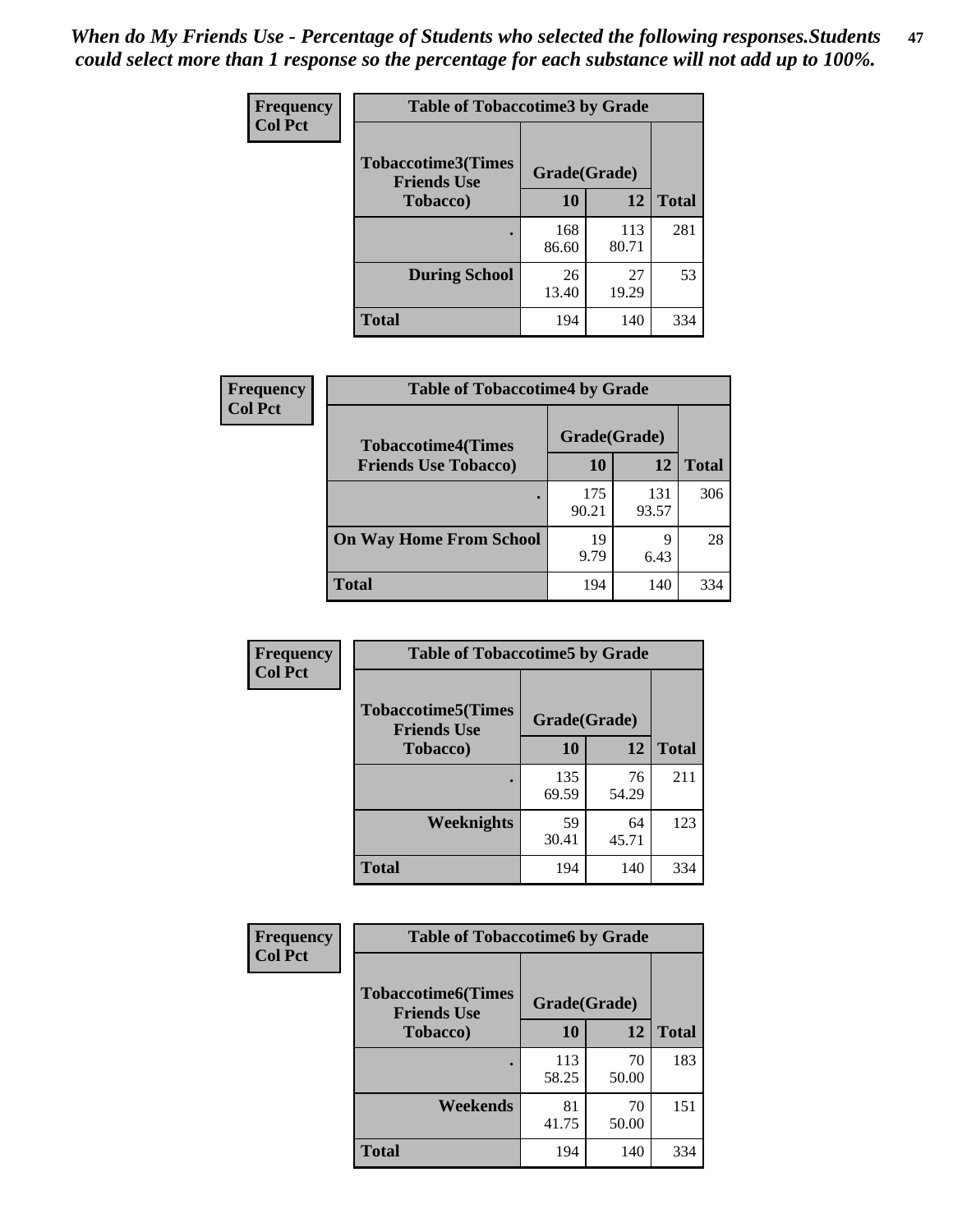| Frequency      | <b>Table of Marijuanatime1 by Grade</b>           |              |             |              |
|----------------|---------------------------------------------------|--------------|-------------|--------------|
| <b>Col Pct</b> | <b>Marijuanatime1(Times</b><br><b>Friends Use</b> | Grade(Grade) |             |              |
|                | Marijuana)                                        | 10           | 12          | <b>Total</b> |
|                |                                                   | 65<br>33.51  | 53<br>37.86 | 118          |
|                | Do Not Use                                        | 129<br>66.49 | 87<br>62.14 | 216          |
|                | <b>Total</b>                                      | 194          | 140         | 334          |

| Frequency      | <b>Table of Marijuanatime2 by Grade</b>           |              |              |              |
|----------------|---------------------------------------------------|--------------|--------------|--------------|
| <b>Col Pct</b> | <b>Marijuanatime2(Times</b><br><b>Friends Use</b> | Grade(Grade) |              |              |
|                | Marijuana)                                        | 10           | 12           | <b>Total</b> |
|                |                                                   | 175<br>90.21 | 124<br>88.57 | 299          |
|                | <b>On Way to School</b>                           | 19<br>9.79   | 16<br>11.43  | 35           |
|                | <b>Total</b>                                      | 194          | 140          | 334          |

| Frequency<br><b>Col Pct</b> | <b>Table of Marijuanatime3 by Grade</b>                    |              |              |              |
|-----------------------------|------------------------------------------------------------|--------------|--------------|--------------|
|                             | Marijuanatime3(Times<br>Grade(Grade)<br><b>Friends Use</b> |              |              |              |
|                             | Marijuana)                                                 | 10           | 12           | <b>Total</b> |
|                             |                                                            | 186<br>95.88 | 133<br>95.00 | 319          |
|                             | <b>During School</b>                                       | 8<br>4.12    | 5.00         | 15           |
|                             | <b>Total</b>                                               | 194          | 140          | 334          |

| <b>Frequency</b> | <b>Table of Marijuanatime4 by Grade</b> |              |              |              |
|------------------|-----------------------------------------|--------------|--------------|--------------|
| <b>Col Pct</b>   | <b>Marijuanatime4(Times</b>             | Grade(Grade) |              |              |
|                  | <b>Friends Use Marijuana</b> )          | 10           | 12           | <b>Total</b> |
|                  |                                         | 168<br>86.60 | 119<br>85.00 | 287          |
|                  | <b>On Way Home From School</b>          | 26<br>13.40  | 21<br>15.00  | 47           |
|                  | <b>Total</b>                            | 194          | 140          | 334          |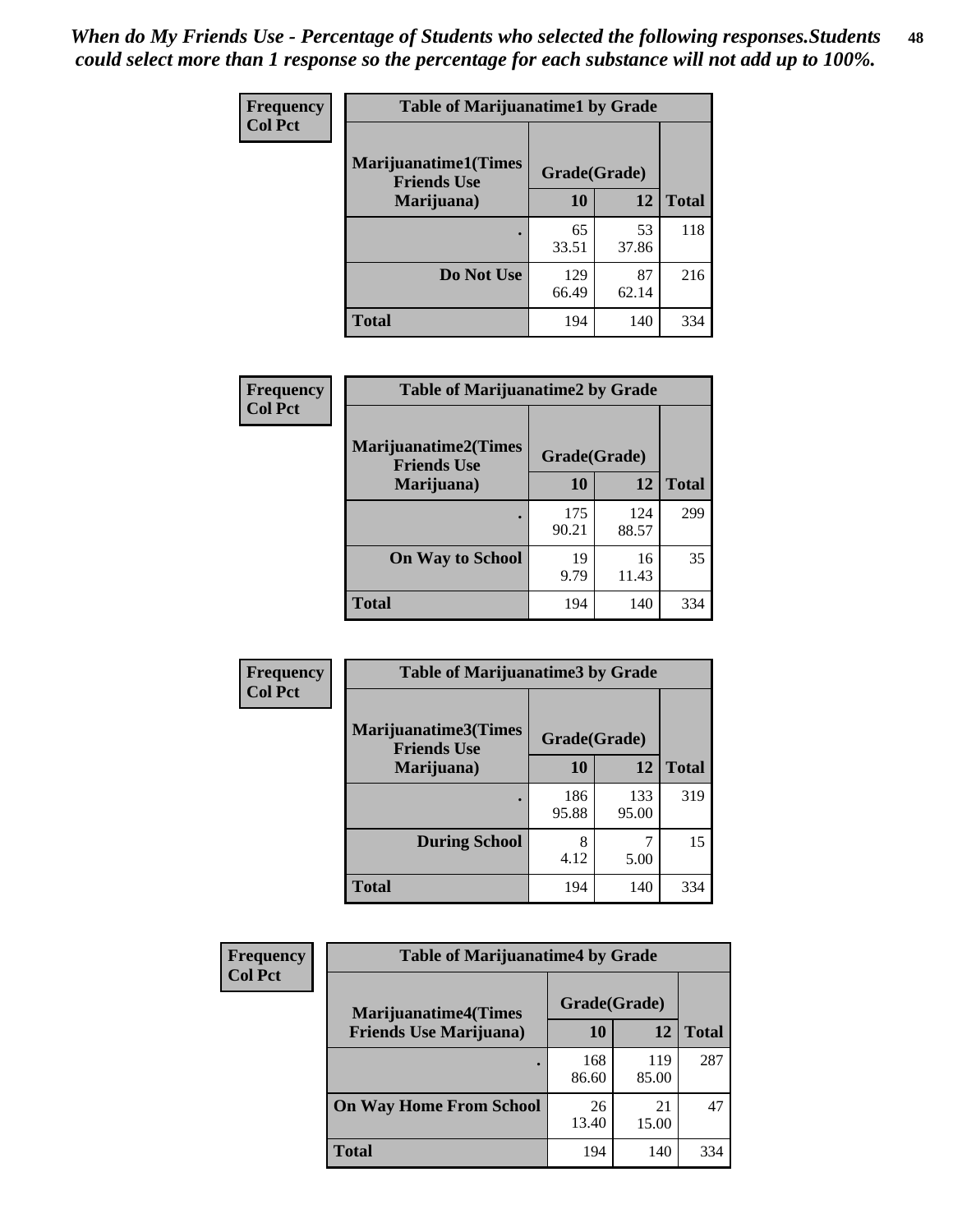| Frequency      | <b>Table of Marijuanatime5 by Grade</b>            |              |              |              |
|----------------|----------------------------------------------------|--------------|--------------|--------------|
| <b>Col Pct</b> | <b>Marijuanatime5</b> (Times<br><b>Friends Use</b> | Grade(Grade) |              |              |
|                | Marijuana)                                         | 10           | 12           | <b>Total</b> |
|                |                                                    | 157<br>80.93 | 104<br>74.29 | 261          |
|                | Weeknights                                         | 37<br>19.07  | 36<br>25.71  | 73           |
|                | <b>Total</b>                                       | 194          | 140          | 334          |

| Frequency      | <b>Table of Marijuanatime6 by Grade</b>    |              |             |              |
|----------------|--------------------------------------------|--------------|-------------|--------------|
| <b>Col Pct</b> | Marijuanatime6(Times<br><b>Friends Use</b> | Grade(Grade) |             |              |
|                | Marijuana)                                 | 10           | 12          | <b>Total</b> |
|                |                                            | 125<br>64.43 | 84<br>60.00 | 209          |
|                | Weekends                                   | 69<br>35.57  | 56<br>40.00 | 125          |
|                | <b>Total</b>                               | 194          | 140         | 334          |

| Frequency      | <b>Table of Otherdrugtime1 by Grade</b>                 |              |              |              |  |
|----------------|---------------------------------------------------------|--------------|--------------|--------------|--|
| <b>Col Pct</b> | <b>Otherdrugtime1(Times</b><br><b>Friends Use Other</b> | Grade(Grade) |              |              |  |
|                | <b>Illegal Drugs</b> )                                  | 10           | 12           | <b>Total</b> |  |
|                |                                                         | 49<br>25.26  | 20<br>14.29  | 69           |  |
|                | Do Not Use                                              | 145<br>74.74 | 120<br>85.71 | 265          |  |
|                | Total                                                   | 194          | 140          | 334          |  |

| <b>Frequency</b> | <b>Table of Otherdrugtime2 by Grade</b>                 |              |              |              |  |  |
|------------------|---------------------------------------------------------|--------------|--------------|--------------|--|--|
| <b>Col Pct</b>   | <b>Otherdrugtime2(Times</b><br><b>Friends Use Other</b> | Grade(Grade) |              |              |  |  |
|                  | <b>Illegal Drugs</b> )                                  | 10           | 12           | <b>Total</b> |  |  |
|                  |                                                         | 182<br>93.81 | 133<br>95.00 | 315          |  |  |
|                  | <b>On Way to School</b>                                 | 12<br>6.19   | 5.00         | 19           |  |  |
|                  | Total                                                   | 194          | 140          | 334          |  |  |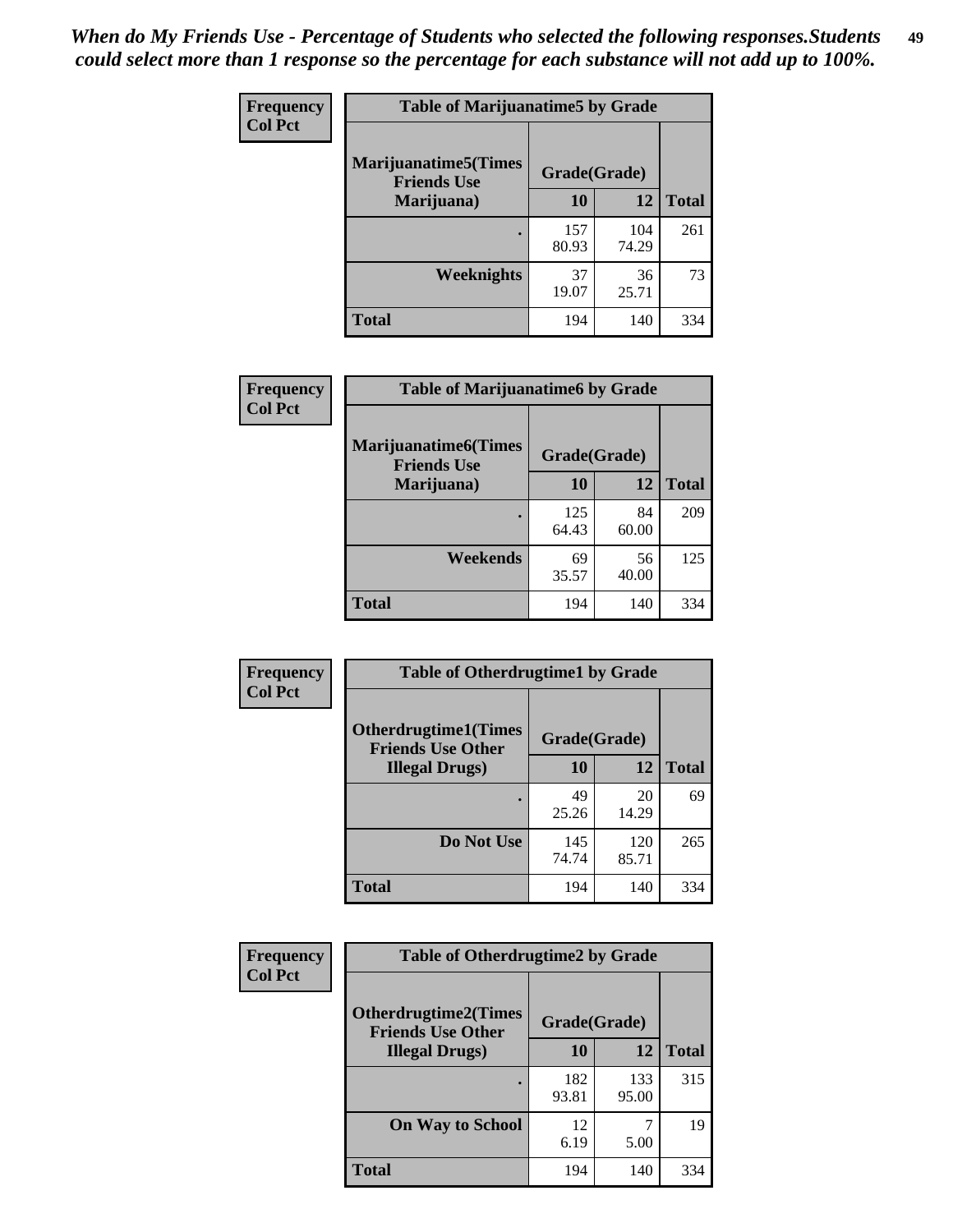| <b>Frequency</b> | <b>Table of Otherdrugtime3 by Grade</b>          |              |              |              |  |  |
|------------------|--------------------------------------------------|--------------|--------------|--------------|--|--|
| <b>Col Pct</b>   | Otherdrugtime3(Times<br><b>Friends Use Other</b> | Grade(Grade) |              |              |  |  |
|                  | <b>Illegal Drugs</b> )                           | 10           | 12           | <b>Total</b> |  |  |
|                  |                                                  | 179<br>92.27 | 136<br>97.14 | 315          |  |  |
|                  | <b>During School</b>                             | 15<br>7.73   | 4<br>2.86    | 19           |  |  |
|                  | Total                                            | 194          | 140          | 334          |  |  |

| Frequency      | <b>Table of Otherdrugtime4 by Grade</b>                         |              |              |              |  |  |
|----------------|-----------------------------------------------------------------|--------------|--------------|--------------|--|--|
| <b>Col Pct</b> | <b>Otherdrugtime4(Times</b><br><b>Friends Use Other Illegal</b> | Grade(Grade) |              |              |  |  |
|                | Drugs)                                                          | 10           | 12           | <b>Total</b> |  |  |
|                | $\bullet$                                                       | 176<br>90.72 | 133<br>95.00 | 309          |  |  |
|                | <b>On Way Home From School</b>                                  | 18<br>9.28   | 5.00         | 25           |  |  |
|                | <b>Total</b>                                                    | 194          | 140          | 334          |  |  |

| <b>Frequency</b><br><b>Col Pct</b> | <b>Table of Otherdrugtime5 by Grade</b>                  |              |              |              |  |  |
|------------------------------------|----------------------------------------------------------|--------------|--------------|--------------|--|--|
|                                    | <b>Otherdrugtime5</b> (Times<br><b>Friends Use Other</b> | Grade(Grade) |              |              |  |  |
|                                    | <b>Illegal Drugs</b> )                                   | 10           | 12           | <b>Total</b> |  |  |
|                                    |                                                          | 166<br>85.57 | 130<br>92.86 | 296          |  |  |
|                                    | <b>Weeknights</b>                                        | 28<br>14.43  | 10<br>7.14   | 38           |  |  |
|                                    | Total                                                    | 194          | 140          | 334          |  |  |

| <b>Frequency</b> | <b>Table of Otherdrugtime6 by Grade</b>                 |              |              |              |  |  |
|------------------|---------------------------------------------------------|--------------|--------------|--------------|--|--|
| <b>Col Pct</b>   | <b>Otherdrugtime6(Times</b><br><b>Friends Use Other</b> | Grade(Grade) |              |              |  |  |
|                  | <b>Illegal Drugs</b> )                                  | 10           | 12           | <b>Total</b> |  |  |
|                  |                                                         | 145<br>74.74 | 117<br>83.57 | 262          |  |  |
|                  | Weekends                                                | 49<br>25.26  | 23<br>16.43  | 72           |  |  |
|                  | <b>Total</b>                                            | 194          | 140          | 334          |  |  |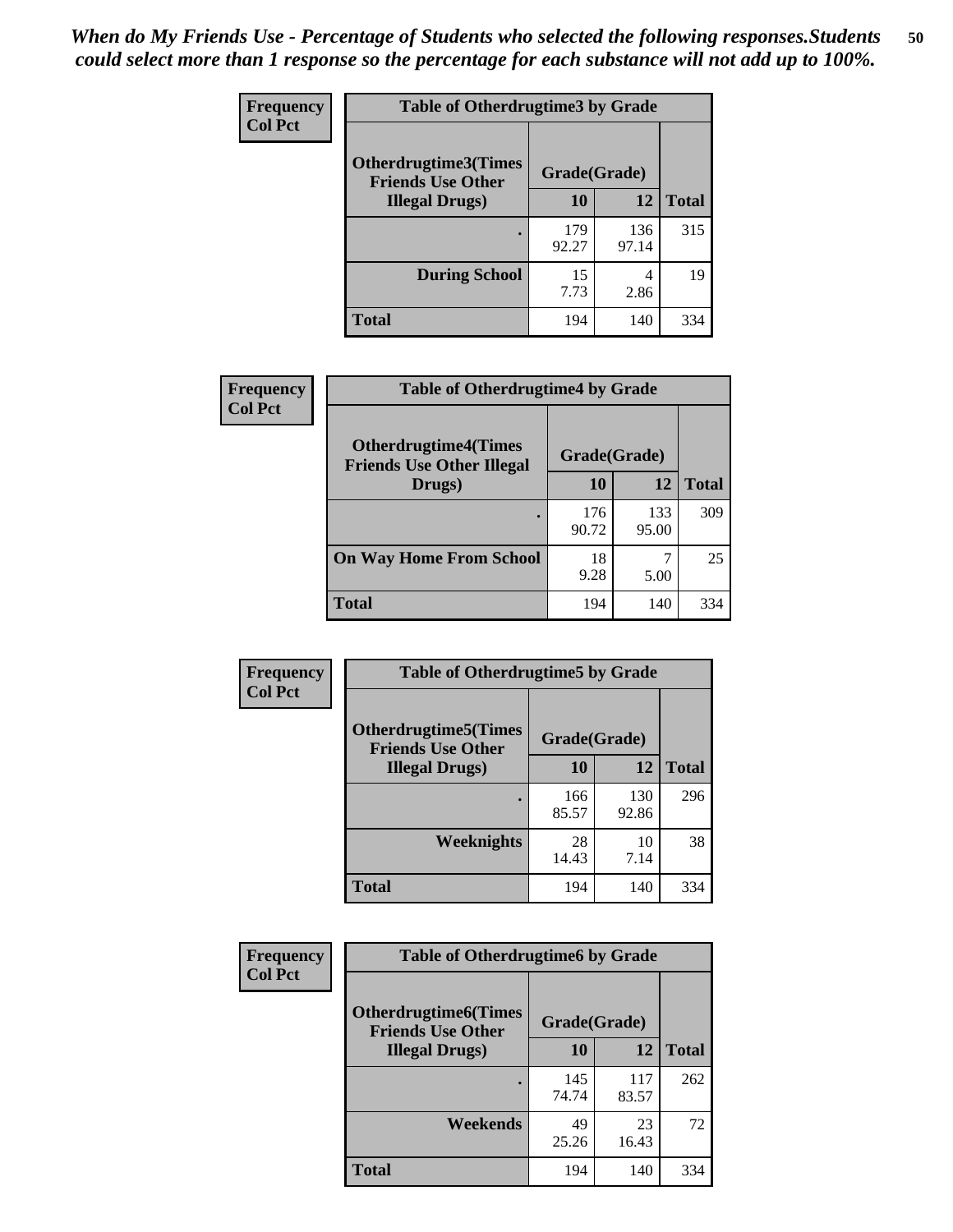| Frequency      | <b>Table of Educationalcohol by Grade</b>                                                                  |              |             |              |  |  |
|----------------|------------------------------------------------------------------------------------------------------------|--------------|-------------|--------------|--|--|
| <b>Col Pct</b> | Educationalcohol(I<br>have been taught<br>about alcohol,<br>tobacco,<br>and other drugs<br>within the last | Grade(Grade) |             |              |  |  |
|                | year at school)                                                                                            | 10           | 12          | <b>Total</b> |  |  |
|                | <b>Yes</b>                                                                                                 | 174<br>89.69 | 91<br>65.00 | 265          |  |  |
|                | N <sub>0</sub>                                                                                             | 20<br>10.31  | 49<br>35.00 | 69           |  |  |
|                | <b>Total</b>                                                                                               | 194          | 140         | 334          |  |  |

| Frequency      | <b>Table of Eversmoked by Grade</b> |              |             |              |  |  |  |
|----------------|-------------------------------------|--------------|-------------|--------------|--|--|--|
| <b>Col Pct</b> | Eversmoked(I<br>have smoked         | Grade(Grade) |             |              |  |  |  |
|                | a cigarette)                        | 10           | 12          | <b>Total</b> |  |  |  |
|                | <b>Yes</b>                          | 76<br>39.18  | 68<br>48.57 | 144          |  |  |  |
|                | N <sub>0</sub>                      | 118<br>60.82 | 72<br>51.43 | 190          |  |  |  |
|                | <b>Total</b>                        | 194          | 140         | 334          |  |  |  |

| Frequency      | <b>Table of Drovedrinking by Grade</b>                                                         |              |              |              |  |  |
|----------------|------------------------------------------------------------------------------------------------|--------------|--------------|--------------|--|--|
| <b>Col Pct</b> | Drovedrinking(In<br>the past 30 days I<br>have driven a car<br>or other vehicle<br>while I was | Grade(Grade) |              |              |  |  |
|                | drinking alcohol)                                                                              | 10           | 12           | <b>Total</b> |  |  |
|                | <b>Yes</b>                                                                                     | 13<br>6.70   | 11<br>7.86   | 24           |  |  |
|                |                                                                                                |              |              |              |  |  |
|                | N <sub>0</sub>                                                                                 | 181<br>93.30 | 129<br>92.14 | 310          |  |  |
|                | <b>Total</b>                                                                                   | 194          | 140          | 334          |  |  |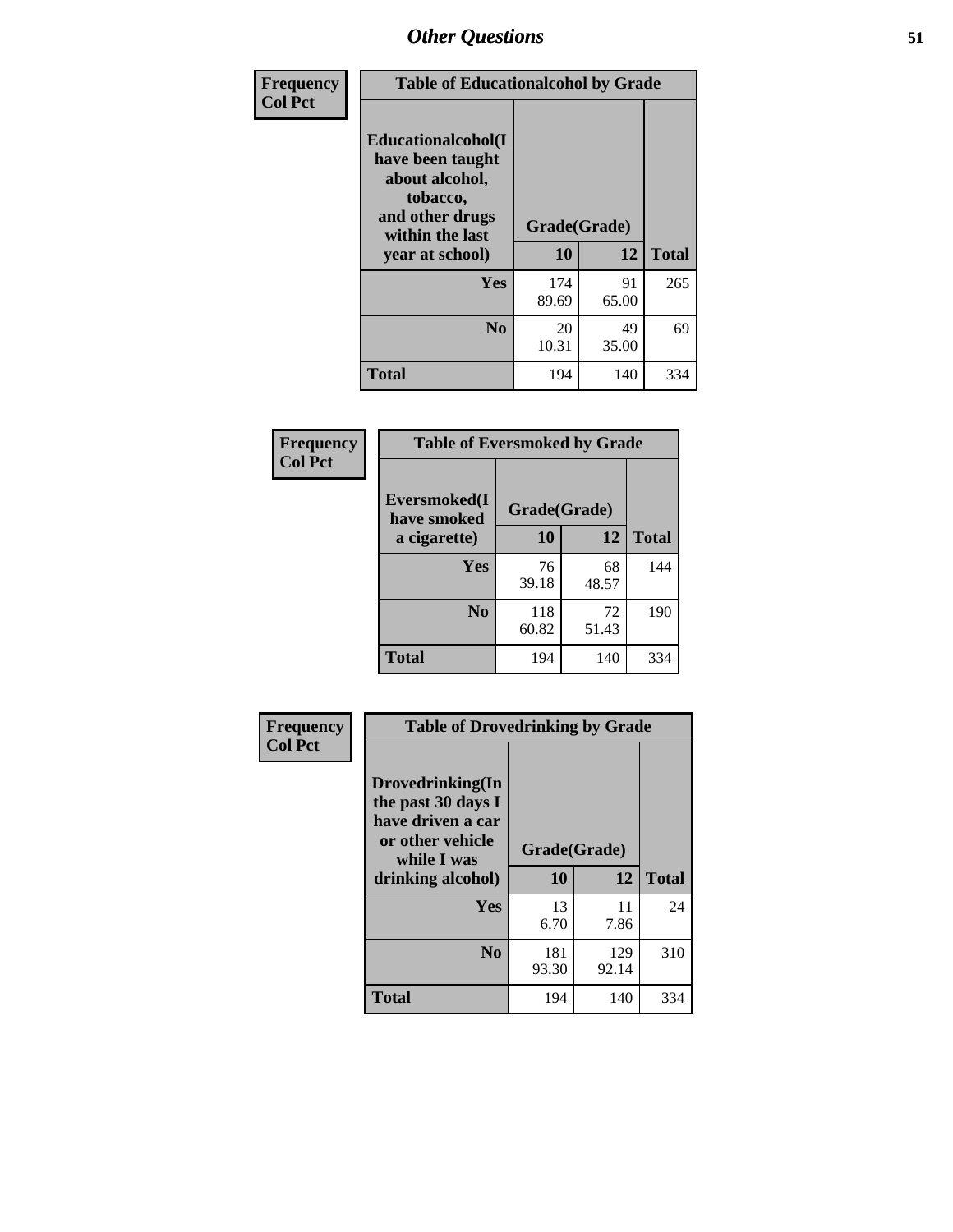| Frequency<br><b>Col Pct</b> | <b>Table of Rodedrinking by Grade</b>                                                                      |              |              |              |  |  |  |
|-----------------------------|------------------------------------------------------------------------------------------------------------|--------------|--------------|--------------|--|--|--|
|                             | Rodedrinking(In<br>the past 30 days<br>I have ridden in<br>a car with a<br>driver who had<br>been drinking | Grade(Grade) |              |              |  |  |  |
|                             | alcohol)                                                                                                   | 10           | 12           | <b>Total</b> |  |  |  |
|                             | <b>Yes</b>                                                                                                 | 44<br>22.68  | 18<br>12.86  | 62           |  |  |  |
|                             | N <sub>0</sub>                                                                                             | 150<br>77.32 | 122<br>87.14 | 272          |  |  |  |
|                             | <b>Total</b>                                                                                               | 194          | 140          | 334          |  |  |  |

#### **Frequency Col Pct**

| <b>Table of Drugsschool by Grade</b>                                                                                      |              |              |              |  |  |  |
|---------------------------------------------------------------------------------------------------------------------------|--------------|--------------|--------------|--|--|--|
| <b>Drugsschool</b> (During<br>the past 12 months,<br>I have been offered,<br>sold,<br>or given illegal<br>drugs on school | Grade(Grade) |              |              |  |  |  |
| property)                                                                                                                 | 10           | 12           | <b>Total</b> |  |  |  |
| Yes                                                                                                                       | 28<br>14.43  | 19<br>13.57  | 47           |  |  |  |
| N <sub>0</sub>                                                                                                            | 166<br>85.57 | 121<br>86.43 | 287          |  |  |  |
|                                                                                                                           |              |              |              |  |  |  |

| Frequency      | <b>Table of Helpbullied by Grade</b>           |              |                        |              |  |  |
|----------------|------------------------------------------------|--------------|------------------------|--------------|--|--|
| <b>Col Pct</b> | Helpbullied(I<br>would help<br>someone who was | Grade(Grade) |                        |              |  |  |
|                | being bullied)                                 | <b>10</b>    | 12                     | <b>Total</b> |  |  |
|                | <b>Strongly Agree</b>                          | 87<br>44.85  | 87<br>62.14            | 174          |  |  |
|                | <b>Somewhat Agree</b>                          | 80<br>41.24  | 45<br>32.14            | 125          |  |  |
|                | <b>Somewhat Disagree</b>                       | 13<br>6.70   | 6<br>4.29              | 19           |  |  |
|                | <b>Strongly Disagree</b>                       | 14<br>7.22   | $\mathfrak{D}$<br>1.43 | 16           |  |  |
|                | <b>Total</b>                                   | 194          | 140                    | 334          |  |  |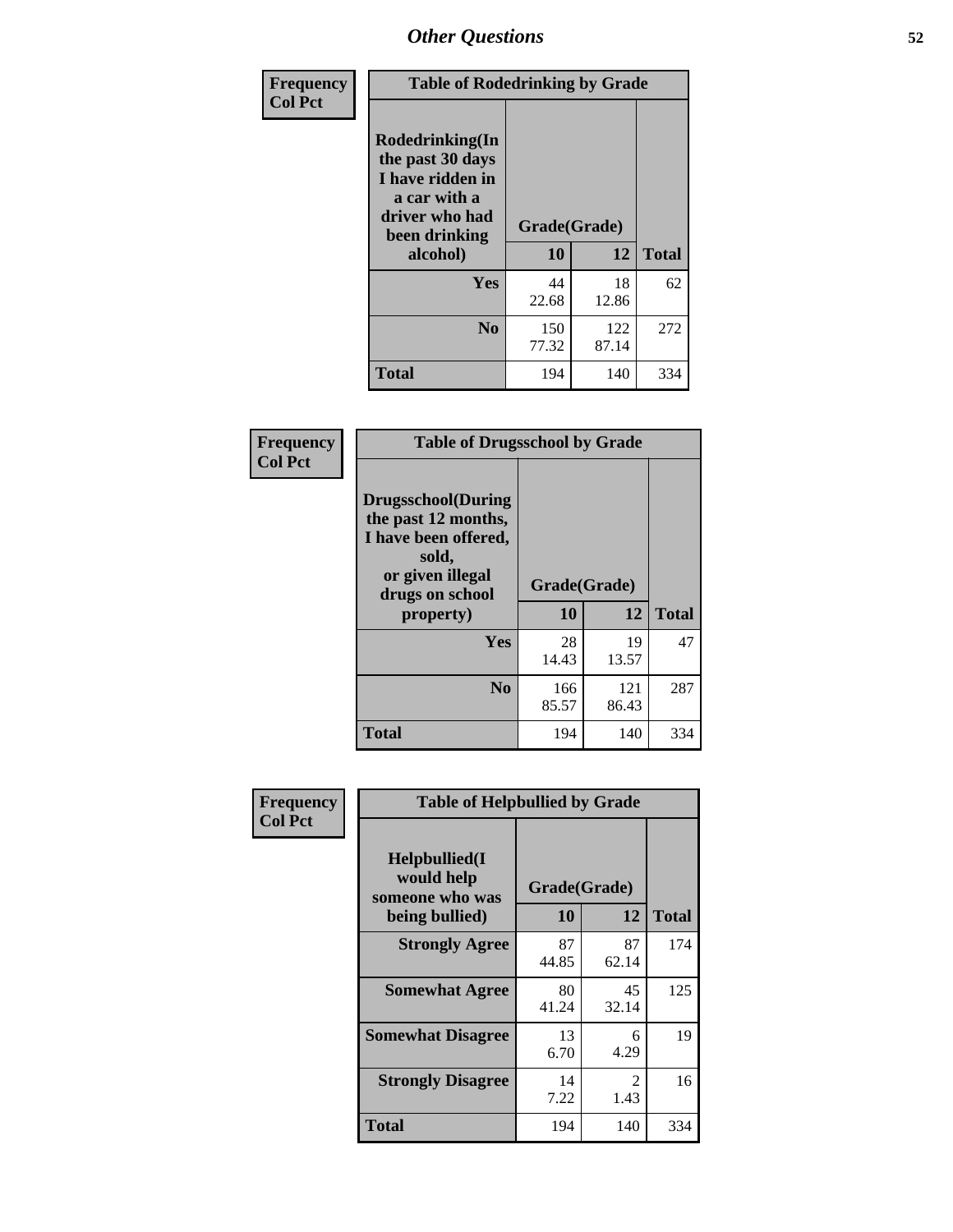| <b>Frequency</b> | <b>Table of Grade by Bingedrinking</b> |                                                                                                         |                              |                              |                   |                        |                               |                   |              |
|------------------|----------------------------------------|---------------------------------------------------------------------------------------------------------|------------------------------|------------------------------|-------------------|------------------------|-------------------------------|-------------------|--------------|
| <b>Row Pct</b>   |                                        | Bingedrinking(I have drunk five or more<br>drinks of alcohol at one sitting during the<br>last 30 days) |                              |                              |                   |                        |                               |                   |              |
|                  | Grade(Grade)                           | $\mathbf{0}$<br><b>Days</b>                                                                             | 1 or<br>$\mathbf{2}$<br>days | 3 <sub>to</sub><br>5<br>days | 6 to<br>9<br>days | 10<br>to<br>19<br>days | <b>20</b><br>to<br>29<br>days | All<br>30<br>days | <b>Total</b> |
|                  | 10                                     | 172<br>88.66                                                                                            | 4<br>2.06                    | $\overline{4}$<br>2.06       | 3<br>1.55         | 6<br>3.09              | 2<br>1.03                     | 3<br>1.55         | 194          |
|                  | 12                                     | 113<br>80.71                                                                                            | 8<br>5.71                    | 6<br>4.29                    | 7<br>5.00         | 3<br>2.14              | $\mathfrak{D}$<br>1.43        | 0.71              | 140          |
|                  | <b>Total</b>                           | 285                                                                                                     | 12                           | 10                           | 10                | 9                      | $\overline{\mathcal{A}}$      | 4                 | 334          |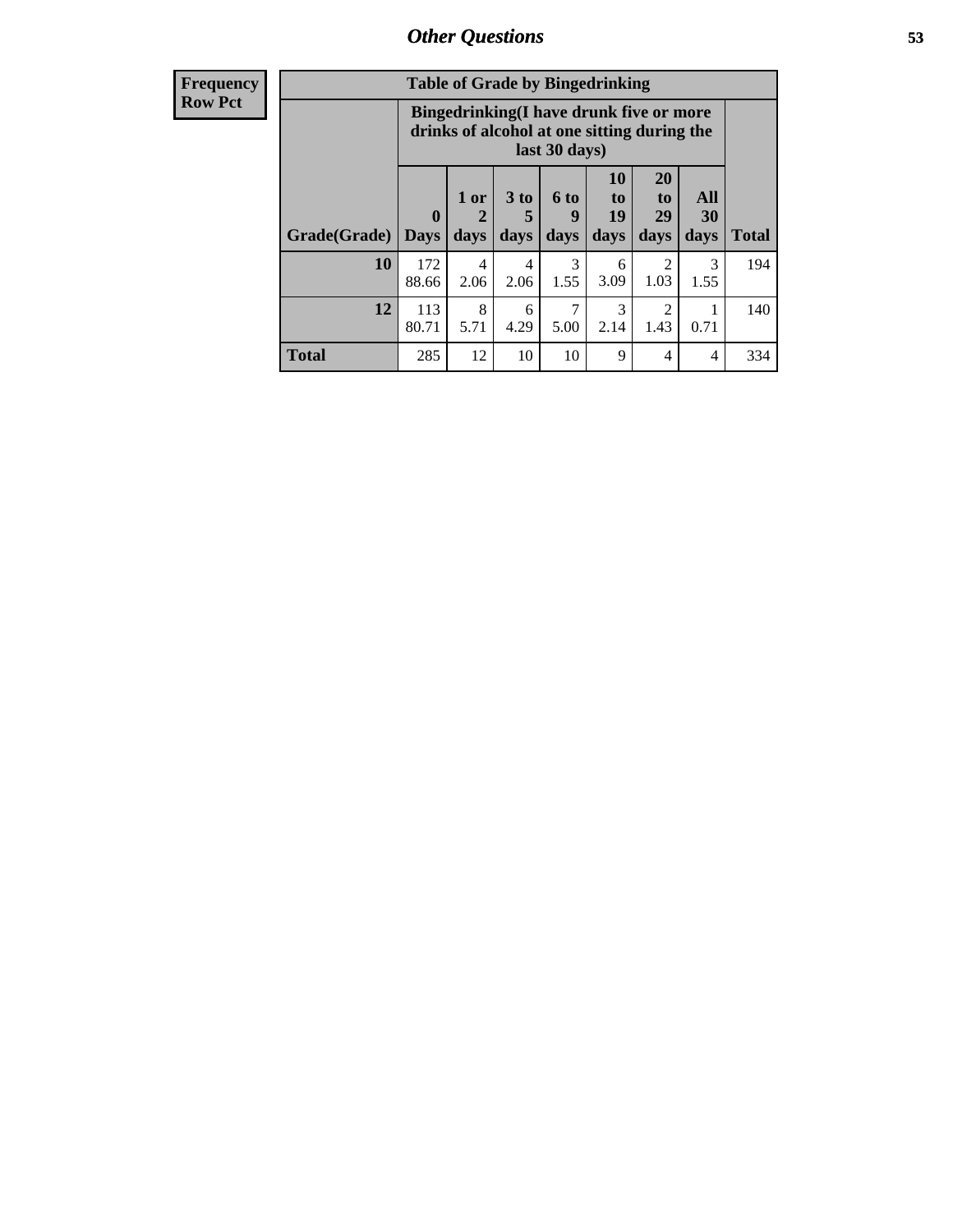#### *Nutrition* **54**

| <b>Frequency</b> |
|------------------|
| Row Pct          |

|              | <b>Table of Grade by Dairy</b> |                                                                 |                                    |                                    |              |  |
|--------------|--------------------------------|-----------------------------------------------------------------|------------------------------------|------------------------------------|--------------|--|
|              |                                | Dairy (I eat at least 3 servings of dairy<br>products each day) |                                    |                                    |              |  |
| Grade(Grade) | <b>Strongly</b><br>Agree       | <b>Somewhat</b><br>Agree                                        | <b>Somewhat</b><br><b>Disagree</b> | <b>Strongly</b><br><b>Disagree</b> | <b>Total</b> |  |
| 10           | 56<br>28.87                    | 70<br>36.08                                                     | 36<br>18.56                        | 32<br>16.49                        | 194          |  |
| 12           | 42<br>30.00                    | 52<br>37.14                                                     | 25<br>17.86                        | 21<br>15.00                        | 140          |  |
| <b>Total</b> | 98                             | 122                                                             | 61                                 | 53                                 | 334          |  |

| <b>Frequency</b> |
|------------------|
| <b>Row Pct</b>   |

| <b>Table of Grade by Fruitveg</b>                                        |                          |             |                               |                                    |              |
|--------------------------------------------------------------------------|--------------------------|-------------|-------------------------------|------------------------------------|--------------|
| Fruitveg(I eat at least 5 servings of fruits<br>and vegetables each day) |                          |             |                               |                                    |              |
| Grade(Grade)                                                             | <b>Strongly</b><br>Agree | Agree       | Somewhat Somewhat<br>Disagree | <b>Strongly</b><br><b>Disagree</b> | <b>Total</b> |
| 10                                                                       | 22<br>11.34              | 62<br>31.96 | 61<br>31.44                   | 49<br>25.26                        | 194          |
| 12                                                                       | 16<br>11.43              | 49<br>35.00 | 37<br>26.43                   | 38<br>27.14                        | 140          |
| <b>Total</b>                                                             | 38                       | 111         | 98                            | 87                                 | 334          |

| <b>Frequency</b> |              |                                                                       |             | <b>Table of Grade by Cafeteriahealthy</b> |                                    |              |  |
|------------------|--------------|-----------------------------------------------------------------------|-------------|-------------------------------------------|------------------------------------|--------------|--|
| <b>Row Pct</b>   |              | Cafeteriahealthy (School meals in my<br>school cafeteria are healthy) |             |                                           |                                    |              |  |
|                  | Grade(Grade) | <b>Strongly</b><br>Agree                                              | Agree       | Somewhat   Somewhat<br><b>Disagree</b>    | <b>Strongly</b><br><b>Disagree</b> | <b>Total</b> |  |
|                  | 10           | 25<br>12.89                                                           | 77<br>39.69 | 33<br>17.01                               | 59<br>30.41                        | 194          |  |
|                  | 12           | Q<br>6.43                                                             | 52<br>37.14 | 42<br>30.00                               | 37<br>26.43                        | 140          |  |
|                  | <b>Total</b> | 34                                                                    | 129         | 75                                        | 96                                 | 334          |  |

| <b>Frequency</b> |
|------------------|
| <b>Row Pct</b>   |

| <b>Table of Grade by Cafeterianutrition</b>                                               |                          |             |                                      |                                    |              |
|-------------------------------------------------------------------------------------------|--------------------------|-------------|--------------------------------------|------------------------------------|--------------|
| <b>Cafeterianutrition</b> (Facts about nutrition<br>are available in my school cafeteria) |                          |             |                                      |                                    |              |
| Grade(Grade)                                                                              | <b>Strongly</b><br>Agree | Agree       | Somewhat Somewhat<br><b>Disagree</b> | <b>Strongly</b><br><b>Disagree</b> | <b>Total</b> |
| 10                                                                                        | 35<br>18.04              | 70<br>36.08 | 38<br>19.59                          | 51<br>26.29                        | 194          |
| 12                                                                                        | 15<br>10.71              | 57<br>40.71 | 32<br>22.86                          | 36<br>25.71                        | 140          |
| Total                                                                                     | 50                       | 127         | 70                                   | 87                                 | 334          |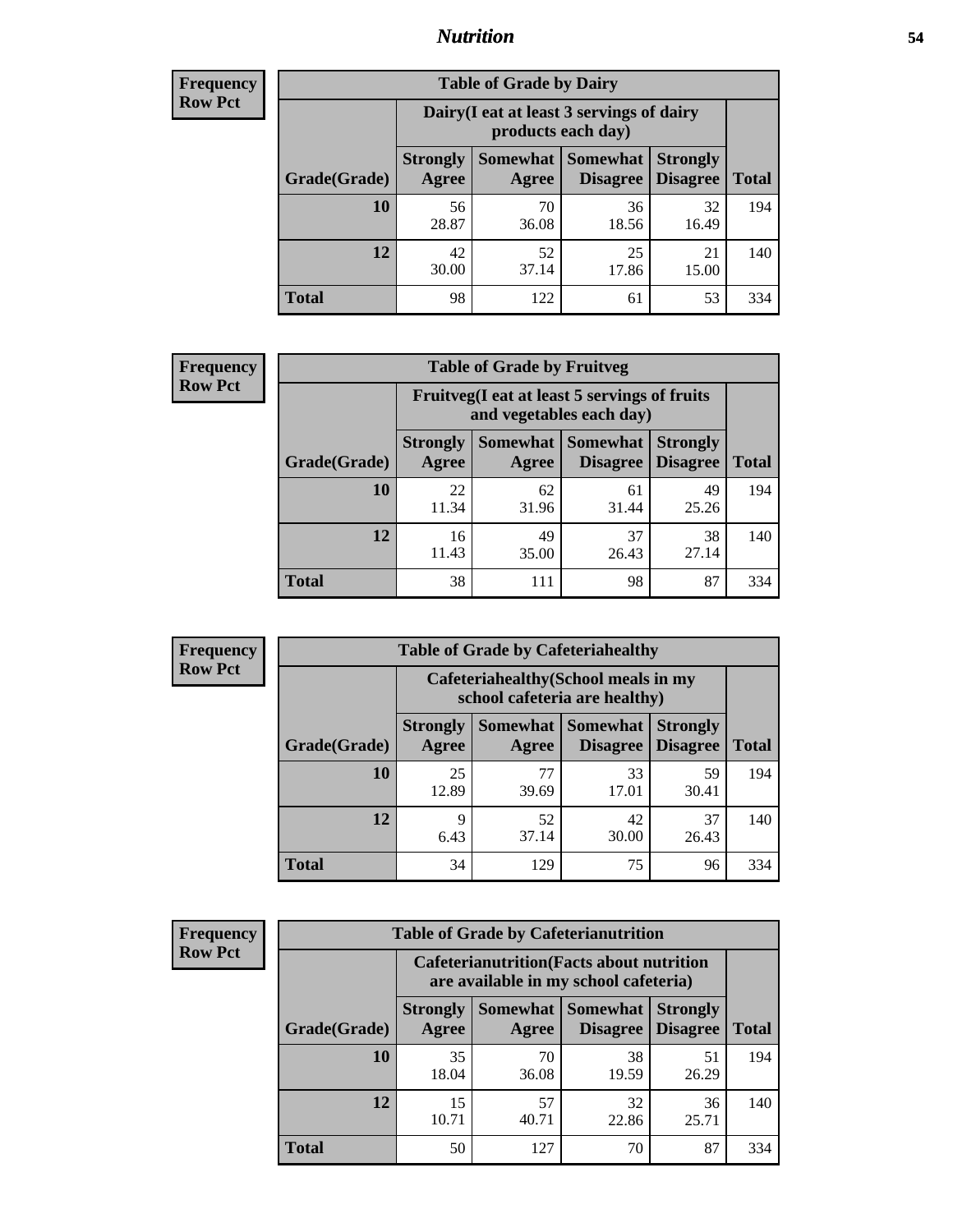### *Nutrition* **55**

| <b>Frequency</b> |
|------------------|
| <b>Row Pct</b>   |

| <b>Table of Grade by Schoollunch</b> |                          |                                                                 |                                 |                                    |              |  |
|--------------------------------------|--------------------------|-----------------------------------------------------------------|---------------------------------|------------------------------------|--------------|--|
|                                      |                          | Schoollunch(I eat school lunch three or<br>more times per week) |                                 |                                    |              |  |
| Grade(Grade)                         | <b>Strongly</b><br>Agree | Agree                                                           | Somewhat   Somewhat<br>Disagree | <b>Strongly</b><br><b>Disagree</b> | <b>Total</b> |  |
| 10                                   | 92<br>47.42              | 40<br>20.62                                                     | 20<br>10.31                     | 42<br>21.65                        | 194          |  |
| 12                                   | 77<br>55.00              | 21<br>15.00                                                     | 12<br>8.57                      | 30<br>21.43                        | 140          |  |
| <b>Total</b>                         | 169                      | 61                                                              | 32                              | 72                                 | 334          |  |

| <b>Frequency</b> |  |
|------------------|--|
| <b>Row Pct</b>   |  |

| <b>Table of Grade by Foodchoices</b>                                |                          |             |                                        |                                    |              |
|---------------------------------------------------------------------|--------------------------|-------------|----------------------------------------|------------------------------------|--------------|
| Foodchoices (I make healthy food choices in<br>my school cafeteria) |                          |             |                                        |                                    |              |
| Grade(Grade)                                                        | <b>Strongly</b><br>Agree | Agree       | <b>Somewhat   Somewhat</b><br>Disagree | <b>Strongly</b><br><b>Disagree</b> | <b>Total</b> |
| 10                                                                  | 41<br>21.13              | 67<br>34.54 | 34<br>17.53                            | 52<br>26.80                        | 194          |
| 12                                                                  | 23<br>16.43              | 62<br>44.29 | 27<br>19.29                            | 28<br>20.00                        | 140          |
| <b>Total</b>                                                        | 64                       | 129         | 61                                     | 80                                 | 334          |

| Frequency      | <b>Table of Grade by Wholewheat</b> |                                                                                                             |             |                                   |                                    |              |  |
|----------------|-------------------------------------|-------------------------------------------------------------------------------------------------------------|-------------|-----------------------------------|------------------------------------|--------------|--|
| <b>Row Pct</b> |                                     | Wholewheat (There are whole wheat and<br>multigrain breads and cereals available in<br>my school cafeteria) |             |                                   |                                    |              |  |
|                | Grade(Grade)                        | <b>Strongly</b><br>Agree                                                                                    | Agree       | Somewhat   Somewhat  <br>Disagree | <b>Strongly</b><br><b>Disagree</b> | <b>Total</b> |  |
|                | 10                                  | 65<br>33.51                                                                                                 | 65<br>33.51 | 35<br>18.04                       | 29<br>14.95                        | 194          |  |
|                | 12                                  | 41<br>29.29                                                                                                 | 55<br>39.29 | 26<br>18.57                       | 18<br>12.86                        | 140          |  |
|                | <b>Total</b>                        | 106                                                                                                         | 120         | 61                                | 47                                 | 334          |  |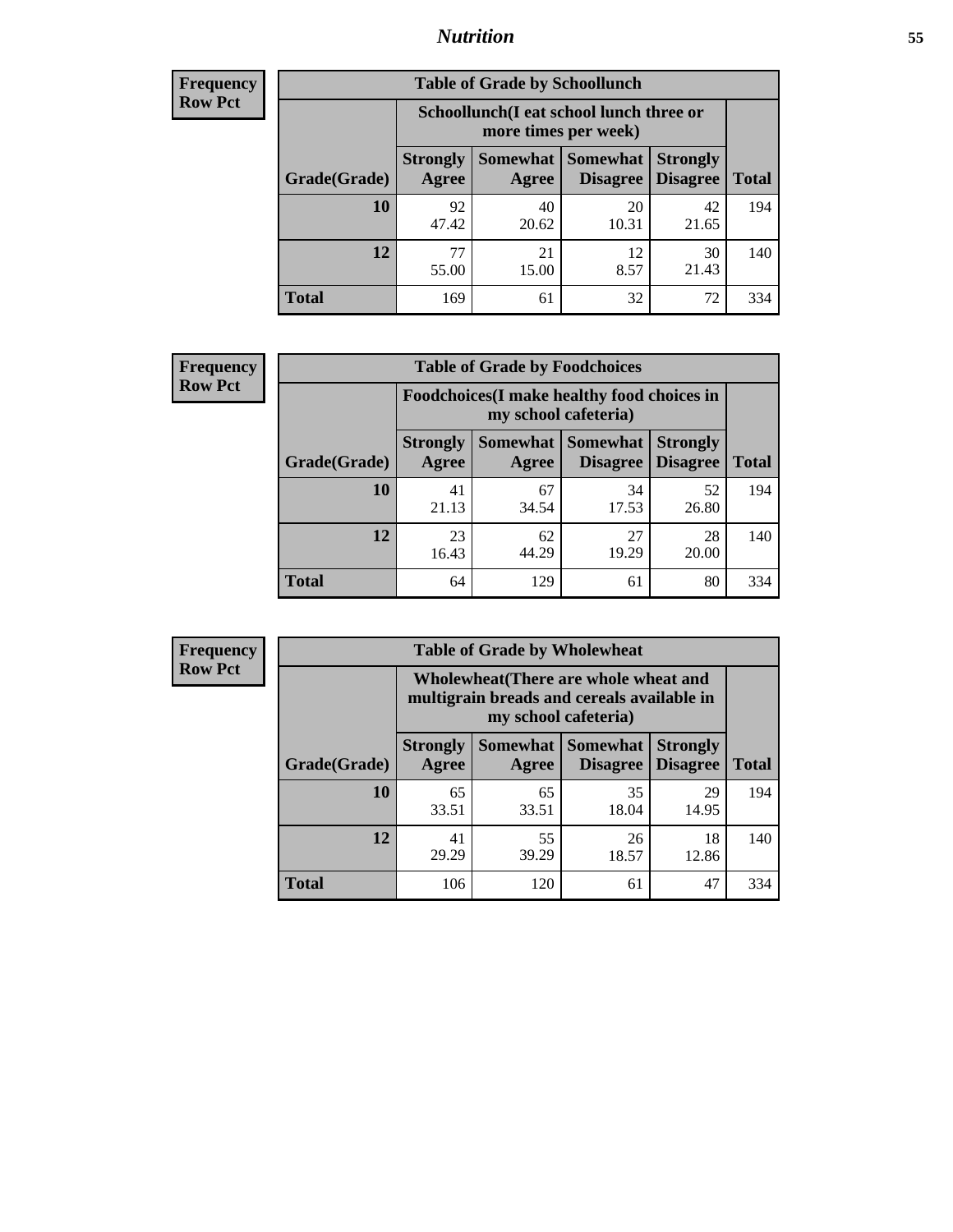#### *Nutrition* **56**

**Frequency Row Pct**

| <b>Table of Grade by Healthyvending</b> |                                                                                                                                               |                          |                                    |                                    |              |  |
|-----------------------------------------|-----------------------------------------------------------------------------------------------------------------------------------------------|--------------------------|------------------------------------|------------------------------------|--------------|--|
|                                         | Healthyvending (If only healthy snacks and<br>beverages were available in the vending<br>machines during the school day,<br>I would buy them) |                          |                                    |                                    |              |  |
| Grade(Grade)                            | <b>Strongly</b><br>Agree                                                                                                                      | <b>Somewhat</b><br>Agree | <b>Somewhat</b><br><b>Disagree</b> | <b>Strongly</b><br><b>Disagree</b> | <b>Total</b> |  |
| 10                                      | 32<br>16.49                                                                                                                                   | 48<br>24.74              | 27<br>13.92                        | 87<br>44.85                        | 194          |  |
| 12                                      | 25<br>17.86                                                                                                                                   | 32<br>22.86              | 28<br>20.00                        | 55<br>39.29                        | 140          |  |
| <b>Total</b>                            | 57                                                                                                                                            | 80                       | 55                                 | 142                                | 334          |  |

**Frequency Row Pct**

| <b>Table of Grade by Schoolbreakfast</b> |                                                                                                                                        |             |                                        |                                    |              |  |
|------------------------------------------|----------------------------------------------------------------------------------------------------------------------------------------|-------------|----------------------------------------|------------------------------------|--------------|--|
|                                          | Schoolbreakfast(If breakfast were<br>available at school,<br>but outside the cafeteria,<br>I would eat breakfast at school more often) |             |                                        |                                    |              |  |
| Grade(Grade)                             | <b>Strongly</b><br>Agree                                                                                                               | Agree       | Somewhat   Somewhat<br><b>Disagree</b> | <b>Strongly</b><br><b>Disagree</b> | <b>Total</b> |  |
| 10                                       | 75<br>38.66                                                                                                                            | 50<br>25.77 | 26<br>13.40                            | 43<br>22.16                        | 194          |  |
| 12                                       | 56<br>40.00                                                                                                                            | 39<br>27.86 | 24<br>17.14                            | 21<br>15.00                        | 140          |  |
| <b>Total</b>                             | 131                                                                                                                                    | 89          | 50                                     | 64                                 | 334          |  |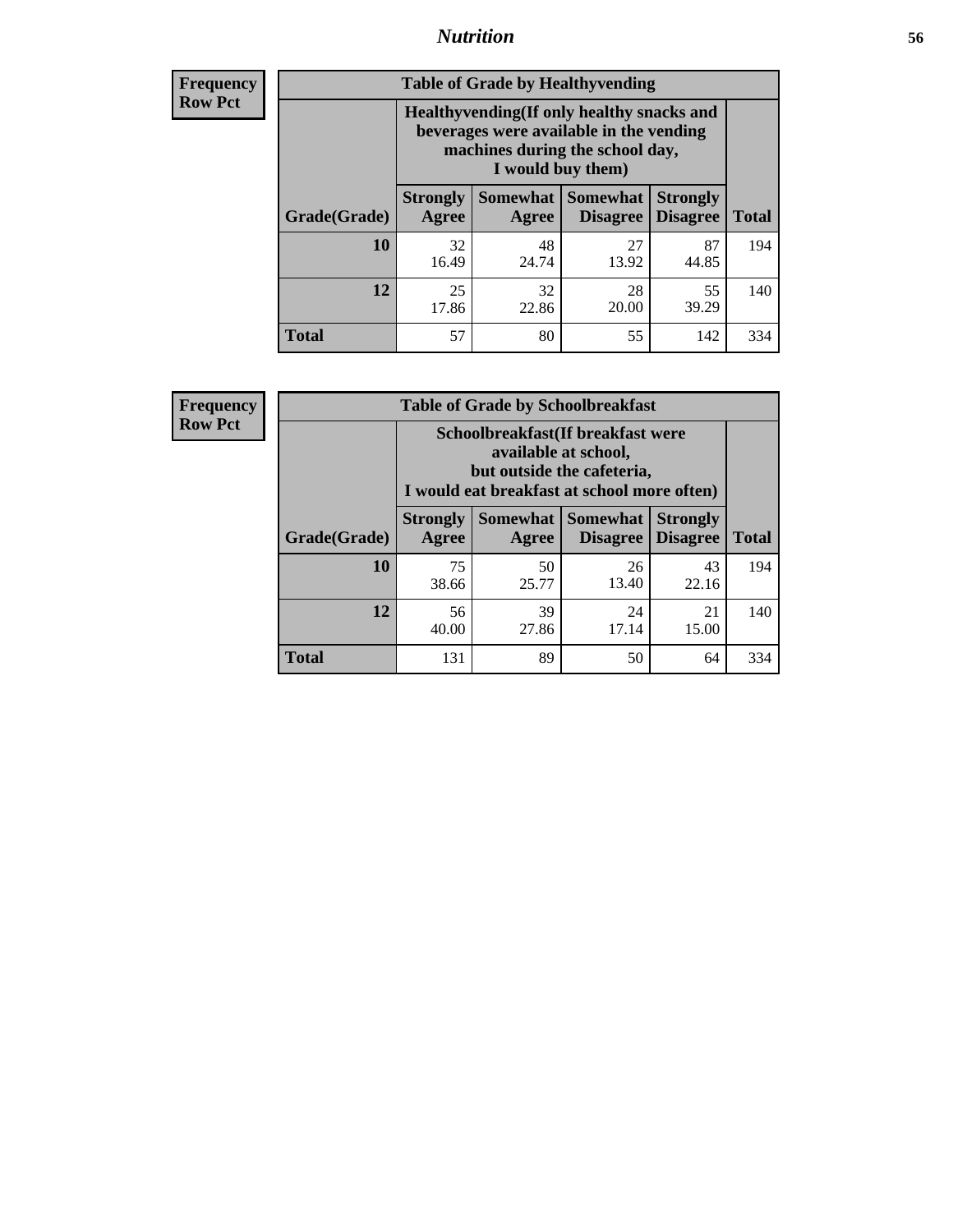| Frequency<br><b>Col Pct</b> | <b>Table of Educationaids by Grade</b>                                                                    |                    |             |              |
|-----------------------------|-----------------------------------------------------------------------------------------------------------|--------------------|-------------|--------------|
|                             | <b>Educationaids</b> (I<br>have been<br>taught about<br><b>HIV/AIDS</b> at<br>school in the<br>past year) | Grade(Grade)<br>10 | 12          | <b>Total</b> |
|                             | Yes                                                                                                       | 176<br>90.72       | 80<br>57.14 | 256          |
|                             | N <sub>0</sub>                                                                                            | 18<br>9.28         | 60<br>42.86 | 78           |
|                             | <b>Total</b>                                                                                              | 194                | 140         | 334          |

| <b>Frequency</b> | <b>Table of Educationcharacter by Grade</b>                                                                     |              |             |              |
|------------------|-----------------------------------------------------------------------------------------------------------------|--------------|-------------|--------------|
| <b>Col Pct</b>   | <b>Educationcharacter</b> (I<br>have been taught<br>about character<br>education in the past<br>year at school) | Grade(Grade) |             |              |
|                  |                                                                                                                 | 10           | 12          | <b>Total</b> |
|                  | Yes                                                                                                             | 152<br>78.35 | 96<br>68.57 | 248          |
|                  | N <sub>0</sub>                                                                                                  | 42<br>21.65  | 44<br>31.43 | 86           |
|                  | <b>Total</b>                                                                                                    | 194          | 140         | 334          |

| Frequency      | <b>Table of Gradcoach1 by Grade</b>              |              |             |              |
|----------------|--------------------------------------------------|--------------|-------------|--------------|
| <b>Col Pct</b> | Gradcoach1(I<br>know who my<br><b>Graduation</b> | Grade(Grade) |             |              |
|                | Coach is)                                        | 10           | 12          | <b>Total</b> |
|                | Yes                                              | 47<br>24.23  | 70<br>50.00 | 117          |
|                | N <sub>0</sub>                                   | 147<br>75.77 | 70<br>50.00 | 217          |
|                | <b>Total</b>                                     | 194          | 140         | 334          |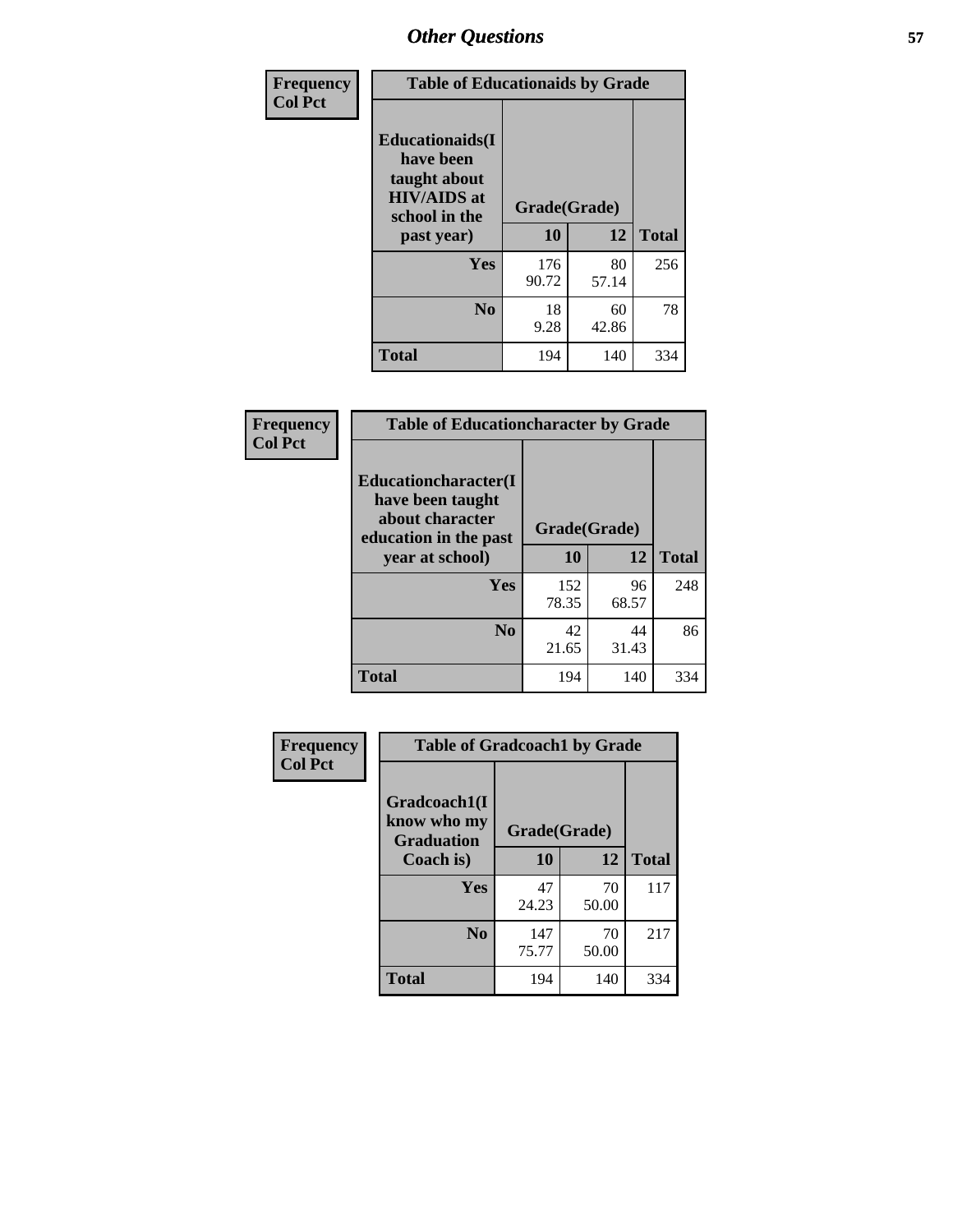| Frequency      | <b>Table of Gradcoach2 by Grade</b> |              |              |              |
|----------------|-------------------------------------|--------------|--------------|--------------|
| <b>Col Pct</b> | Gradcoach2(I<br>have                |              |              |              |
|                | contacted my<br><b>Graduation</b>   | Grade(Grade) |              |              |
|                | Coach)                              | 10           | 12           | <b>Total</b> |
|                | Yes                                 | 12<br>6.19   | 25<br>17.86  | 37           |
|                | N <sub>0</sub>                      | 182<br>93.81 | 115<br>82.14 | 297          |
|                | <b>Total</b>                        | 194          | 140          | 334          |

| <b>Frequency</b><br><b>Col Pct</b> | <b>Table of Gradcoach3 by Grade</b>                                         |              |             |              |
|------------------------------------|-----------------------------------------------------------------------------|--------------|-------------|--------------|
|                                    | Gradcoach3(I<br>have received<br>assistance<br>from my<br><b>Graduation</b> | Grade(Grade) |             |              |
|                                    | Coach)                                                                      | 10           | 12          | <b>Total</b> |
|                                    | <b>Yes</b>                                                                  | 10<br>5.15   | 18<br>12.86 | 28           |
|                                    | N <sub>0</sub>                                                              | 63<br>32.47  | 32<br>22.86 | 95           |
|                                    | Don't know                                                                  | 121<br>62.37 | 90<br>64.29 | 211          |
|                                    | <b>Total</b>                                                                | 194          | 140         | 334          |

| Frequency      | <b>Table of Selfharm by Grade</b>                                                                                                                                   |              |              |              |
|----------------|---------------------------------------------------------------------------------------------------------------------------------------------------------------------|--------------|--------------|--------------|
| <b>Col Pct</b> | <b>Selfharm</b> (During<br>the past 12<br>months,<br>I harmed myself<br>on purpose<br>Suicideconsider<br>During the past<br>12 months,<br>I seriously<br>considered | Grade(Grade) |              |              |
|                | suicide)                                                                                                                                                            | 10           | 12           | <b>Total</b> |
|                | <b>Yes</b>                                                                                                                                                          | 27<br>13.92  | 12<br>8.57   | 39           |
|                | N <sub>0</sub>                                                                                                                                                      | 167<br>86.08 | 128<br>91.43 | 295          |
|                | <b>Total</b>                                                                                                                                                        | 194          | 140          | 334          |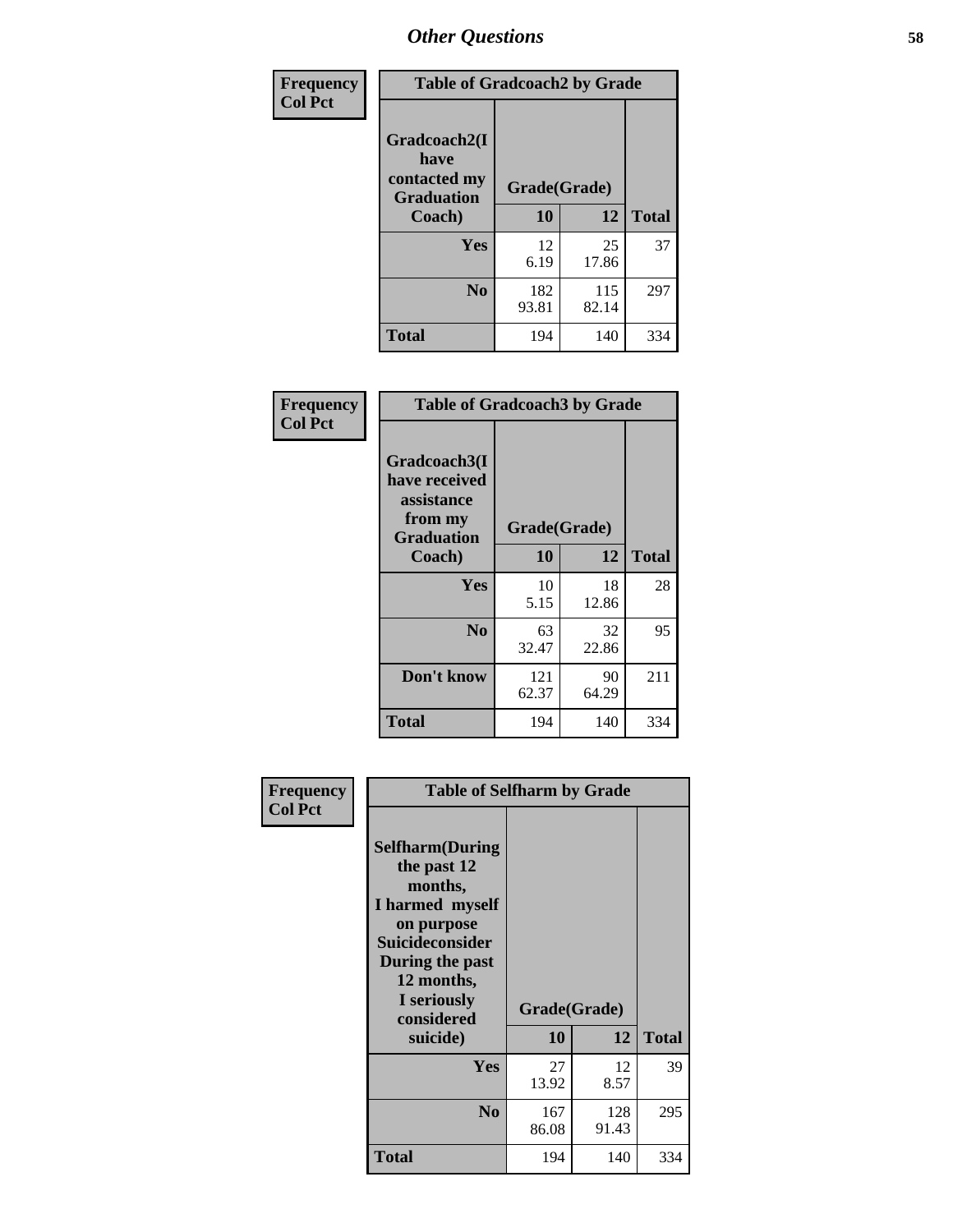| <b>Frequency</b> | <b>Table of Suicideconsider by Grade</b> |              |              |              |
|------------------|------------------------------------------|--------------|--------------|--------------|
| <b>Col Pct</b>   |                                          | Grade(Grade) |              |              |
|                  | <b>Suicideconsider</b>                   | <b>10</b>    | 12           | <b>Total</b> |
|                  | <b>Yes</b>                               | 24<br>12.37  | 11<br>7.86   | 35           |
|                  | N <sub>0</sub>                           | 170<br>87.63 | 129<br>92.14 | 299          |
|                  | <b>Total</b>                             | 194          | 140          | 334          |

| Frequency<br><b>Col Pct</b> | <b>Table of Suicideattempt by Grade</b>              |              |              |              |
|-----------------------------|------------------------------------------------------|--------------|--------------|--------------|
|                             | Suicideattempt(I<br>have attempted<br>suicide in the | Grade(Grade) |              |              |
|                             | last year)                                           | <b>10</b>    | 12           | <b>Total</b> |
|                             | Yes                                                  | 14<br>7.22   | 4<br>2.86    | 18           |
|                             | N <sub>0</sub>                                       | 180<br>92.78 | 136<br>97.14 | 316          |
|                             | <b>Total</b>                                         | 194          | 140          | 334          |

| Frequency      | <b>Table of Instantmessaged by Grade</b>               |              |             |              |
|----------------|--------------------------------------------------------|--------------|-------------|--------------|
| <b>Col Pct</b> | Instantmessaged(I<br>have instant<br>messaged people I | Grade(Grade) |             |              |
|                | do not even know)                                      | 10           | 12          | <b>Total</b> |
|                | Yes                                                    | 70<br>36.08  | 52<br>37.14 | 122          |
|                | N <sub>0</sub>                                         | 124<br>63.92 | 88<br>62.86 | 212          |
|                | <b>Total</b>                                           | 194          | 140         | 334          |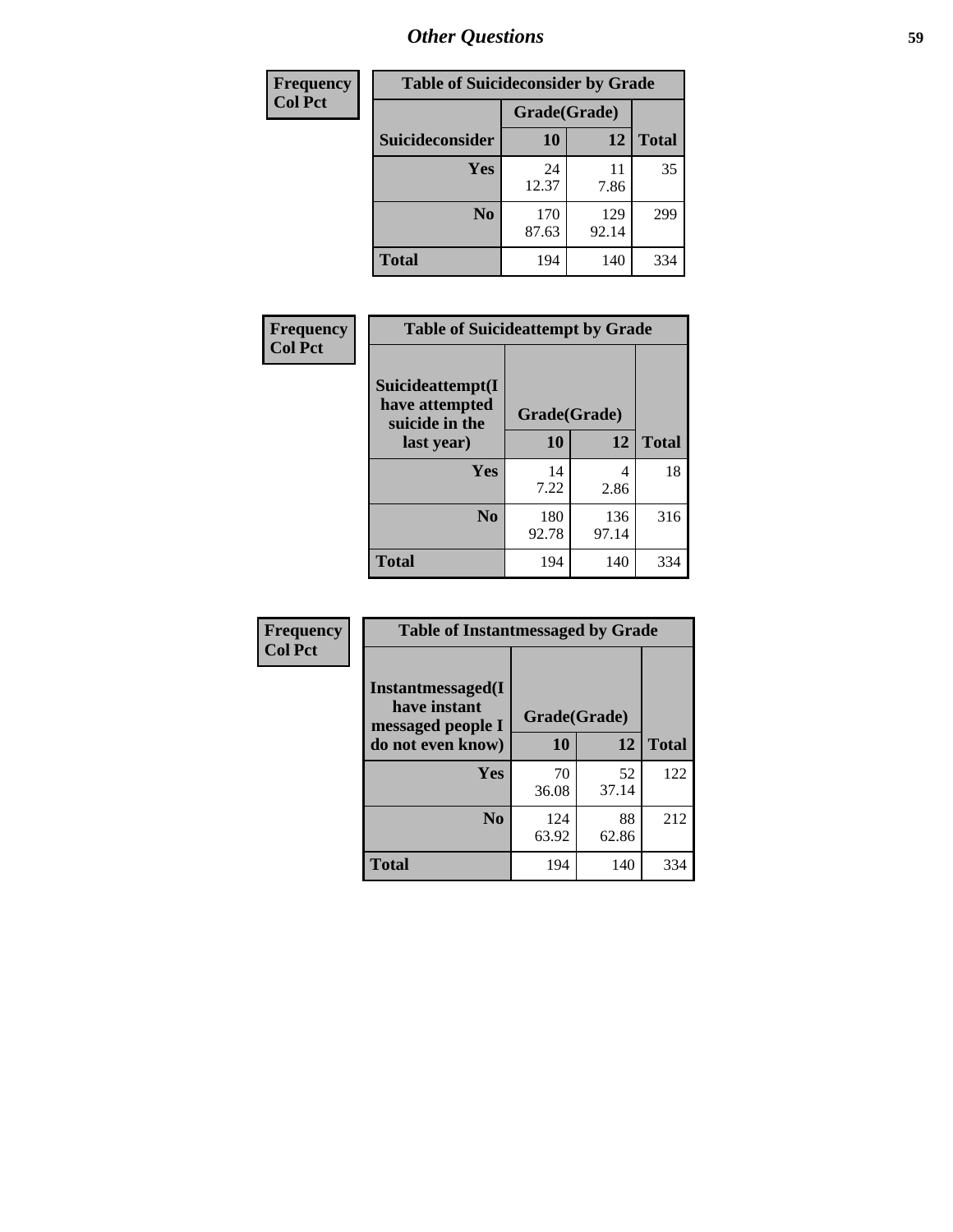| Frequency      | <b>Table of Getsalong by Grade</b>                          |              |                        |              |
|----------------|-------------------------------------------------------------|--------------|------------------------|--------------|
| <b>Col Pct</b> | <b>Getsalong</b> (I get<br>along with other<br>students and | Grade(Grade) |                        |              |
|                | adults)                                                     | 10           | 12                     | <b>Total</b> |
|                | <b>Strongly Agree</b>                                       | 104<br>53.61 | 89<br>63.57            | 193          |
|                | <b>Somewhat Agree</b>                                       | 71<br>36.60  | 44<br>31.43            | 115          |
|                | <b>Somewhat Disagree</b>                                    | 5<br>2.58    | 5<br>3.57              | 10           |
|                | <b>Strongly Disagree</b>                                    | 14<br>7.22   | $\mathfrak{D}$<br>1.43 | 16           |
|                | <b>Total</b>                                                | 194          | 140                    | 334          |

| Frequency      | <b>Table of Safehome by Grade</b> |                    |              |              |  |  |  |
|----------------|-----------------------------------|--------------------|--------------|--------------|--|--|--|
| <b>Col Pct</b> | Safehome(I feel<br>safe at home)  | Grade(Grade)<br>10 | 12           | <b>Total</b> |  |  |  |
|                | <b>Strongly Agree</b>             | 135<br>69.59       | 107<br>76.43 | 242          |  |  |  |
|                | <b>Somewhat Agree</b>             | 40<br>20.62        | 21<br>15.00  | 61           |  |  |  |
|                | <b>Somewhat Disagree</b>          | 5<br>2.58          | 8<br>5.71    | 13           |  |  |  |
|                | <b>Strongly Disagree</b>          | 14<br>7.22         | 4<br>2.86    | 18           |  |  |  |
|                | <b>Total</b>                      | 194                | 140          | 334          |  |  |  |

| Frequency      |                                                                                     | <b>Table of Adulttalk by Grade</b> |              |              |  |  |  |  |
|----------------|-------------------------------------------------------------------------------------|------------------------------------|--------------|--------------|--|--|--|--|
| <b>Col Pct</b> | <b>Adulttalk(I</b><br>know an<br>adult at<br>school that<br>I can talk<br>with if I | Grade(Grade)                       |              |              |  |  |  |  |
|                | need help)                                                                          | 10                                 | 12           | <b>Total</b> |  |  |  |  |
|                | Yes                                                                                 | 138<br>71.13                       | 105<br>75.00 | 243          |  |  |  |  |
|                | N <sub>0</sub>                                                                      | 56<br>28.87                        | 35<br>25.00  | 91           |  |  |  |  |
|                | <b>Total</b>                                                                        | 194                                | 140          | 334          |  |  |  |  |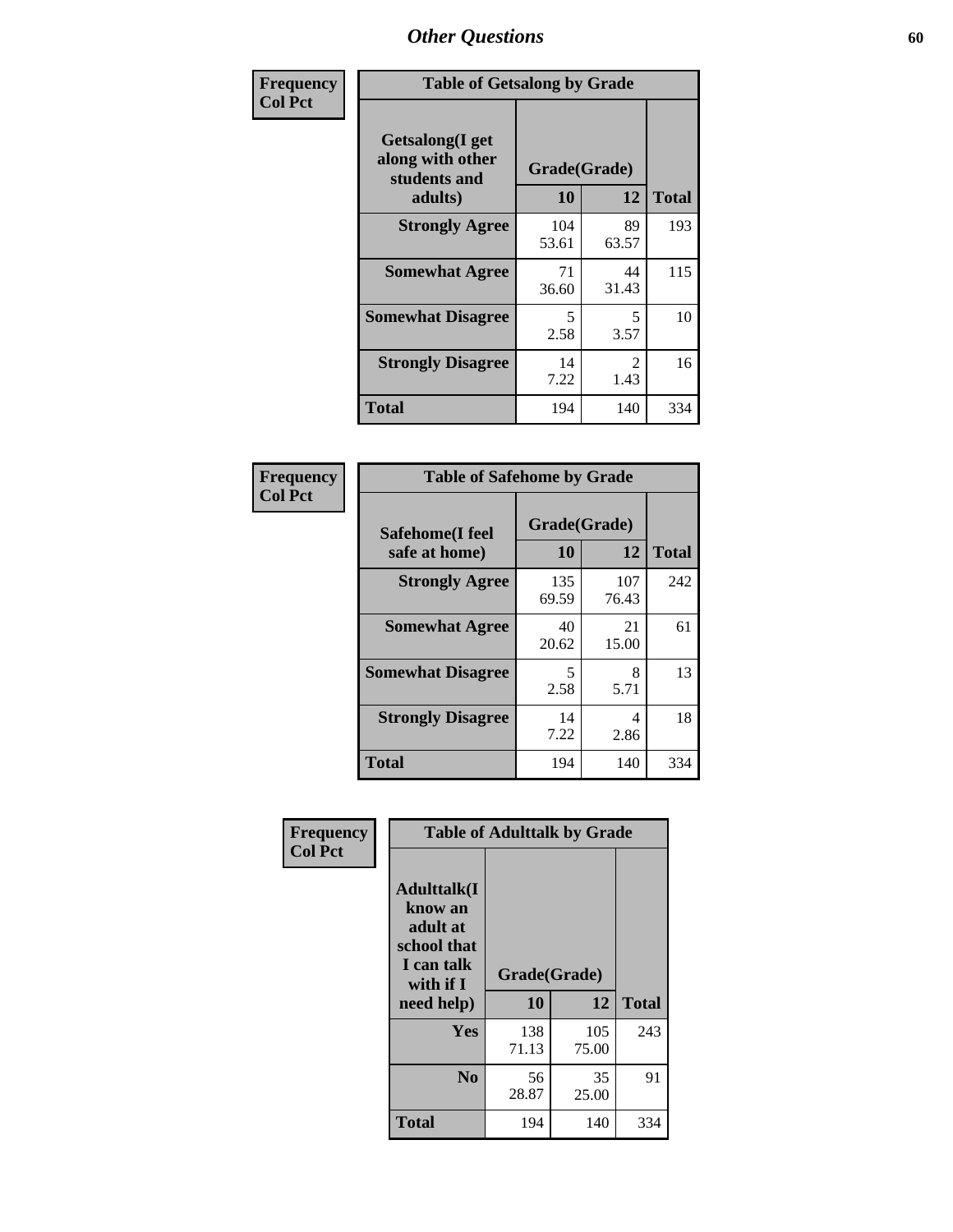**Frequency Row Pct**

| <b>Table of Grade by Tvtime</b> |             |                                                                                         |             |             |                       |             |              |  |  |
|---------------------------------|-------------|-----------------------------------------------------------------------------------------|-------------|-------------|-----------------------|-------------|--------------|--|--|
|                                 |             | Tvtime (On an average school day,<br>how much unsupervised time do I spend watching TV) |             |             |                       |             |              |  |  |
|                                 |             | <b>Less that</b>                                                                        |             | $2 - 3$     | $4 - 5$               | $6+$        |              |  |  |
| Grade(Grade)   None             |             | hour/day                                                                                | hour/day    | hours/day   | hours/day   hours/day |             | <b>Total</b> |  |  |
| 10                              | 24<br>12.37 | 38<br>19.59                                                                             | 29<br>14.95 | 49<br>25.26 | 26<br>13.40           | 28<br>14.43 | 194          |  |  |
| 12                              | 23<br>16.43 | 33<br>23.57                                                                             | 19<br>13.57 | 46<br>32.86 | 14<br>10.00           | 3.57        | 140          |  |  |
| <b>Total</b>                    | 47          | 71                                                                                      | 48          | 95          | 40                    | 33          | 334          |  |  |

**Frequency Row Pct**

| <b>Table of Grade by Computertime</b> |             |                                                                                                                               |             |             |            |             |     |  |  |  |
|---------------------------------------|-------------|-------------------------------------------------------------------------------------------------------------------------------|-------------|-------------|------------|-------------|-----|--|--|--|
|                                       |             | Computertime (On an average school day,<br>how much unsupervised time do I spend on the computer)                             |             |             |            |             |     |  |  |  |
| Grade(Grade)                          | None        | <b>Less that</b><br>$2 - 3$<br>$4 - 5$<br>$6+$<br>hour/day<br>hours/day<br>hours/day<br>hour/day<br>hours/day<br><b>Total</b> |             |             |            |             |     |  |  |  |
| 10                                    | 46<br>23.71 | 45<br>23.20                                                                                                                   | 28<br>14.43 | 43<br>22.16 | 12<br>6.19 | 20<br>10.31 | 194 |  |  |  |
| 12                                    | 36<br>25.71 | 23<br>40<br>24<br>12<br>17.14<br>28.57<br>16.43<br>8.57<br>3.57                                                               |             |             |            |             |     |  |  |  |
| <b>Total</b>                          | 82          | 85                                                                                                                            | 52          | 66          | 24         | 25          | 334 |  |  |  |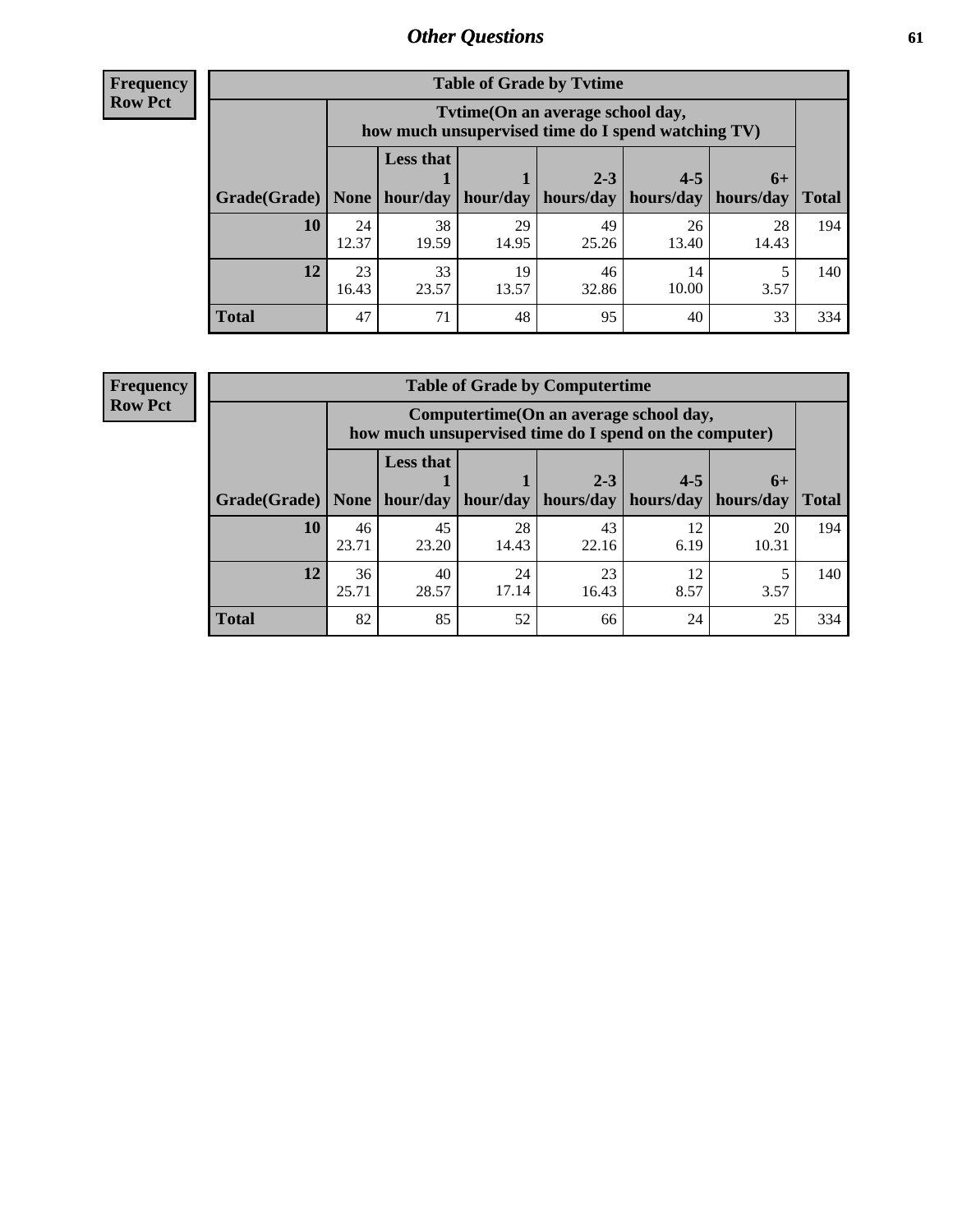#### *Questions about Driving Laws* **62** *Driving Questions were asked only of high school students.*

| <b>Frequency</b> |
|------------------|
| <b>Row Pct</b>   |

| <b>Table of Grade by License1</b> |                                                                                  |                                                                                                                                           |           |            |               |              |  |  |  |
|-----------------------------------|----------------------------------------------------------------------------------|-------------------------------------------------------------------------------------------------------------------------------------------|-----------|------------|---------------|--------------|--|--|--|
|                                   |                                                                                  | License1(During the first 6 months of driving<br>with a provisional license,<br>the only passengers who can ride with the<br>driver are:) |           |            |               |              |  |  |  |
| Grade(Grade)                      | <b>Parent or</b><br>Guardian                                                     | Family<br><b>Members Friends</b>                                                                                                          |           | Anyone     | Don't<br>Know | <b>Total</b> |  |  |  |
| 10                                | 52<br>26.80                                                                      | 99<br>51.03                                                                                                                               | 3<br>1.55 | 10<br>5.15 | 30<br>15.46   | 194          |  |  |  |
| 12                                | 38<br>80<br>$\overline{c}$<br>15<br>5<br>1.43<br>10.71<br>27.14<br>3.57<br>57.14 |                                                                                                                                           |           |            |               |              |  |  |  |
| <b>Total</b>                      | 90                                                                               | 179                                                                                                                                       | 5         | 15         | 45            | 334          |  |  |  |

| <b>Frequency</b> |              | <b>Table of Grade by License2</b>                                                                        |                  |                         |                                                      |                      |              |  |  |  |
|------------------|--------------|----------------------------------------------------------------------------------------------------------|------------------|-------------------------|------------------------------------------------------|----------------------|--------------|--|--|--|
| <b>Row Pct</b>   |              | License2(17 yr old drivers with a<br>provisional driver's license cannot<br>drive between the hours of:) |                  |                         |                                                      |                      |              |  |  |  |
|                  | Grade(Grade) | <b>Midnight</b><br>to 6am                                                                                | 1am<br>to<br>5am | 1am<br>to<br><b>6am</b> | N <sub>0</sub><br>curfew<br>for $17$<br>year<br>olds | Don't<br><b>Know</b> | <b>Total</b> |  |  |  |
|                  | 10           | 104<br>53.61                                                                                             | 16<br>8.25       | 13<br>6.70              | 13<br>6.70                                           | 48<br>24.74          | 194          |  |  |  |
|                  | 12           | 91<br>65.00                                                                                              | 15<br>10.71      | 11<br>7.86              | 3<br>2.14                                            | 20<br>14.29          | 140          |  |  |  |
|                  | <b>Total</b> | 195                                                                                                      | 31               | 24                      | 16                                                   | 68                   | 334          |  |  |  |

| Frequency      | <b>Table of Grade by License3</b> |                                       |             |                 |           |                                     |               |              |
|----------------|-----------------------------------|---------------------------------------|-------------|-----------------|-----------|-------------------------------------|---------------|--------------|
| <b>Row Pct</b> |                                   | License3(For drivers under the age of |             | 21,<br>$DUI$ ?) |           | what level of alcohol is considered |               |              |
|                | Grade(Grade)                      | Any<br><b>Amount</b>                  | 0.02        | 0.04            | 0.06      | 0.08                                | Don't<br>know | <b>Total</b> |
|                | <b>10</b>                         | 35<br>18.04                           | 65<br>33.51 | 16<br>8.25      | 7<br>3.61 | 24<br>12.37                         | 47<br>24.23   | 194          |
|                | 12                                | 38<br>27.14                           | 37<br>26.43 | 12<br>8.57      | 0.71      | 23<br>16.43                         | 29<br>20.71   | 140          |
|                | <b>Total</b>                      | 73                                    | 102         | 28              | 8         | 47                                  | 76            | 334          |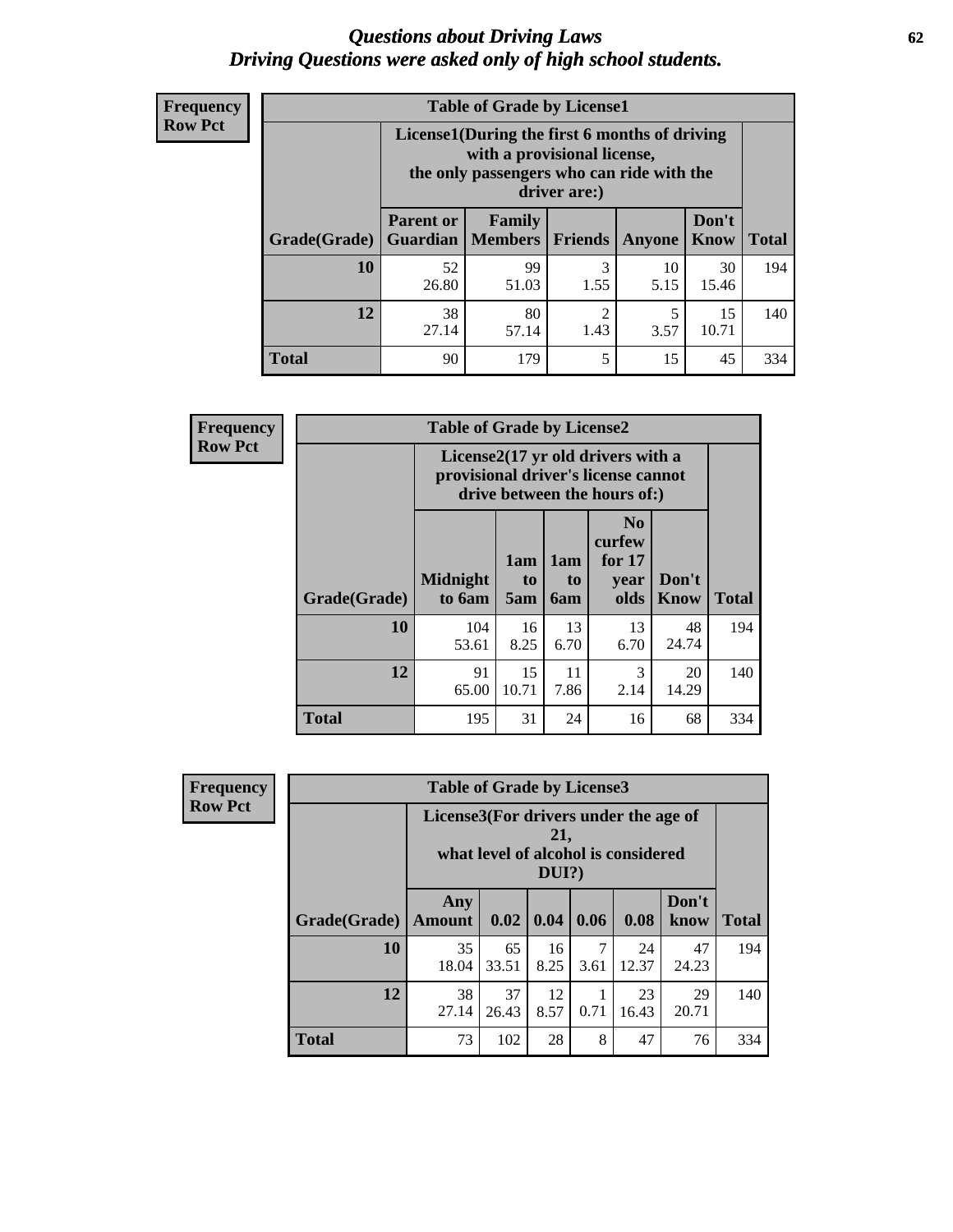#### *Questions about Driving Laws* **63** *Driving Questions were asked only of high school students.*

**Frequency Row Pct**

| <b>Table of Grade by License4</b> |             |                                                                                                                                                                                                                                                                                |             |             |            |             |     |  |
|-----------------------------------|-------------|--------------------------------------------------------------------------------------------------------------------------------------------------------------------------------------------------------------------------------------------------------------------------------|-------------|-------------|------------|-------------|-----|--|
|                                   |             | License4(A driver under 21 automatically<br>loses his/her license if caught exceeding the<br>posted speet limit by:)<br>Can't<br>lose<br><b>Depends</b><br>license<br>$15+$<br>$25+$<br>$35+$<br>Don't<br>for<br>on<br>speeding<br><b>Total</b><br>mph<br>mph<br>know<br>judge |             |             |            |             |     |  |
| Grade(Grade)                      | mph         |                                                                                                                                                                                                                                                                                |             |             |            |             |     |  |
| 10                                | 29<br>14.95 | 24<br>12.37                                                                                                                                                                                                                                                                    | 24<br>12.37 | 21<br>10.82 | 11<br>5.67 | 85<br>43.81 | 194 |  |
| 12                                | 30<br>21.43 | 17<br>8<br>37<br>34<br>14<br>5.71<br>24.29<br>12.14<br>10.00<br>26.43                                                                                                                                                                                                          |             |             |            |             |     |  |
| <b>Total</b>                      | 59          | 58                                                                                                                                                                                                                                                                             | 41          | 35          | 19         | 122         | 334 |  |

| Frequency      | <b>Table of Grade by License5</b> |                                                                                                                                                             |                |               |       |  |
|----------------|-----------------------------------|-------------------------------------------------------------------------------------------------------------------------------------------------------------|----------------|---------------|-------|--|
| <b>Row Pct</b> |                                   | License5(A)<br>Georgia teenager<br>with family<br>connections or a<br>good lawyer can<br>break a teen<br>driving law and<br>keep their driver's<br>license) |                |               |       |  |
|                | Grade(Grade)                      | <b>Yes</b>                                                                                                                                                  | N <sub>0</sub> | Don't<br>know | Total |  |
|                | 10                                | 43<br>22.16                                                                                                                                                 | 84<br>43.30    | 67<br>34.54   | 194   |  |
|                | 12                                | 46<br>32.86                                                                                                                                                 | 58<br>41.43    | 36<br>25.71   | 140   |  |
|                | <b>Total</b>                      | 89                                                                                                                                                          | 142            | 103           | 334   |  |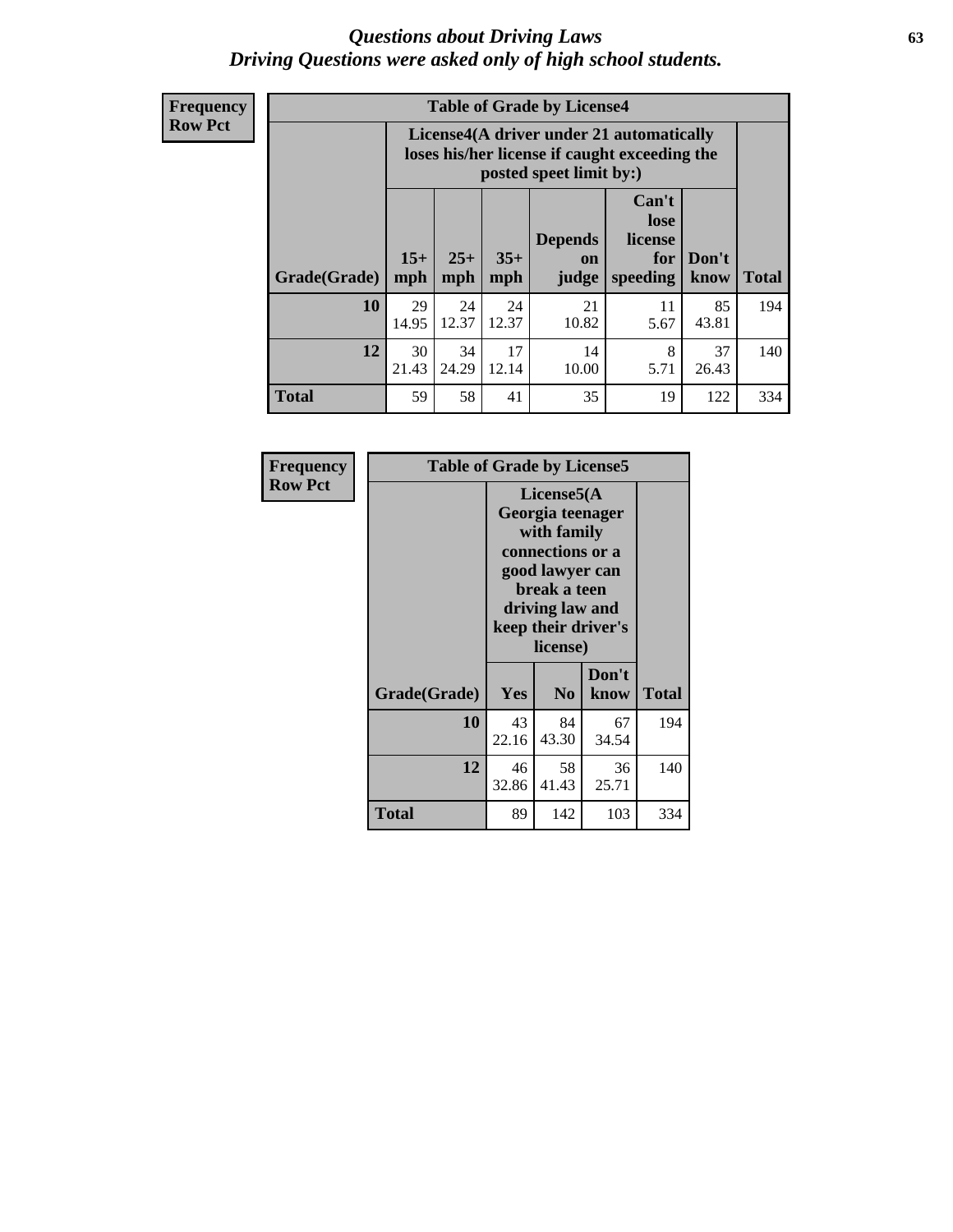#### *Questions about Driving Laws* **64** *Driving Questions were asked only of high school students.*

| <b>Frequency</b> | <b>Table of Grade by License6</b> |             |                                                                                                                           |                    |              |  |  |
|------------------|-----------------------------------|-------------|---------------------------------------------------------------------------------------------------------------------------|--------------------|--------------|--|--|
| <b>Row Pct</b>   |                                   |             | License <sub>6</sub> (I know a<br>friend or<br>classmate that<br>broke a teen<br>driving law,<br>keep his/her<br>license) | but was allowed to |              |  |  |
|                  | Grade(Grade)                      | <b>Yes</b>  | N <sub>0</sub>                                                                                                            | Don't<br>know      | <b>Total</b> |  |  |
|                  | 10                                | 53<br>27.32 | 81<br>41.75                                                                                                               | 60<br>30.93        | 194          |  |  |
|                  | 12                                | 58<br>41.43 | 53<br>37.86                                                                                                               | 29<br>20.71        | 140          |  |  |
|                  | <b>Total</b>                      | 111         | 134                                                                                                                       | 89                 | 334          |  |  |

| <b>Frequency</b> | <b>Table of Grade by License7</b>                                                             |                                                                             |                                     |                                                   |                        |              |  |  |
|------------------|-----------------------------------------------------------------------------------------------|-----------------------------------------------------------------------------|-------------------------------------|---------------------------------------------------|------------------------|--------------|--|--|
| <b>Row Pct</b>   | License7(A student under the age of 18 cam loser<br>his/her driving privileges if he or she:) |                                                                             |                                     |                                                   |                        |              |  |  |
|                  | Grade(Grade)                                                                                  | <b>Have</b><br>more than<br>10<br>unexcused<br>absences<br>per school<br>yr | Drop out<br>without  <br>graduating | <b>Bring</b><br>alcohol/drugs/weapon<br>to school | All of<br>the<br>above | <b>Total</b> |  |  |
|                  | 10                                                                                            | 17<br>8.76                                                                  | 25<br>12.89                         | 3.61                                              | 145<br>74.74           | 194          |  |  |
|                  | 12                                                                                            | 13<br>9.29                                                                  | 26<br>18.57                         | 3.57                                              | 96<br>68.57            | 140          |  |  |
|                  | <b>Total</b>                                                                                  | 30                                                                          | 51                                  | 12                                                | 241                    | 334          |  |  |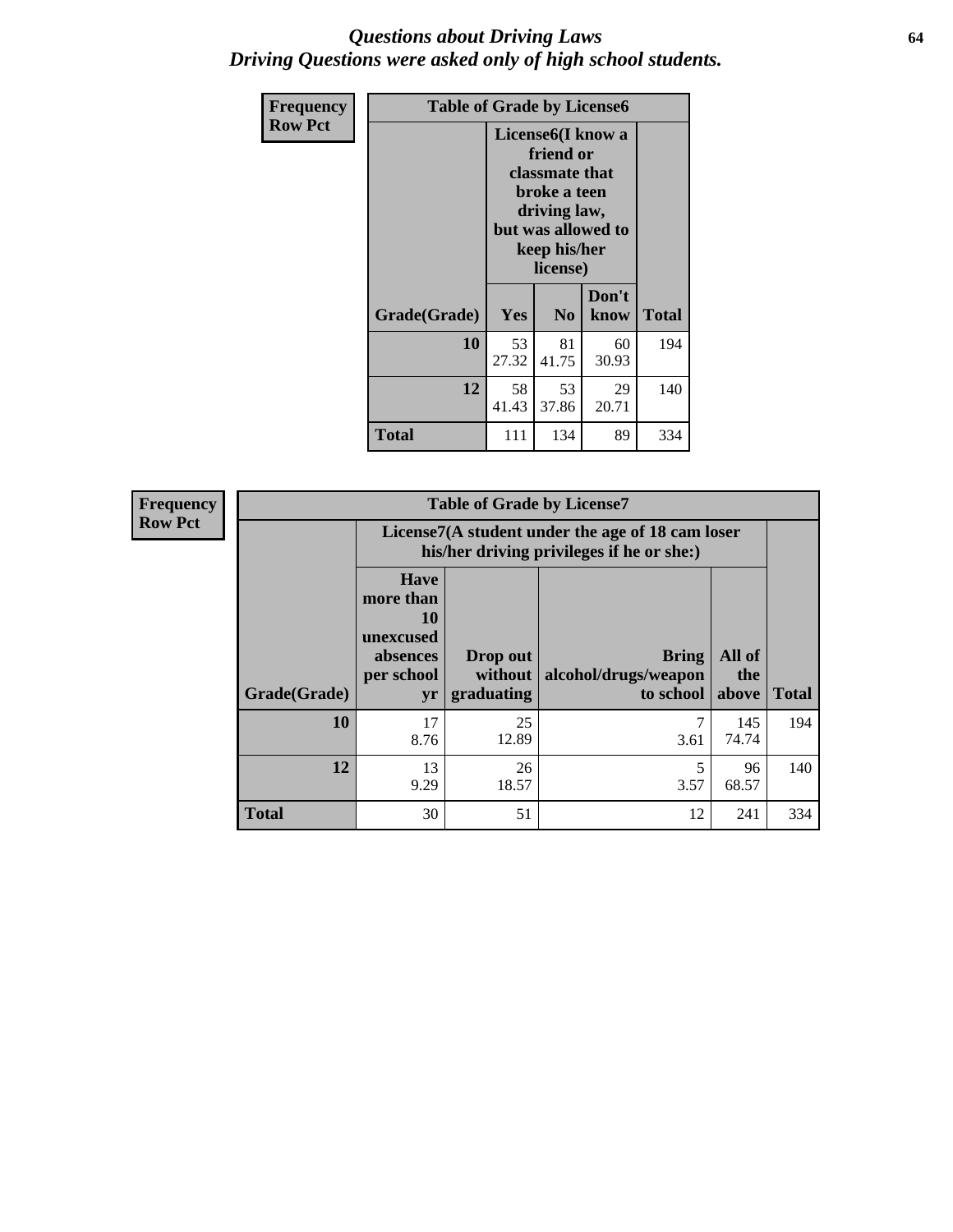# *Select Results by Gender* **65**

| Frequency      | <b>Table of SchoolClimate2 by Gender</b>          |                                 |             |              |
|----------------|---------------------------------------------------|---------------------------------|-------------|--------------|
| <b>Col Pct</b> | SchoolClimate2(I<br>feel successful at<br>school) | Gender(Gender)<br><b>Female</b> | <b>Male</b> | <b>Total</b> |
|                | <b>Strongly Agree</b>                             | 72<br>37.50                     | 56<br>39.44 | 128          |
|                | <b>Somewhat Agree</b>                             | 103<br>53.65                    | 71<br>50.00 | 174          |
|                | <b>Somewhat Disagree</b>                          | 11<br>5.73                      | 9<br>6.34   | 20           |
|                | <b>Strongly Disagree</b>                          | 6<br>3.13                       | 6<br>4.23   | 12           |
|                | <b>Total</b>                                      | 192                             | 142         | 334          |

| Frequency      | <b>Table of SchoolClimate6 by Gender</b>                 |                                 |             |              |  |
|----------------|----------------------------------------------------------|---------------------------------|-------------|--------------|--|
| <b>Col Pct</b> | <b>SchoolClimate6(Teachers</b><br>treat me with respect) | Gender(Gender)<br><b>Female</b> | <b>Male</b> | <b>Total</b> |  |
|                | <b>Strongly Agree</b>                                    | 68<br>35.42                     | 42<br>29.58 | 110          |  |
|                | <b>Somewhat Agree</b>                                    | 82<br>42.71                     | 69<br>48.59 | 151          |  |
|                | <b>Somewhat Disagree</b>                                 | 30<br>15.63                     | 15<br>10.56 | 45           |  |
|                | <b>Strongly Disagree</b>                                 | 12<br>6.25                      | 16<br>11.27 | 28           |  |
|                | <b>Total</b>                                             | 192                             | 142         | 334          |  |

| Frequency      | <b>Table of SchoolClimate8 by Gender</b>                                |                |             |              |
|----------------|-------------------------------------------------------------------------|----------------|-------------|--------------|
| <b>Col Pct</b> | <b>SchoolClimate8(Students</b><br>are frequently<br>recognized for good | Gender(Gender) |             |              |
|                | behavior)                                                               | <b>Female</b>  | <b>Male</b> | <b>Total</b> |
|                | <b>Strongly Agree</b>                                                   | 64<br>33.33    | 49<br>34.51 | 113          |
|                | <b>Somewhat Agree</b>                                                   | 87<br>45.31    | 59<br>41.55 | 146          |
|                | <b>Somewhat Disagree</b>                                                | 26<br>13.54    | 19<br>13.38 | 45           |
|                | <b>Strongly Disagree</b>                                                | 15<br>7.81     | 15<br>10.56 | 30           |
|                | Total                                                                   | 192            | 142         | 334          |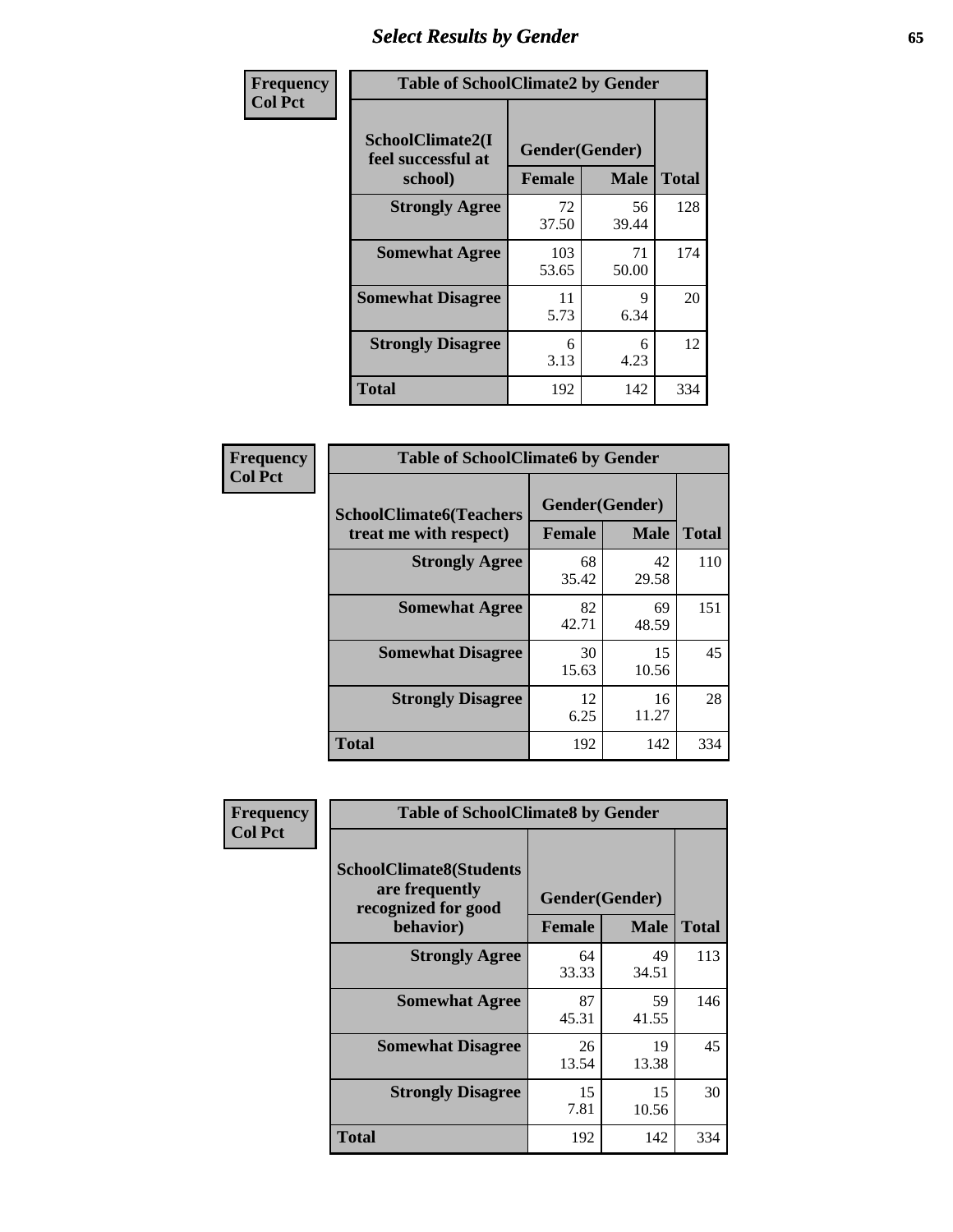# *Select Results by Gender* **66**

| <b>Frequency</b> | <b>Table of Gender by Dropout</b> |                                                                        |                |              |
|------------------|-----------------------------------|------------------------------------------------------------------------|----------------|--------------|
| <b>Row Pct</b>   |                                   | Dropout(I<br>have<br>thought<br>about<br>dropping<br>out of<br>school) |                |              |
|                  | Gender(Gender)                    | Yes                                                                    | N <sub>0</sub> | <b>Total</b> |
|                  | <b>Female</b>                     | 51<br>26.56                                                            | 141<br>73.44   | 192          |
|                  | <b>Male</b>                       | 49<br>34.51                                                            | 93<br>65.49    | 142          |
|                  | <b>Total</b>                      | 100                                                                    | 234            | 334          |

| <b>Frequency</b> | <b>Table of Gender by Dropoutreason</b> |                                                                    |              |                                 |                                                                                                                                                                         |              |              |
|------------------|-----------------------------------------|--------------------------------------------------------------------|--------------|---------------------------------|-------------------------------------------------------------------------------------------------------------------------------------------------------------------------|--------------|--------------|
| <b>Row Pct</b>   |                                         | Dropoutreason(If I dropped out the<br>reason would most likely be) |              |                                 |                                                                                                                                                                         |              |              |
|                  | Gender(Gender)                          | Won't<br>Drop<br>out                                               | <b>Bored</b> | <b>Family</b><br><b>Reasons</b> | <b>Being</b><br><b>Bullied</b>                                                                                                                                          | <b>Other</b> | <b>Total</b> |
|                  | <b>Female</b>                           | 119<br>61.98                                                       | 27<br>14.06  | 13<br>6.77                      | $\mathcal{D}_{\mathcal{A}}^{\mathcal{A}}(\mathcal{A})=\mathcal{D}_{\mathcal{A}}^{\mathcal{A}}(\mathcal{A})\mathcal{D}_{\mathcal{A}}^{\mathcal{A}}(\mathcal{A})$<br>1.04 | 31<br>16.15  | 192          |
|                  | <b>Male</b>                             | 71<br>50.00                                                        | 18<br>12.68  | 17<br>11.97                     | 2.11                                                                                                                                                                    | 33<br>23.24  | 142          |
|                  | <b>Total</b>                            | 190                                                                | 45           | 30                              | 5                                                                                                                                                                       | 64           | 334          |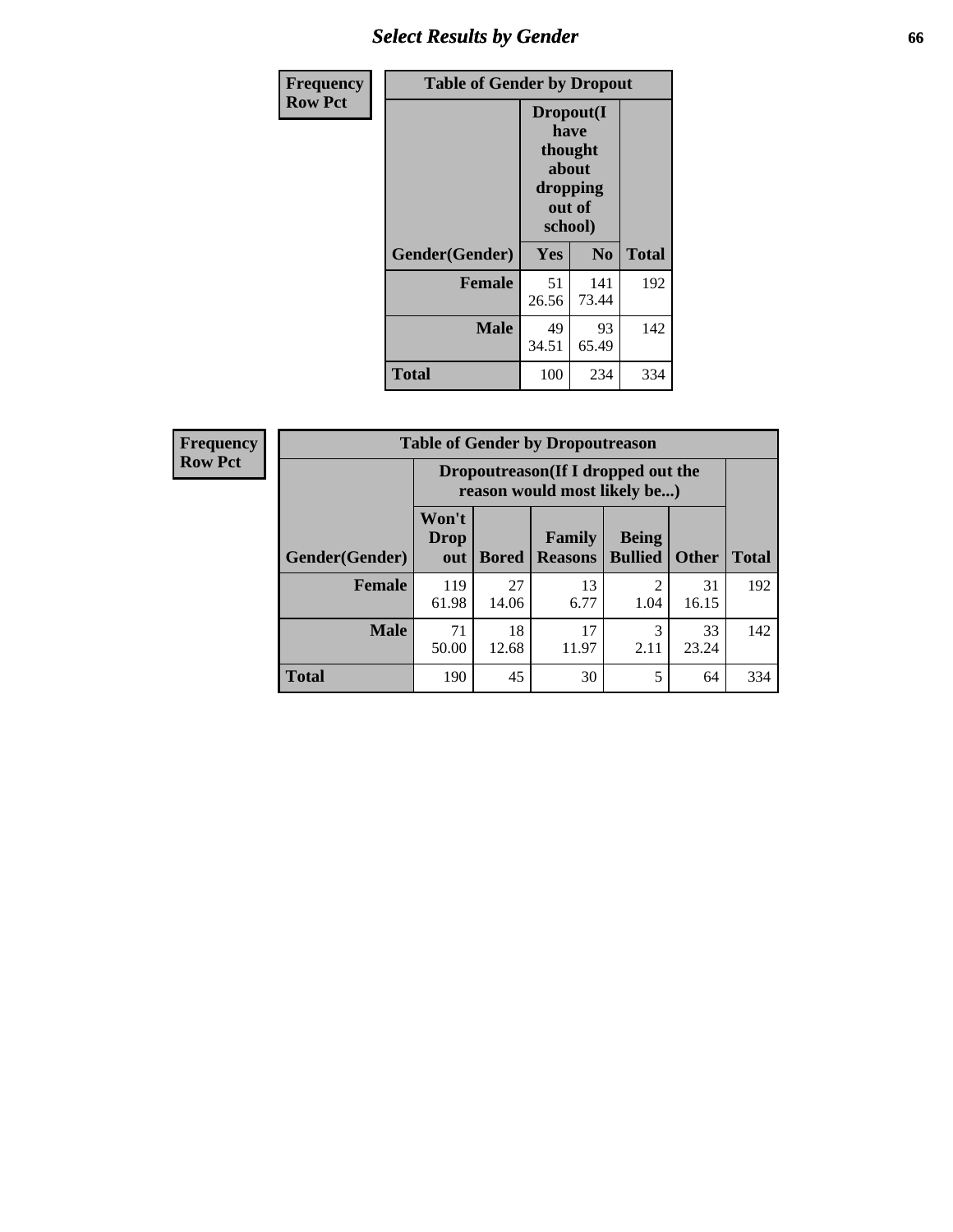*School Safety* **67**

| Frequency      | <b>Table of Gender by Bullied2</b> |                 |                |              |
|----------------|------------------------------------|-----------------|----------------|--------------|
| <b>Row Pct</b> |                                    | <b>Bullied2</b> |                |              |
|                | Gender(Gender)                     | Yes             | N <sub>0</sub> | <b>Total</b> |
|                | <b>Female</b>                      | 24<br>12.50     | 168<br>87.50   | 192          |
|                | <b>Male</b>                        | 9<br>6.34       | 133<br>93.66   | 142          |
|                | <b>Total</b>                       | 33              | 301            | 334          |

| <b>Frequency</b> | <b>Table of Gender by Bulliedothers2</b> |                       |                |              |
|------------------|------------------------------------------|-----------------------|----------------|--------------|
| <b>Row Pct</b>   |                                          | <b>Bulliedothers2</b> |                |              |
|                  | Gender(Gender)                           | <b>Yes</b>            | N <sub>0</sub> | <b>Total</b> |
|                  | <b>Female</b>                            | 16<br>8.33            | 176<br>91.67   | 192          |
|                  | <b>Male</b>                              | Q<br>6.34             | 133<br>93.66   | 142          |
|                  | <b>Total</b>                             | 25                    | 309            | 334          |

| Frequency      | <b>Table of Gender by Weaponschool2</b> |               |                |              |
|----------------|-----------------------------------------|---------------|----------------|--------------|
| <b>Row Pct</b> |                                         | Weaponschool2 |                |              |
|                | Gender(Gender)                          | Yes           | N <sub>0</sub> | <b>Total</b> |
|                | <b>Female</b>                           | 5<br>2.60     | 187<br>97.40   | 192          |
|                | <b>Male</b>                             | 4.93          | 135<br>95.07   | 142          |
|                | <b>Total</b>                            | 12            | 322            | 334          |

| Frequency      | <b>Table of Gender by Absentunsafe2</b> |               |                |              |  |
|----------------|-----------------------------------------|---------------|----------------|--------------|--|
| <b>Row Pct</b> |                                         | Absentunsafe2 |                |              |  |
|                | Gender(Gender)                          | Yes           | N <sub>0</sub> | <b>Total</b> |  |
|                | <b>Female</b>                           | 13<br>6.77    | 179<br>93.23   | 192          |  |
|                | <b>Male</b>                             | 2.82          | 138<br>97.18   | 142          |  |
|                | <b>Total</b>                            | 17            | 317            | 334          |  |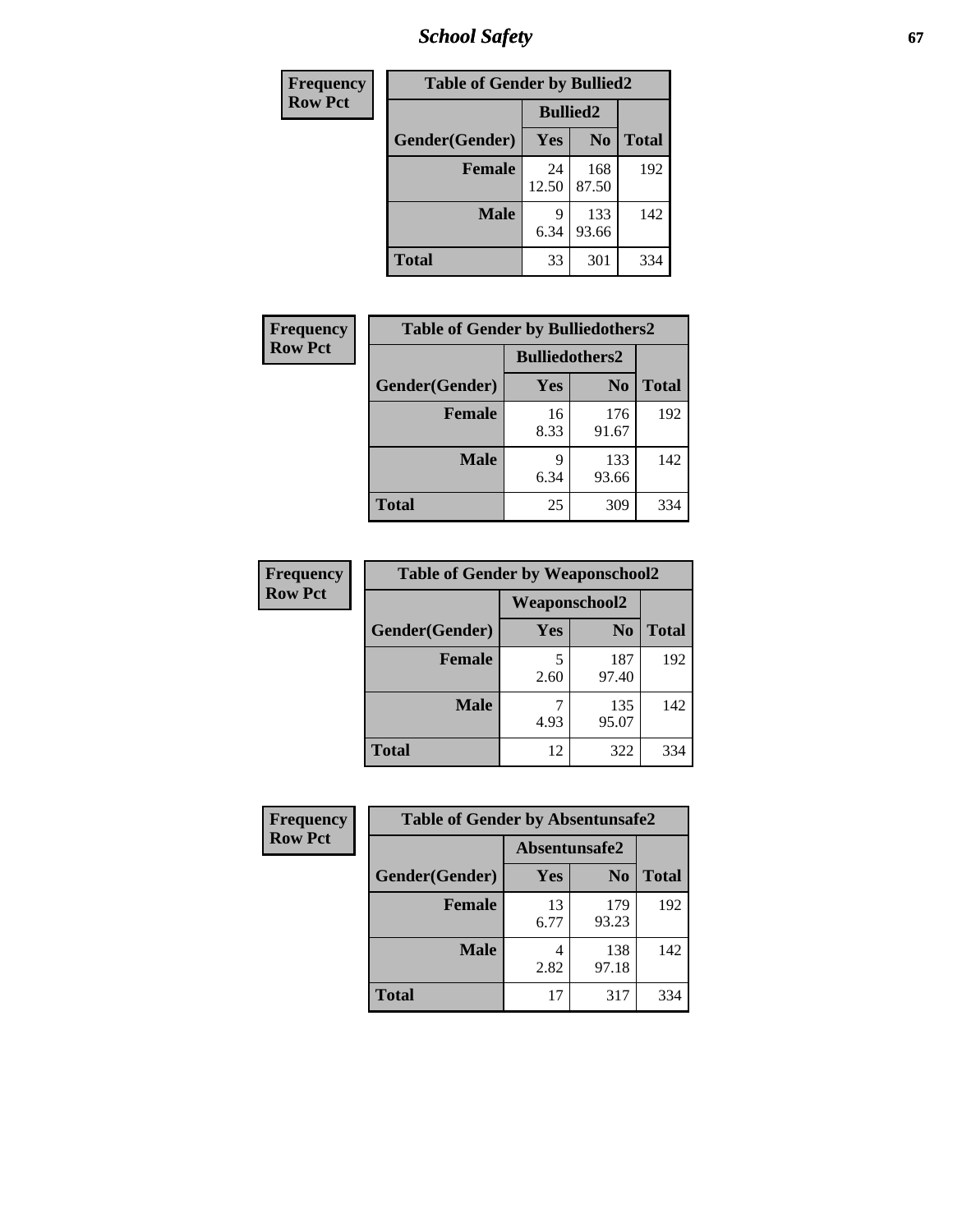*School Safety* **68**

| Frequency      | <b>Table of Gender by Gangself</b> |                                                                                                |              |              |
|----------------|------------------------------------|------------------------------------------------------------------------------------------------|--------------|--------------|
| <b>Row Pct</b> |                                    | Gangself(I<br>have<br>participated<br>in illegal gang<br>activities in<br>the past 30<br>days) |              |              |
|                | Gender(Gender)                     | Yes                                                                                            | $\bf No$     | <b>Total</b> |
|                | <b>Female</b>                      | 5<br>2.60                                                                                      | 187<br>97.40 | 192          |
|                | <b>Male</b>                        | 11<br>7.75                                                                                     | 131<br>92.25 | 142          |
|                | <b>Total</b>                       | 16                                                                                             | 318          | 334          |

| Frequency      | <b>Table of Gender by Gangpeers</b> |                                                                                                                             |                |              |
|----------------|-------------------------------------|-----------------------------------------------------------------------------------------------------------------------------|----------------|--------------|
| <b>Row Pct</b> |                                     | <b>Gangpeers</b> (I<br>have friends<br>who have<br>participated<br>in illegal gang<br>activities in<br>the past 30<br>days) |                |              |
|                | Gender(Gender)                      | Yes                                                                                                                         | N <sub>0</sub> | <b>Total</b> |
|                | <b>Female</b>                       | 48<br>25.00                                                                                                                 | 144<br>75.00   | 192          |
|                | <b>Male</b>                         | 31<br>21.83                                                                                                                 | 111<br>78.17   | 142          |
|                | <b>Total</b>                        | 79                                                                                                                          | 255            | 334          |

| Frequency      | <b>Table of Gender by Pickedon2</b> |             |                |              |
|----------------|-------------------------------------|-------------|----------------|--------------|
| <b>Row Pct</b> |                                     | Pickedon2   |                |              |
|                | Gender(Gender)                      | <b>Yes</b>  | N <sub>0</sub> | <b>Total</b> |
|                | <b>Female</b>                       | 64<br>33.33 | 128<br>66.67   | 192          |
|                | <b>Male</b>                         | 47<br>33.10 | 95<br>66.90    | 142          |
|                | <b>Total</b>                        | 111         | 223            | 334          |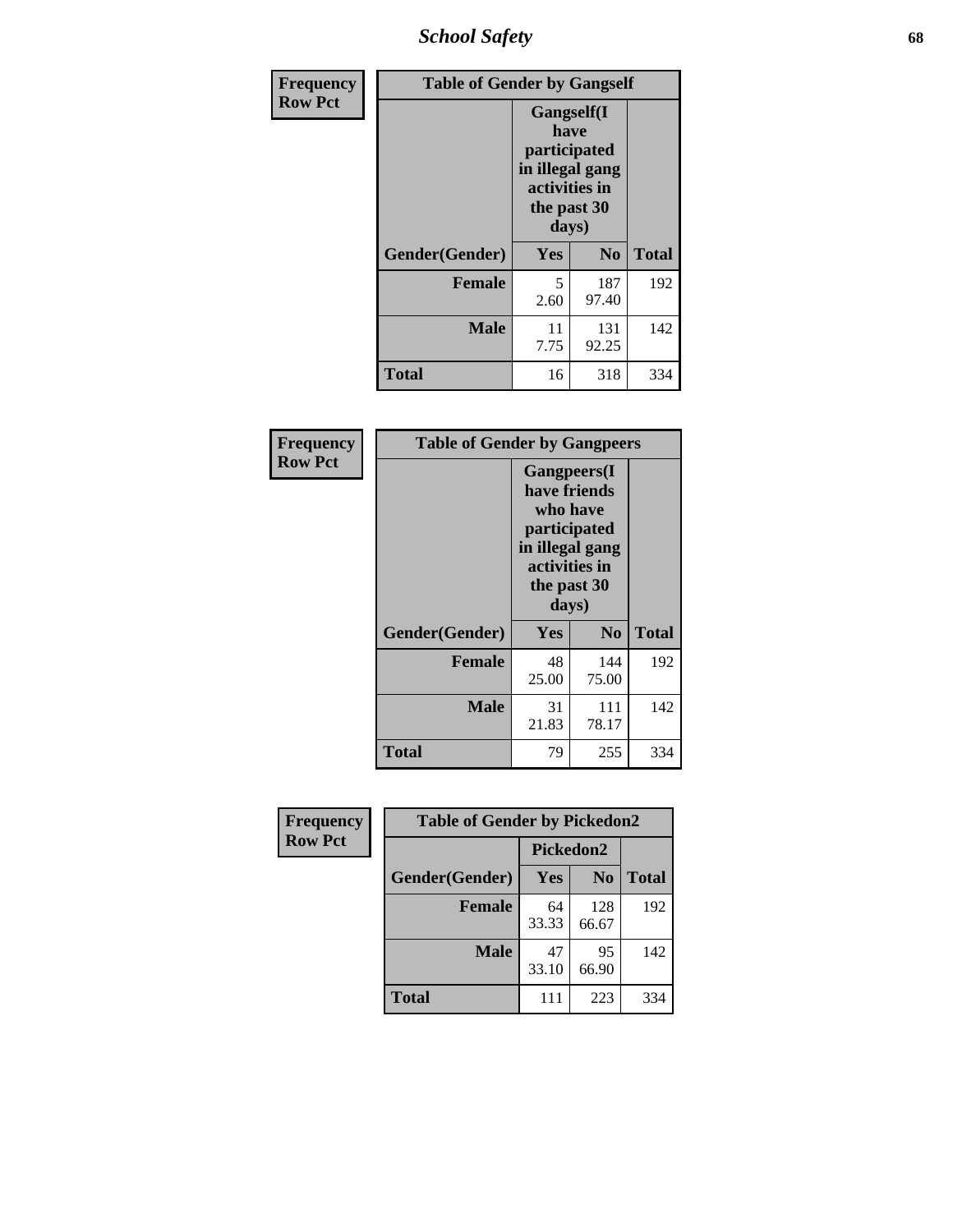*School Safety* **69**

| <b>Frequency</b> | <b>Table of Gender by Safeschool2</b> |              |                |              |  |
|------------------|---------------------------------------|--------------|----------------|--------------|--|
| <b>Row Pct</b>   |                                       | Safeschool2  |                |              |  |
|                  | Gender(Gender)                        | <b>Yes</b>   | N <sub>0</sub> | <b>Total</b> |  |
|                  | <b>Female</b>                         | 126<br>65.63 | 66<br>34.38    | 192          |  |
|                  | <b>Male</b>                           | 97<br>68.31  | 45<br>31.69    | 142          |  |
|                  | <b>Total</b>                          | 223          | 111            | 334          |  |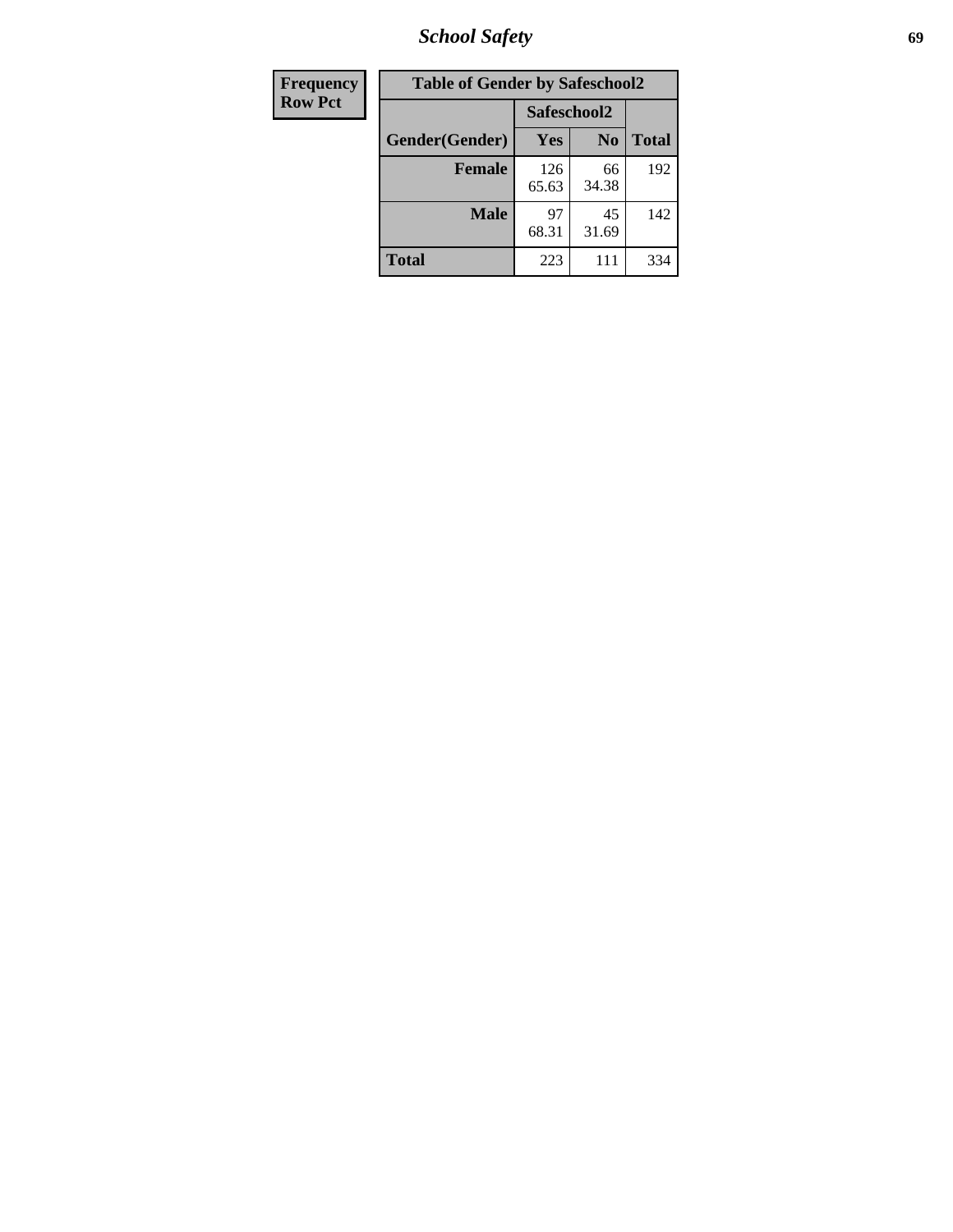# *Incidence of Drug Use* **70**

| <b>Frequency</b> | <b>Table of Gender by AlcoholAlt</b> |                                          |                |              |  |
|------------------|--------------------------------------|------------------------------------------|----------------|--------------|--|
| <b>Row Pct</b>   |                                      | AlcoholAlt(Alcohol<br>use, past 30 days) |                |              |  |
|                  | Gender(Gender)                       | Yes                                      | N <sub>0</sub> | <b>Total</b> |  |
|                  | <b>Female</b>                        | 36<br>18.75                              | 156<br>81.25   | 192          |  |
|                  | <b>Male</b>                          | 37<br>26.06                              | 105<br>73.94   | 142          |  |
|                  | <b>Total</b>                         | 73                                       | 261            | 334          |  |

| <b>Frequency</b> | <b>Table of Gender by TobaccoAny</b> |                    |                    |              |  |
|------------------|--------------------------------------|--------------------|--------------------|--------------|--|
| <b>Row Pct</b>   |                                      | use, past 30 days) | TobaccoAny(Tobacco |              |  |
|                  | Gender(Gender)                       | Yes                | N <sub>0</sub>     | <b>Total</b> |  |
|                  | <b>Female</b>                        | 31<br>16.15        | 161<br>83.85       | 192          |  |
|                  | <b>Male</b>                          | 44<br>30.99        | 98<br>69.01        | 142          |  |
|                  | <b>Total</b>                         | 75                 | 259                | 334          |  |

| <b>Frequency</b> | <b>Table of Gender by MarijuanaAlt</b> |             |                                              |              |  |
|------------------|----------------------------------------|-------------|----------------------------------------------|--------------|--|
| <b>Row Pct</b>   |                                        |             | MarijuanaAlt(Marijuana<br>use, past 30 days) |              |  |
|                  | Gender(Gender)                         | <b>Yes</b>  | N <sub>0</sub>                               | <b>Total</b> |  |
|                  | <b>Female</b>                          | 17<br>8.85  | 175<br>91.15                                 | 192          |  |
|                  | <b>Male</b>                            | 20<br>14.08 | 122<br>85.92                                 | 142          |  |
|                  | <b>Total</b>                           | 37          | 297                                          | 334          |  |

| <b>Frequency</b> | <b>Table of Gender by OtherDrugAny</b> |                                               |                |              |  |
|------------------|----------------------------------------|-----------------------------------------------|----------------|--------------|--|
| <b>Row Pct</b>   |                                        | OtherDrugAny(Other<br>drug use, past 30 days) |                |              |  |
|                  | Gender(Gender)                         | <b>Yes</b>                                    | N <sub>0</sub> | <b>Total</b> |  |
|                  | <b>Female</b>                          | 14<br>7.29                                    | 178<br>92.71   | 192          |  |
|                  | <b>Male</b>                            | 14<br>9.86                                    | 128<br>90.14   | 142          |  |
|                  | <b>Total</b>                           | 28                                            | 306            | 334          |  |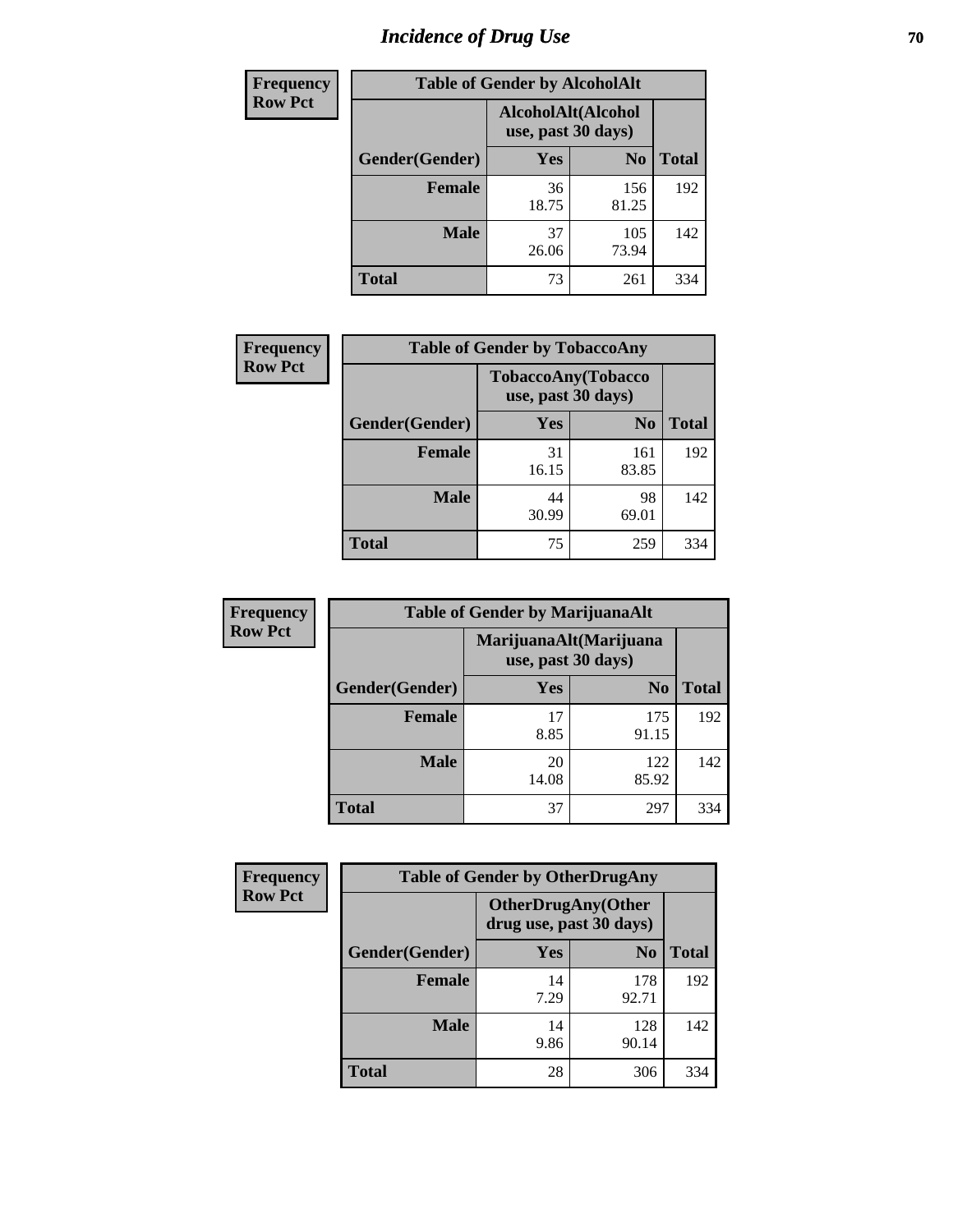#### *Average Age at Onset of Use* **71** *Results for "Average Age at Onset of Use" questions exclude students who said they did not use that substance*

#### **Gender=Female**

| <b>Variable</b>                 | <b>Label</b>                                                       | <b>Mean</b> |
|---------------------------------|--------------------------------------------------------------------|-------------|
| Alcoholinit2                    | I started using alcohol when I was                                 | 14.08       |
| Cigarettesinit2                 | I started smoking tobacco when I was                               | 12.93       |
| Smokelessinit2                  | I started chewing tobacco when I was                               | 11.91       |
| Marijuanainit2                  | I started using marijuana when I was                               | 14.81       |
| Cocaineinit2                    | I started using cocaine when I was                                 | 12.75       |
| Inhalantsinit2                  | I started using inhalants when I was                               | 9.80        |
| Steroidsinit2                   | I started using steroids when I was                                | 12.00       |
| Ecstasyinit2                    | I started using ecstasy when I was                                 | 13.00       |
| Methinit2                       | I started using methamphetamines when I was                        | 12.00       |
| Hallucinogensinit2              | I started using hallucinogens when I was                           | 13.67       |
| Prescription in it <sub>2</sub> | I started using prescription drugs not prescribed to me when I was | 12.85       |

#### **Gender=Male**

| <b>Variable</b>    | Label                                                              | <b>Mean</b> |
|--------------------|--------------------------------------------------------------------|-------------|
| Alcoholinit2       | I started using alcohol when I was                                 | 13.88       |
| Cigarettesinit2    | I started smoking tobacco when I was                               | 13.33       |
| Smokelessinit2     | I started chewing tobacco when I was                               | 13.59       |
| Marijuanainit2     | I started using marijuana when I was                               | 13.63       |
| Cocaineinit2       | I started using cocaine when I was                                 | 14.33       |
| Inhalantsinit2     | I started using inhalants when I was                               | 11.50       |
| Steroidsinit2      | I started using steroids when I was                                | 14.00       |
| Ecstasyinit2       | I started using ecstasy when I was                                 | 15.17       |
| Methinit2          | I started using methamphetamines when I was                        | 15.00       |
| Hallucinogensinit2 | I started using hallucinogens when I was                           | 13.33       |
| Prescriptioninit2  | I started using prescription drugs not prescribed to me when I was | 14.79       |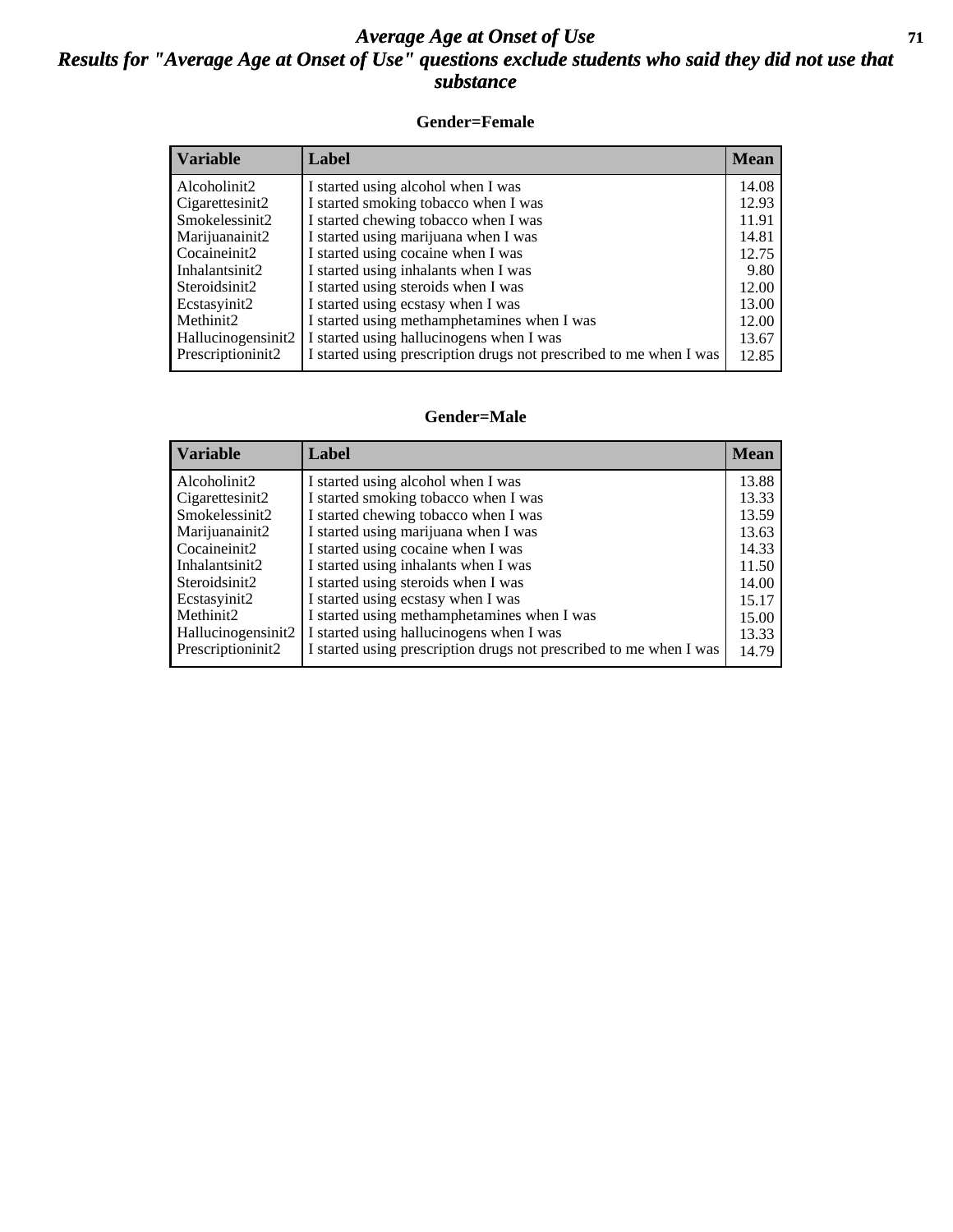# *I Think These Drugs are Harmful* **72**

| <b>Frequency</b> | <b>Table of Gender by Alcoholharmdich</b> |                                                   |                |              |
|------------------|-------------------------------------------|---------------------------------------------------|----------------|--------------|
| <b>Row Pct</b>   |                                           | Alcoholharmdich(I<br>think alcohol is<br>harmful) |                |              |
|                  | Gender(Gender)                            | <b>Yes</b>                                        | N <sub>0</sub> | <b>Total</b> |
|                  | <b>Female</b>                             | 156<br>81.25                                      | 36<br>18.75    | 192          |
|                  | <b>Male</b>                               | 112<br>78.87                                      | 30<br>21.13    | 142          |
|                  | Total                                     | 268                                               | 66             | 334          |

| Frequency      | <b>Table of Gender by Tobaccoharmdich</b> |                                                   |                |              |  |
|----------------|-------------------------------------------|---------------------------------------------------|----------------|--------------|--|
| <b>Row Pct</b> |                                           | Tobaccoharmdich(I<br>think tobacco is<br>harmful) |                |              |  |
|                | Gender(Gender)                            | Yes                                               | N <sub>0</sub> | <b>Total</b> |  |
|                | <b>Female</b>                             | 179<br>93.23                                      | 13<br>6.77     | 192          |  |
|                | <b>Male</b>                               | 127<br>89.44                                      | 15<br>10.56    | 142          |  |
|                | <b>Total</b>                              | 306                                               | 28             | 334          |  |

| Frequency      | <b>Table of Gender by Marijuanaharmdich</b> |                                                       |                |              |  |
|----------------|---------------------------------------------|-------------------------------------------------------|----------------|--------------|--|
| <b>Row Pct</b> |                                             | Marijuanaharmdich(I<br>think marijuana is<br>harmful) |                |              |  |
|                | Gender(Gender)                              | <b>Yes</b>                                            | N <sub>0</sub> | <b>Total</b> |  |
|                | <b>Female</b>                               | 159<br>82.81                                          | 33<br>17.19    | 192          |  |
|                | <b>Male</b>                                 | 97<br>68.31                                           | 45<br>31.69    | 142          |  |
|                | <b>Total</b>                                | 256                                                   | 78             | 334          |  |

| Frequency      | <b>Table of Gender by Otherdrugharmdich</b> |                                                          |                |              |  |
|----------------|---------------------------------------------|----------------------------------------------------------|----------------|--------------|--|
| <b>Row Pct</b> |                                             | Otherdrugharmdich(I<br>think other drugs are<br>harmful) |                |              |  |
|                | Gender(Gender)                              | <b>Yes</b>                                               | N <sub>0</sub> | <b>Total</b> |  |
|                | <b>Female</b>                               | 183<br>95.31                                             | 9<br>4.69      | 192          |  |
|                | <b>Male</b>                                 | 129<br>90.85                                             | 13<br>9.15     | 142          |  |
|                | <b>Total</b>                                | 312                                                      | 22             | 334          |  |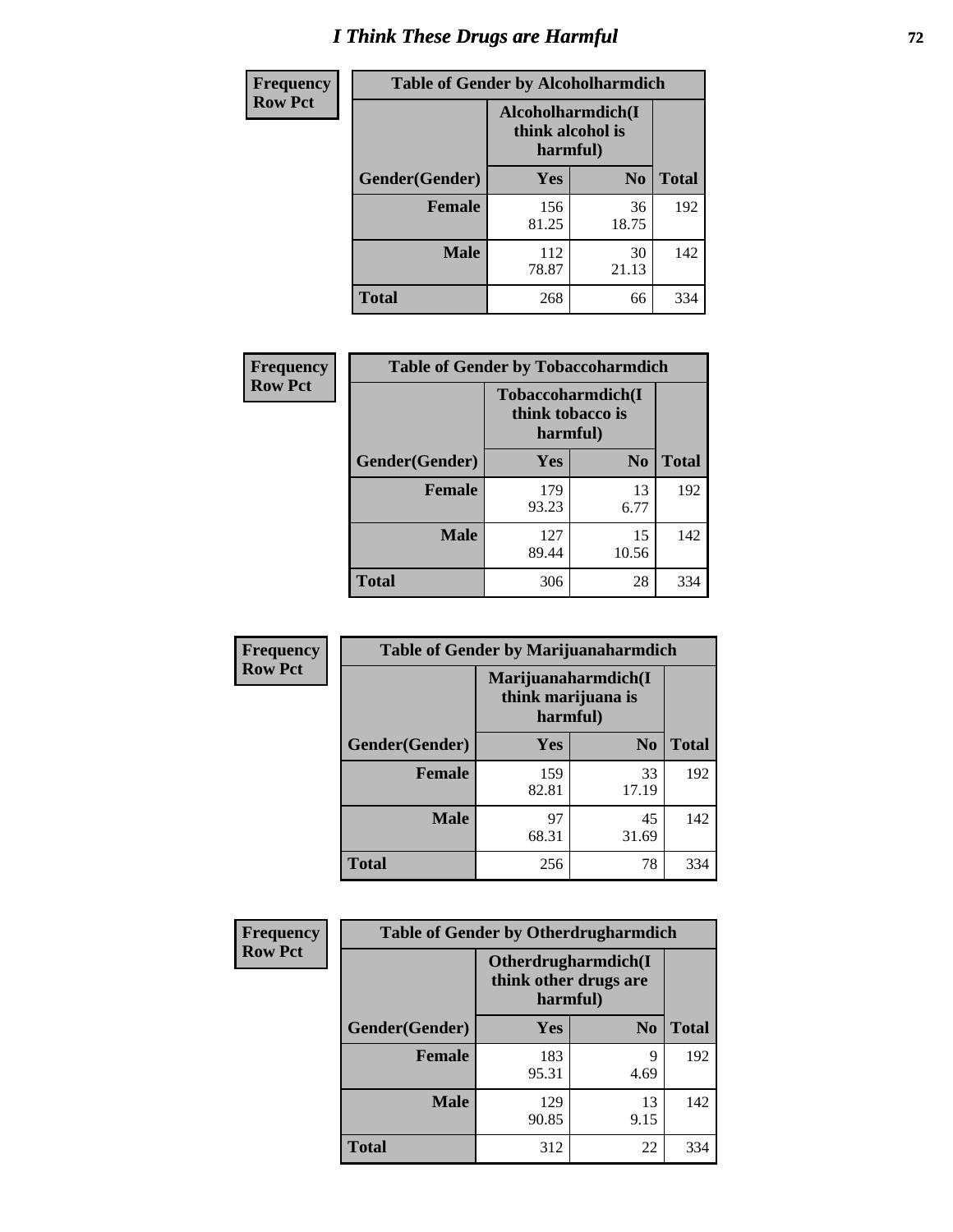| <b>Frequency</b> | <b>Table of Gender by Alcohollocation1</b> |                                                               |             |              |
|------------------|--------------------------------------------|---------------------------------------------------------------|-------------|--------------|
| <b>Row Pct</b>   |                                            | <b>Alcohollocation1(Places</b><br><b>Friends Use Alcohol)</b> |             |              |
|                  | Gender(Gender)                             |                                                               | Do Not Use  | <b>Total</b> |
|                  | <b>Female</b>                              | 124<br>64.58                                                  | 68<br>35.42 | 192          |
|                  | <b>Male</b>                                | 93<br>65.49                                                   | 49<br>34.51 | 142          |
|                  | <b>Total</b>                               | 217                                                           | 117         | 334          |

| <b>Frequency</b> | <b>Table of Gender by Alcohollocation2</b> |                                                               |             |              |
|------------------|--------------------------------------------|---------------------------------------------------------------|-------------|--------------|
| <b>Row Pct</b>   |                                            | <b>Alcohollocation2(Places</b><br><b>Friends Use Alcohol)</b> |             |              |
|                  | Gender(Gender)                             |                                                               | Home        | <b>Total</b> |
|                  | <b>Female</b>                              | 111<br>57.81                                                  | 81<br>42.19 | 192          |
|                  | <b>Male</b>                                | 84<br>59.15                                                   | 58<br>40.85 | 142          |
|                  | <b>Total</b>                               | 195                                                           | 139         | 334          |

| Frequency      | <b>Table of Gender by Alcohollocation3</b> |                                                               |               |              |
|----------------|--------------------------------------------|---------------------------------------------------------------|---------------|--------------|
| <b>Row Pct</b> |                                            | <b>Alcohollocation3(Places</b><br><b>Friends Use Alcohol)</b> |               |              |
|                | Gender(Gender)                             |                                                               | <b>School</b> | <b>Total</b> |
|                | <b>Female</b>                              | 186<br>96.88                                                  | 6<br>3.13     | 192          |
|                | <b>Male</b>                                | 133<br>93.66                                                  | q<br>6.34     | 142          |
|                | <b>Total</b>                               | 319                                                           | 15            | 334          |

| <b>Frequency</b> | <b>Table of Gender by Alcohollocation4</b> |                                                               |             |              |
|------------------|--------------------------------------------|---------------------------------------------------------------|-------------|--------------|
| <b>Row Pct</b>   |                                            | <b>Alcohollocation4(Places</b><br><b>Friends Use Alcohol)</b> |             |              |
|                  | Gender(Gender)                             |                                                               | Car         | <b>Total</b> |
|                  | <b>Female</b>                              | 160<br>83.33                                                  | 32<br>16.67 | 192          |
|                  | <b>Male</b>                                | 118<br>83.10                                                  | 24<br>16.90 | 142          |
|                  | <b>Total</b>                               | 278                                                           | 56          | 334          |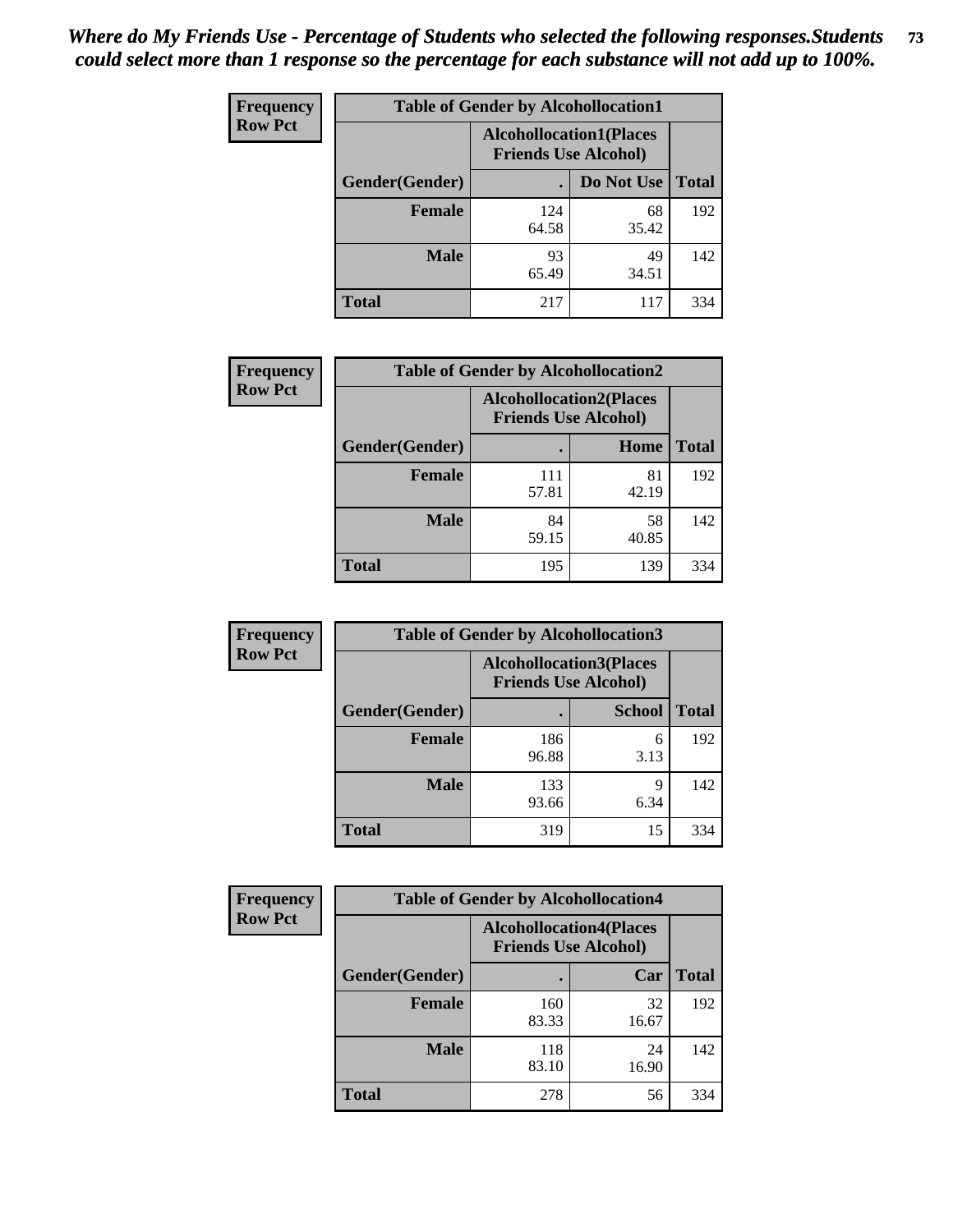| <b>Frequency</b> |                | <b>Table of Gender by Alcohollocation5</b>                     |                                 |              |
|------------------|----------------|----------------------------------------------------------------|---------------------------------|--------------|
| <b>Row Pct</b>   |                | <b>Alcohollocation5</b> (Places<br><b>Friends Use Alcohol)</b> |                                 |              |
|                  | Gender(Gender) | $\bullet$                                                      | <b>Friend's</b><br><b>House</b> | <b>Total</b> |
|                  | <b>Female</b>  | 94<br>48.96                                                    | 98<br>51.04                     | 192          |
|                  | <b>Male</b>    | 68<br>47.89                                                    | 74<br>52.11                     | 142          |
|                  | <b>Total</b>   | 162                                                            | 172                             | 334          |

| Frequency      | <b>Table of Gender by Alcohollocation6</b> |                                                               |              |              |
|----------------|--------------------------------------------|---------------------------------------------------------------|--------------|--------------|
| <b>Row Pct</b> |                                            | <b>Alcohollocation6(Places</b><br><b>Friends Use Alcohol)</b> |              |              |
|                | Gender(Gender)                             |                                                               | <b>Other</b> | <b>Total</b> |
|                | Female                                     | 135<br>70.31                                                  | 57<br>29.69  | 192          |
|                | <b>Male</b>                                | 93<br>65.49                                                   | 49<br>34.51  | 142          |
|                | <b>Total</b>                               | 228                                                           | 106          | 334          |

| Frequency      | <b>Table of Gender by Tobaccolocation1</b> |                                                               |              |              |  |
|----------------|--------------------------------------------|---------------------------------------------------------------|--------------|--------------|--|
| <b>Row Pct</b> |                                            | <b>Tobaccolocation1(Places</b><br><b>Friends Use Tobacco)</b> |              |              |  |
|                | Gender(Gender)                             |                                                               | Do Not Use   | <b>Total</b> |  |
|                | Female                                     | 83<br>43.23                                                   | 109<br>56.77 | 192          |  |
|                | <b>Male</b>                                | 82<br>57.75                                                   | 60<br>42.25  | 142          |  |
|                | <b>Total</b>                               | 165                                                           | 169          | 334          |  |

| <b>Frequency</b> |                | <b>Table of Gender by Tobaccolocation2</b>                    |             |              |
|------------------|----------------|---------------------------------------------------------------|-------------|--------------|
| <b>Row Pct</b>   |                | <b>Tobaccolocation2(Places</b><br><b>Friends Use Tobacco)</b> |             |              |
|                  | Gender(Gender) |                                                               | Home        | <b>Total</b> |
|                  | Female         | 128<br>66.67                                                  | 64<br>33.33 | 192          |
|                  | <b>Male</b>    | 75<br>52.82                                                   | 67<br>47.18 | 142          |
|                  | <b>Total</b>   | 203                                                           | 131         | 334          |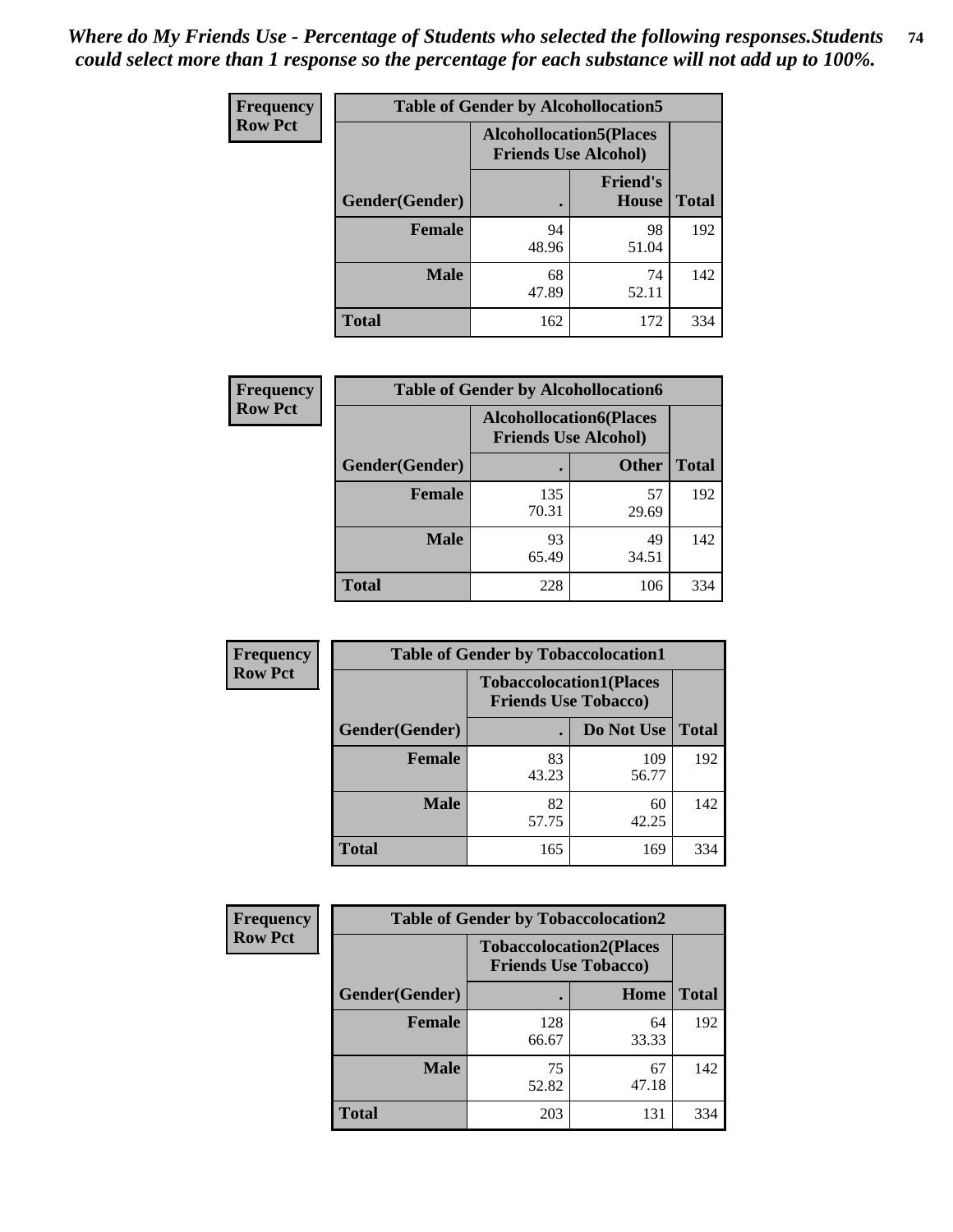| <b>Frequency</b> | <b>Table of Gender by Tobaccolocation3</b> |                                                               |               |              |
|------------------|--------------------------------------------|---------------------------------------------------------------|---------------|--------------|
| <b>Row Pct</b>   |                                            | <b>Tobaccolocation3(Places</b><br><b>Friends Use Tobacco)</b> |               |              |
|                  | Gender(Gender)                             |                                                               | <b>School</b> | <b>Total</b> |
|                  | <b>Female</b>                              | 163<br>84.90                                                  | 29<br>15.10   | 192          |
|                  | <b>Male</b>                                | 111<br>78.17                                                  | 31<br>21.83   | 142          |
|                  | <b>Total</b>                               | 274                                                           | 60            | 334          |

| <b>Frequency</b> | <b>Table of Gender by Tobaccolocation4</b> |                             |                                |              |
|------------------|--------------------------------------------|-----------------------------|--------------------------------|--------------|
| <b>Row Pct</b>   |                                            | <b>Friends Use Tobacco)</b> | <b>Tobaccolocation4(Places</b> |              |
|                  | Gender(Gender)                             |                             | Car                            | <b>Total</b> |
|                  | <b>Female</b>                              | 137<br>71.35                | 55<br>28.65                    | 192          |
|                  | <b>Male</b>                                | 92<br>64.79                 | 50<br>35.21                    | 142          |
|                  | <b>Total</b>                               | 229                         | 105                            | 334          |

| <b>Frequency</b> | <b>Table of Gender by Tobaccolocation5</b> |                                                               |                                 |              |
|------------------|--------------------------------------------|---------------------------------------------------------------|---------------------------------|--------------|
| <b>Row Pct</b>   |                                            | <b>Tobaccolocation5(Places</b><br><b>Friends Use Tobacco)</b> |                                 |              |
|                  | Gender(Gender)                             |                                                               | <b>Friend's</b><br><b>House</b> | <b>Total</b> |
|                  | Female                                     | 129<br>67.19                                                  | 63<br>32.81                     | 192          |
|                  | <b>Male</b>                                | 80<br>56.34                                                   | 62<br>43.66                     | 142          |
|                  | <b>Total</b>                               | 209                                                           | 125                             | 334          |

| <b>Frequency</b> | <b>Table of Gender by Tobaccolocation6</b> |                                                               |              |              |
|------------------|--------------------------------------------|---------------------------------------------------------------|--------------|--------------|
| <b>Row Pct</b>   |                                            | <b>Tobaccolocation6(Places</b><br><b>Friends Use Tobacco)</b> |              |              |
|                  | Gender(Gender)                             |                                                               | <b>Other</b> | <b>Total</b> |
|                  | Female                                     | 150<br>78.13                                                  | 42<br>21.88  | 192          |
|                  | <b>Male</b>                                | 94<br>66.20                                                   | 48<br>33.80  | 142          |
|                  | <b>Total</b>                               | 244                                                           | 90           | 334          |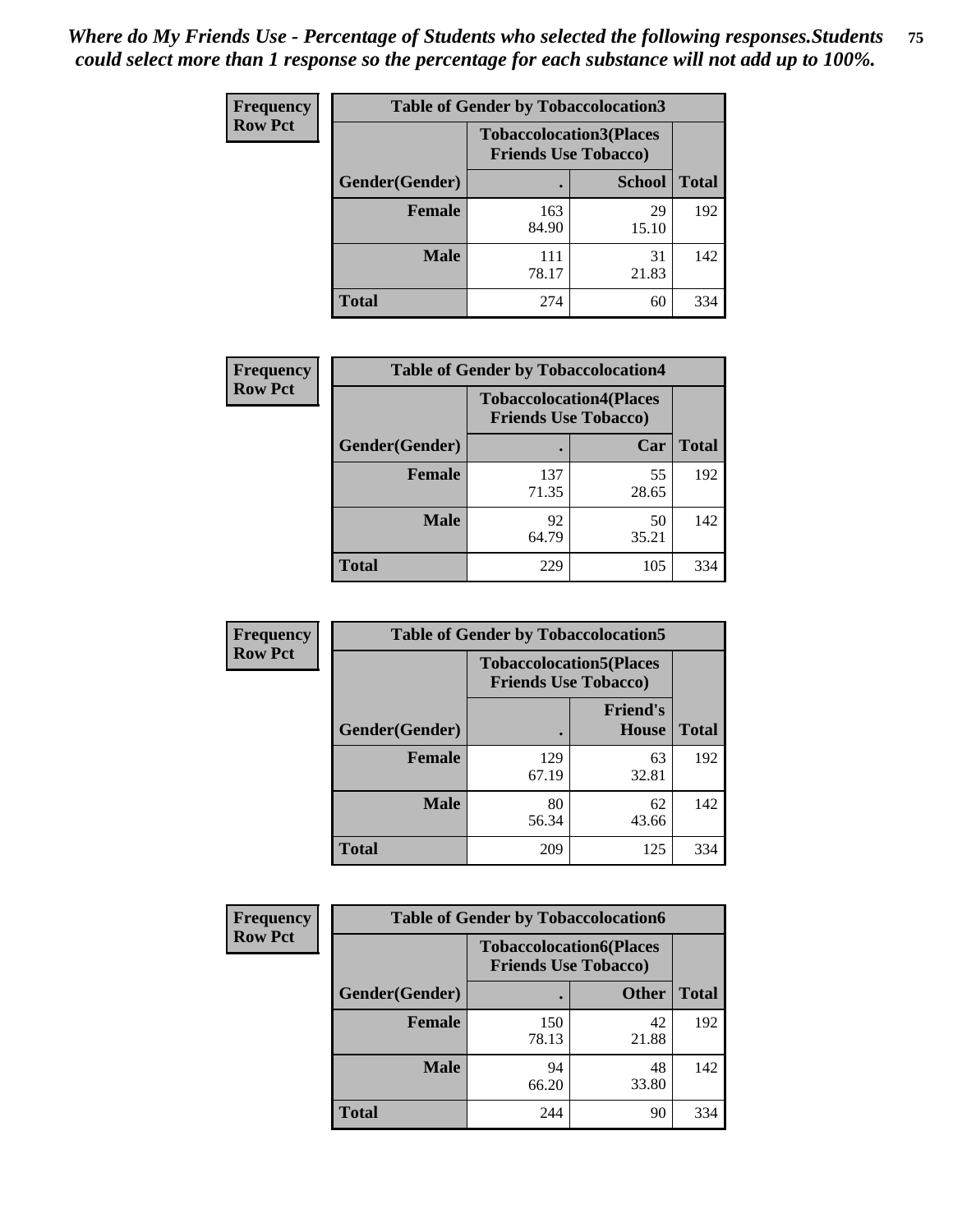| <b>Frequency</b> | <b>Table of Gender by Marijuanalocation1</b> |                                                                    |              |              |
|------------------|----------------------------------------------|--------------------------------------------------------------------|--------------|--------------|
| <b>Row Pct</b>   |                                              | <b>Marijuanalocation1(Places</b><br><b>Friends Use Marijuana</b> ) |              |              |
|                  | <b>Gender</b> (Gender)                       |                                                                    | Do Not Use   | <b>Total</b> |
|                  | <b>Female</b>                                | 62<br>32.29                                                        | 130<br>67.71 | 192          |
|                  | <b>Male</b>                                  | 57<br>40.14                                                        | 85<br>59.86  | 142          |
|                  | <b>Total</b>                                 | 119                                                                | 215          | 334          |

| <b>Frequency</b> | <b>Table of Gender by Marijuanalocation2</b> |                                                                    |             |              |
|------------------|----------------------------------------------|--------------------------------------------------------------------|-------------|--------------|
| <b>Row Pct</b>   |                                              | <b>Marijuanalocation2(Places</b><br><b>Friends Use Marijuana</b> ) |             |              |
|                  | Gender(Gender)                               |                                                                    | Home        | <b>Total</b> |
|                  | <b>Female</b>                                | 155<br>80.73                                                       | 37<br>19.27 | 192          |
|                  | <b>Male</b>                                  | 104<br>73.24                                                       | 38<br>26.76 | 142          |
|                  | <b>Total</b>                                 | 259                                                                | 75          | 334          |

| Frequency      | <b>Table of Gender by Marijuanalocation3</b> |                                                                    |               |              |  |
|----------------|----------------------------------------------|--------------------------------------------------------------------|---------------|--------------|--|
| <b>Row Pct</b> |                                              | <b>Marijuanalocation3(Places</b><br><b>Friends Use Marijuana</b> ) |               |              |  |
|                | Gender(Gender)                               |                                                                    | <b>School</b> | <b>Total</b> |  |
|                | Female                                       | 183<br>95.31                                                       | 9<br>4.69     | 192          |  |
|                | <b>Male</b>                                  | 133<br>93.66                                                       | 9<br>6.34     | 142          |  |
|                | <b>Total</b>                                 | 316                                                                | 18            | 334          |  |

| <b>Frequency</b> | <b>Table of Gender by Marijuanalocation4</b> |                                                                    |             |              |
|------------------|----------------------------------------------|--------------------------------------------------------------------|-------------|--------------|
| <b>Row Pct</b>   |                                              | <b>Marijuanalocation4(Places</b><br><b>Friends Use Marijuana</b> ) |             |              |
|                  | Gender(Gender)                               |                                                                    | Car         | <b>Total</b> |
|                  | <b>Female</b>                                | 150<br>78.13                                                       | 42<br>21.88 | 192          |
|                  | <b>Male</b>                                  | 115<br>80.99                                                       | 27<br>19.01 | 142          |
|                  | <b>Total</b>                                 | 265                                                                | 69          | 334          |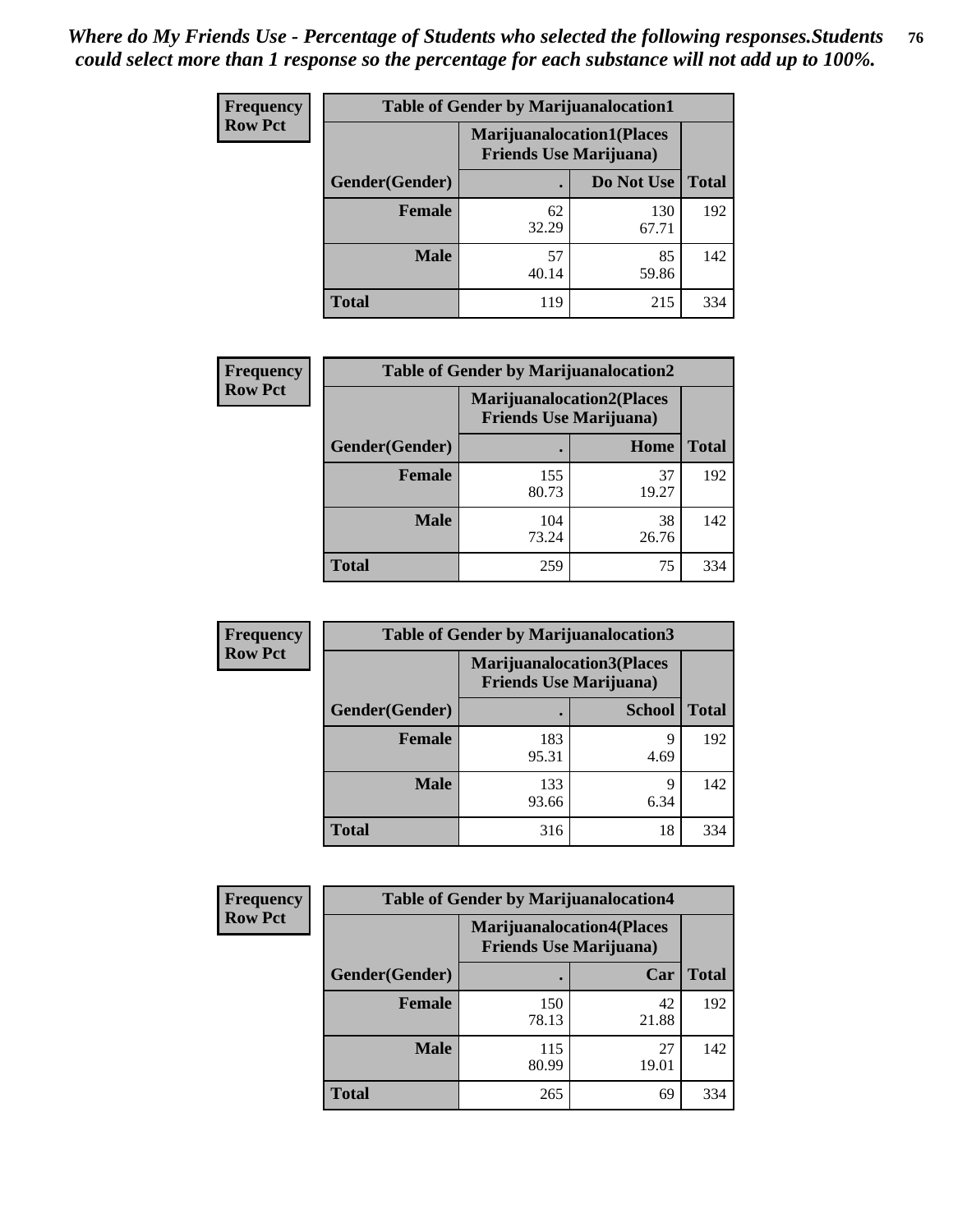| Frequency      | <b>Table of Gender by Marijuanalocation5</b> |                                                                     |                          |              |
|----------------|----------------------------------------------|---------------------------------------------------------------------|--------------------------|--------------|
| <b>Row Pct</b> |                                              | <b>Marijuanalocation5</b> (Places<br><b>Friends Use Marijuana</b> ) |                          |              |
|                | Gender(Gender)                               |                                                                     | <b>Friend's</b><br>House | <b>Total</b> |
|                | <b>Female</b>                                | 144<br>75.00                                                        | 48<br>25.00              | 192          |
|                | <b>Male</b>                                  | 102<br>71.83                                                        | 40<br>28.17              | 142          |
|                | <b>Total</b>                                 | 246                                                                 | 88                       | 334          |

| <b>Frequency</b> | <b>Table of Gender by Marijuanalocation6</b> |                                |                                  |              |
|------------------|----------------------------------------------|--------------------------------|----------------------------------|--------------|
| <b>Row Pct</b>   |                                              | <b>Friends Use Marijuana</b> ) | <b>Marijuanalocation6(Places</b> |              |
|                  | <b>Gender</b> (Gender)                       |                                | <b>Other</b>                     | <b>Total</b> |
|                  | <b>Female</b>                                | 164<br>85.42                   | 28<br>14.58                      | 192          |
|                  | <b>Male</b>                                  | 108<br>76.06                   | 34<br>23.94                      | 142          |
|                  | <b>Total</b>                                 | 272                            | 62                               | 334          |

| Frequency      | <b>Table of Gender by Otherdruglocation1</b> |                                                                                |              |              |
|----------------|----------------------------------------------|--------------------------------------------------------------------------------|--------------|--------------|
| <b>Row Pct</b> |                                              | <b>Otherdruglocation1(Places</b><br><b>Friends Use Other Illegal</b><br>Drugs) |              |              |
|                | <b>Gender</b> (Gender)                       |                                                                                | Do Not Use   | <b>Total</b> |
|                | <b>Female</b>                                | 43<br>22.40                                                                    | 149<br>77.60 | 192          |
|                | <b>Male</b>                                  | 34<br>23.94                                                                    | 108<br>76.06 | 142          |
|                | <b>Total</b>                                 | 77                                                                             | 257          | 334          |

| <b>Frequency</b> | <b>Table of Gender by Otherdruglocation2</b> |                                            |                                  |              |
|------------------|----------------------------------------------|--------------------------------------------|----------------------------------|--------------|
| <b>Row Pct</b>   |                                              | <b>Friends Use Other Illegal</b><br>Drugs) | <b>Otherdruglocation2(Places</b> |              |
|                  | Gender(Gender)                               |                                            | Home                             | <b>Total</b> |
|                  | Female                                       | 169<br>88.02                               | 23<br>11.98                      | 192          |
|                  | <b>Male</b>                                  | 119<br>83.80                               | 23<br>16.20                      | 142          |
|                  | <b>Total</b>                                 | 288                                        | 46                               | 334          |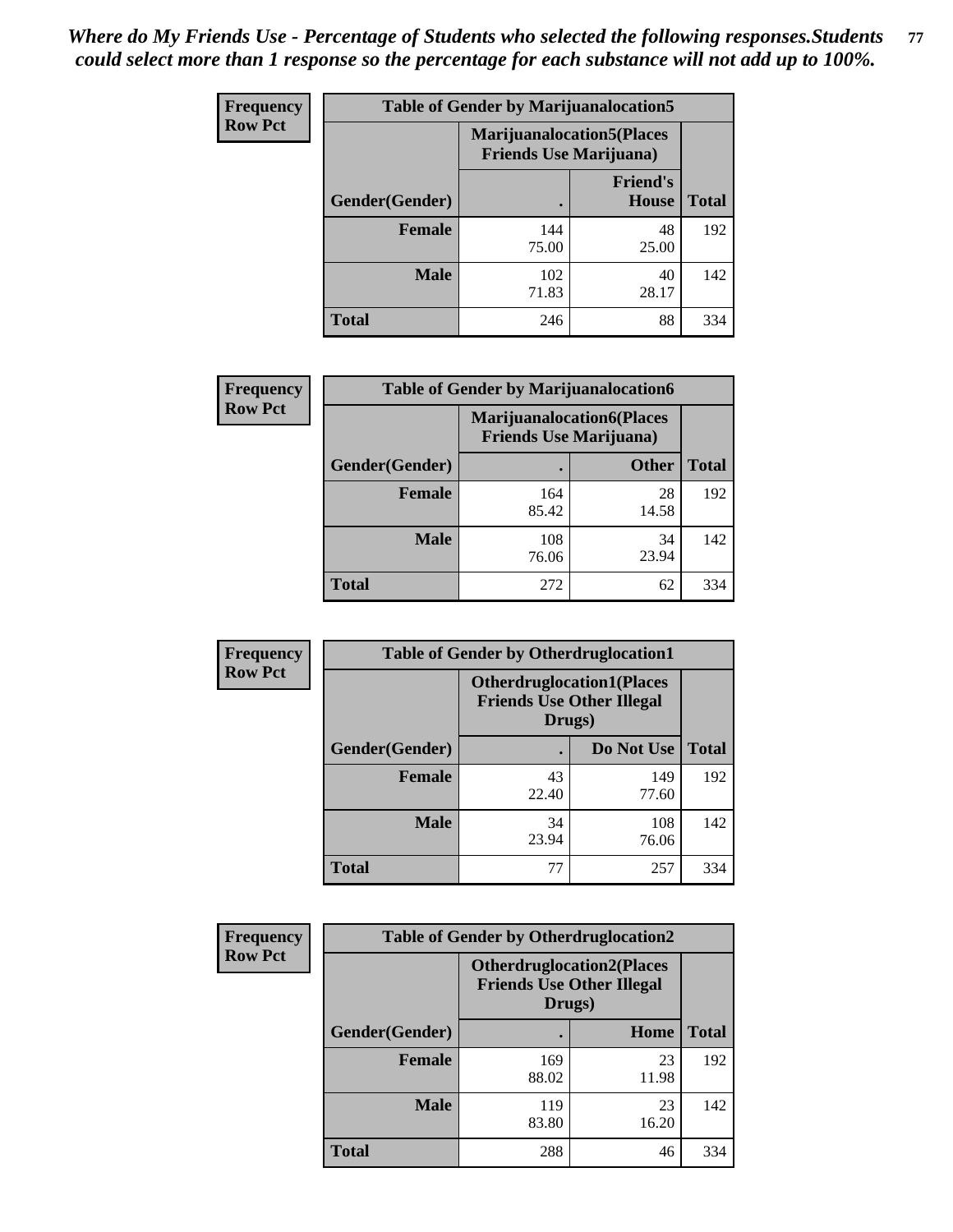| <b>Frequency</b> | <b>Table of Gender by Otherdruglocation3</b> |              |                                                                      |              |
|------------------|----------------------------------------------|--------------|----------------------------------------------------------------------|--------------|
| <b>Row Pct</b>   |                                              | Drugs)       | <b>Otherdruglocation3(Places</b><br><b>Friends Use Other Illegal</b> |              |
|                  | Gender(Gender)                               |              | <b>School</b>                                                        | <b>Total</b> |
|                  | <b>Female</b>                                | 184<br>95.83 | 8<br>4.17                                                            | 192          |
|                  | <b>Male</b>                                  | 132<br>92.96 | 10<br>7.04                                                           | 142          |
|                  | <b>Total</b>                                 | 316          | 18                                                                   | 334          |

| Frequency      | <b>Table of Gender by Otherdruglocation4</b> |                                                                                |             |              |
|----------------|----------------------------------------------|--------------------------------------------------------------------------------|-------------|--------------|
| <b>Row Pct</b> |                                              | <b>Otherdruglocation4(Places</b><br><b>Friends Use Other Illegal</b><br>Drugs) |             |              |
|                | Gender(Gender)                               |                                                                                | Car         | <b>Total</b> |
|                | <b>Female</b>                                | 176<br>91.67                                                                   | 16<br>8.33  | 192          |
|                | <b>Male</b>                                  | 127<br>89.44                                                                   | 15<br>10.56 | 142          |
|                | <b>Total</b>                                 | 303                                                                            | 31          | 334          |

| Frequency      | <b>Table of Gender by Otherdruglocation5</b> |                                            |                                  |              |
|----------------|----------------------------------------------|--------------------------------------------|----------------------------------|--------------|
| <b>Row Pct</b> |                                              | <b>Friends Use Other Illegal</b><br>Drugs) | <b>Otherdruglocation5(Places</b> |              |
|                | Gender(Gender)                               |                                            | <b>Friend's</b><br>House         | <b>Total</b> |
|                | Female                                       | 161<br>83.85                               | 31<br>16.15                      | 192          |
|                | <b>Male</b>                                  | 115<br>80.99                               | 27<br>19.01                      | 142          |
|                | <b>Total</b>                                 | 276                                        | 58                               | 334          |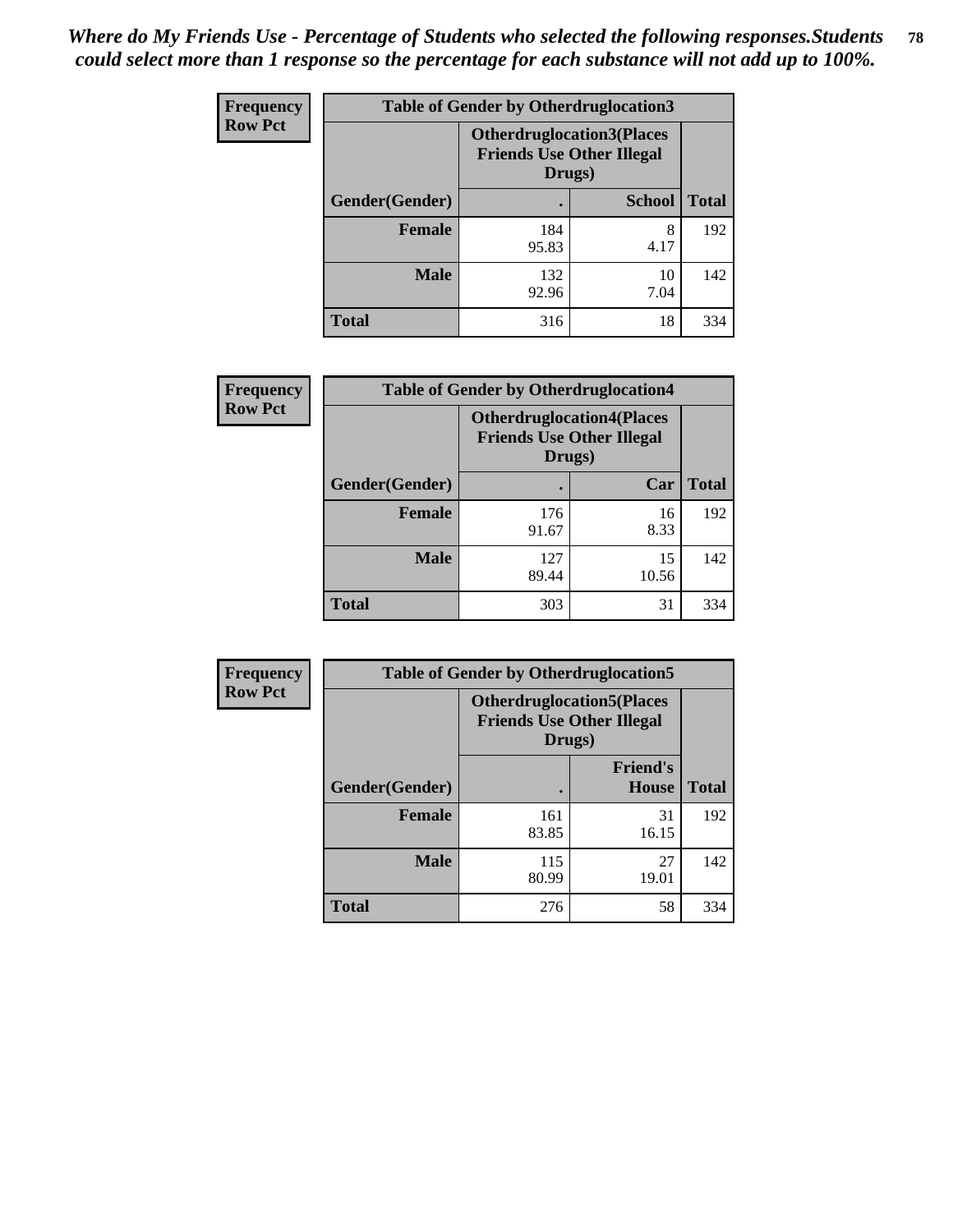| Frequency      | <b>Table of Gender by Otherdruglocation6</b> |                                                                                |              |              |
|----------------|----------------------------------------------|--------------------------------------------------------------------------------|--------------|--------------|
| <b>Row Pct</b> |                                              | <b>Otherdruglocation6(Places</b><br><b>Friends Use Other Illegal</b><br>Drugs) |              |              |
|                | Gender(Gender)                               |                                                                                | <b>Other</b> | <b>Total</b> |
|                | Female                                       | 170<br>88.54                                                                   | 22<br>11.46  | 192          |
|                | <b>Male</b>                                  | 119<br>83.80                                                                   | 23<br>16.20  | 142          |
|                | <b>Total</b>                                 | 289                                                                            | 45           | 334          |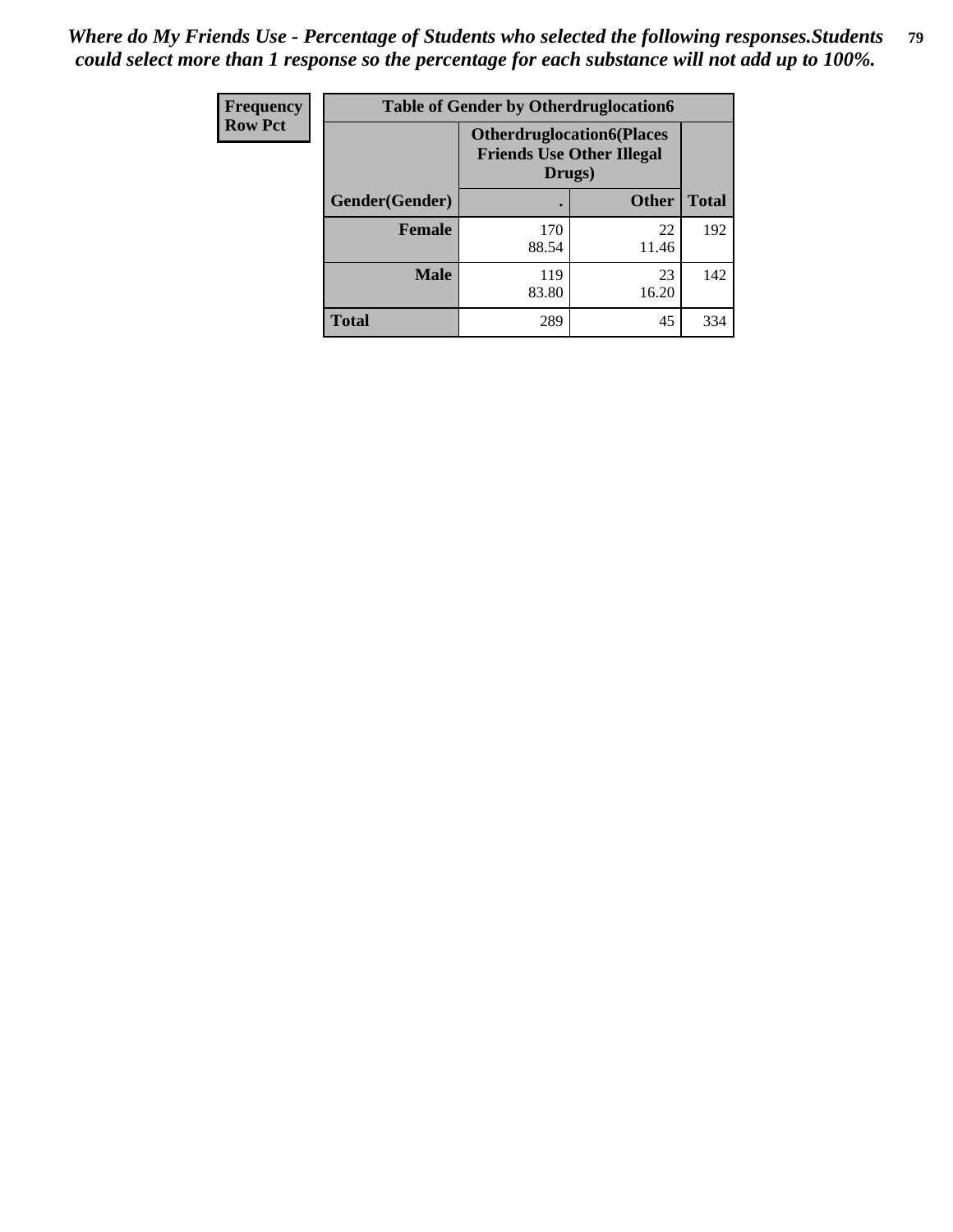| <b>Frequency</b> | <b>Table of Gender by Alcoholtime1</b> |                                                          |                      |              |
|------------------|----------------------------------------|----------------------------------------------------------|----------------------|--------------|
| <b>Row Pct</b>   |                                        | <b>Alcoholtime1(Times</b><br><b>Friends Use Alcohol)</b> |                      |              |
|                  | Gender(Gender)                         | $\bullet$                                                | Do Not<br><b>Use</b> | <b>Total</b> |
|                  | <b>Female</b>                          | 125<br>65.10                                             | 67<br>34.90          | 192          |
|                  | <b>Male</b>                            | 92<br>64.79                                              | 50<br>35.21          | 142          |
|                  | <b>Total</b>                           | 217                                                      | 117                  | 334          |

| Frequency      | <b>Table of Gender by Alcoholtime2</b> |                                                          |                            |              |
|----------------|----------------------------------------|----------------------------------------------------------|----------------------------|--------------|
| <b>Row Pct</b> |                                        | <b>Alcoholtime2(Times</b><br><b>Friends Use Alcohol)</b> |                            |              |
|                | Gender(Gender)                         |                                                          | <b>On Way</b><br>to School | <b>Total</b> |
|                | <b>Female</b>                          | 183<br>95.31                                             | 9<br>4.69                  | 192          |
|                | <b>Male</b>                            | 133<br>93.66                                             | 9<br>6.34                  | 142          |
|                | <b>Total</b>                           | 316                                                      | 18                         | 334          |

| Frequency      | <b>Table of Gender by Alcoholtime3</b> |                                                   |                                |              |
|----------------|----------------------------------------|---------------------------------------------------|--------------------------------|--------------|
| <b>Row Pct</b> |                                        | Alcoholtime3(Times<br><b>Friends Use Alcohol)</b> |                                |              |
|                | Gender(Gender)                         |                                                   | <b>During</b><br><b>School</b> | <b>Total</b> |
|                | Female                                 | 185<br>96.35                                      | 3.65                           | 192          |
|                | <b>Male</b>                            | 136<br>95.77                                      | 6<br>4.23                      | 142          |
|                | <b>Total</b>                           | 321                                               | 13                             | 334          |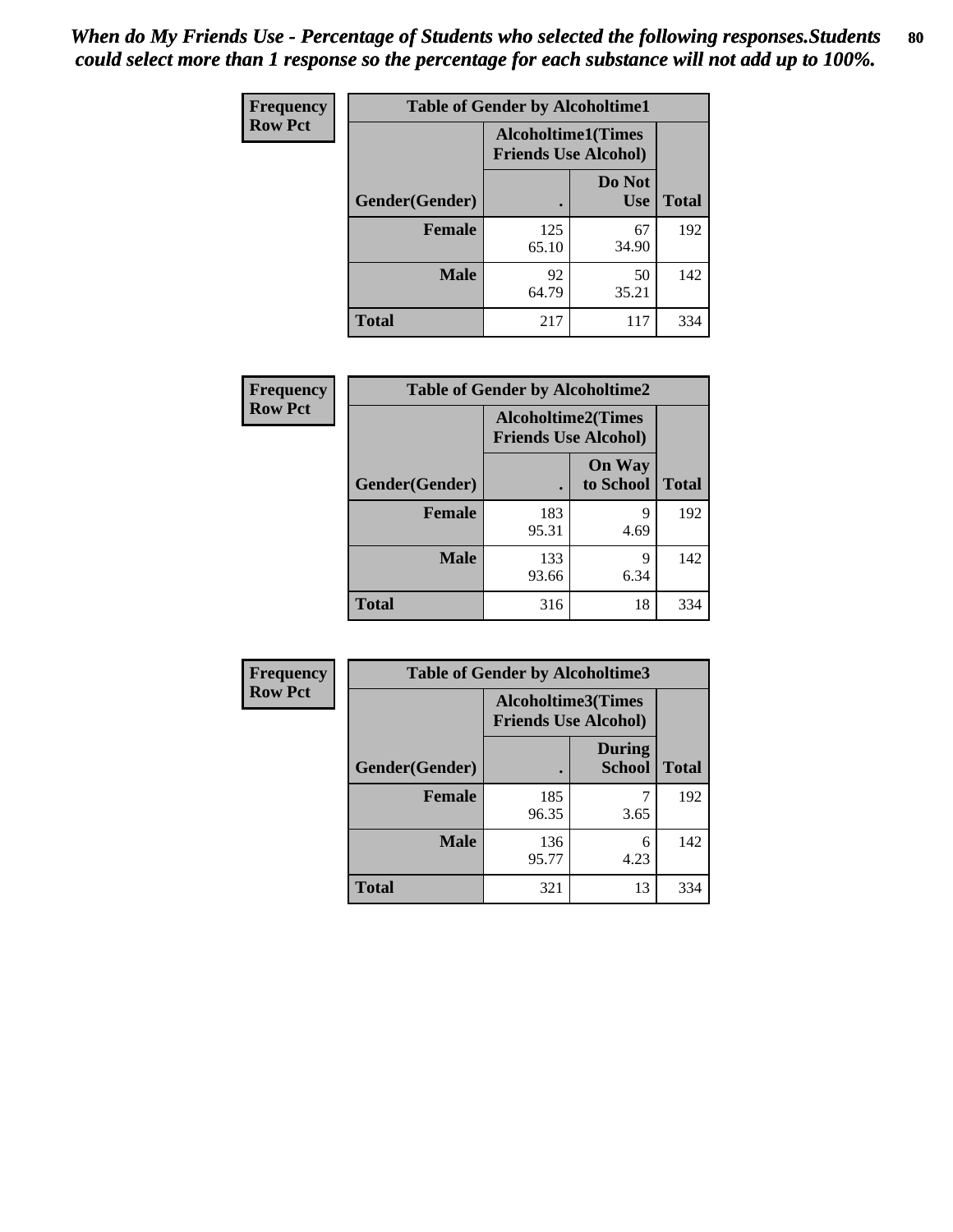*When do My Friends Use - Percentage of Students who selected the following responses.Students could select more than 1 response so the percentage for each substance will not add up to 100%.* **81**

| <b>Frequency</b> | <b>Table of Gender by Alcoholtime4</b> |                                                          |                                                |              |
|------------------|----------------------------------------|----------------------------------------------------------|------------------------------------------------|--------------|
| <b>Row Pct</b>   |                                        | <b>Alcoholtime4(Times</b><br><b>Friends Use Alcohol)</b> |                                                |              |
|                  | Gender(Gender)                         |                                                          | <b>On Way</b><br>Home<br>From<br><b>School</b> | <b>Total</b> |
|                  | <b>Female</b>                          | 177<br>92.19                                             | 15<br>7.81                                     | 192          |
|                  | <b>Male</b>                            | 129<br>90.85                                             | 13<br>9.15                                     | 142          |
|                  | <b>Total</b>                           | 306                                                      | 28                                             | 334          |

| <b>Frequency</b> | <b>Table of Gender by Alcoholtime5</b> |                                                           |                   |              |
|------------------|----------------------------------------|-----------------------------------------------------------|-------------------|--------------|
| <b>Row Pct</b>   |                                        | <b>Alcoholtime5</b> (Times<br><b>Friends Use Alcohol)</b> |                   |              |
|                  | Gender(Gender)                         |                                                           | <b>Weeknights</b> | <b>Total</b> |
|                  | <b>Female</b>                          | 156<br>81.25                                              | 36<br>18.75       | 192          |
|                  | <b>Male</b>                            | 111<br>78.17                                              | 31<br>21.83       | 142          |
|                  | <b>Total</b>                           | 267                                                       | 67                | 334          |

| <b>Frequency</b> | <b>Table of Gender by Alcoholtime6</b> |             |                                                           |              |
|------------------|----------------------------------------|-------------|-----------------------------------------------------------|--------------|
| <b>Row Pct</b>   |                                        |             | <b>Alcoholtime6</b> (Times<br><b>Friends Use Alcohol)</b> |              |
|                  | Gender(Gender)                         |             | <b>Weekends</b>                                           | <b>Total</b> |
|                  | Female                                 | 57<br>29.69 | 135<br>70.31                                              | 192          |
|                  | <b>Male</b>                            | 46<br>32.39 | 96<br>67.61                                               | 142          |
|                  | <b>Total</b>                           | 103         | 231                                                       | 334          |

| <b>Frequency</b> | <b>Table of Gender by Tobaccotime1</b> |                                                          |                      |              |
|------------------|----------------------------------------|----------------------------------------------------------|----------------------|--------------|
| <b>Row Pct</b>   |                                        | <b>Tobaccotime1(Times</b><br><b>Friends Use Tobacco)</b> |                      |              |
|                  | Gender(Gender)                         |                                                          | Do Not<br><b>Use</b> | <b>Total</b> |
|                  | <b>Female</b>                          | 82<br>42.71                                              | 110<br>57.29         | 192          |
|                  | <b>Male</b>                            | 80<br>56.34                                              | 62<br>43.66          | 142          |
|                  | <b>Total</b>                           | 162                                                      | 172                  | 334          |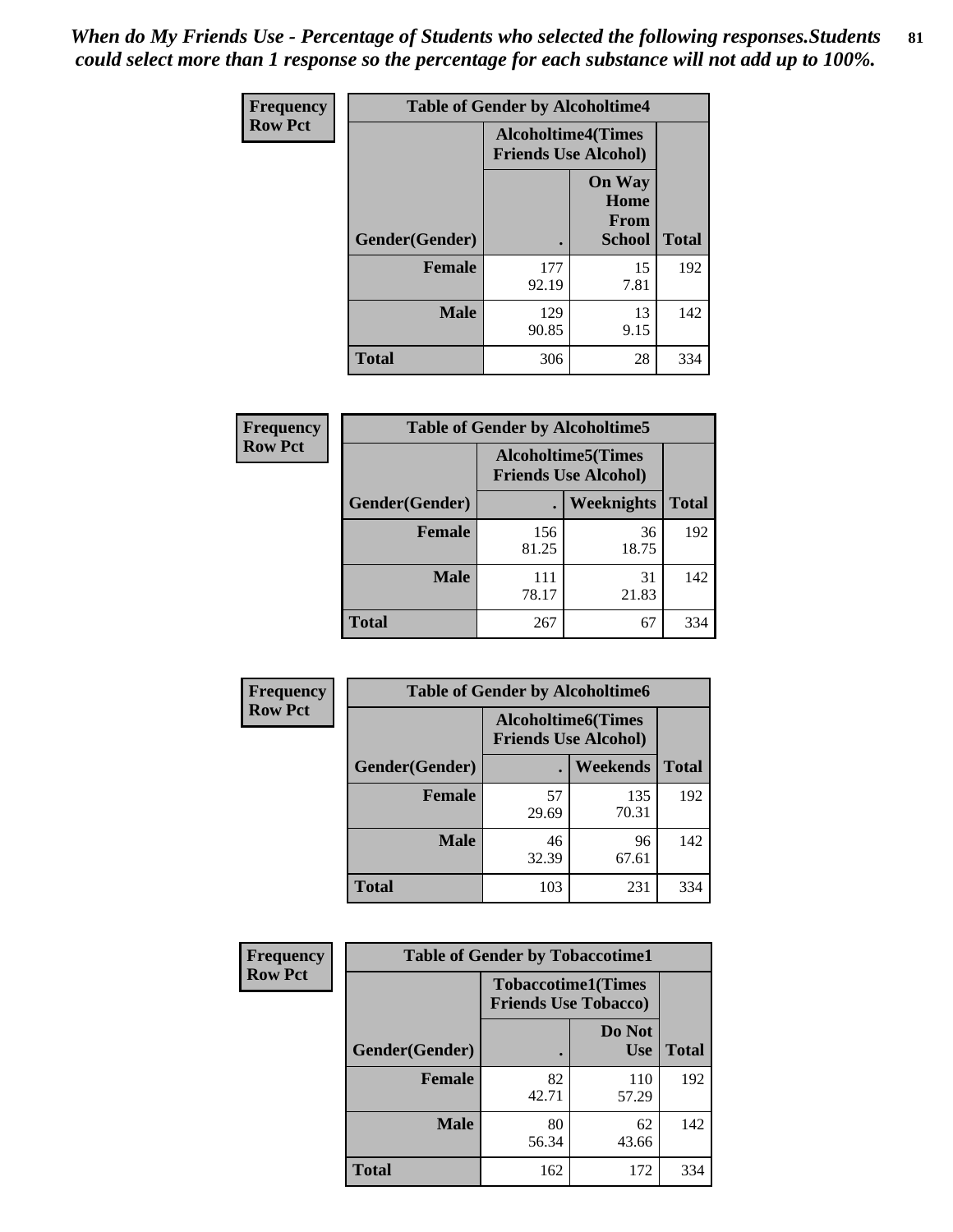| <b>Frequency</b> | <b>Table of Gender by Tobaccotime2</b> |                                                          |                            |              |
|------------------|----------------------------------------|----------------------------------------------------------|----------------------------|--------------|
| <b>Row Pct</b>   |                                        | <b>Tobaccotime2(Times</b><br><b>Friends Use Tobacco)</b> |                            |              |
|                  | Gender(Gender)                         |                                                          | <b>On Way</b><br>to School | <b>Total</b> |
|                  | <b>Female</b>                          | 143<br>74.48                                             | 49<br>25.52                | 192          |
|                  | <b>Male</b>                            | 97<br>68.31                                              | 45<br>31.69                | 142          |
|                  | <b>Total</b>                           | 240                                                      | 94                         | 334          |

| Frequency      | <b>Table of Gender by Tobaccotime3</b> |                                                          |                                |              |
|----------------|----------------------------------------|----------------------------------------------------------|--------------------------------|--------------|
| <b>Row Pct</b> |                                        | <b>Tobaccotime3(Times</b><br><b>Friends Use Tobacco)</b> |                                |              |
|                | Gender(Gender)                         |                                                          | <b>During</b><br><b>School</b> | <b>Total</b> |
|                | <b>Female</b>                          | 170<br>88.54                                             | 22<br>11.46                    | 192          |
|                | <b>Male</b>                            | 111<br>78.17                                             | 31<br>21.83                    | 142          |
|                | <b>Total</b>                           | 281                                                      | 53                             | 334          |

| <b>Frequency</b> | <b>Table of Gender by Tobaccotime4</b> |                                                          |                                                       |              |
|------------------|----------------------------------------|----------------------------------------------------------|-------------------------------------------------------|--------------|
| <b>Row Pct</b>   |                                        | <b>Tobaccotime4(Times</b><br><b>Friends Use Tobacco)</b> |                                                       |              |
|                  | Gender(Gender)                         |                                                          | <b>On Way</b><br>Home<br><b>From</b><br><b>School</b> | <b>Total</b> |
|                  | <b>Female</b>                          | 177<br>92.19                                             | 15<br>7.81                                            | 192          |
|                  | <b>Male</b>                            | 129<br>90.85                                             | 13<br>9.15                                            | 142          |
|                  | <b>Total</b>                           | 306                                                      | 28                                                    | 334          |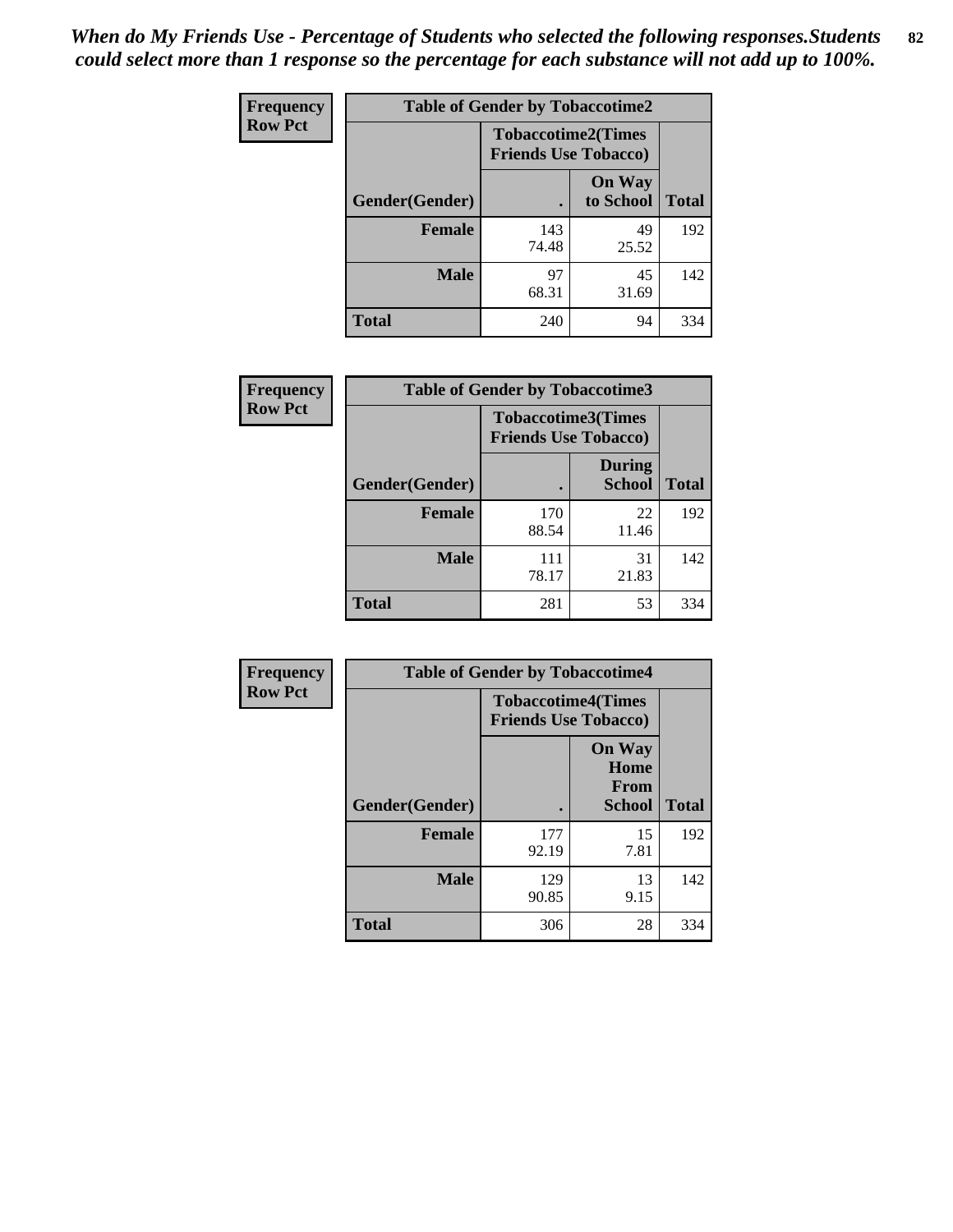| Frequency      | <b>Table of Gender by Tobaccotime5</b> |              |                                                           |              |  |
|----------------|----------------------------------------|--------------|-----------------------------------------------------------|--------------|--|
| <b>Row Pct</b> |                                        |              | <b>Tobaccotime5</b> (Times<br><b>Friends Use Tobacco)</b> |              |  |
|                | Gender(Gender)                         |              | Weeknights                                                | <b>Total</b> |  |
|                | <b>Female</b>                          | 133<br>69.27 | 59<br>30.73                                               | 192          |  |
|                | <b>Male</b>                            | 78<br>54.93  | 64<br>45.07                                               | 142          |  |
|                | <b>Total</b>                           | 211          | 123                                                       | 334          |  |

| Frequency      | <b>Table of Gender by Tobaccotime6</b> |                                                          |             |              |
|----------------|----------------------------------------|----------------------------------------------------------|-------------|--------------|
| <b>Row Pct</b> |                                        | <b>Tobaccotime6(Times</b><br><b>Friends Use Tobacco)</b> |             |              |
|                | Gender(Gender)                         |                                                          | Weekends    | <b>Total</b> |
|                | <b>Female</b>                          | 111<br>57.81                                             | 81<br>42.19 | 192          |
|                | <b>Male</b>                            | 72<br>50.70                                              | 70<br>49.30 | 142          |
|                | <b>Total</b>                           | 183                                                      | 151         | 334          |

| <b>Frequency</b> | <b>Table of Gender by Marijuanatime1</b> |                                |                             |              |
|------------------|------------------------------------------|--------------------------------|-----------------------------|--------------|
| <b>Row Pct</b>   |                                          | <b>Friends Use Marijuana</b> ) | <b>Marijuanatime1(Times</b> |              |
|                  | Gender(Gender)                           |                                | Do Not Use                  | <b>Total</b> |
|                  | <b>Female</b>                            | 64<br>33.33                    | 128<br>66.67                | 192          |
|                  | <b>Male</b>                              | 54<br>38.03                    | 88<br>61.97                 | 142          |
|                  | <b>Total</b>                             | 118                            | 216                         | 334          |

| <b>Frequency</b> | <b>Table of Gender by Marijuanatime2</b> |                                                        |                            |              |
|------------------|------------------------------------------|--------------------------------------------------------|----------------------------|--------------|
| <b>Row Pct</b>   |                                          | Marijuanatime2(Times<br><b>Friends Use Marijuana</b> ) |                            |              |
|                  | Gender(Gender)                           |                                                        | On Way to<br><b>School</b> | <b>Total</b> |
|                  | <b>Female</b>                            | 173<br>90.10                                           | 19<br>9.90                 | 192          |
|                  | <b>Male</b>                              | 126<br>88.73                                           | 16<br>11.27                | 142          |
|                  | <b>Total</b>                             | 299                                                    | 35                         | 334          |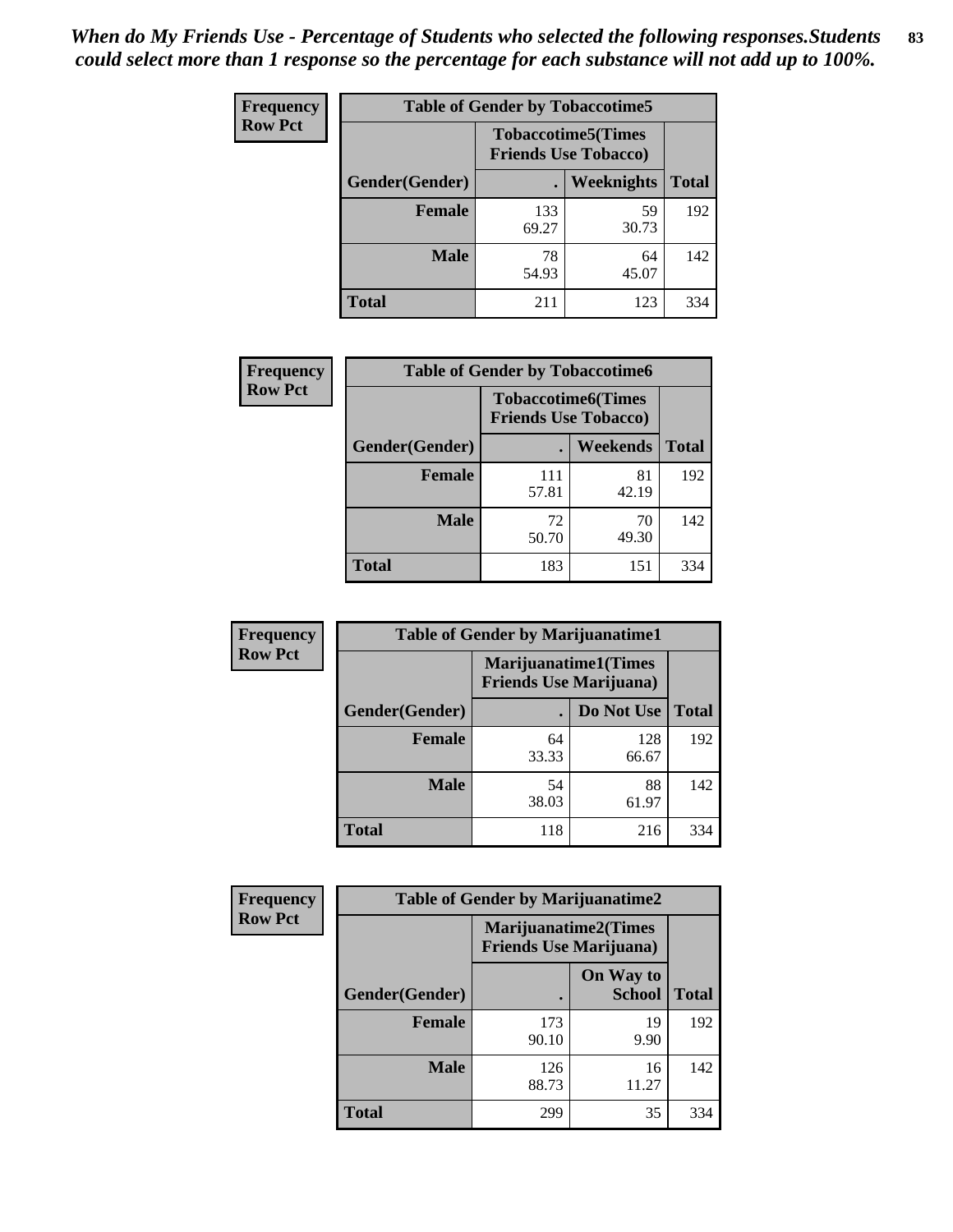| Frequency      | Table of Gender by Marijuanatime3 |                                                        |                                |              |
|----------------|-----------------------------------|--------------------------------------------------------|--------------------------------|--------------|
| <b>Row Pct</b> |                                   | Marijuanatime3(Times<br><b>Friends Use Marijuana</b> ) |                                |              |
|                | Gender(Gender)                    |                                                        | <b>During</b><br><b>School</b> | <b>Total</b> |
|                | <b>Female</b>                     | 184<br>95.83                                           | 8<br>4.17                      | 192          |
|                | <b>Male</b>                       | 135<br>95.07                                           | 4.93                           | 142          |
|                | <b>Total</b>                      | 319                                                    | 15                             | 334          |

| Frequency      | <b>Table of Gender by Marijuanatime4</b> |                                                               |                                                       |              |
|----------------|------------------------------------------|---------------------------------------------------------------|-------------------------------------------------------|--------------|
| <b>Row Pct</b> |                                          | <b>Marijuanatime4(Times</b><br><b>Friends Use Marijuana</b> ) |                                                       |              |
|                | Gender(Gender)                           |                                                               | <b>On Way</b><br>Home<br><b>From</b><br><b>School</b> | <b>Total</b> |
|                | <b>Female</b>                            | 167<br>86.98                                                  | 25<br>13.02                                           | 192          |
|                | <b>Male</b>                              | 120<br>84.51                                                  | 22<br>15.49                                           | 142          |
|                | <b>Total</b>                             | 287                                                           | 47                                                    | 334          |

| Frequency      | <b>Table of Gender by Marijuanatime5</b> |                                                                |             |              |
|----------------|------------------------------------------|----------------------------------------------------------------|-------------|--------------|
| <b>Row Pct</b> |                                          | <b>Marijuanatime5</b> (Times<br><b>Friends Use Marijuana</b> ) |             |              |
|                | Gender(Gender)                           |                                                                | Weeknights  | <b>Total</b> |
|                | <b>Female</b>                            | 154<br>80.21                                                   | 38<br>19.79 | 192          |
|                | <b>Male</b>                              | 107<br>75.35                                                   | 35<br>24.65 | 142          |
|                | <b>Total</b>                             | 261                                                            | 73          | 334          |

| <b>Frequency</b> | <b>Table of Gender by Marijuanatime6</b> |                                                               |             |              |
|------------------|------------------------------------------|---------------------------------------------------------------|-------------|--------------|
| <b>Row Pct</b>   |                                          | <b>Marijuanatime6(Times</b><br><b>Friends Use Marijuana</b> ) |             |              |
|                  | Gender(Gender)                           |                                                               | Weekends    | <b>Total</b> |
|                  | <b>Female</b>                            | 122<br>63.54                                                  | 70<br>36.46 | 192          |
|                  | <b>Male</b>                              | 87<br>61.27                                                   | 55<br>38.73 | 142          |
|                  | <b>Total</b>                             | 209                                                           | 125         | 334          |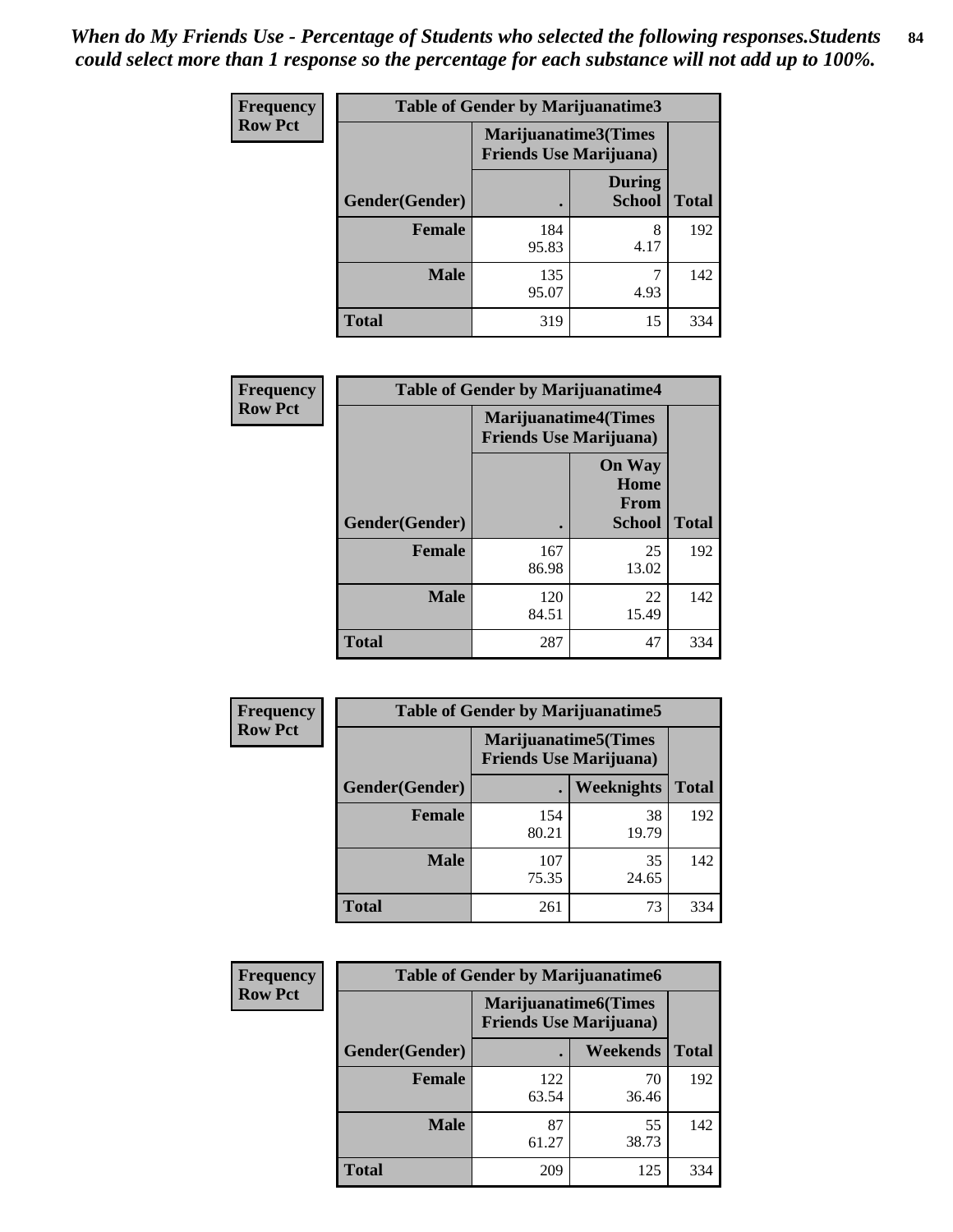*When do My Friends Use - Percentage of Students who selected the following responses.Students could select more than 1 response so the percentage for each substance will not add up to 100%.* **85**

| <b>Frequency</b> | <b>Table of Gender by Otherdrugtime1</b> |                                                    |                             |     |
|------------------|------------------------------------------|----------------------------------------------------|-----------------------------|-----|
| <b>Row Pct</b>   |                                          | <b>Friends Use Other</b><br><b>Illegal Drugs</b> ) | <b>Otherdrugtime1(Times</b> |     |
|                  | Gender(Gender)                           |                                                    | Do Not Use   Total          |     |
|                  | <b>Female</b>                            | 39<br>20.31                                        | 153<br>79.69                | 192 |
|                  | <b>Male</b>                              | 30<br>21.13                                        | 112<br>78.87                | 142 |
|                  | <b>Total</b>                             | 69                                                 | 265                         | 334 |

| Frequency      | <b>Table of Gender by Otherdrugtime2</b> |                                                                                   |                            |              |
|----------------|------------------------------------------|-----------------------------------------------------------------------------------|----------------------------|--------------|
| <b>Row Pct</b> |                                          | <b>Otherdrugtime2(Times</b><br><b>Friends Use Other</b><br><b>Illegal Drugs</b> ) |                            |              |
|                | <b>Gender</b> (Gender)                   |                                                                                   | On Way to<br><b>School</b> | <b>Total</b> |
|                | <b>Female</b>                            | 181<br>94.27                                                                      | 11<br>5.73                 | 192          |
|                | <b>Male</b>                              | 134<br>94.37                                                                      | 8<br>5.63                  | 142          |
|                | <b>Total</b>                             | 315                                                                               | 19                         | 334          |

| Frequency      |                | <b>Table of Gender by Otherdrugtime3</b> |                                                  |              |
|----------------|----------------|------------------------------------------|--------------------------------------------------|--------------|
| <b>Row Pct</b> |                | <b>Illegal Drugs</b> )                   | Otherdrugtime3(Times<br><b>Friends Use Other</b> |              |
|                | Gender(Gender) |                                          | <b>During</b><br><b>School</b>                   | <b>Total</b> |
|                | <b>Female</b>  | 182<br>94.79                             | 10<br>5.21                                       | 192          |
|                | <b>Male</b>    | 133<br>93.66                             | 9<br>6.34                                        | 142          |
|                | <b>Total</b>   | 315                                      | 19                                               | 334          |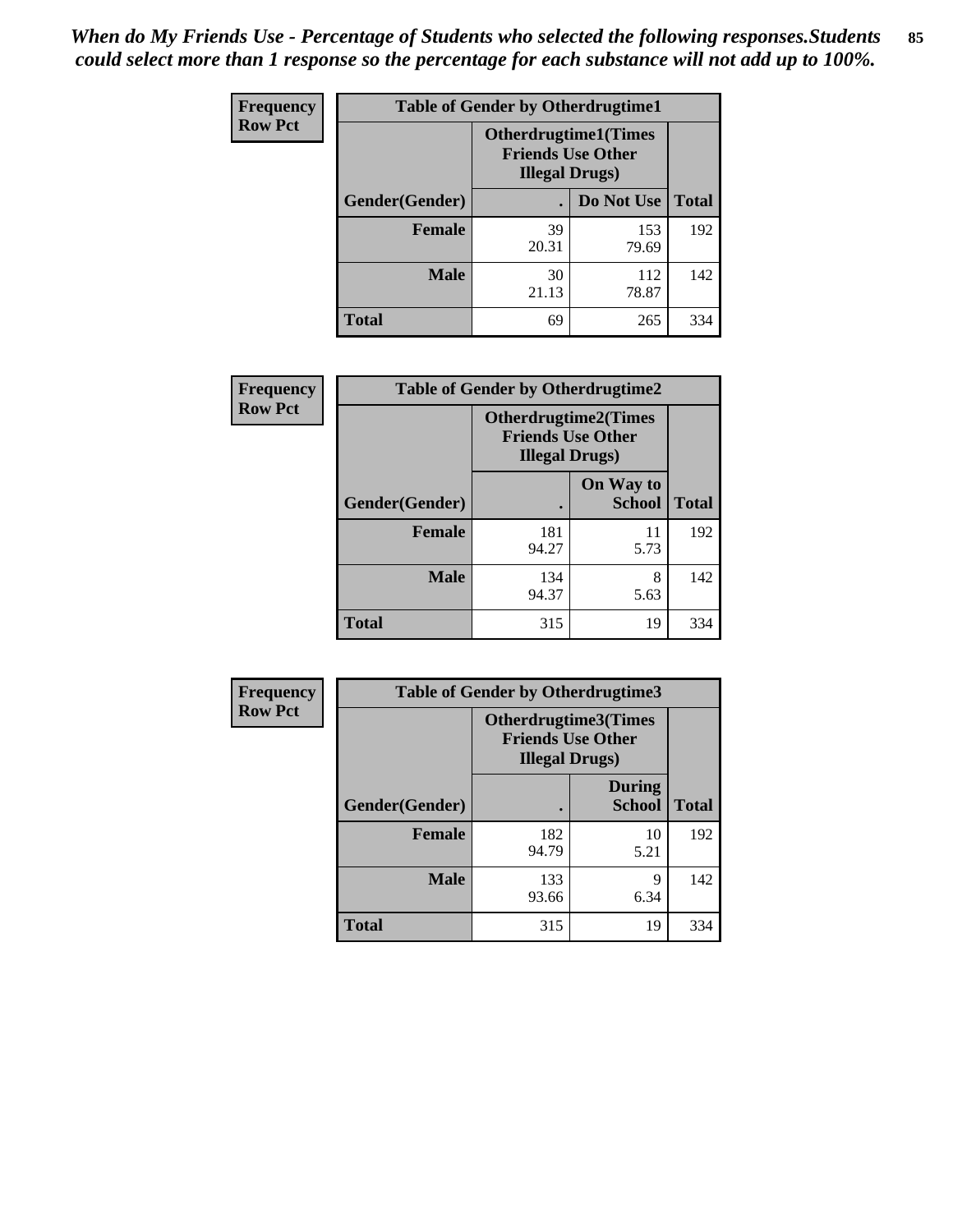*When do My Friends Use - Percentage of Students who selected the following responses.Students could select more than 1 response so the percentage for each substance will not add up to 100%.* **86**

| <b>Frequency</b> | <b>Table of Gender by Otherdrugtime4</b> |                       |                                                         |              |
|------------------|------------------------------------------|-----------------------|---------------------------------------------------------|--------------|
| <b>Row Pct</b>   |                                          | <b>Illegal Drugs)</b> | <b>Otherdrugtime4(Times</b><br><b>Friends Use Other</b> |              |
|                  | <b>Gender</b> (Gender)                   |                       | <b>On Way</b><br>Home<br><b>From</b><br><b>School</b>   | <b>Total</b> |
|                  | <b>Female</b>                            | 178<br>92.71          | 14<br>7.29                                              | 192          |
|                  | <b>Male</b>                              | 131<br>92.25          | 11<br>7.75                                              | 142          |
|                  | Total                                    | 309                   | 25                                                      | 334          |

| Frequency      | <b>Table of Gender by Otherdrugtime5</b> |                                                                                    |                   |              |
|----------------|------------------------------------------|------------------------------------------------------------------------------------|-------------------|--------------|
| <b>Row Pct</b> |                                          | <b>Otherdrugtime5</b> (Times<br><b>Friends Use Other</b><br><b>Illegal Drugs</b> ) |                   |              |
|                | Gender(Gender)                           |                                                                                    | <b>Weeknights</b> | <b>Total</b> |
|                | <b>Female</b>                            | 170<br>88.54                                                                       | 22<br>11.46       | 192          |
|                | <b>Male</b>                              | 126<br>88.73                                                                       | 16<br>11.27       | 142          |
|                | <b>Total</b>                             | 296                                                                                | 38                | 334          |

| <b>Frequency</b> | <b>Table of Gender by Otherdrugtime6</b> |                                                                                   |             |              |
|------------------|------------------------------------------|-----------------------------------------------------------------------------------|-------------|--------------|
| <b>Row Pct</b>   |                                          | <b>Otherdrugtime6(Times</b><br><b>Friends Use Other</b><br><b>Illegal Drugs</b> ) |             |              |
|                  | Gender(Gender)                           |                                                                                   | Weekends    | <b>Total</b> |
|                  | <b>Female</b>                            | 151<br>78.65                                                                      | 41<br>21.35 | 192          |
|                  | <b>Male</b>                              | 111<br>78.17                                                                      | 31<br>21.83 | 142          |
|                  | <b>Total</b>                             | 262                                                                               | 72          | 334          |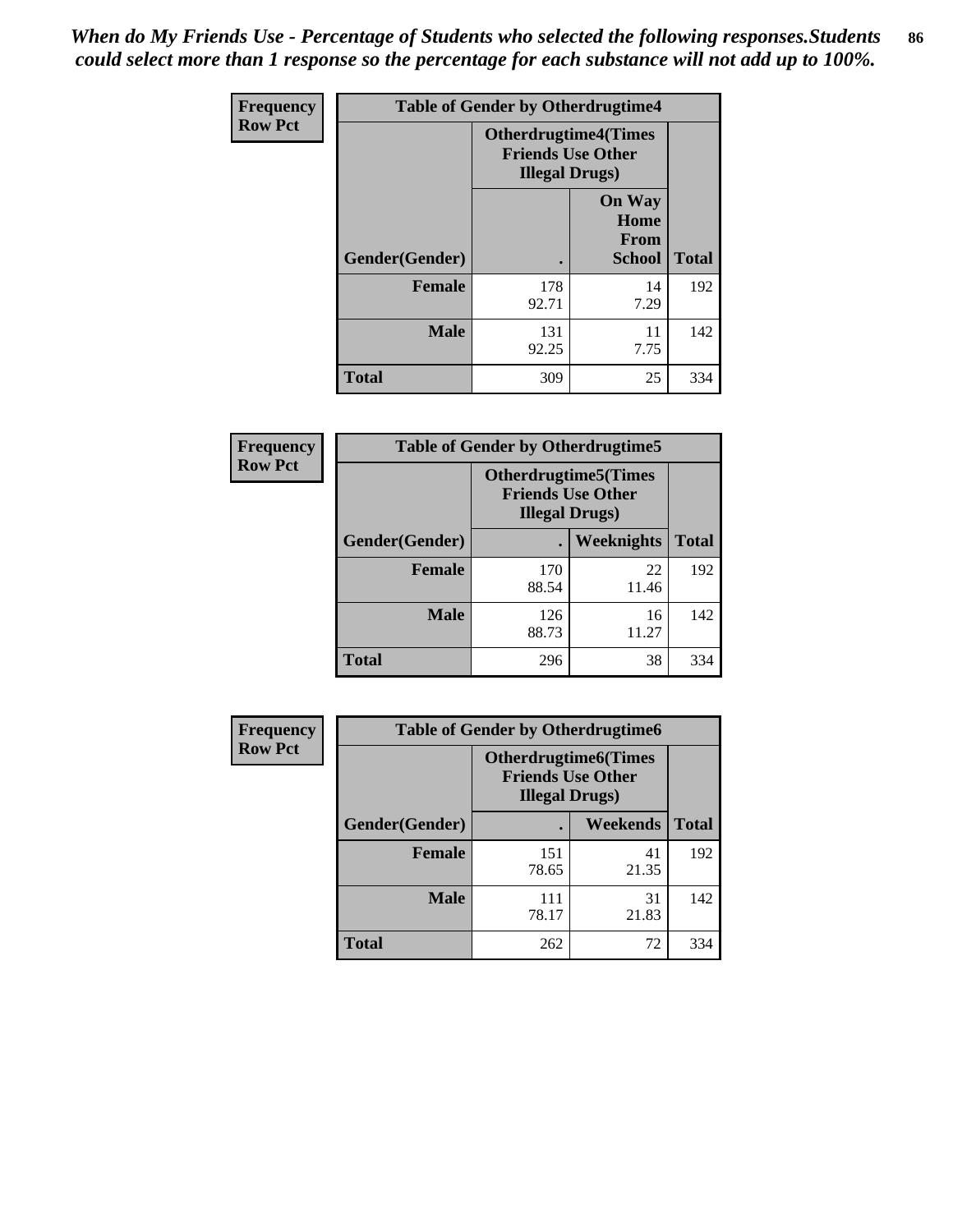# *Other Questions* **87**

| <b>Frequency</b> | <b>Table of Gender by Educationalcohol</b> |                                                                                                                                       |                |              |  |
|------------------|--------------------------------------------|---------------------------------------------------------------------------------------------------------------------------------------|----------------|--------------|--|
| <b>Row Pct</b>   |                                            | <b>Educationalcohol</b> (I<br>have been taught<br>about alcohol,<br>tobacco,<br>and other drugs<br>within the last year<br>at school) |                |              |  |
|                  | Gender(Gender)                             | Yes                                                                                                                                   | N <sub>0</sub> | <b>Total</b> |  |
|                  | <b>Female</b>                              | 160<br>83.33                                                                                                                          | 32<br>16.67    | 192          |  |
|                  | <b>Male</b>                                | 105<br>73.94                                                                                                                          | 37<br>26.06    | 142          |  |
|                  | <b>Total</b>                               | 265                                                                                                                                   | 69             | 334          |  |

| Frequency      | <b>Table of Gender by Rodedrinking</b> |                                                                                                                     |                |              |  |
|----------------|----------------------------------------|---------------------------------------------------------------------------------------------------------------------|----------------|--------------|--|
| <b>Row Pct</b> |                                        | Rodedrinking(In<br>the past 30 days I<br>have ridden in a<br>car with a driver<br>who had been<br>drinking alcohol) |                |              |  |
|                | Gender(Gender)                         | Yes                                                                                                                 | N <sub>0</sub> | <b>Total</b> |  |
|                | <b>Female</b>                          | 32<br>16.67                                                                                                         | 160<br>83.33   | 192          |  |
|                | <b>Male</b>                            | 30<br>21.13                                                                                                         | 112<br>78.87   | 142          |  |
|                | <b>Total</b>                           | 62                                                                                                                  | 272            | 334          |  |

| Frequency      | <b>Table of Gender by Drugsschool</b> |                                                                                                                                     |                |              |  |
|----------------|---------------------------------------|-------------------------------------------------------------------------------------------------------------------------------------|----------------|--------------|--|
| <b>Row Pct</b> |                                       | <b>Drugsschool</b> (During<br>the past 12 months,<br>I have been offered,<br>sold,<br>or given illegal drugs<br>on school property) |                |              |  |
|                | Gender(Gender)                        | Yes                                                                                                                                 | N <sub>0</sub> | <b>Total</b> |  |
|                | <b>Female</b>                         | 22<br>11.46                                                                                                                         | 170<br>88.54   | 192          |  |
|                | <b>Male</b>                           | 25<br>17.61                                                                                                                         | 117<br>82.39   | 142          |  |
|                | <b>Total</b>                          | 47                                                                                                                                  | 287            | 334          |  |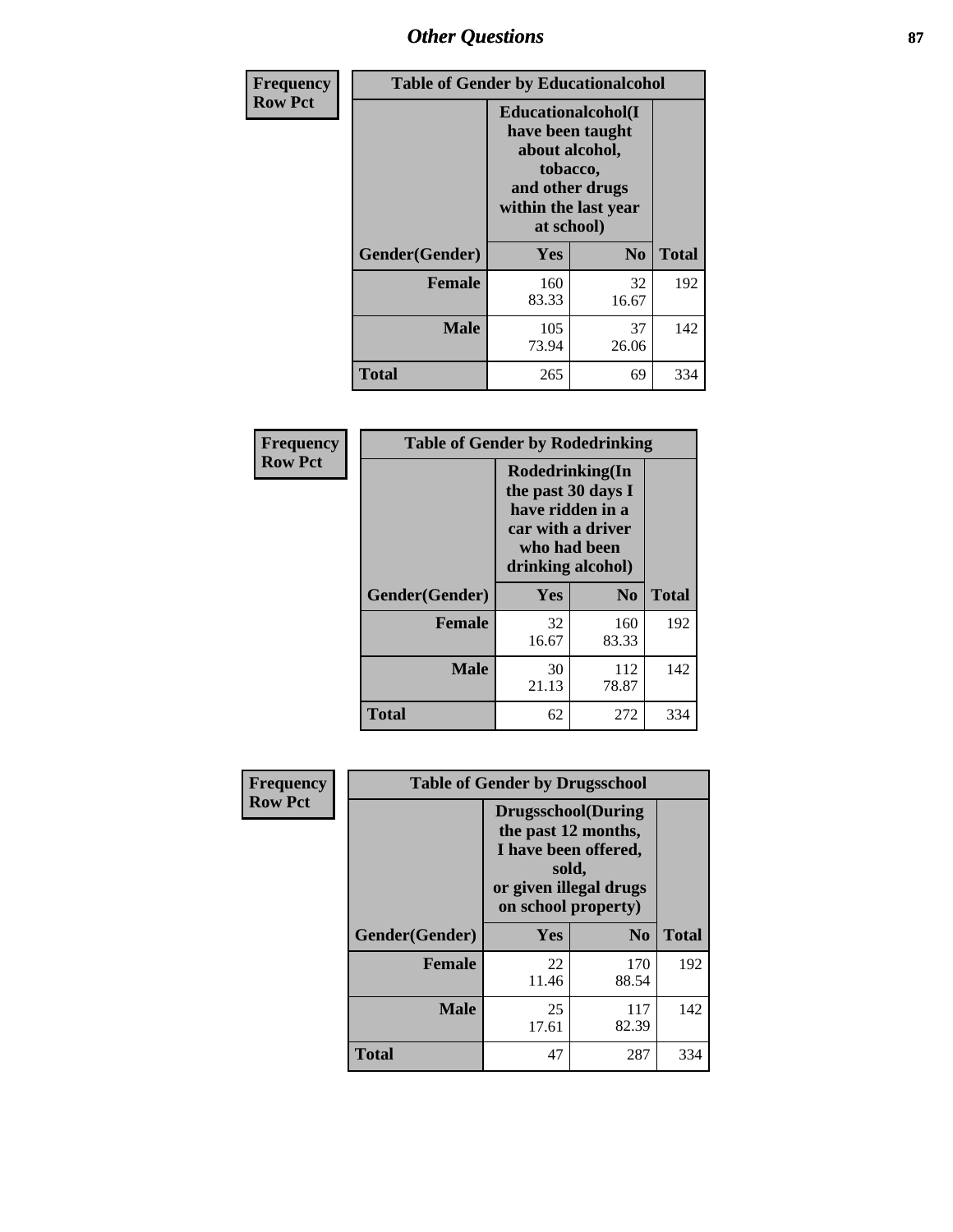# *Other Questions* **88**

**Frequency Row Pct**

| <b>Table of Gender by Bingedrinking</b> |                                                                                                         |              |                   |                          |                        |                               |                   |              |
|-----------------------------------------|---------------------------------------------------------------------------------------------------------|--------------|-------------------|--------------------------|------------------------|-------------------------------|-------------------|--------------|
|                                         | Bingedrinking(I have drunk five or more<br>drinks of alcohol at one sitting during the<br>last 30 days) |              |                   |                          |                        |                               |                   |              |
| <b>Gender</b> (Gender)                  | $\bf{0}$<br><b>Days</b>                                                                                 | 1 or<br>days | 3 to<br>5<br>days | <b>6 to</b><br>9<br>days | 10<br>to<br>19<br>days | <b>20</b><br>to<br>29<br>days | All<br>30<br>days | <b>Total</b> |
|                                         |                                                                                                         |              |                   |                          |                        |                               |                   |              |
| <b>Female</b>                           | 171<br>89.06                                                                                            | 7<br>3.65    | 3<br>1.56         | 4<br>2.08                | $\overline{2}$<br>1.04 | 2<br>1.04                     | 3<br>1.56         | 192          |
| <b>Male</b>                             | 114<br>80.28                                                                                            | 5<br>3.52    | 7<br>4.93         | 6<br>4.23                | 4.93                   | 2<br>1.41                     | 0.70              | 142          |

| Frequency      | <b>Table of Gender by Educationaids</b> |                                                                                                 |                |              |  |
|----------------|-----------------------------------------|-------------------------------------------------------------------------------------------------|----------------|--------------|--|
| <b>Row Pct</b> |                                         | <b>Educationaids</b> (I<br>have been taught<br>about HIV/AIDS<br>at school in the<br>past year) |                |              |  |
|                | Gender(Gender)                          | Yes                                                                                             | $\mathbf{N_0}$ | <b>Total</b> |  |
|                | <b>Female</b>                           | 153<br>79.69                                                                                    | 39<br>20.31    | 192          |  |
|                | <b>Male</b>                             | 103<br>72.54                                                                                    | 39<br>27.46    | 142          |  |
|                | <b>Total</b>                            | 256                                                                                             | 78             | 334          |  |

| <b>Frequency</b> | <b>Table of Gender by Suicideconsider</b> |                 |                |       |  |
|------------------|-------------------------------------------|-----------------|----------------|-------|--|
| <b>Row Pct</b>   |                                           | Suicideconsider |                |       |  |
|                  | Gender(Gender)                            | Yes             | N <sub>0</sub> | Total |  |
|                  | <b>Female</b>                             | 27<br>14.06     | 165<br>85.94   | 192   |  |
|                  | <b>Male</b>                               | 8<br>5.63       | 134<br>94.37   | 142   |  |
|                  | <b>Total</b>                              | 35              | 299            | 334   |  |